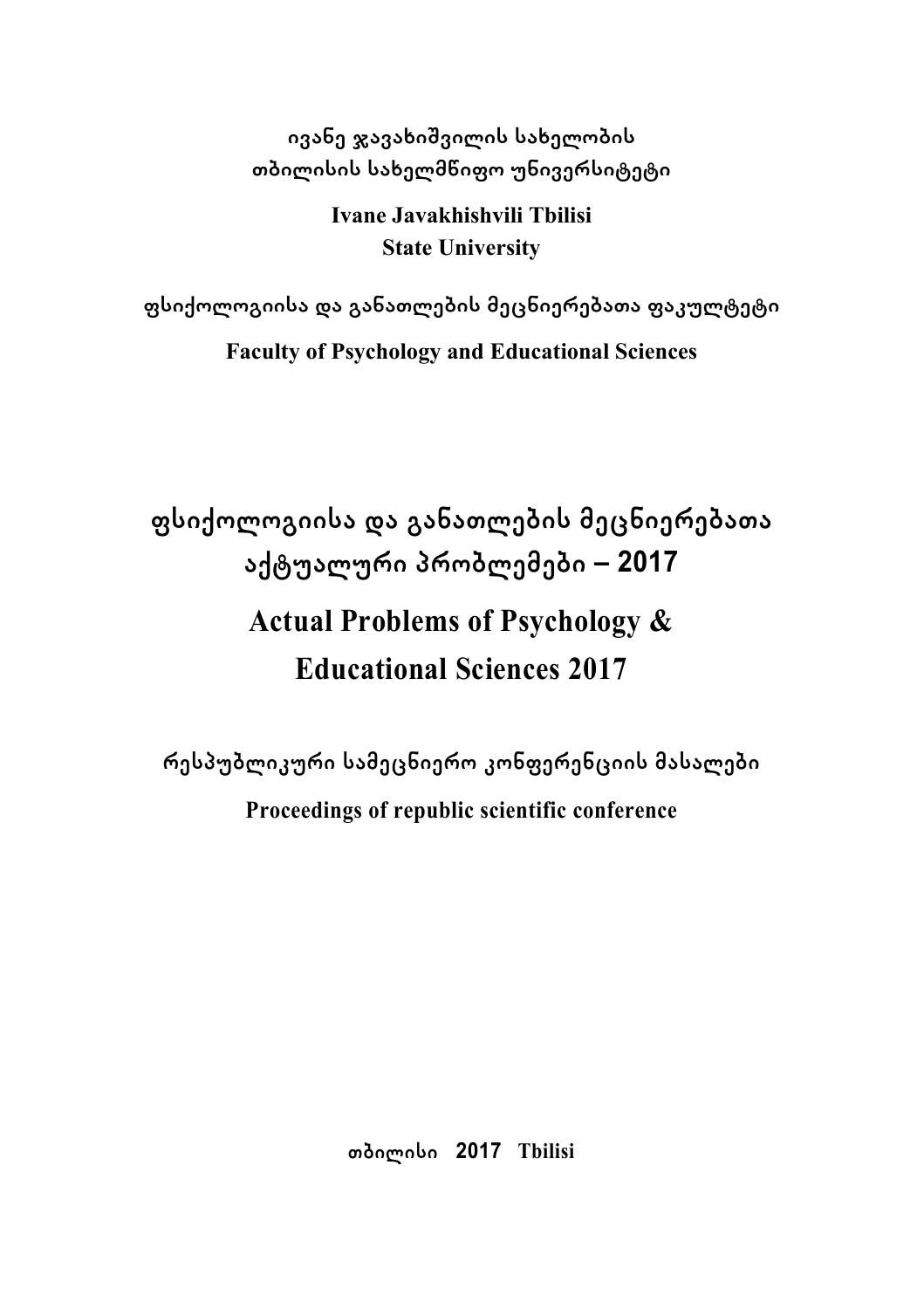"ფსიქოლოგიისა და განათლების მეცნიერებათა აქტუალური პრობლემები – 2017" რესპუბლიკური სამეცნიერო კონფერენციაა, რომელსაც თსუ ფსიქოლოგიისა და განათლების მეცნიერებათა ფაკულტეტი *მეცნიერებისა და ინოვაციების საერთაשორისო ფესტივალი – 2017-ის* ფარგლებשი მართავს.

კონფერენცია ეძღვნება თსუ ფსიქოლოგიისა და განათლების მეცნიერებათა ფაკულტეტის პირველი საერთაשორისო ორენოვანი ელექტრონული სამეცნიერო ჟურნალის – "თსუ ფსიქოლოგია" – დაარსებას.

კონფერენციის მიზანია ფსიქოლოგიისა და განათლების მეცნიერებათა სფეროשი განხორციელებული კვლევების שედეგების თავმოყრა და გაზიარება, ქართველ მეცნიერებს შორის მჭიდრო სამეცნიერო კავשირების სტიმულირება და ინტერდისციპლინური კვლევების წახალისება.

The goal of the conference is to bring together Georgian scientists to broaden communication, to discuss current issues of Psychology and Educational Sciences, to share knowledge and experience and to facilitate interdisciplinary research.

The conference is dedicated to the establishment of the scientific journal – TSU PSYCHOLOGY.

#### **Conference Sections**

Psychology

- Psychological Research and methodological problems
- Applied Psychological Research

#### **Educational Sciences**

- Contemporary Pedagogical theory
- Applied research in Educational Sciences
- ივანე ჯავახიשვილის სახელობის თბილისის სახელმწიფო უნივერსიტეტი, 2017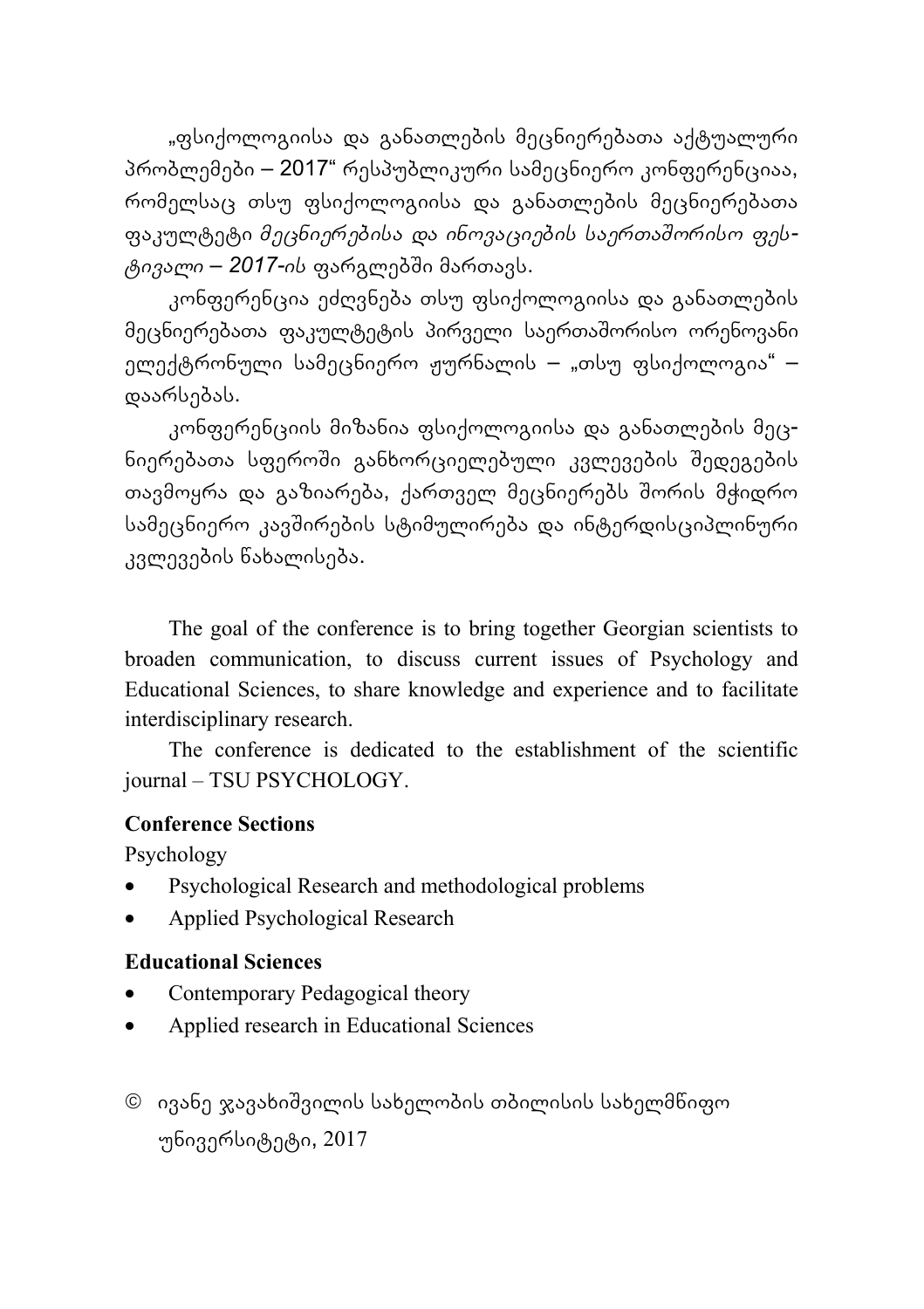## **რედაქტორები:**

ლალი სურმანიძე, პროფესორი ზაქარია ქიტიაשვილი, ასოცირებული პროფესორი

### **კონფერენციის საორგანიზაციო კომიტეტი:**

- **ლალი სურმანიძე** პროფესორი, დეკანის მოადგილე, ფსიქოლოგიისა და განათლების მეცნიერებათა ფაკულტეტი, ივ. ჯავახიשვილის სახელობის თბილისის სახელმწიფო უნივერსიტეტი
- **დიმიტრი ჩუბინიძე** სამეცნიერო სამსახურის უფროსი, ფსიქოლოგიისა და განათლების მეცნიერებათა ფაკულტეტი, ივ. ჯავახიשვილის სახელობის თბილისის სახელმწიფო უნივერსიტეტი
- **მარიამ მანწკავა** დეკანის თანაשემწე, ფსიქოლოგიისა და განათლების მეცნიერებათა ფაკულტეტი, ივ. ჯავახიשვილის სახელობის თბილისის სახელმწიფო უნივერსიტეტი
- **მარიამ კვარაცხელია** რესურსების მართვის სამსახურის უფროსი, ფსიქოლოგიისა და განათლების მეცნიერებათაფაკულტეტი, ივ. ჯავახიשვილის სახელობის თბილისის სახელმწიფო უნივერსიტეტი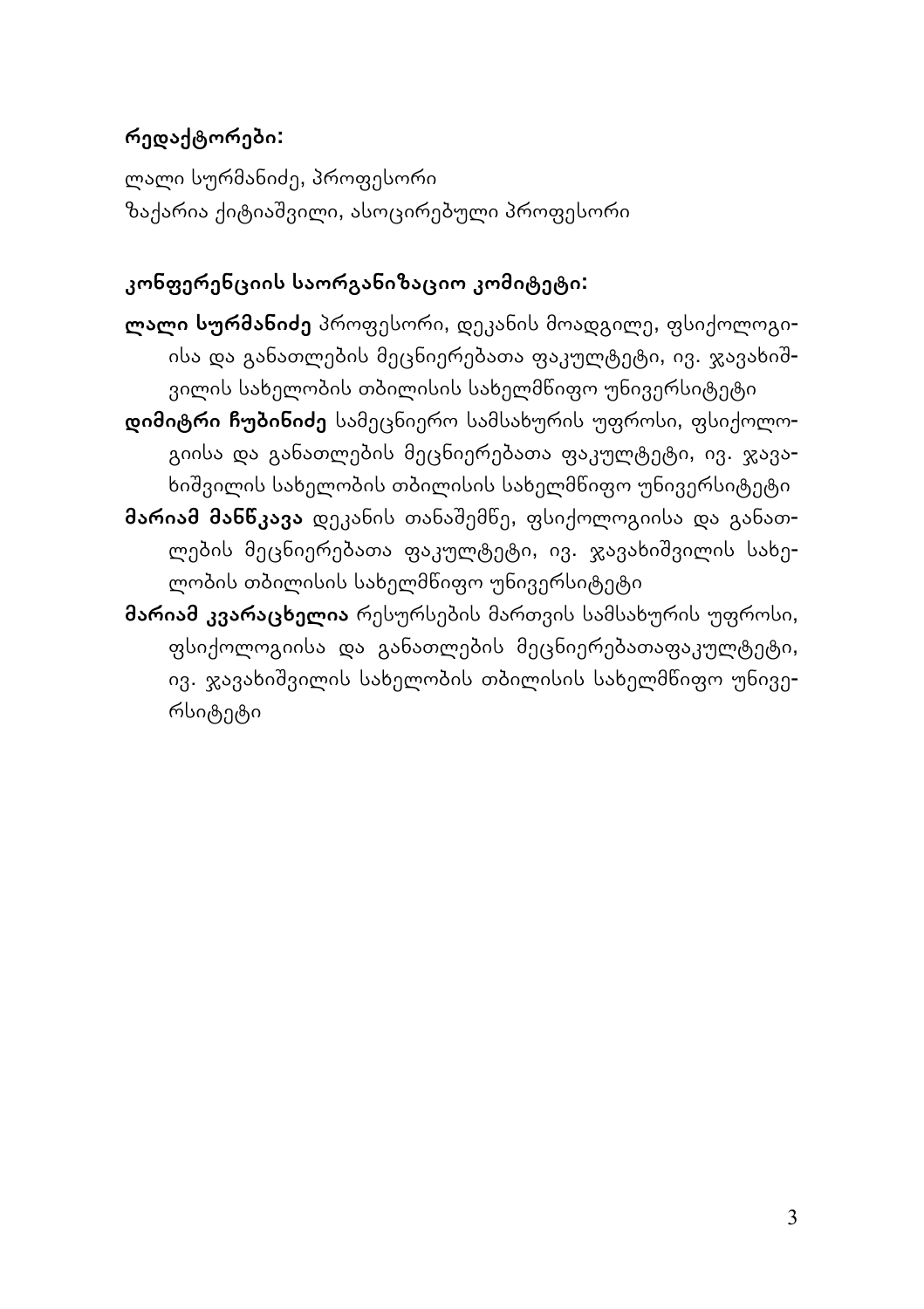#### **Editors:**

Lali Surmanidze, professor Zakaria Kitiashvili, associate professor

#### **Conference Organizing Committee:**

- **Lali Surmanidze**, Professor, Deputy dean, Faculty of Psychology and Educational Sciences, Ivane Javakhishvili Tbilisi State University;
- **Dimitri Chubinidze**, Head of the Scientific Research & Development Department, Faculty of Psychology and Educational Sciences, Ivane Javakhishvili Tbilisi State University;
- **Mariam Mantskava**, Deans Assistant, Faculty of Psychology and Educational Sciences, Ivane Javakhishvili Tbilisi State University;
- **Mariam Kvaratskhelia**, Head of the Department of Logistics, Faculty of Psychology and Educational Sciences, Ivane Javakhishvili Tbilisi State University.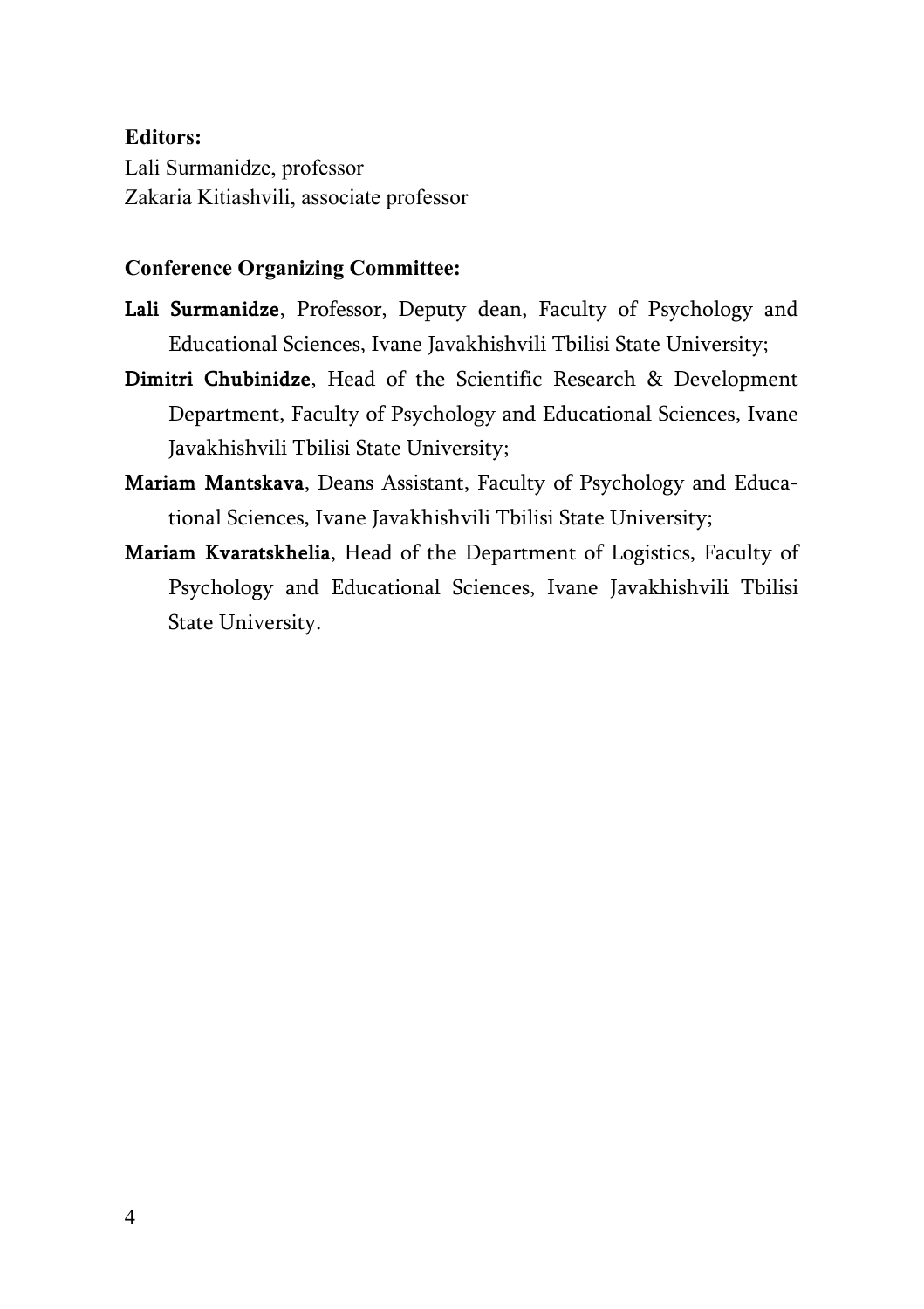# **აბსტრაქტები │ Abstracts**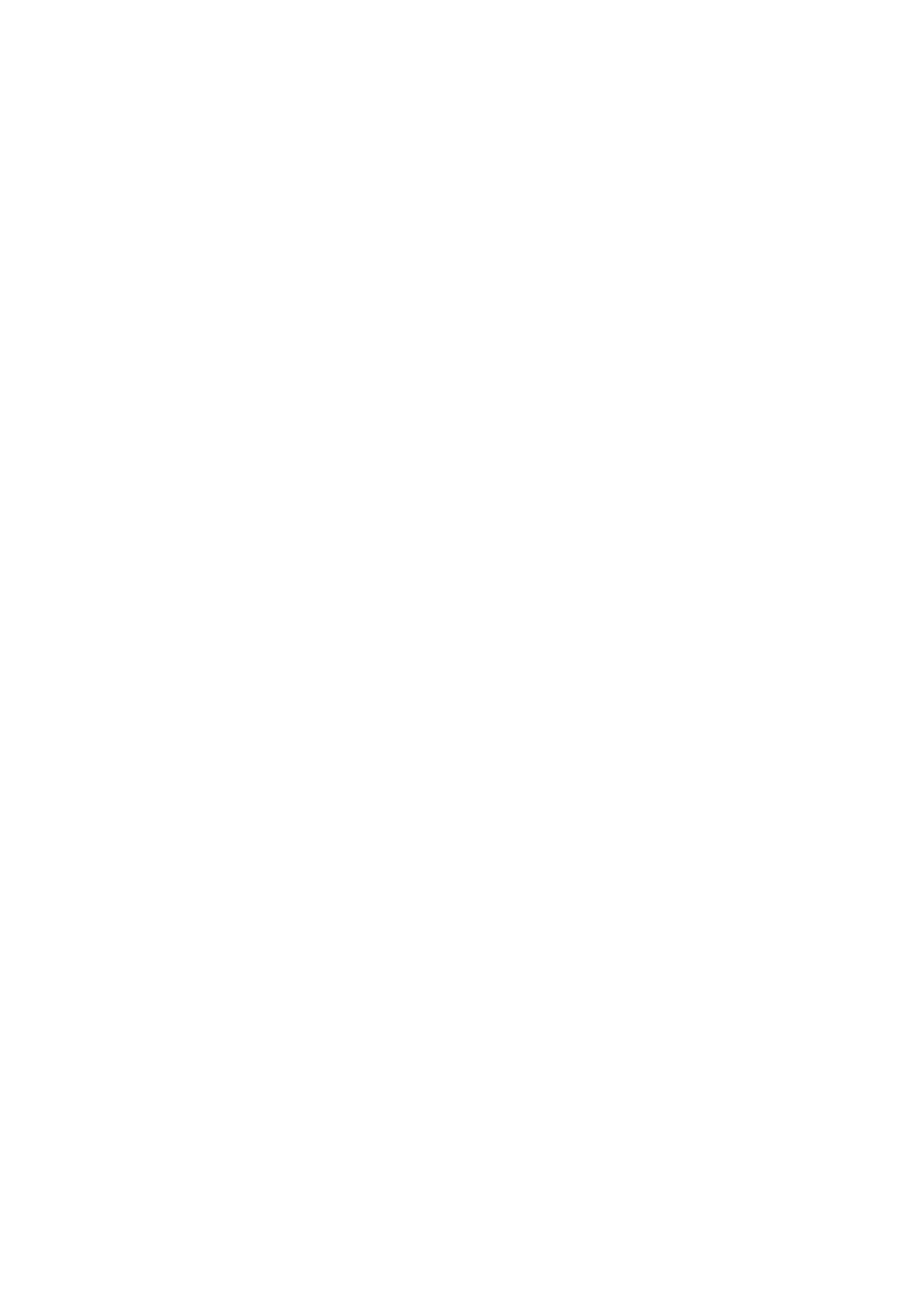**ქართულენოვანი სკოლამდელი ასაკის ბავשვების ექსპრესიული ენის დარღვევის ფსიქოლინგვისტური ანალიზი**

## **ირინა დოღაძე**

*დოქტორანტი, ფსიქოლოგიის დეპარტამენტი, ფსიქოლოგიისა და განათლების მეცნიერებათა ფაკულტეტი ივ. ჯავახიשვილის სახელობის თბილისის სახელმწიფო უნივერსიტეტი თბილისი, საქართველო* irinkadogadze@gmail.com

### **თამარ გაგოשიძე**

*პროფესორი, ფსიქოლოგიის დეპარტამენტი, ფსიქოლოგიისა და განათლების მეცნიერებათა ფაკულტეტი ივ. ჯავახიשვილის სახელობის თბილისის სახელმწიფო უნივერსიტეტი თბილისი, საქართველო* tamar.gagoshidze@tsu.ge

*שესავალი:* სალაპარაკო ენის სპეციფიკურმა ნიשნებმა שეიძლება გავლენა მოახდინოს ექსპრესიული ენის განვითარების დარღვევის პროფილზე. კერძოდ, ინგლისურენოვან ბავშვებს ხშირი მორფემული שეცდომები აქვთ, გერმანულენოვან ბავשვებს – სინტაქსური და რიცხვითი სახელის შეცდომები აღენიშნებათ, იტალიურენოვან ბავשვებს კი უფრო მეტი არტიკლის და პირის ნაცვალსახელის გამოყენების שეცდომები აქვთ (Gray 2004, McGregor 2002; Leonard, 2005; Bortolini, 1997). არ არის გამოკვლეული ექსპრესიული ენის განვითარების დარღვევის მქონე ქართულენოვანი ბავ-שვების ენის ფსიქოლინგვისტური მახასიათებლები.

*მიზანი:* 4-6 წლის ნორმალური ენ ობრივი განვითარებისა და ექსპრესიული ენის განვითრების დარღვევის მქონე ქართულენოვანი ბავשვების ენის ფსიქოლინგვისტური ანალიზი.

*ცდის მონაწილეები და მეთოდები:* კვლევაשი მონაწილეობა მიიღო 4-6 წლის ასაკის 40-მა ბავשვმა, მათგან 20 ექსპრესიული ენის განვითარების დარღვევის (ეედ) მქონეა, 20 კი ენის ნორმალური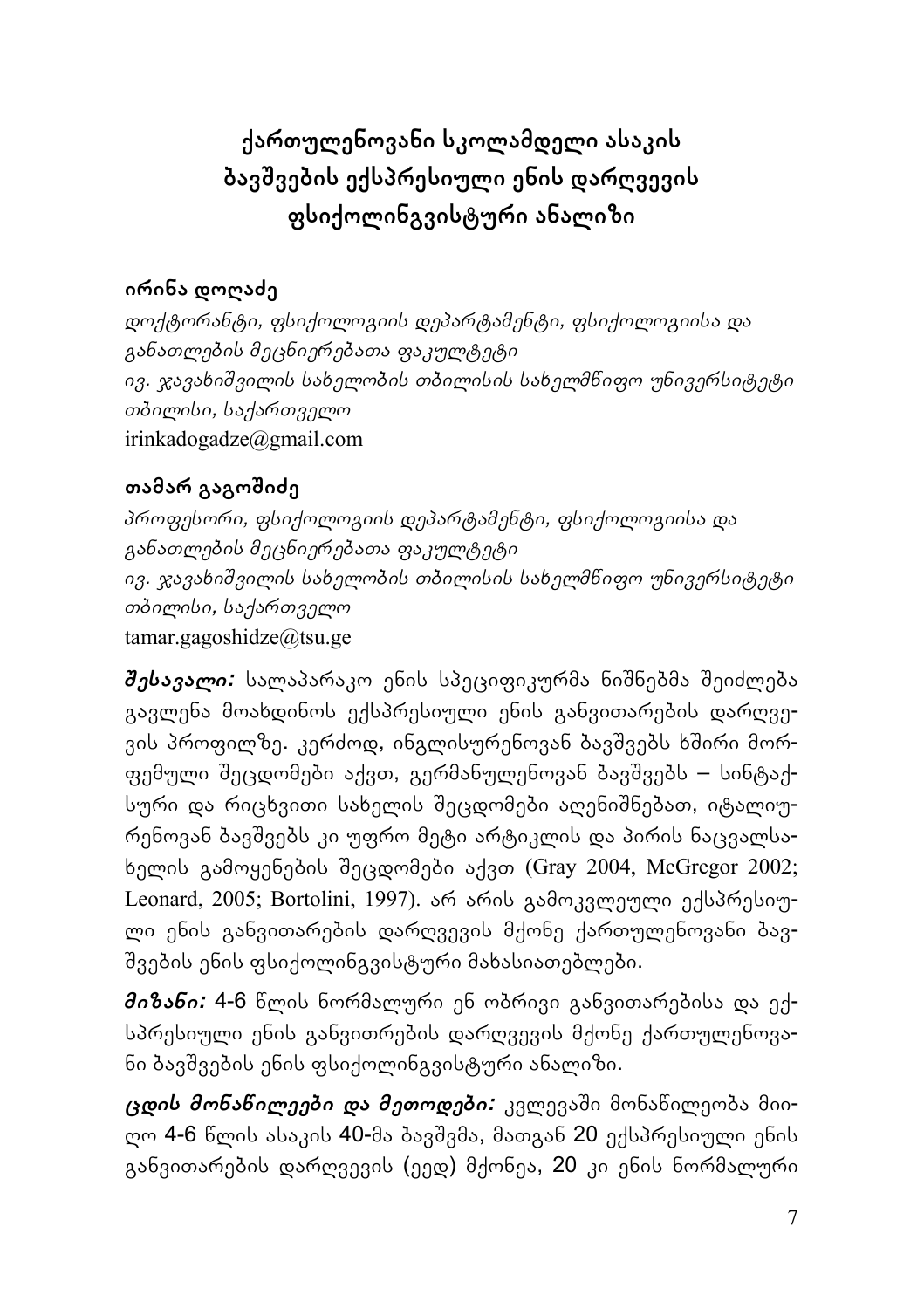განვითარების (ნგ) მქონეა, რომლებიც შემთხვევითი შერჩევის პრინციპით იქნა ამორჩეული. კვლევის სტანდარტულ პროტოკოლში შედიოდა ადაპტაციის ფაზა, თავისუფალი და როლური თამაშის ფაზა, სურათის მიხედვით ამბის თხრობის ფაზა. დიქტოფონზე იწერებოდა და ანალიზდებოდა ბავשვის ვერბალური პროდუქცია. მონაცემები დამუשავდა სტატისტიკური პაკეტით SPSS-20. שედეგების ინტერპრეტაციისათვის გამოყენებულ იქნა ვ. ლეველტის სამეტყველო პროდუქციის მოდელი.

*შედეგები:* ორივე ჯგუფში მნიშვნელოვნად მეტი არსებითი სახელი იყო, ვიდრე ნაცვალსახელები, ზმნები და ზედსართავი სახელები. ნგ ჯგუფში, არტიკულაციურთან შედარებით, მნიშვნელოვნად მეტი სემანტიკური שეცდომა იყო, ხოლო ეედ ჯგუფשი, სემანტიკურთან שედარებით, უფრო მეტი არტიკულაციური და სინტაქსური შეცდომა იყო. ნგ ჯგუფში გამონათქვამის საშუალო სიგრძე მნიשვნელოვნად აღემატებოდა ეედ ჯგუფისას. ეედ ჯგუფს აღენიשნებოდა მნიשვნელოვნად უფრო მეტი ფონოლოგიური, არტიკულაციური, სინტაქსური שეცდომა, ამასთან, ბევრად მეტი იყო საერთო שეცდომების რაოდენობა. მრავლობითი რეგრესიული ანალიზის שედეგად აღმოჩნდა, რომ საერთო ვერბალური პროდუქცია და გამონათქვამის საשუალო სიგრძე ენობრივი שეცდომების კარგი პრედიქტორებია მხოლოდ ნგ ჯგუფში.

*დასკვნა:* ნგ და ეედ ჯგუფის ბავשვებს שორის არაა სანდო სხვაობა მეტყველების ნაწილების გამოყენებაשი. ამავე დროს, მნიשვნელოვანი განსხვავებაა გამონათქვამის საשუალო სიგრძესა და სამეტყველო პროდუქციის שეცდომების რაოდენობაשი – ეედ ჯგუფს ბევრად უფრო მცირე გამონათქვამის საשუალო სიგრძე და მნიשვნელოვნად მეტი שეცდომა აქვს. ვ. ლეველტის მოდელის მიხედვით, ეედ ჯგუფის ქართულენოვან ბავშვებს შესაძლოა ჰქონდეთ პრობლემები გრამატიკული და ფონოლოგიური კოდირების დონეზე, ასევე, არტიკულაციის დამატებითი ფონოლოგიური გეგმის დონეზე.

**საკვანძო სიტყვები:** *ფსიქოლინგვისტური ანალიზი, ექსპრესიული ენის განვითარების დარღვევა, სამეტყველო პროდუქციის ლეველტის მოდელი, გამონათქვამის სიგრძე*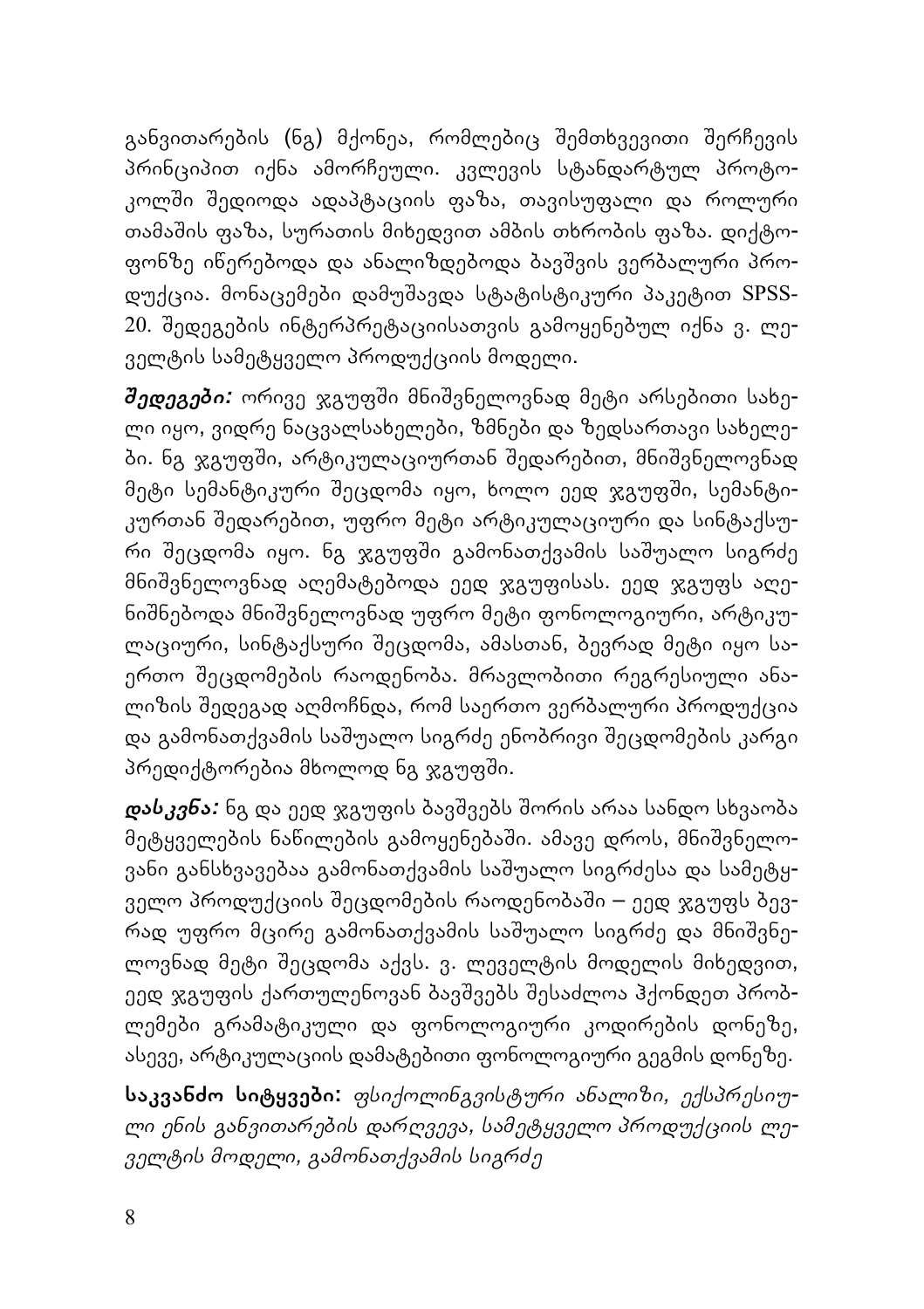## **Psycholinguistic Analysis of Expressive Language Disorder in the Georgian Speaking Preschool Children**

### **Irina Doghadze**

*PhD Student, Department of Psychology, Faculty of psychology and Educational Sciences Ivane Javakhishvili Tbilisi State University Tbilisi, Georgia*  irinkadogadze@gmail.com

### **Tamar Gagoshidze**

*Professor, Department of Psychology, Faculty of psychology and Educational Sciences Ivane Javakhishvili Tbilisi State University Tbilisi, Georgia*  tamar.gagoshidze@tsu.ge

*Introduction*: Specific linguistic features of spoken language may influence the expressive language developmental disorder profile. Namely, English speaking children have frequent errors in using morphemes, whereas German speaking children had more syntax, verb conjugation errors and problems with numerical nouns, as for Italian speaking children frequent deficit in using articles and pronouns is prevailed (Gray 2004, McGregor 2002; Leonard, 2005; Bortolini, 1997).There is no evidence of psycholinguistic patterns, specific for Georgian Language in speech and language development disorder.

*Goal*: psycholinguistic analysis of normal and disordered expressive language among Georgian speaking children aged 4-6 year.

*Participants and Method:* 20 consecutively recruited children with expressive language disorder (ELD) and 20 randomly selected children with normal development (ND) aged 4-6 year were participated. Standardized Protocol consists of adaptation phase, free and role play phase, picture storytelling phase. Child verbal production was recorded and analyzed. Data analysis made by SPSS-20. W. Levelt model of speech production was used for interpretation of results.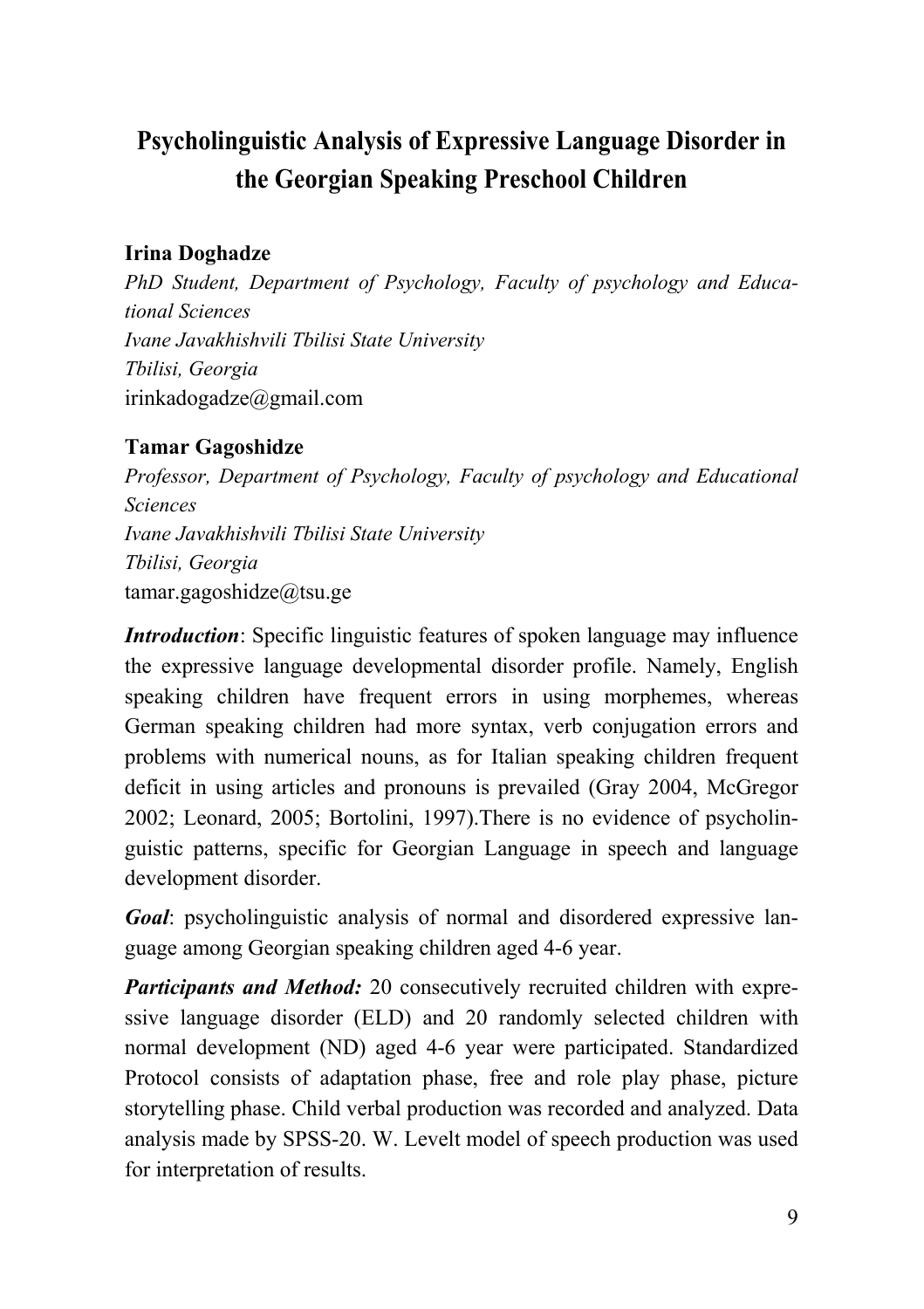*Results*: Number of nouns significantly greater compare to pronouns, verbs and adjectives in both groups. In ND group, semantic errors are much frequent compare to articulation errors, whereas ELD group have greater number of articulation errors compare to semantic errors and greater syntactic errors compare to semantic. ND group have significantly greater mean length of utterance compare to ELD group. ELD group had significantly much more errors in articulation, phonology, syntax, overall number of speech and language errors. Multiple regression analysis revealed that only in ND group strong predictors of speech and language errors are mean length of utterance and overall verbal production.

*Conclusions*: There is no difference in using of speech parts in ELD and ND groups, but prominent difference occurred in production errors and in mean length of utterance. Georgian speaking ELD group may have deficits on the stage of grammatical and phonological coding and on the stage supplementary phonetic plan of articulation by W. Levelt Model of speech production.

**Keywords:** Psycholinguistic analysis, expressive language developmental disorder, Levelt model of speech production, length of utterance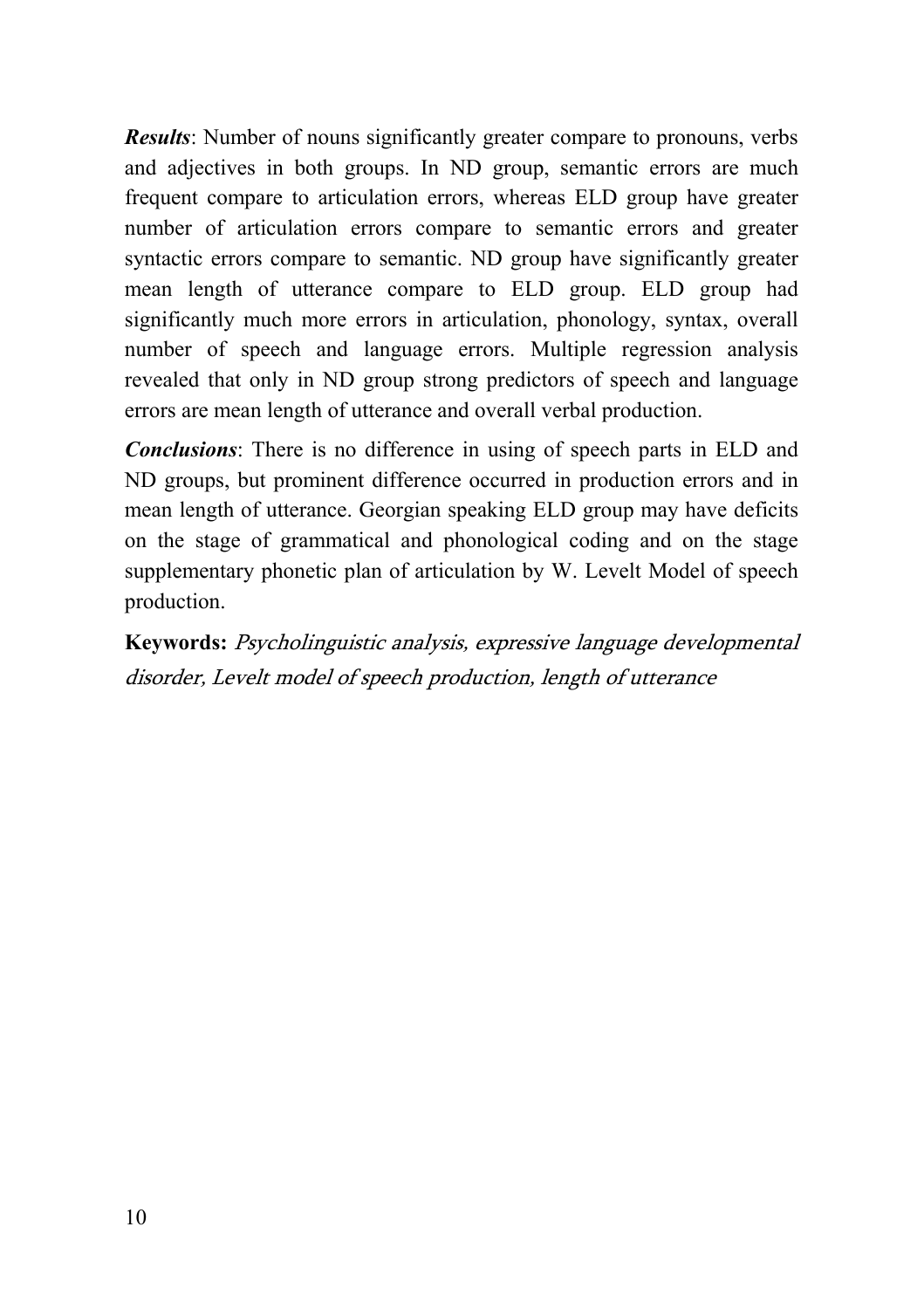## **გულის თანდაყოლილი მანკით პაციენტების ფსიქოლოგიური მდგომარეობა პრეოპერაციულ პერიოდשი**

### **თენგიზ ვერულავა**

*პროფესორი, ჯანდაცვის პოლიტიკისა და დაზღვევის ინსტიტუტი ილიას სახელმწიფო უნივერსიტეტი თბილისი, საქართველო* tengiz.verulava@tsu.ge

*שესავალი:* კარდიოქირურგიულ პაციენტებשი ხשირად שეინიשნება დეპრესიული და שფოთვითი დარღვევები, რომლებიც უარყოფითად ზემოქმედებს დაავადების მიმდინარეობასა და שედეგებზე. ქირურგიულ ოპერაციას თან ახლავს განსაკუთრებული ემოციური განცდები: შიში, საკუთარ თავში დაურწმუნებლობა, უმწეობა. ქირურგიული ოპერაციის მოლოდინი და გაურკვეველი გამოსავალი, რომელშიც იმყოფება პაციენტი წინასაოპერაციო პერიოდში, ხელს უწყობს სხვადასხვა ნერვული, שფოთვითი, ფობიური დარღვევების (კარდიოფობია, კარდიონევროზი) განვითარებას, რაც, თავის მხრივ, კიდევ უფრო აღრმავებს დაავადების მიმდინარეობას. ამასთან დაკავשირებით, საინტერესოა კარდიოქირურგიული პაციენტების ფსიქოემოციური მდგომარეობის שესწავლა. კვლევის მიზანია კარდიოქირურგიული პაციენტების ფსიქოემოციური მდგომარეობის შესწავლა წინასაოპერაციო პერიოდში.

*კვლევის მეთოდები:* კვლევაשი გამოყენებულ იქნა კვლევის რაოდენობრივი და თვისებრივი მეთოდები. კვლევის ინსტრუმენტად გამოყენებულ იქნა "ცხოვრების მიზნის ტესტი" (Purpose-in-Life Test). კვლევა განხორციელდა აკად. გ. ჩაფიძის სახ. გადაუდებელი კარდიოლოგიის ცენტრში.

## *კვლევის שედეგები:*

კვლევით გამოვლინდა, რომ პაციენტებში "ცხოვრების მიზნის" საერთო მაჩვენებელი მნიשვნელოვნად დაბალია (M=86), რაც ადასტურებს დაავადების ნეგატიურ გავლენას სიცოცხლეზე.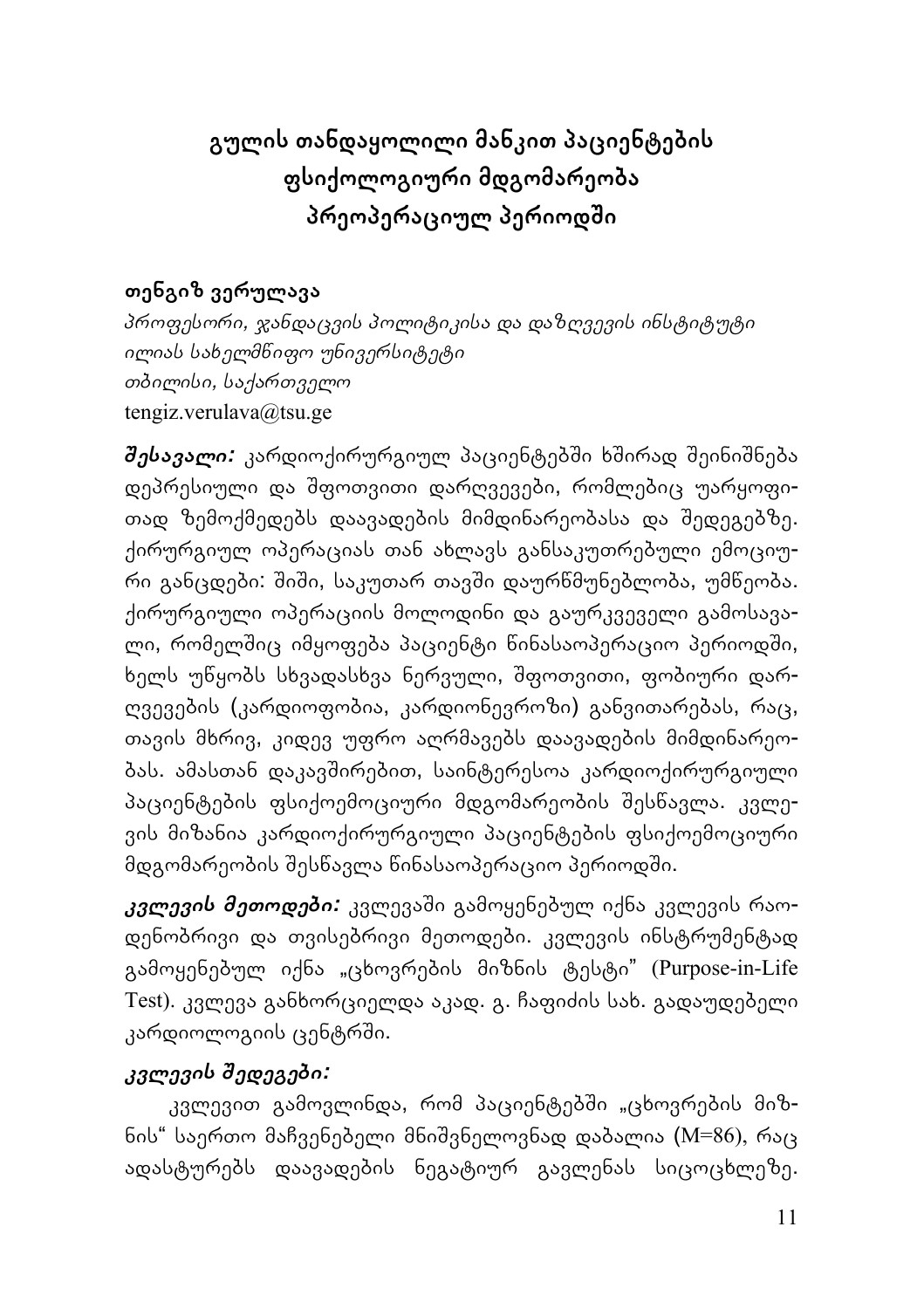დაბალია ტესტის ყველა ინდიკატორის მაჩვენებელი: "ცხოვრების მიზანი" – M=23; "სიცოცხლის პროცესი" – M=24; "სიცოცხლის שედეგიანობა" – M=20; "კონტროლის ლოკუსი – მე" – M=15; "კონტროლის ლოკუსი – სიცოცხლე" – M=25.

მაჩვენებლების დაბალი დონე გვიჩვენებს, რომ პაციენტები ცხოვრობენ უფრო დღევანდელი, ან გუשინდელი დღით, არ აქვთ განსაზღვრული მომავალი ცხოვრების მიზანი და არც მისი უკეთესობისკენ שეცვლაზე ფიქრობენ, რაც იმაზე მიუთითებს, რომ არ სჯერათ ოპერაციის შემდეგ ჯანმრთელობის მდგომარეობის მნიშვნელოვანი გაუმჯობესებისა.

რესპონდენტები უკმაყოფილონი არიან ცხოვრებით. მათი აზრით, ავადმყოფობის გამო სიცოცხლისა და მუშაობის თვითშეზღუდვების שედეგად, ცხოვრება არ განვითარდა იმ გზით, როგორზეც ისინი ოცნებობდნენ. ცხოვრებაשი ვერ ხედავენ ნათელ ინტერესს და იგი ეჩვენებათ, როგორც უაზრო, ერთფეროვანი, მოსაწყენი, უინტერესო, ცარიელი. ნებისა და ხასიათის სისუსტის გამო ცხოვრების ზოგ სიტუაციაში არასათანადო ქცევა გამოავლინეს, მიჰყვებოდნენ ცხოვრების დინებას და ვერ שეძლეს ეპოვათ საკუთარი მოწოდება.

პაციენტების აზრით, ბევრი რამ დამოკიდებულია არა საკუთარ ძალისხმევაზე, არამედ ობიექტურად განვითარებულ მოვლენებზე (მაგ., ავადმყოფობა), რომელთა მართვა რთულია.

*დასკვნა:* ამგვარად, ქირურგიული ოპერაციის მოლოდინის პერიოდში პაციენტების უმრავლესობას აღენიშნება საკუთარი ცხოვრების დაბალი გააზრება და დაბალი პიროვნული თვითშეფასება, რამაც שეიძლება ხელი שეუწყოს სხვადასხვა ნერვული დარღვევის განვითარებას.

პაციენტებისათვის ქირურგიული ოპერაცია სერიოზული სტრესული ფაქტორია. ოპერაციაზე ფსიქოემოციური რეაგირების კორექტირების მიზნით, პაციენტები საჭიროებენ კვალიფიციურ ფსიქოლოგიურ და ფსიქოთერაპიულ მხარდაჭერას. ამ მხრივ, საჭიროა ფსიქოთერაპევტების მოწვევა კარდიოლოგიურ საავად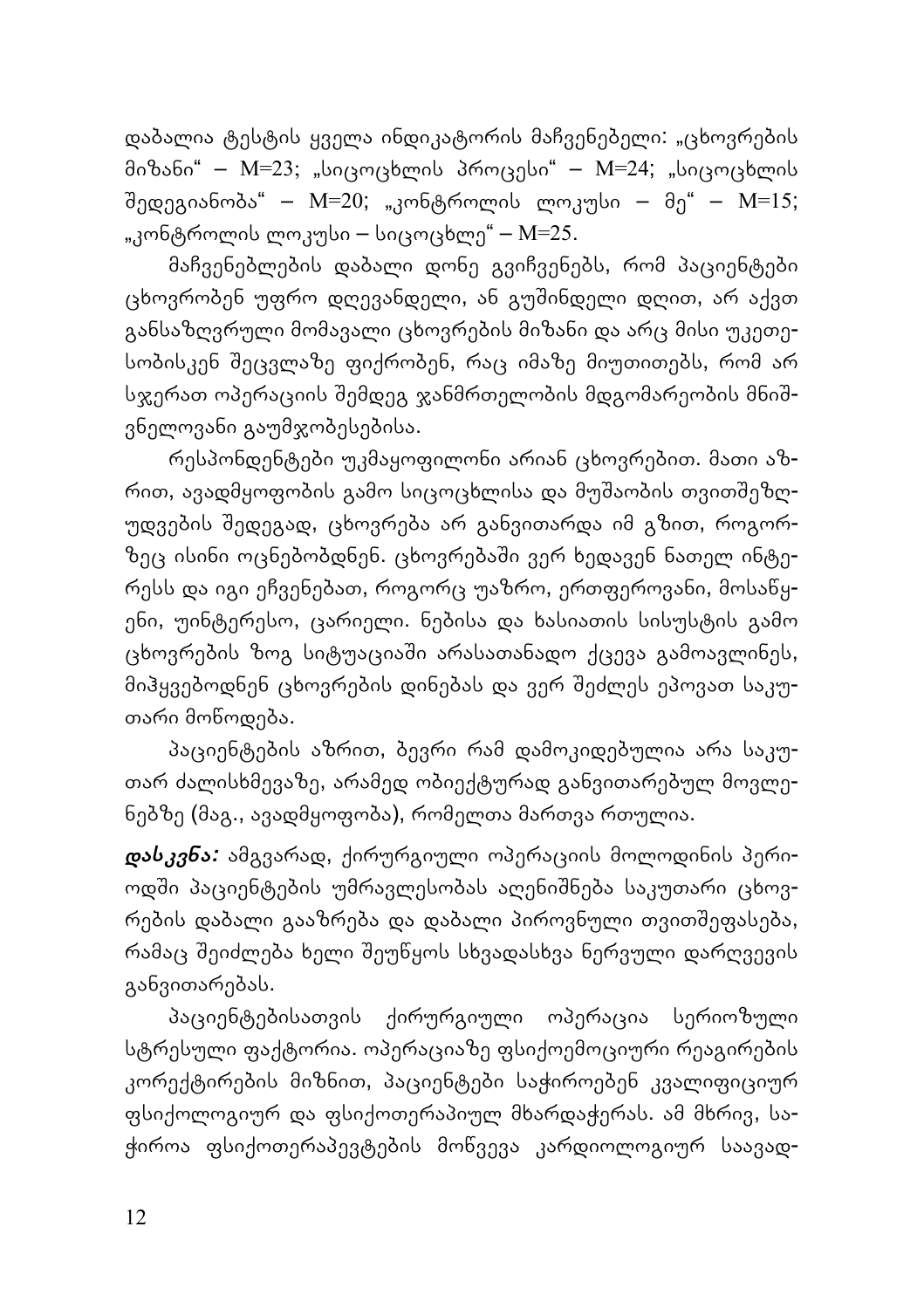მყოფოשი და ფსიქოთერაპიული ინტერვენციების სხვადასხვა სტრატეგიის გამოყენება. ფსიქოლოგიური მხარდაჭერის უზრუნველყოფის დროს მნიშვნელოვანია პოსტოპერაციულ პერიოდში მომავალი ცხოვრებისეული ორიენტირების ფორმირება, ჯანსაღი ცხოვრების წესის, თვითგანვითარების მისწრაფების წახალისება.

**საკვანძო სიტყვები:** *გულის თანდაყოლილი მანკი, ფსიქოემოციური მდგომარეობა, კარდიოქირურგიული პაციენტი, ცხოვრების მიზნის ტესტი*

## **Psychological Condition of Patients with Congenital Heart Disease in Preoperative Period**

#### **Tengiz Verulava**

*Professor, Institute Health Policy and Insurance Ilia State University Tbilisi, Georgia* tengiz.verulava@tsu.ge

Cardiovascular patients are often diagnosed with depressive and anxiety disorders that negatively affect the consequences of the disease. The surgical operation is accompanied by special emotional feelings: fear, insecurity, helplessness. The expectation of an operation and an uncertain solution in which the patient is in the pre-operative period promotes the development of various nervous, anxious, phobiotic disorders (cardiophobia, cardioneurosis), which in turn aggravates the disease. In this regard, it is interesting to study the psycho-emotional status of cardiovascular patients. The study aims to study the psycho-emotional state of cardiovascular patients in the pre-operative period.

**Research Methods:** Quantitative and qualitative methods of statistical analysis were used in the study. As a research tool was used the "Purposein-Life Test". The research was carried out in the Chapidze's Emergency Cardiology Center.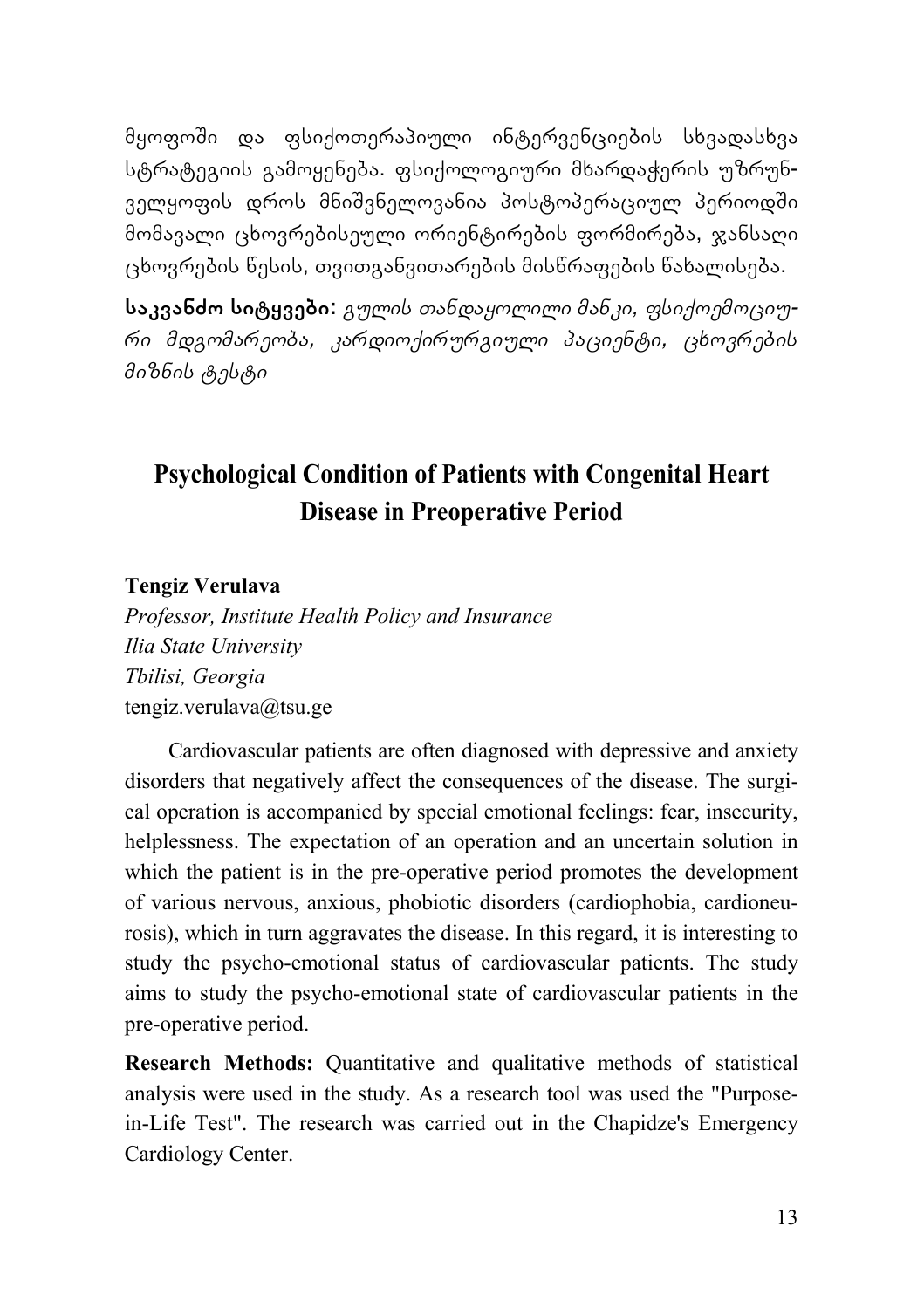**Research Results:** The study found that the overall indicator of "life goals" in patients is significantly lower  $(M = 86)$ , which confirms the negative impact of the disease on life. All indicators of the test are low: "The purpose of life" –  $M = 23$ ; "Life Process" –  $M = 24$ ; "Success of Life" –  $M = 20$ ; "Control Lock – I" –  $M = 15$ ; "Control Lock – Life" –  $M = 25$ .

The low level of indicators shows that patients do not have the goal of future life and do not even think about changing it, also they does not believe about significant improvement in health after surgery.

Respondents are dissatisfied with life. According to them, because of the sickness, life seems like a senseless, monotonous, boring, uninteresting, empty. Patients believe that much things in life does not depends on their efforts, but on objective developments (eg illness) which are difficult to manage.

Conclusion: Thus, the majority of cardiosurgery patients have a low level of self-esteem, which may effect to the development of various nervous disorders. Surgical operation is a serious stress factor for patients. Patients need qualified psychological and psychotherapeutic support in order to adjust the psychoemotional response to the surgical operation. In this regard, it is necessary to invite psychotherapeutists in the cardiology hospital and use different strategies for psychotherapeutic interventions. It is important to form a future life orientation in the postoperative period, encourage healthy lifestyle and self-development aspirations.

**Keywords:** *Congenital heart failure, psycho-emotional condition, cardiosurgery patient, Purpose-in-Life Test*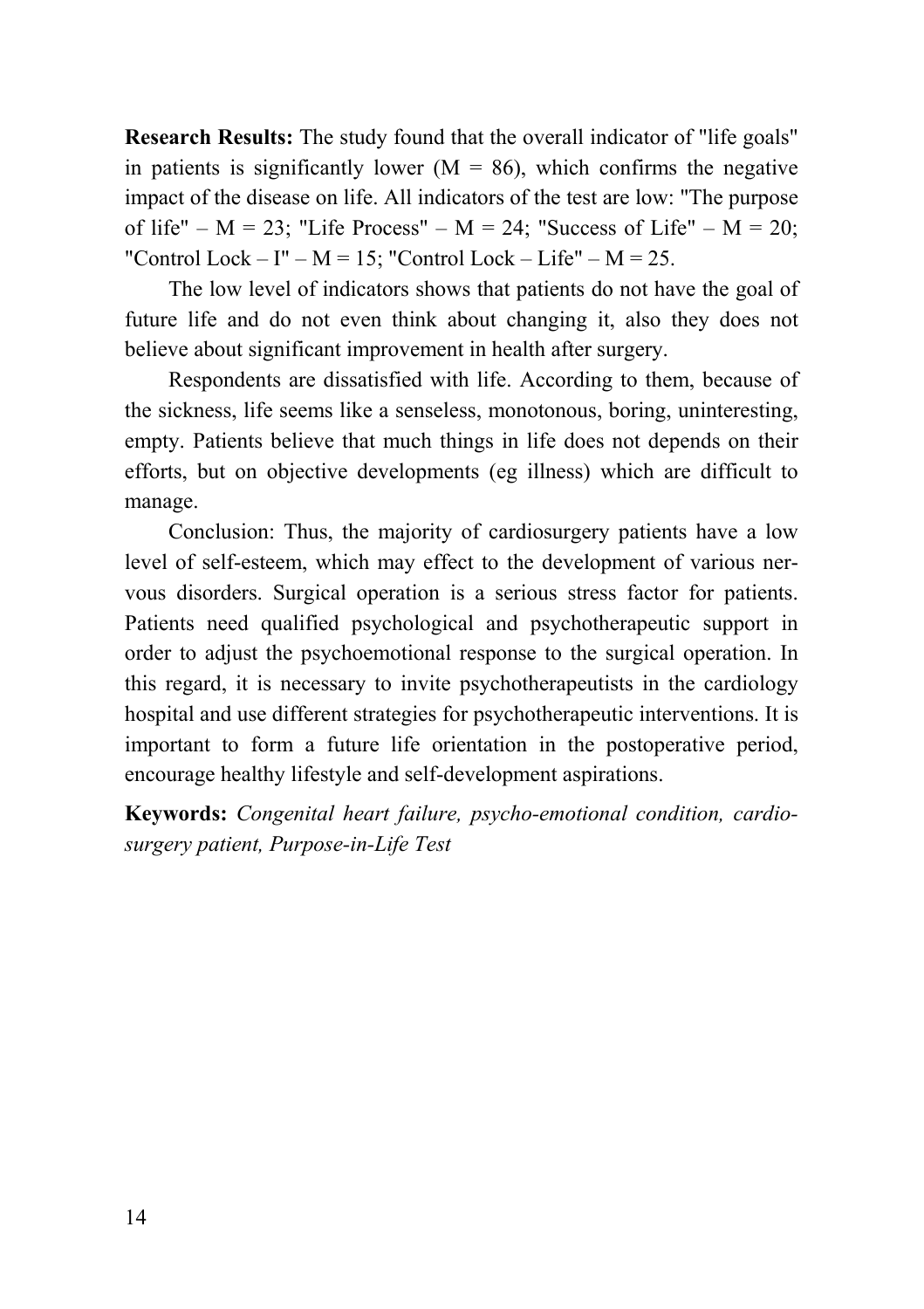**აგრესიის, სკოლაשი სოციალური ქცევისა და პიროვნული ფაქტორების ურთიერთმიმართება ბავשვებსა და მოზარდებשი**

### **თეონა ლოდია**

*ასისტენტდპროფესორი, ფსიქოლოგიის დეპარტამენტი, ფსიქოლოგიისა და განათლების მეცნიერებათა ფაკულტეტი ივ. ჯავახიשვილის სახელობის თბილისის სახელმწიფო უნივერსიტეტი თბილისი, საქართველო* teona.lodia@tsu.ge

### **ლუიზა არუთინოვა**

*ასოცირებული პროფესორი, ფსიქოლოგიის დეპარტამენტი, ფსიქოლოგიისა და განათლების მეცნიერებათა ფაკულტეტი ივ. ჯავახიשვილის სახელობის თბილისის სახელმწიფო უნივერსიტეტი თბილისი, საქართველო* luiza.arutinova@tsu.ge

კვლევაשი, რომელიც ჩატარდა თბილისის სხვადასხვა რაიონში განლაგებულ 7 სკოლაში, მონაწილეობა მიიღო 8-დან 13 წლამდე ასაკის 414 მოსწავლემ (208 გოგონამ და 206 ბიჭმა) და მათმა კლასის დამრიგებლებმა. გამოყენებული იყო שემდეგი საკვლევი ინსტრუმენტები: კონკრეტულ სიტუაციებში აგრესიული ქცევის שესაფასებელი ინსტრუმენტის (EAS, Franz und Ulrike Petermann. 2000), მასწავლებლის მიერ მოსწავლის სოციალური და სწავლის ქცევის שეფასების კითხვარის (LSL, Franz und Ulrike Petermann. 2013), კეტელის ბავשვებისათვის განკუთვნილი 12-ფაქტორიანი პიროვნული კითხვარის (CPQ, Cattell, R.B.) ჩვენ მიერ შემუშავებული ქართული ვერსიები. თითოეულ გამოყენებულ ინსტრუმენტს აღმოაჩნდა საკმაოდ მაღალი შინაგანი შეთანხმებულობა.

მიღებული שედეგებიდან აღვნიשნავთ მხოლოდ რამდენიმე ძირითადს. აღმოჩნდა, რომ გარკვეული პიროვნული ნიשნები სანდო პრედიქტორებად გვევლინება კონფლიქტურ სიტუაციებში ამა თუ იმ ფორმით რეაგირების პროგნოზირებისთვის. კერძოდ, ბიჭებში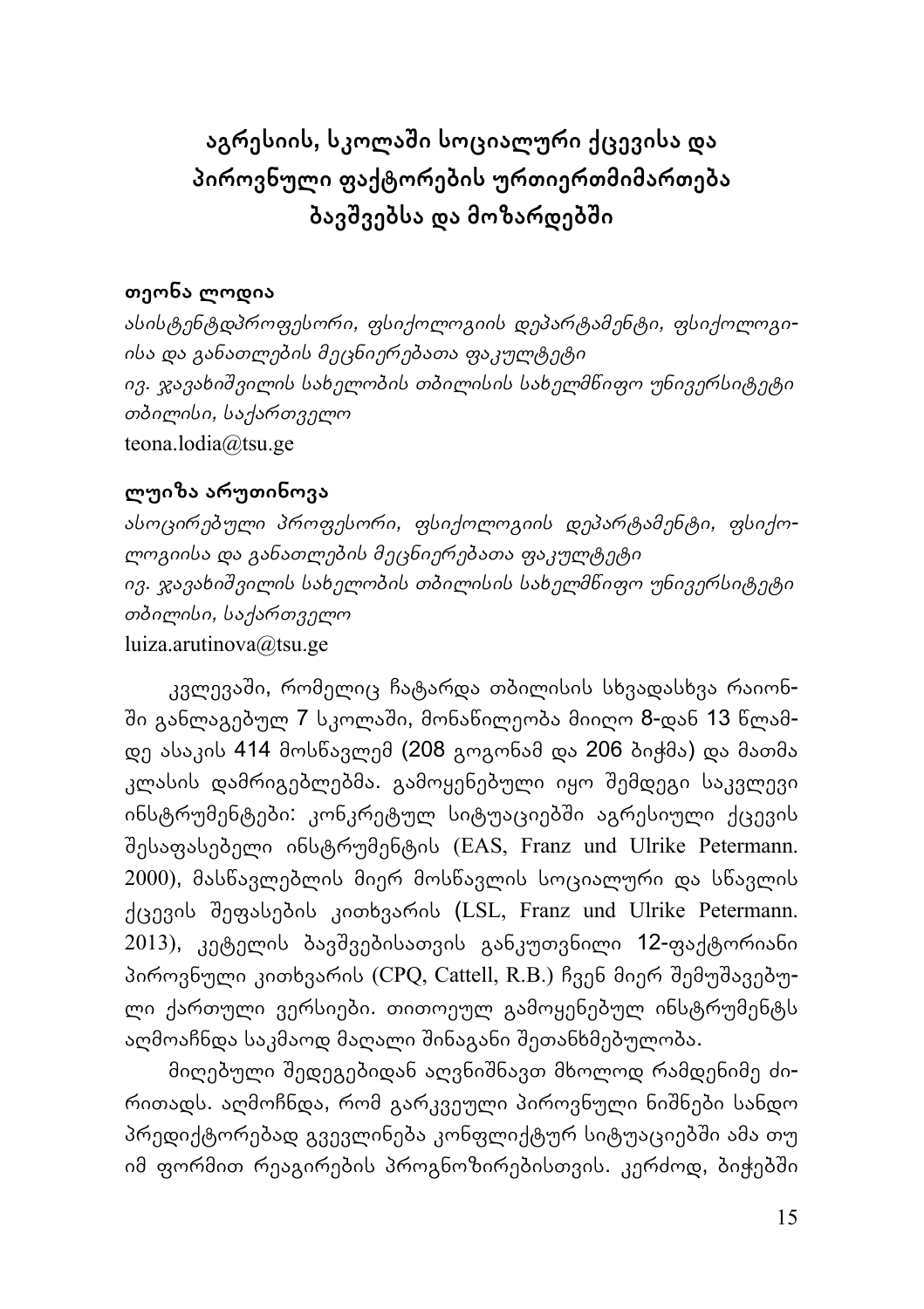დომინანტურობის და სოციალური სითამამის ფაქტორებით שექმნილი მოდელი ძლიერი აგრესიის გამოვლენის ცვალებადობის დაახლოებით 12%–ს ხსნის; მსუბუქი აგრესიის მაჩვენებლის ცვალებადობის 19%-ს კი პროგნოზირებს Q4+ (ფრუსტრირებული), E+ (დომინანტური), F+ (უდარდელი), B– (დაბალი ვერბალური ინტელექტი) ფაქტორებით שექმნილი მოდელი, ხოლო სოციალურად სასურველი ქცევის მაჩვენებლის ცვალებადობის 23%–ს ხსნის მოდელი, რომელიც აერთიანებს B+ (ვერბალური ინტელექტი, გამჭრიახი), E – (ადვილად ადაპტირებადი), F – (საღად მოაზროვნე), Q4– (მשვიდი), H+ (სოციალური სითამამე, გაბედული) ფაქტორებს.

გოგონებში ძლიერი აგრესიის ცვალებადობის 12.1%-ს ხსნის ორი ფაქტორისგან (E+ დომინანტური და A– ჩაკეტილობა) შექმნილი მოდელი, მსუბუქი აგრესიის მაჩვენებლის ცვალებადობის 31.3%–ს პროგნოზირებს სამი ფაქტორით – Q4+ (დაძაბული, ფრუსტრირებული), E+ (დომინანტური, მიდრეკილი ქიשპობისკენ), A– (ჩაკეტილობა) – შექმნილი მოდელი; სოციალურად სასურველი ქცევის მაჩვენებლის ცვალებადობის 30%-ს პროგნოზირებს Q4– (არაფრუსტრირებადი, მשვიდი), E– (დამჯერი, ადვილად ადაპტირებადი), A+ (ღია, გულისხმიერი) ფაქტორებისგან שედგენილი მოდელი.

აგრესიული ქცევის გამოვლინებასთან დაკავშირებით შეინიშნება, აგრეთვე, საინტერესო ასაკობრივი დინამიკა: კონფლიქტურ სიტუაციებში მსუბუქი ფორმის აგრესიას უფრო ხშირად მიმართავენ (M = 7.5) 11–12 წლიანები, ვიდრე 8–9 წლიანები (M = 6.2  $p = 0.03$ ).

აკადემიური მიღწევის პროგნოზირებისათვის სწავლასთან დაკავשირებული ისეთი უნარი აღმოჩნდა მნიשვნელოვანი, როგორიცაა დამოუკიდებლობა სწავლისას. ორივე სქესის მოსწავლეებისათვის ეს ფაქტორი ხსნის აკადემიური მოსწრების ვარიაბელობის 23.3%-ს. აკადემიური მოსწრების ვარიაბელობის კიდევ ერთი პრედიქტორი აღმოჩნდა კონცენტრაციის უნარი. მთელი שერჩევისთვის ეს ცვლადი ხსნის აკადემიური მოსწრების ცვალებდობის 20%-ს, თუმცა, ცალკე ბიჭებისთვის მისი მნიשვნელობა გაცილე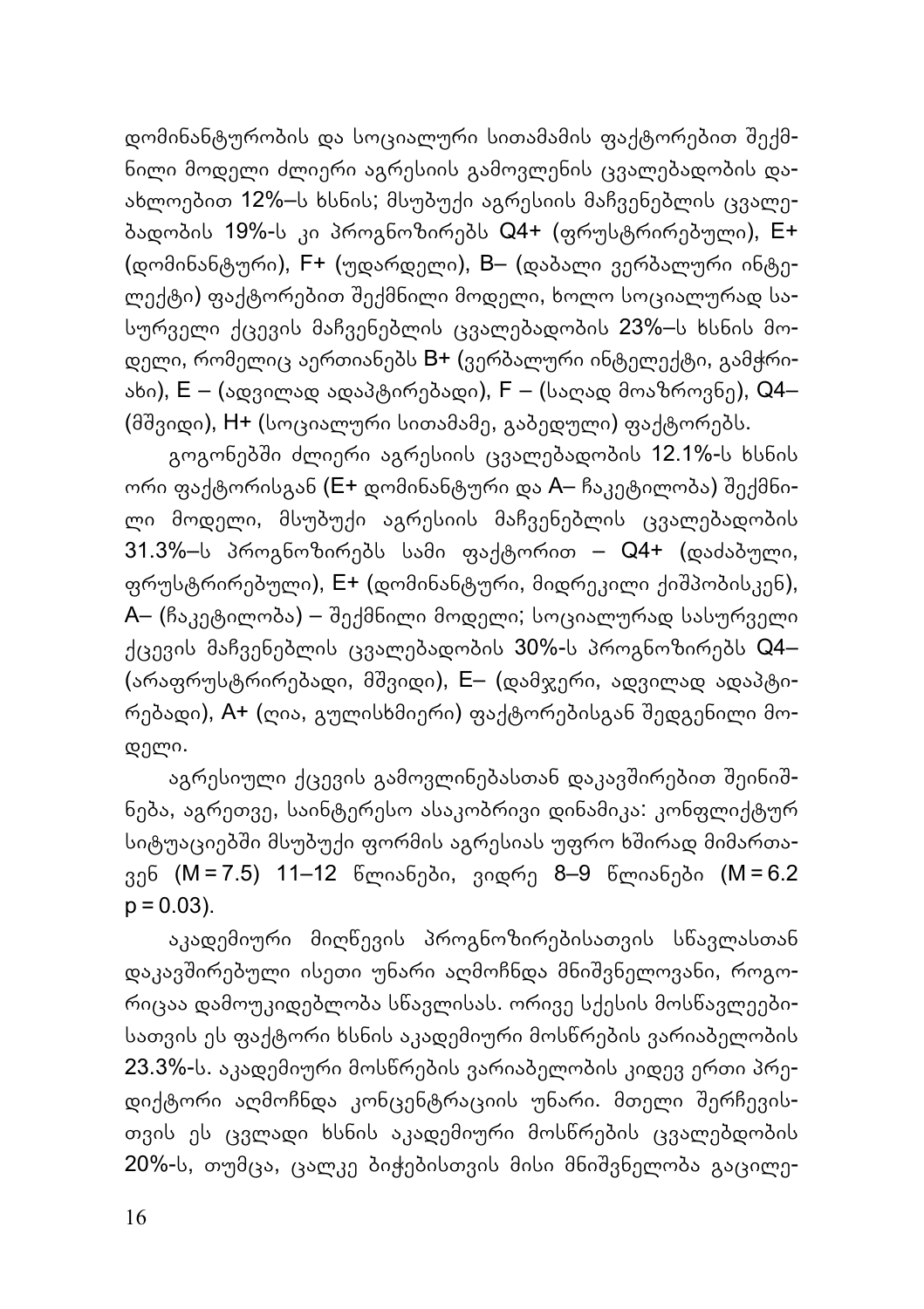ბით მცირეა (13%), ვიდრე გოგონებისთვის (22.3%). მთლიანობაში უნდა ითქვას, რომ გოგონებשი აკადემიური წარმატების პროგნოზირებისათვის უფრო დიდი მნიשვნელობის აღმოჩნდა კონცენტრაციის უნარი, ხოლო ბიჭებשი – დამოუკიდებლად სწავლის უნარი.

აკადემიური მოსწრების ცვალებადობის თვალსაზრისით პროგნოზული ღირებულება აღმოაჩნდა ისეთ პიროვნულ ნიשნებს, როგორებიცაა B (ვერბალური კომპეტენცია) და C (ემოციური სტაბილურობა) ფაქტორები. ბიჭებისთვის ამ ფაქტორებით שედგენილი მოდელი პროგნოზირებს აკადემიური წარმატების 20.6%, ხოლო გოგონებשი – 27.6%–ს.

**საკვანძო სიტყვები:** *პიროვნული ნიשნები; აგრესიული ქცევა; სოციალური ქცევა სკოლაשი*

## **The Relationship between Aggression, Social Behavior in School and Personality Factors in Children and Adolescents**

#### **Teona Lodia**

*Assistant Professor, Department of Psychology, Faculty of psychology and Educational Sciences Ivane Javakhishvili Tbilisi State University Tbilisi, Georgia* teona.lodia@tsu.ge

#### **Luiza Arutinova**

*Associate Professor, Department of Psychology, Faculty of psychology and Educational Sciences Ivane Javakhishvili Tbilisi State University Tbilisi, Georgia* luiza.arutinova@tsu.ge

Research has been conducted in different districts Tbilisi in 7 schools. 414 students (208 girls and 206 boys), from the age of 8 to 13 and their teachers have participated in it. Research instruments used: 1. Test of the assessment aggressive behavior (EAS, F. Petermann&U.Petermann. 2000);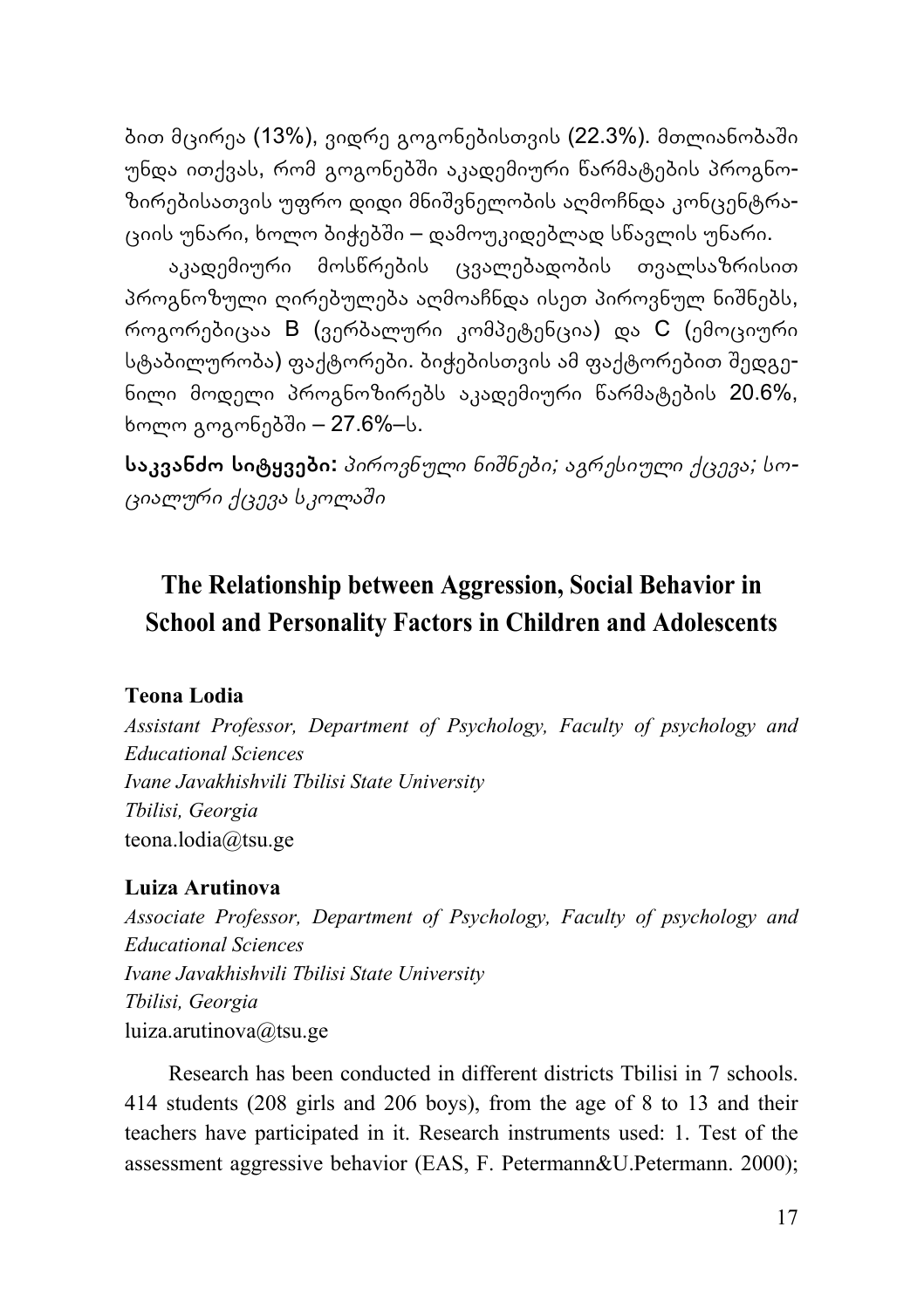2. The teacher assessment list for social and learning behavior (LSL, F. Pertermann&U.Petermann, 2013); 3. Children's Personality Questionnaire (CPQ, Cattell, R.B), Georgian version developed by us. Each of used instruments have been detected high internal consistency.

From the obtained has been mentioned only a few key points. It has turned out that certain personal traits are reliable predictors for predicting response in conflict situations. In particular, the model created by the dominance and sociability factors in boys explains about 12% of the variability of strong aggression. 19% of the variability of the passive aggression predicts the model created by Q4+ (Tense), E+ (Dominant), F+ (Cheerful), B- (Concrete Thinking) factors and 23% of the variability of the socially acceptable behavior explains the model, which combines B+ (Abstract Thinking), E- (Submissive), F- (Sober, Serious), Q4- (Relaxed), H+ (Bold, Adventurous) factors.

The model, created of two factors ( E+ Dominant, A- Reserved ), explains 12.3% of the variability of strong aggression in girls, 31.3% of the variability of the passive aggression index predicts three factors  $-$  Q4+ (Tense, Driven), E+ (Dominant), A-(Reserved) model; 30% of the variability of socially acceptable behavior predicts the model created by Q4- (Relaxed), E- (Submissive, Unassertive), A+ (warm, attentive to others) factors.

It is also observable interesting age dynamics: passive aggression in conflict situations is more frequent (M=7.5) between 11-12 years, rather than 8-9 years (M=6.2 p=0.03).

To predict academic achievement is important the ability, such as independence in learning. This factor explains 23.3% of the variance of academic achievement in both genders. Another predictor of academic achievement variability has turned out as the ability to concentrate. This variable for the whole selection explains 20% of the variability in academic achievement but for the boys it is significantly lower (13%) than for the girls (22.3%). It is important to note that two factors: B (verbal competence) and C (emotional stability) have a predictive value for academic achievement. The model created with these factors predicts 20.6% of academic achievement in boys and 27.6% in girls.

**Keywords:** *Personality Traits, Aggressive Behavior, Social Behavior in School.*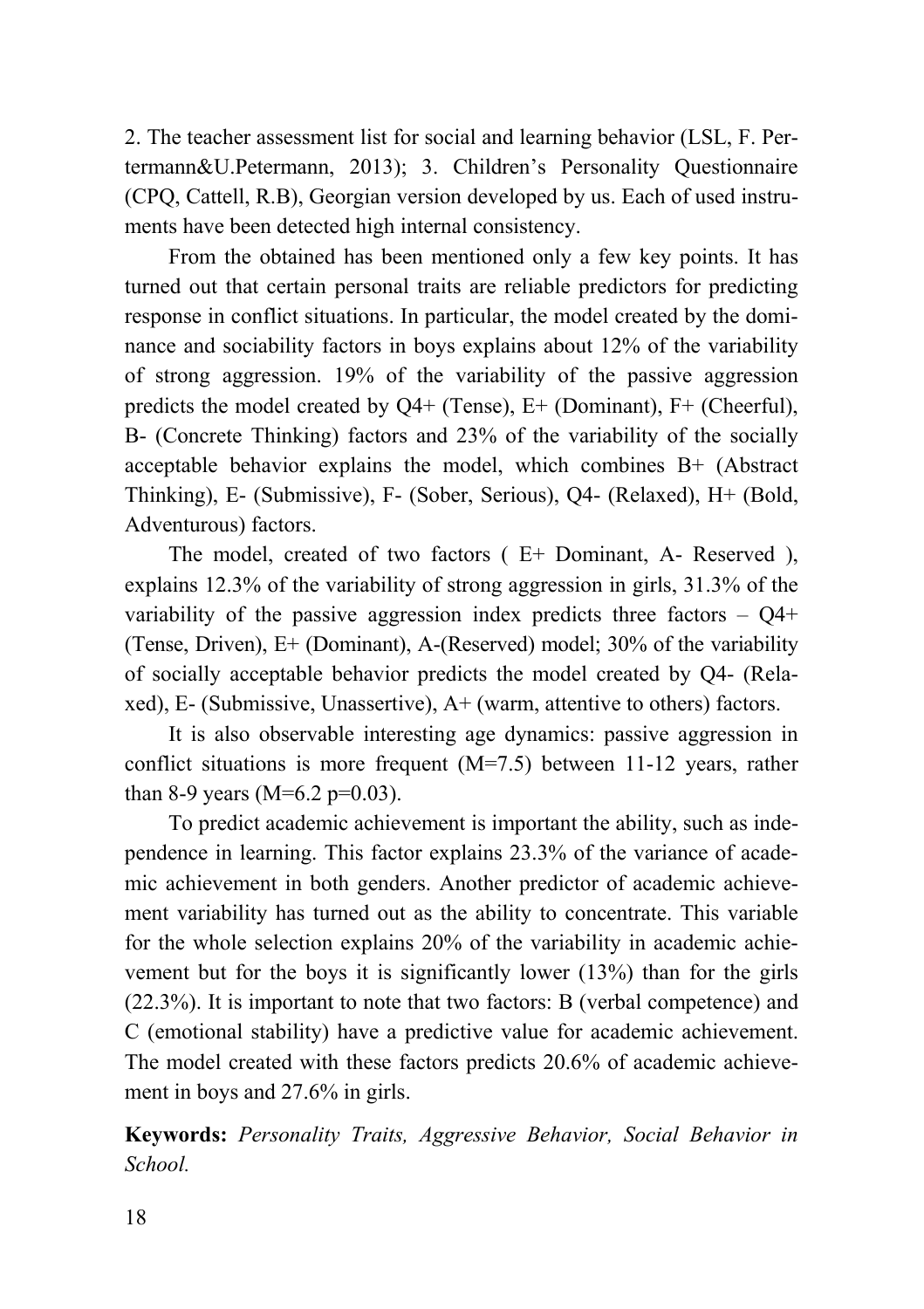## **მუცლადყოფნის პერიოდשი ანტიეპილეფსიური მედიკამენტების ზეგავლენის მქონე ბავשვების კოგნიტური ფუნქციონირება**

## **שორენა მამუკაძე**

*ასოცირებული პროფესორი, ფსიქოლოგიის დეპარტამენტი, ფსიქოლოგიისა და განათლების მეცნიერებათა ფაკულტეტი ივ. ჯავახიשვილის სახელობის თბილისის სახელმწიფო უნივერსიტეტი თბილისი, საქართველო* shorena.mamukadze@tsu.ge

**თანაავტორები:** გაგოשიძე თ., გოგატიשვილი ნ., მეტრეველი მ., კასრაძე ს., ედიბერიძე თ., ლომიძე გ., ტატიשვილი ნ.

*שესავალი:* მუცლადყოფნის პერიოდשი ანტიეპილეფსიური წამლების ზეგავლენის שესახებ მონაცემები არაერთგვაროვანია და საჭიროებს שემდგომ שესწავლას. ჩვენი კვლევის მიზანი იყო שეგვესწავლა ფეტალური ანტიეპილეფსიური მედიკამენტების ზეგავლენა 3-დან 6 წლამდე ბავשვების კოგნიტურ ფუნქციონირებაზე.

*მეთოდი:* კვლევაשი მონაწილეობა მიიღო 3-დან 6 წლამდე 100-მა ბავშვმა. აქედან 50 ბავშვის (საშუალო ასაკი – 52,5 თვე; SD-12.8) დედას დიაგნოსტირებული ჰქონდა ეპილეფსია და ორსულობის განმავლობაში იღებდა ანტიეპილეფსიურ მედიკამენტებს, ხოლო 50 ბავშვის (საშუალო ასაკი – 54,2 თვე; SD-14,5) დედებს არ ჰქონდათ ეპილეფსიის დიაგნოზი (საკონტროლო ჯგუფი). თითოეულ ბავשვს ჩაუტარდა ვექსლერის ინტელექტის სკალა სკოლამდელი ასაკის ბავשვებისათვის (WPPSI –IV Wechsler Preschool and Primary Scale of Intelligence Fourth Edition).

*שედეგები:* მოქნილი მსჯელობის ინდექსი უფრო მაღალი აღმოჩნდა საკონტროლო ჯგუფის ბავשვებთან (mean – 98.8; SD – 13), საკვლევი ჯგუფის ბავშვთა ანალოგიურ მონაცემებთან შედარებით (mean – 86; SD – 13.6) (p<0.001). მუשა მეხსიერების მაჩვენე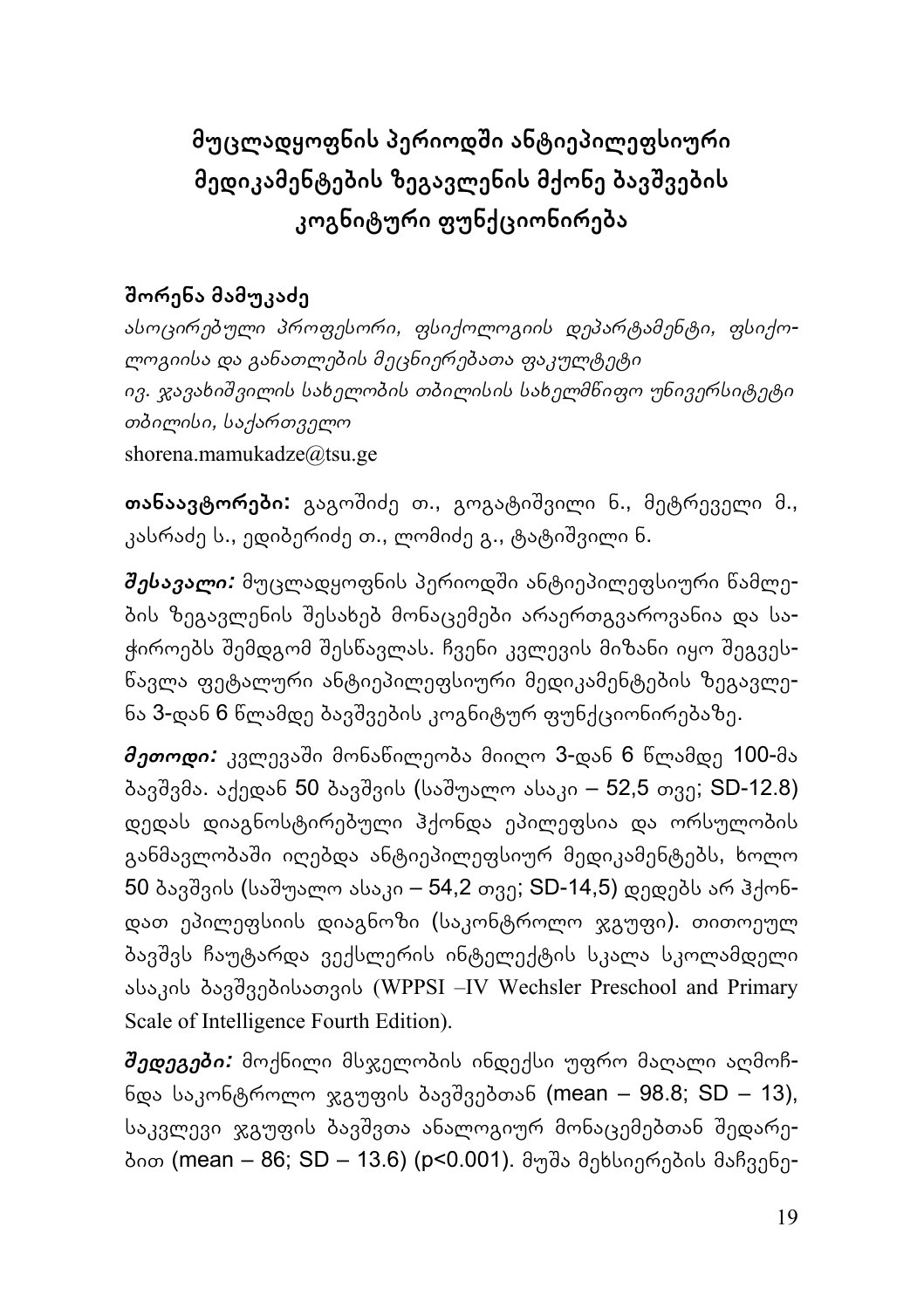ბელი უფრო მაღალი ჰქონდათ ფეტალური ანტიეპილეფსიური ზეგავლენის არმქონე ინდივიდებს (mean – 112,4; SD – 13.6), ვიდრე იმ ბავשვებს, რომელთა დედებიც ორსულობის დროს იღებდნენ ანტიკონვულსიურ მკურნალობას (mean – 96.7; SD – 15.8) (p<0.001). ინფორმაციის გადამუשავების სიჩქარის ინდექსი უფრო მაღალი ჰქონდათ საკონტროლო ჯგუფის ბავשვებს (mean – 102.8;  $SD - 12.7$ ), ვიდრე ეპილეფსიის მქონე დედების შვილებს (mean – 90.2; SD – 18.2) (p<0.001). ვერბალური გაგების მაჩვენებელი მაღალი ჰქონდათ საკონტროლო ჯგუფის ბავשვებს (mean – 97.06;  $SD - 11.4$ ) იმ ბავშვებთან შედარებით, რომლებიც იმყოფებოდნენ ფეტალური ანტიკონვულსანტების ზეგავლენის ქვეშ (mean – 84.4; SD – 12.3) (p<0.001). ვიზუალურ-სივრცითი უნარის მაჩვენებელი უფრო მაღალი ჰქონდათ ბავשვებს, რომელთა დედებიც ორსულობის დროს არ იღებდნენ ანტიეპილეფსიურ მკურნალობას (mean – 101.5; SD – 13.7), שედარებით იმ ბავשვებთან, რომელთა დედებიც ორსულობის განმვალობაשი ამ მკურნალობას გადიოდნენ (mean – 86.4; SD – 13.4) (p<0.001). სრული IQ მაჩვენებელი, ეპილეფსიის მქონდე დედების შვილებთან შედარებით (mean – 84.02; SD – 13.6) (p<0.001), მნიשვნელოვნად მაღალი ჰქონდათ საკონტროლო ჯგუფის ბავშვებს (mean – 101.5; SD – 13.4).

მრავლობითმა რეგრესულმა ანალიზმა გამოავლინა, რომ მუცლადყოფნის დროს ვალპროის მჟავით მკურნალობა (β, -12.04; p=0.006), სხვა ფეტალური ანტიეპილეფსიური წამლების გამოყენება (β, -16.91; p=0.006), დედების არავერბალური ინტექლექტის კოეფიციენტი (β, 6.543; p<0.001) და პირველი ფრაზების გამოყენების ასაკი (β -1.3; p<0.001) ბავשვების სრული IQ-ს საუკეთესო პროგნოზია.

*დასკვნები:* ფეტალური ანტიეპილეფსიური წამლებით მკურნალობა ასოცირებულია სკოლამდელი ასაკის ბავשვების კოგნიტური ფუნქციონირების დაქვეითებასთან. დედების მაღალი არავერბალური ინტელექტის კოეფიციენტი და ფრაზების ნაადრევად გამოყენების დაწყება ეპილეფსიის მქონე დედების ბავשვების კოგნი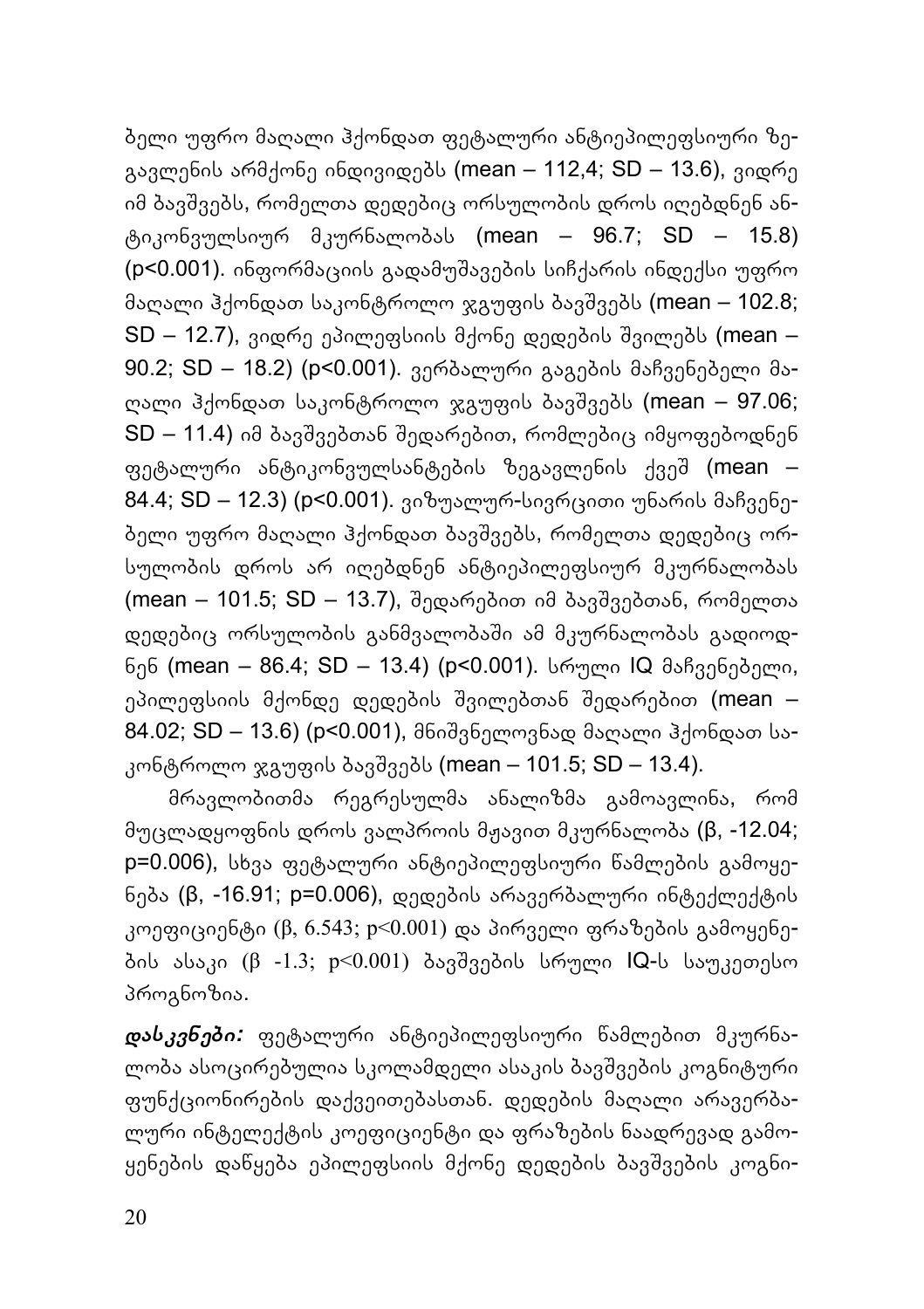ტური ფუნქციონირების სანდო პროგნოზირების שესაძლებლობას იძლევა.

კვლევა განხორციელდა שოთა რუსთაველის ეროვნული სამეცნიერო ფონდის სამეცნიერო გრანტით (FR/373/8-313/13).

**საკვანძო სიტყვები:** *კოგნიტური ფუნქციონირება, ანტიეპილეფსიური წამლები, ფეტალური პერიოდი*

## **Cognitive Outcomes after Fetal Exposure to Antiepileptic Drug**

#### **Shorena Mamukadze**

*Associate Professor, Department of Psychology, Faculty of psychology and Educational Sciences Ivane Javakhishvili Tbilisi State University Tbilisi, Georgia* shorena.mamukadze@tsu.ge

**co-authors:** Gagoshidze T.,Gogatishvili N., Metreveli M., Kasradze S., Ediberidze T., Lomidze G., Tatishvili N.

**Objective**: Data of effects of fetal antiepileptic drugs exposure are nonuniform, it needs further researches. The aim of the study was to Investigate cognitive functioning in fetal antiepileptic drug exposed children.

**Methods**: 100 children from 3 to 6 year were participated in the study: 50 children of woman with epilepsy (WWE) received AED treatment during pregnancy (mean age – 52.5 month; SD 12.8) and 50 children of women without epilepsy, control group  $(CG)$  (mean age  $-54.2$  month; SD 14.5). All children underwent Wechsler Preschool and Primary Scale of Intelligence Test.

**Results**: The Fluid Reasoning Index was higher in children from CG (mean  $-98.8$ ; SD  $-13$ ) compared to AED exposed children (mean  $-86$ ; SD  $-$ 13.6) (p<0.001). The Working Memory Index was higher in unexposed individuals (mean  $-112.4$ ; SD  $-13.6$ ), compared to exposed children (mean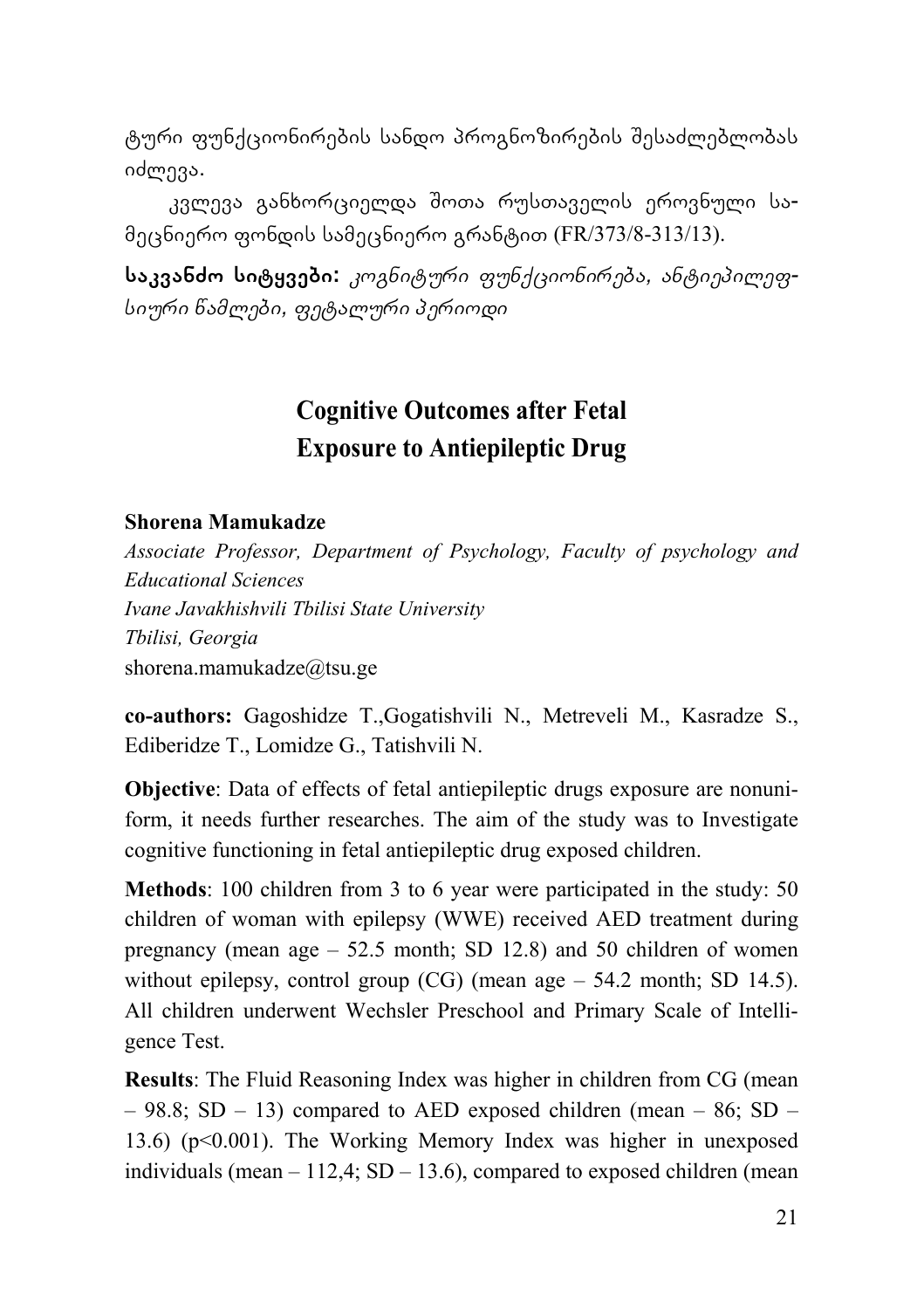$-96.7$ ; SD  $-15.8$ ) (p<0.001). The Processing Speed Index was higher in children from control group (mean  $-102.8$ ; SD  $-12.7$ ) compared to children of women with epilepsy (mean –  $90.2$ ; SD – 18.2) (p<0.001). The Verbal Comprehension Intelligence index was higher in children from CG (mean  $-97.06$ ; SD  $-11.4$ ), compared to AED exposed children (mean  $-$ 84.4;  $SD - 12.3$  ( $p \le 0.001$ ). The Visual Spatial Intelligence index was higher in unexposed individuals (mean  $-101.5$ ; SD  $-13.7$ ), compared to exposed children (mean –  $86.4$ : SD – 13.4) (p<0.001). The Full Scale IO was significantly higher in children from CG (mean  $-$  101.5; SD  $-$  13.4), compared to children of WWE (mean –  $84.02$ ; SD – 13.6) (p<0.001).

Multiple regression analysis showed that Exposure to VPA (β, -12.04; p=0.006), Other AEDs (β, -16.91; p=0.006), maternal performance IO (β, 6.543; p<0.001) and age at first phrases (months) ( $\beta$  -1.3; p<0.001) were associated with full scale IQ score of children.

**Conclusion**: Fetal antiepileptic drug exposure is associated with decreased cognitive functioning in preschool children. High maternal performance IQ and early use of first phrases is linked with better early cognitive ability.

**Acknowledgements**: The study is performed within scientific grant of the Shota Rustaveli National Scientific Foundation (FR/373/8-313/13).

**Keywords:** *Cognition, Antiepileptic Drug, Fetal Period*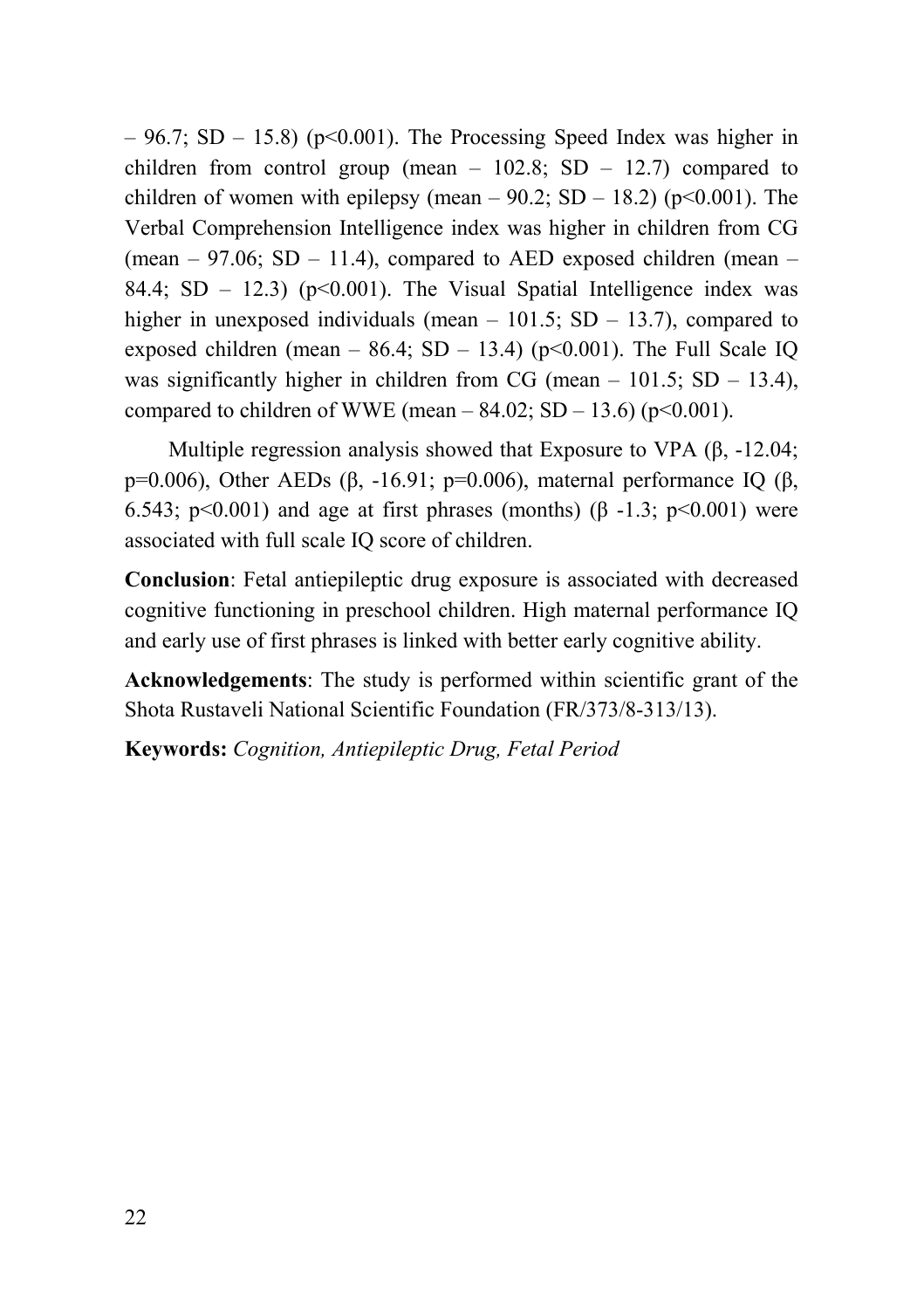## **ფიქსირებული განწყობის მეთოდის ვალიდობის საკითხი განწყობის დინამიკური სტრუქტურის მოდელის თვალსაზრისით**

### **მერაბ მაღრაძე**

*ასოცირებული პროფესორი, ფილოსოფიადფსიქოლოგიის დეპარტამენტი აკაკი წერეთლის სახელმწიფო უნივერსიტეტი ქუთაისი, საქართველო* merabi.magradze@gmail.com

განწყობის დინამიკური სტრუქტურის მოდელის თვალსაზრისით, ის ფსიქიკური რეალობა, რასაც დ. უზნაძის მოძღვრებაში ფიქსირებული განწყობა ეწოდება, არის არა განწყობა, არამედ განწყობის პერმანენტული ცვლილება-მოდიფიკაციის ერთ-ერთი ფაქტორი. ამასთან დაკავשირებით, დგება ფიქსირებული განწყობის მეთოდით განწყობის კვლევის ვალიდობის საკითხი. ფიქსირებული განწყობის მეთოდით მიმდინარე ექსპერიმენტული სქემის ანალიზის გზით მოხსენებაשი ნაცადია იმის დასაბუთება, რომ ფიქსირებული განწყობის ეფექტი ნამდვილად არ აჩვენებს იმას, რომ სუბიექტი მთლიანობითად שეიცვალა, როგორც ეს სტატიკურ მოდელშია წარმოდგენილი. ამის მიუხედავად, აღნიშნული მეთოდი მაინც სრულიად שესაბამისია განწყობის კვლევისთვის, რადგან ამ שემთხვევაשი სახეზეა განწყობის ერთი კომპონენტის ცვლილება, რაც ცვლის მთელი ქცევის ერთ-ერთ მოქმედებას. ამრიგად, განწყობის პერმანენტული ცვლილება-მოდიფიკაცია, მოტივაციურ და სიტუაციურ ფაქტორთა ცვალებადობასთან ერთად, იმაზეცაა დამოკიდებული, თუ რა ფიქსირებული განწყობები გააჩნია სუბიექტს, ქცევის ცალკეული აქტების მიზანשეწონილი განხორციელების ინსტრუმენტული שესაძლებლობის სახით.

**საკვანძო სიტყვები:** *განწყობა, ფიქსირებული განწყობა, დინამიკური მოდელი, სტატიკური მოდელი*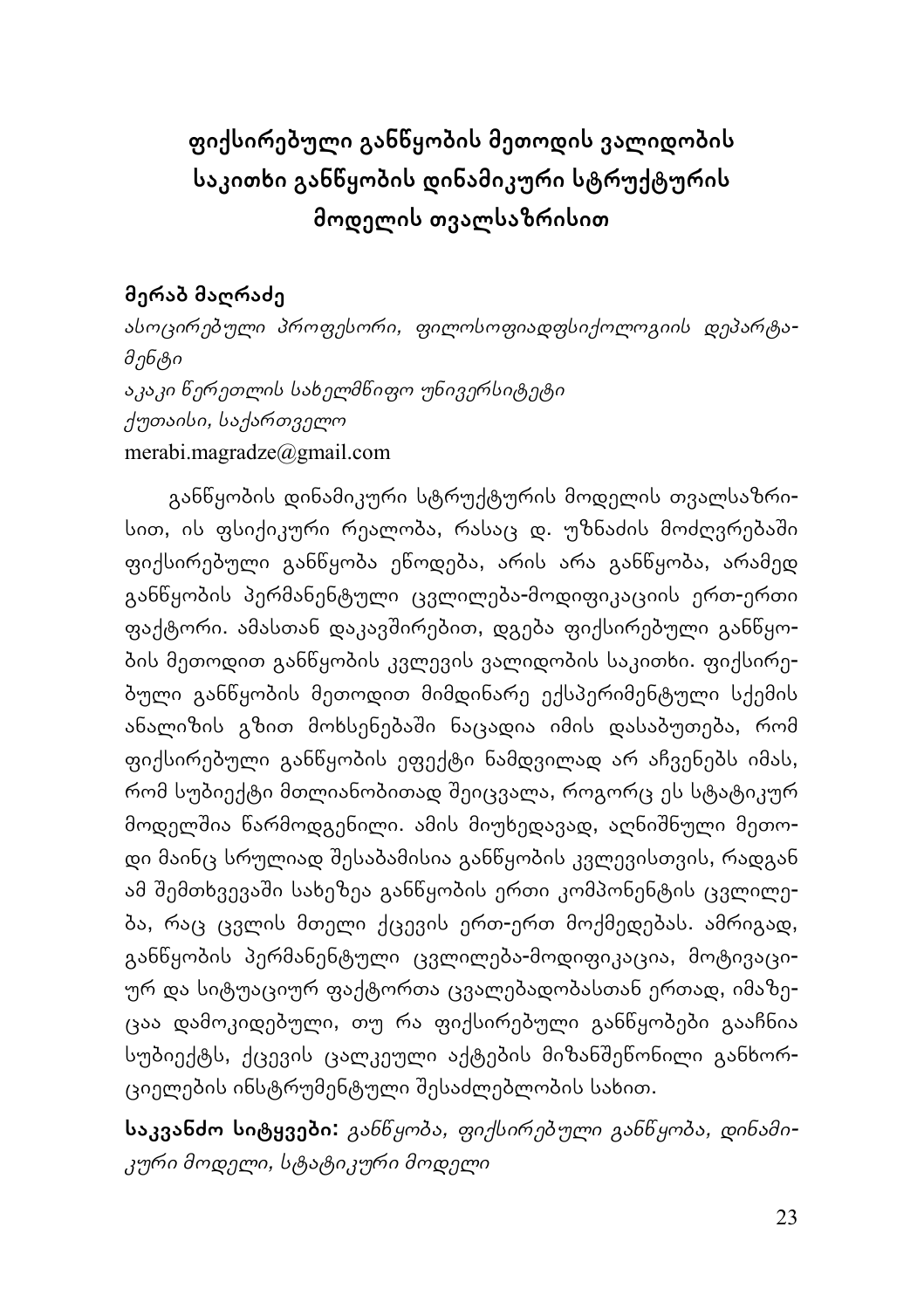## **Issue of Validity of Fixed Set Method in Light of Dynamic Structure Model of Set**

#### **Merab Maghradze**

*Associate Professor, Department of Philosophy and Psychology Akaki Tsereteli State University Kutaisi, Georgia*  merabi.magradze@gmail.com

According to the dynamic structure model of set, the psychic reality, referred as fixed set in the study of D. Uznadze, is not the set, but one of the factors of permanent change/modification of set. In this regard the issue of validity of set study with the fixed set method stands in agenda. The article, through the analysis of fixed set method experimental scheme, makes the attempt to prove that fixed set effect does not really show that the subject has changed in reality, as it is presented in static model. Nevertheless, this method is still absolutely valid for set study, as in this case we have change of one component of set, which changes one of the acts of whole set. Therefore, permanent change/modification of set, in complex with the change of motivation and situation factors, depends also on what fixed sets the subject has in face of instrumental possibilities of deliberate implementation of single acts of behavior.

**Keywords:** *Set, Fixed Set, Dynamic Model, Static Model*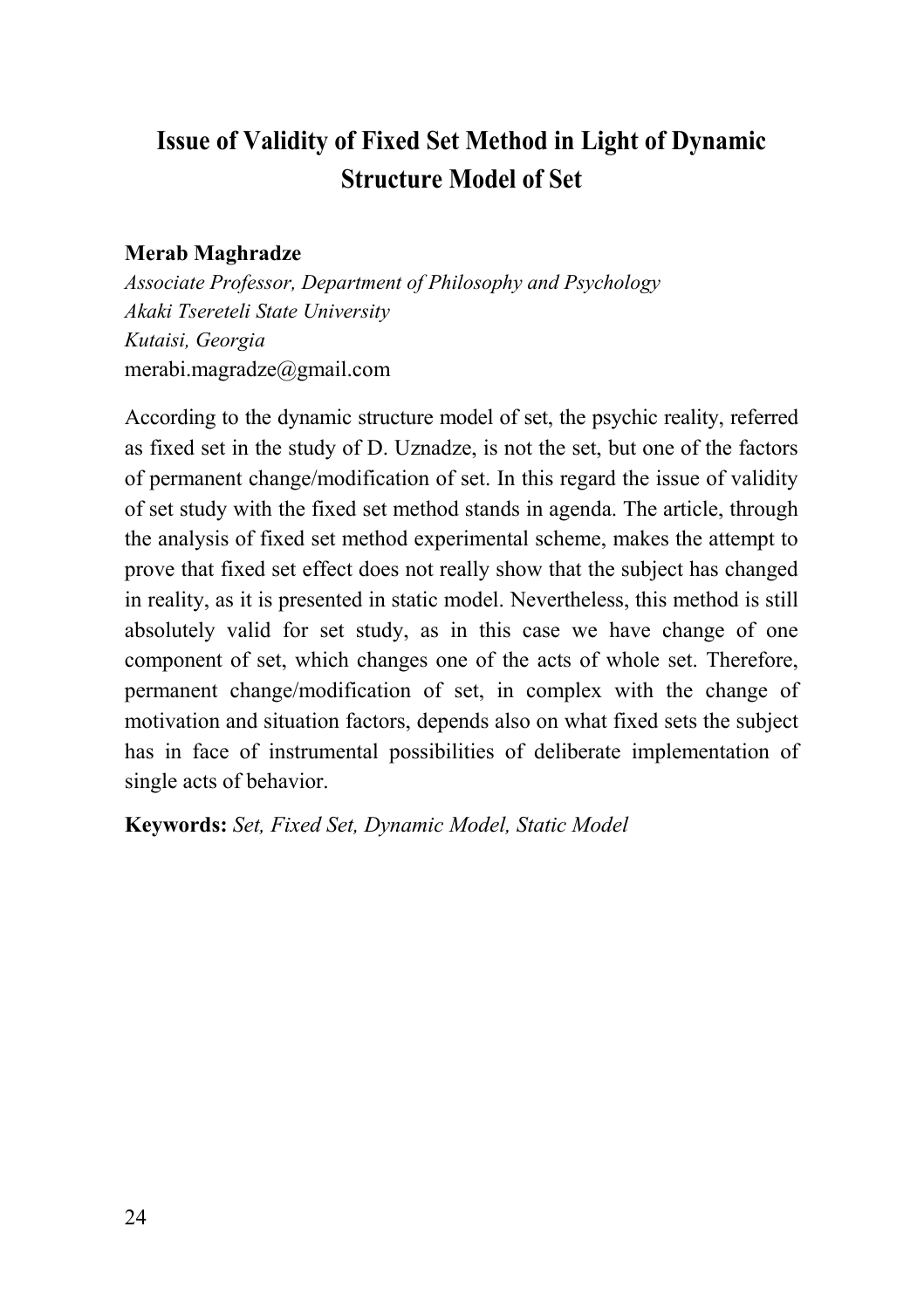## **საბაზო და საשუალო საფეხურების მოსწავლეთა ინტერესებისა და პიროვნული მახასიათებლების კვლევა**

### **თინათინ საბაური**

*დოქტორანტი, განათლების მეცნიერებათა დეპარტამენტი, ფსიქოლოგიისა და განათლების მეცნიერებათა ფაკულტეტი ივ. ჯავახიשვილის სახელობის თბილისის სახელმწიფო უნივერსიტეტი თბილისი, საქართველო* tinatinsabauri@yahoo.de

გლობალურმა ცვლილებებმა და שრომის ბაზრის თანამედროვე მოთხოვნებმა საქართველო მნიשვნელოვანი გამოწვევების წინაשე დააყენა. ურთულეს სიტუაციაשი აღმოჩნდა ქართველი ახალგაზრდობა, რომელთაც უჭირთ დამოუკიდებელი ცხოვრებისათვის მომზადება და ყოველდღიურად მზარდი კონკურენციის პირობებשი დასაქმების ბაზარზე თავის დამკვიდრება. საერთო ვითარებას ართულებს ის გარემოებაც, რომ მათ მეტად უძნელდებათ საკუთარი უნარ-ჩვევების ობიექტურად שეფასება; ძლიერი და სუსტი მხარეების გაანალიზება, მიდრეკილებებისა და ინტერესების აღმოჩენა და მათი რელევანტურ პროფესიებთან დაკავשირება; ამდენად, უმნიשვნელოვანესია მოსწავლეების სწორი პროფესიული ორიენტაცია და კარიერული არჩევანის გაკეთებისას მათი მხარდაჭერა.

მოსწავლეთა პროფორიენტაციის ხელשესაწყობად გერმანულიდან ითარგმნა და ქართულ ენაზე ადაპტირდა ე.წ. ინტერესების ტესტი, რომელიც 8 სხვადასხვა სფეროდან მოიცავს კითხვებს. იმისათვის, რომ კვლევა უფრო მასשტაბური და საინტერესო გაგვეხადა, ინტერესების კითხვარში გავაერთიანეთ მიუნხენის პიროვნული ტესტი. პიროვნული მახასიათებლებისა და ინტრესების კვლევამ მოიცვა 319 მოსწავლე, მათგან 192 გოგონა და 127 ბიჭი. შერჩევა რეპრეზენტატული იყო საქართველოს სამ რეგიონში: თბილისში, რუსთავსა და გორში.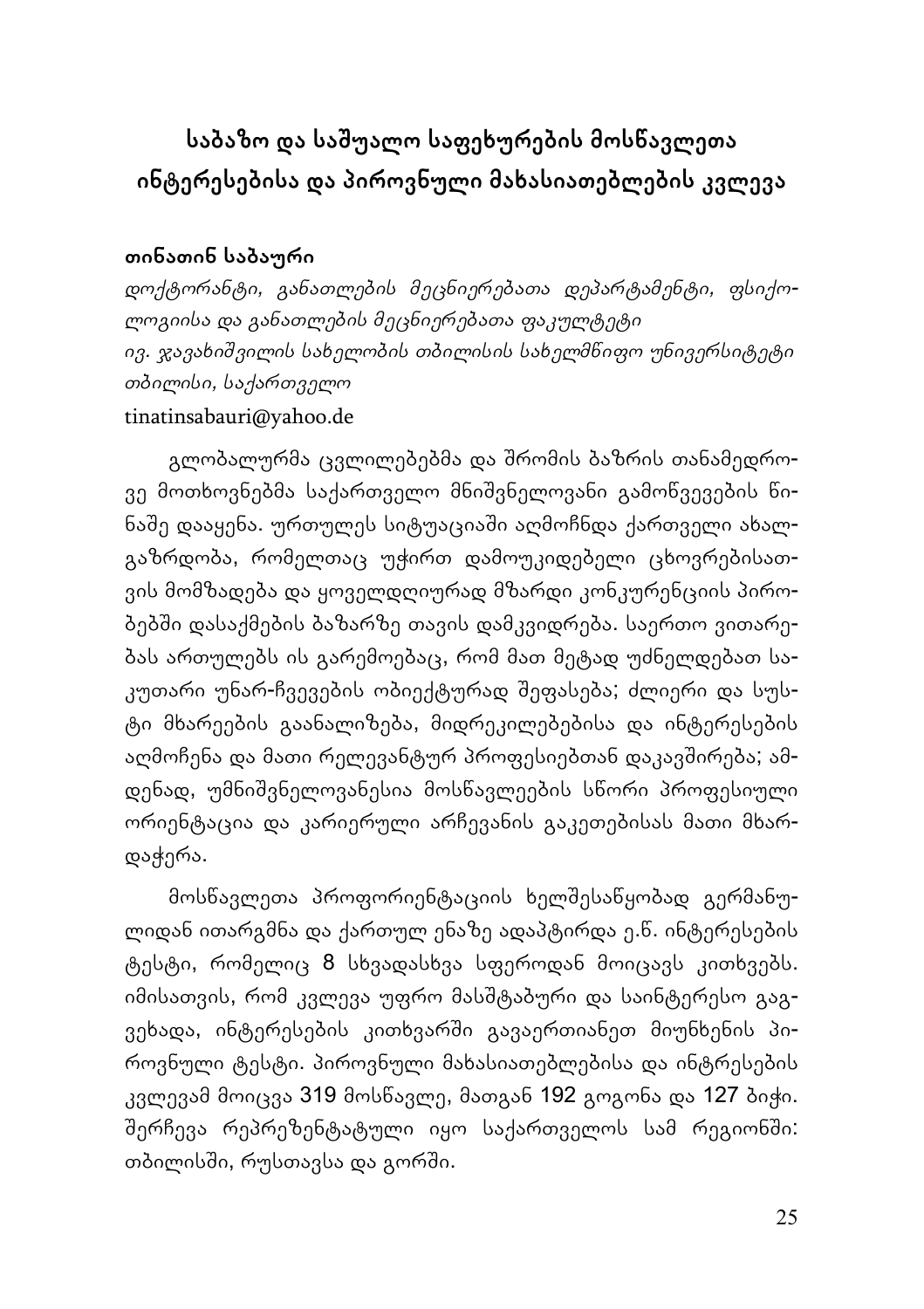### **კვლევის მიზანი** იყო:

- 14-17 წლამდე მოზარდების პროფესიული ინტერესების კვლევა;
- 14-17 წლამდე მოზარდების პიროვნული ნიשნების კვლევა;
- $\bullet$  3როფესიულ ინტერესებსა და პიროვნულ ფაქტორებს შორის კავשირის კვლევა.

**კვლევის שედეგების** საფუძველზე שეგვიძლია, დავასკვნათ:

- მოსწავლეები, რომელთაც კონკრეტული სფეროსადმი ინტერესები ამოძრავებთ, რომელ პროფესიებში იქნებიან უფრო წარმატებულნი;
- სად שეძლებენ საკუთარი ძლიერი და სუსტი მხარეებისა და პოტენციალის მეტად წარმოჩენას;
- სად გაუმკლავდებიან უფრო ადვილად პროფესიულ გამოწვევებს.

שესაბამისად, კვლევის שედეგების שეჯამება დაგვეხმარა იმის დადგენაשი, თუ რომელი ინტერესი რომელ პროფესიაשი განაპიროებებს უკეთეს პროფესიონალად ჩამოყალიბებისა და უკეთეს კვალიფიციურ კადრად שედგომის ფაქტორს.

ჩვენთვის ასევე ნიშანდობლივი იყო კვლევის პროცესში იმის დადგენა, თუ რა კორელაციაა მოსწავლეთა პიროვნულ მახასიათებლებსა და მათ ინტერესებს שორის და რომელი პიროვნული ნი-שანი რომელ ინტერესთან გვაძლევს დადებით კორელაციას.

აღნიשნული კვლევა მიზნად ისახავს, პროფორიენტაციისა და კარიერის სექტორის სრულყოფილად ჩამოყალიბებასა და განვითარებას. სრულყოფილად ჩამოყალიბებული პროფორიენტაციისა და კარიერის დაგეგმვის სერვისი ხელს שეუწყობს ამ მიმართულებით საქართველოს პროფესიული განათლების სისტემის ევროპულ სისტემასთან დაახლოებასა და ჰარმონიზაციას, რაც, თავისი მხრივ, უზრუნველყოფს მოსწავლეთა სრულფასოვან მოქალაქეებად ფორმირებას, მათი თვითשეფასების ჩამოყალიბებას, პიროვნული მახასიათებლების იდენტიფიცირებასა და ინფორმირებული არჩევანის გაკეთების პროცესს.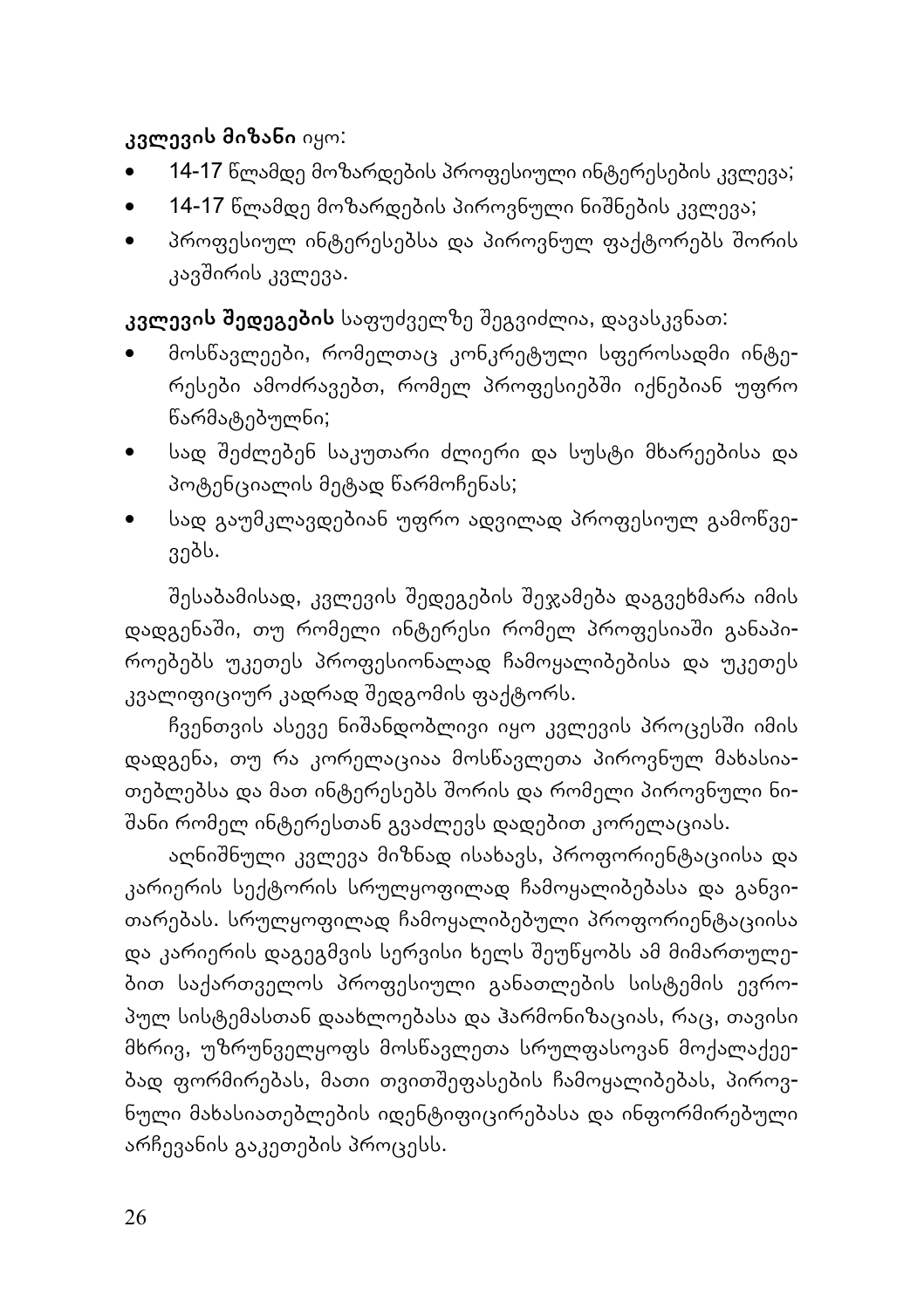**საკვანძო სიტყვები:** *ინტერესები, პიროვნული მახასიათებლები, კორელაცია, პროფესია*

## **Research of the interests and personal characters of the basic and secondary level students**

#### **Tinatin Sabauri**

*PhD Student, Department of Educational Sciences, Faculty of psychology and Educational Sciences Ivane Javakhishvili Tbilisi State University Tbilisi, Georgia*  tinatinsabauri@yahoo.de

The Global changes and the modern Requirements of labor market put Georgia forward to significant challenges. The Georgian Youth are in a very difficult situation, too. They have some troubles to prepare for independent life and to integrate in labor market in the conditions of daily growing competition. The situation is complicated by the fact that, they have difficulties to evaluate their own skills; To analyze the strengths and weaknesses; To discover the tendencies and interests and to connect with their relevant professions. So, it is very important to choose the right professional orientation and to support them during the choice of profession.

To facilitate students' professional orientation and career guidance there are translated from German to Georgian the Interest test that consists of questions from 8 several fields. In order to make the research more dimensional and interesting, we put in the questionnaire together with the personal test of Munich. The survey of personal characteristics and interest includes 319 pupils, 192 – girls and 127 – boys. The selection was representative in three regions of Georgia: Tbilisi, Rustavi and Gori.

In the scope of the study was determined what is the relationship between certain professions and interests of pupils. Whatever field of interest gives us a positive correlation to the list of professions. Analysis of the results of the survey give us the opportunity to conclude that students who pursue specific areas of interest in which professions will be more succe-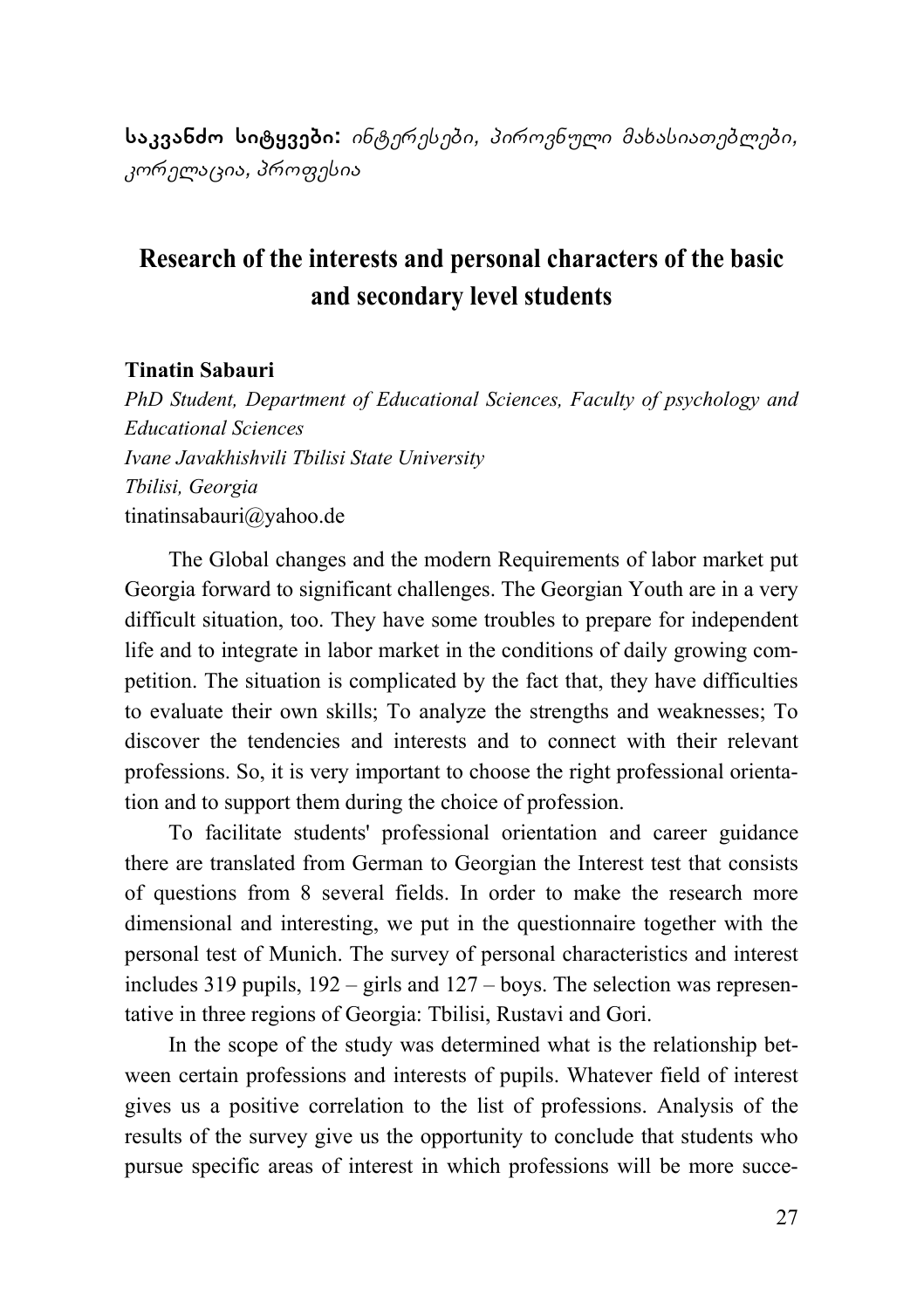ssful will be able to demonstrate their strong strengths and potentials and where they can easily deal with professional challenges. Consequently, the results of the survey will help us to determine which interest in which profession is to become a better professional and better qualified person.

It has also been remarkable for us to determine in the research process what correlation between the personal characteristics of the pupils and their interests is, and what kind of personal characteristic gives us the positive correlation with which interest.

The research aim is to develop the professional orientation and career guidance. Perfectly formed services of professional Orientation and Career Planning will help in the direction of the vocational education system with convergence and harmonization to the European system, that will provide the formation of students as full-fledged citizens, establishing their selfesteem, identification of personal characteristics And the informed decision making process.

#### **Keywords:** *Interests, Personal characteristics, Correlation, Profession*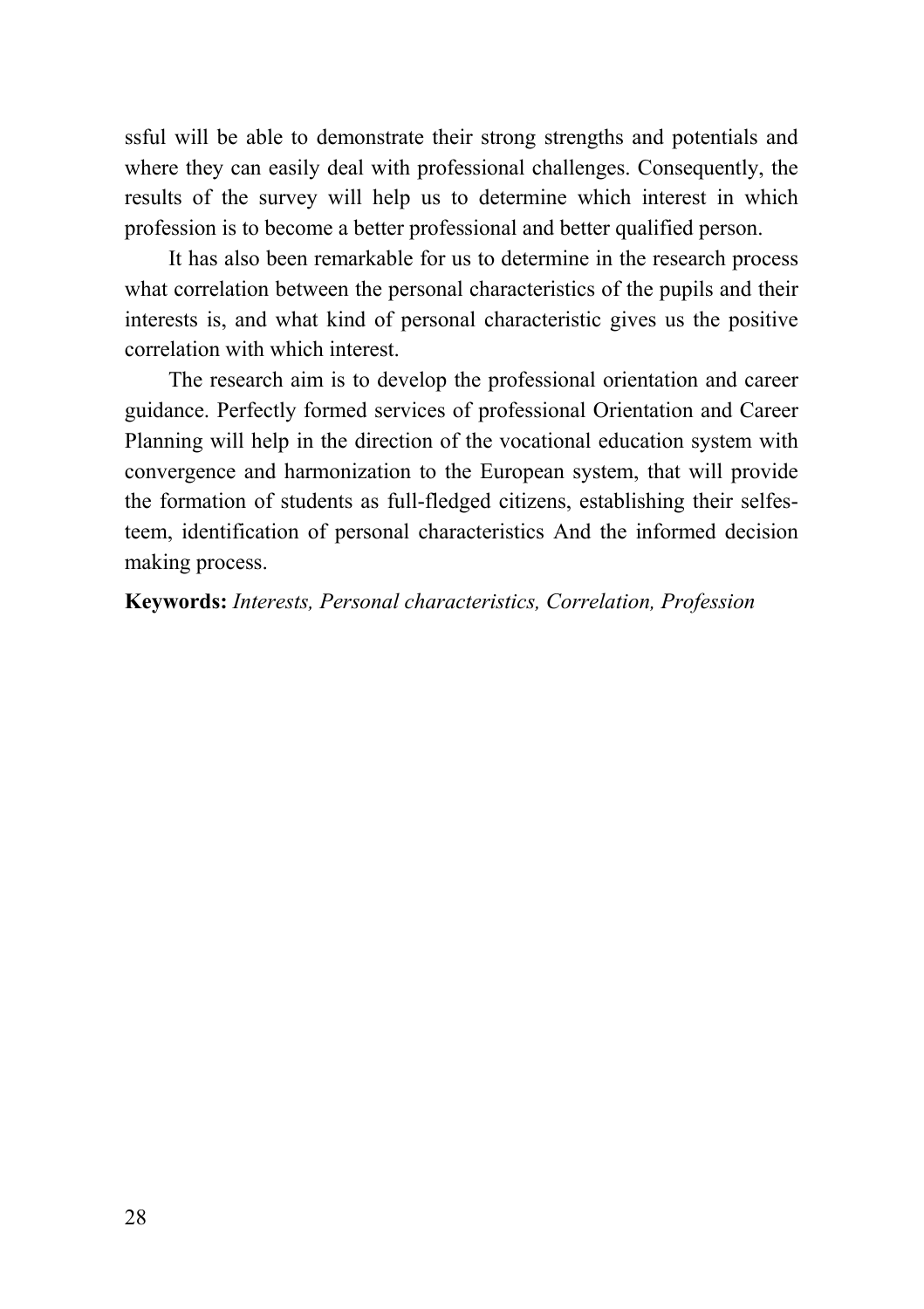## **ორიგინალურ ემოციათა სამყაროשი: ემოციური ინტელექტი და ემოციური კრეატიულობა**

### **ნათია სორდია**

*დოქტორანტი, ფსიქოლოგიის დეპარტამენტი, ფსიქოლოგიისა და განათლების მეცნიერებათა ფაკულტეტი ივ. ჯავახიשვილის სახელობის თბილისის სახელმწიფო უნივერსიტეტი თბილისი, საქართველო* natia.sordia900@pes.tsu.edu.ge

### **ხათუნა მარწყვიשვილი**

*ასოცირებული პროფესორი, ფსიქოლოგიის დეპარტამენტი, ფსიქოლოგიისა და განათლების მეცნიერებათა ფაკულტეტი ივ. ჯავახიשვილის სახელობის თბილისის სახელმწიფო უნივერსიტეტი თბილისი, საქართველო* khatuna.martskvishvili@tsu.ge

ემოციურ ინტელექტსა და ემოციურ კრეატიულობას შორის კავשირის კვლევიდან ჩანს, რომ საქმე ურთიერთდაკავשირებულ, თუმცა ურთიერთდამოუკიდებელ უნარებთან გვაქვს (Ivcevic, 2007) ამასთან, ნავარაუდევია, რომ ემოციურ ინტელექტსა და ემოციურ კრეატიულობას שორის კავשირი იმეორებს ინტელექტსა და კრეატიულობას שორის კავשირის სპეციფიკას (Averill, 1999). მიმდინარე კვლევა ემოციურ ინტელექტსა და ემოციურ კრეატიულობას שორის არსებული კავשირის კვლევის რეპლიკაციას და განვრცობას ისახავს მიზნად. კვლევაשი მონაწილეობა 17-დან 49 წლამდე ასაკის(M=21.87, SD=5.84), 342 ადამიანმა (89 კაცი) მიიღო. ემოციური ინტელექტის გასაზომად გამოვიყენეთ ემოციური ინტელექტის, როგორც პიროვნული ნიშნის, შესაფასებელი კითხვარი (TEQue) (Petrides, 2009), ემოციური კრეატიულობის გასაზომად კი – ემოციური שემოქმედებითობის שესაფასებელი კითხვარი (ECI; Averill, 1999). שედეგებიდან ჩანს, რომ ემოციური ინტელექტი დაკავשირებულია ემოციურ კრეატიულობასთან. ემოციების გამო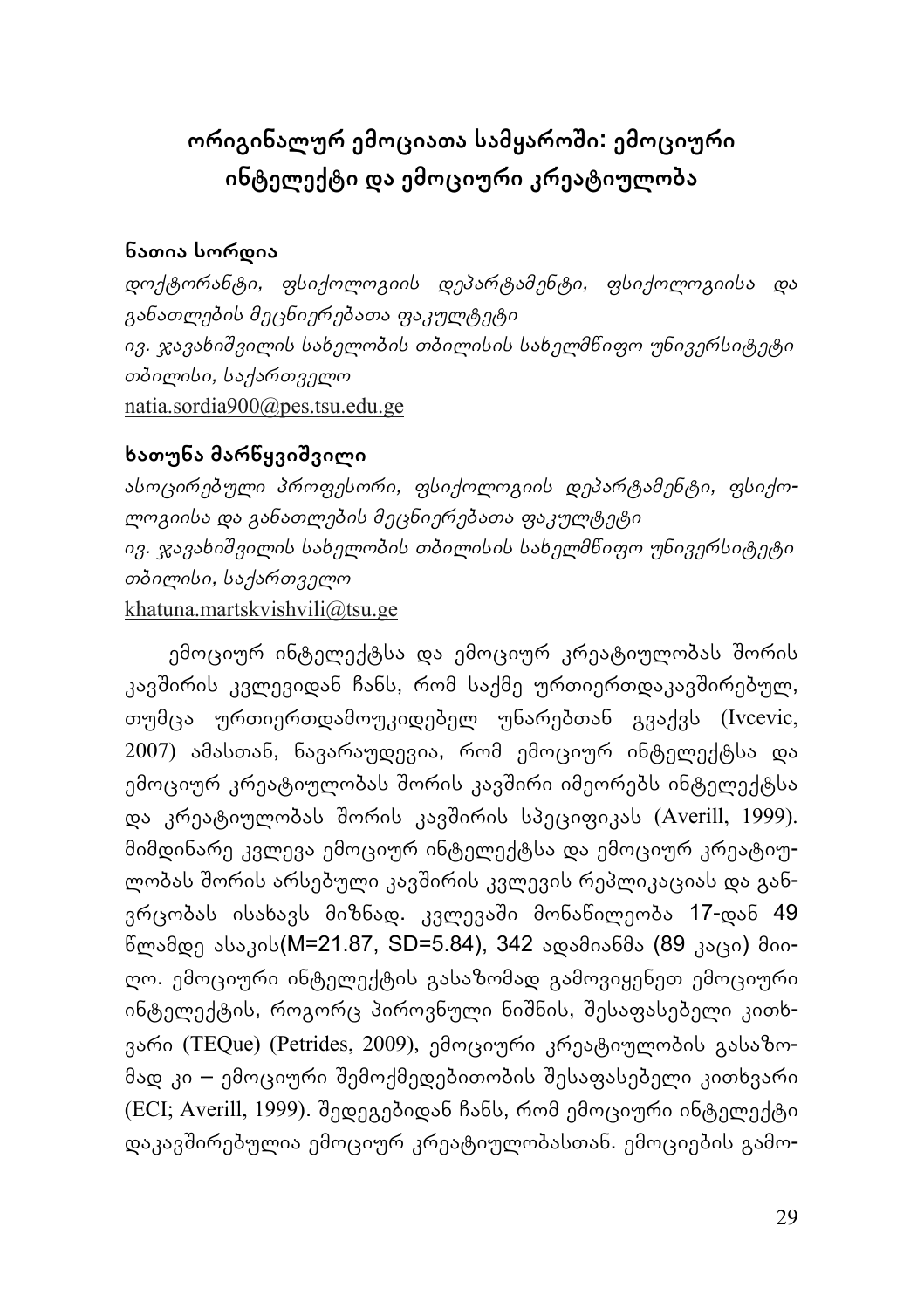ხატვისა და მართვის უნარი დადებითად არის დაკავשირებული ემოციურ კრეატიულობასთან, ემოციათა რეგულაციის უნარი კი უარყოფითად უკავשირდება მას. ამასთან, ემოციური ინტელექტის სამი კომპონენტი (ემოციათა გამოხატვა, მართვა და რეგულირება) ემოციური კრეატიულობის პრედიქტორია. ამდენად, კვლევის שედეგებიდან ჩანს, რომ ემოციურ ინტელექტსა და ემოციურ კრეატიულობას შორის კავშირი ინტელექტსა და კრეატიულობას შორის კავשირის მსგავსია, თუმცა ამ კავשირზე ზღვრის ეფექტის שესაძლო გავლენა არ დასტურდება.

**საკვანძო სიტყვები:** *ემოციური ინტელექტი, ემოციური კრეატიულობა, ზღვრის ჰიპოთეზა, ინტელექტი, კრეატიულობა*

## **In the world of original emotions: emotional intelligence and emotional creativity**

#### **Natia Sordia**

PhD Student, Department of Psychology, Faculty of psychology and Educational Sciences Ivane Javakhishvili Tbilisi State University Tbilisi, Georgia natia.sordia900@pes.tsu.edu.ge

#### **Khatuna Martskvishvili**

*Associate, Professor, Department of Psychology, Faculty of psychology and Educational Sciences Ivane Javakhishvili Tbilisi State University Tbilisi, Georgia*  khatuna.martskvishvili@tsu.ge

Examination of the relationship between emotional intelligence and emotional creativity shows that these two constructs reflect related but independent abilities (Ivcevic, 2007). It is supposed that these emotional abilities are related in the same way as cognitive intelligence and creativity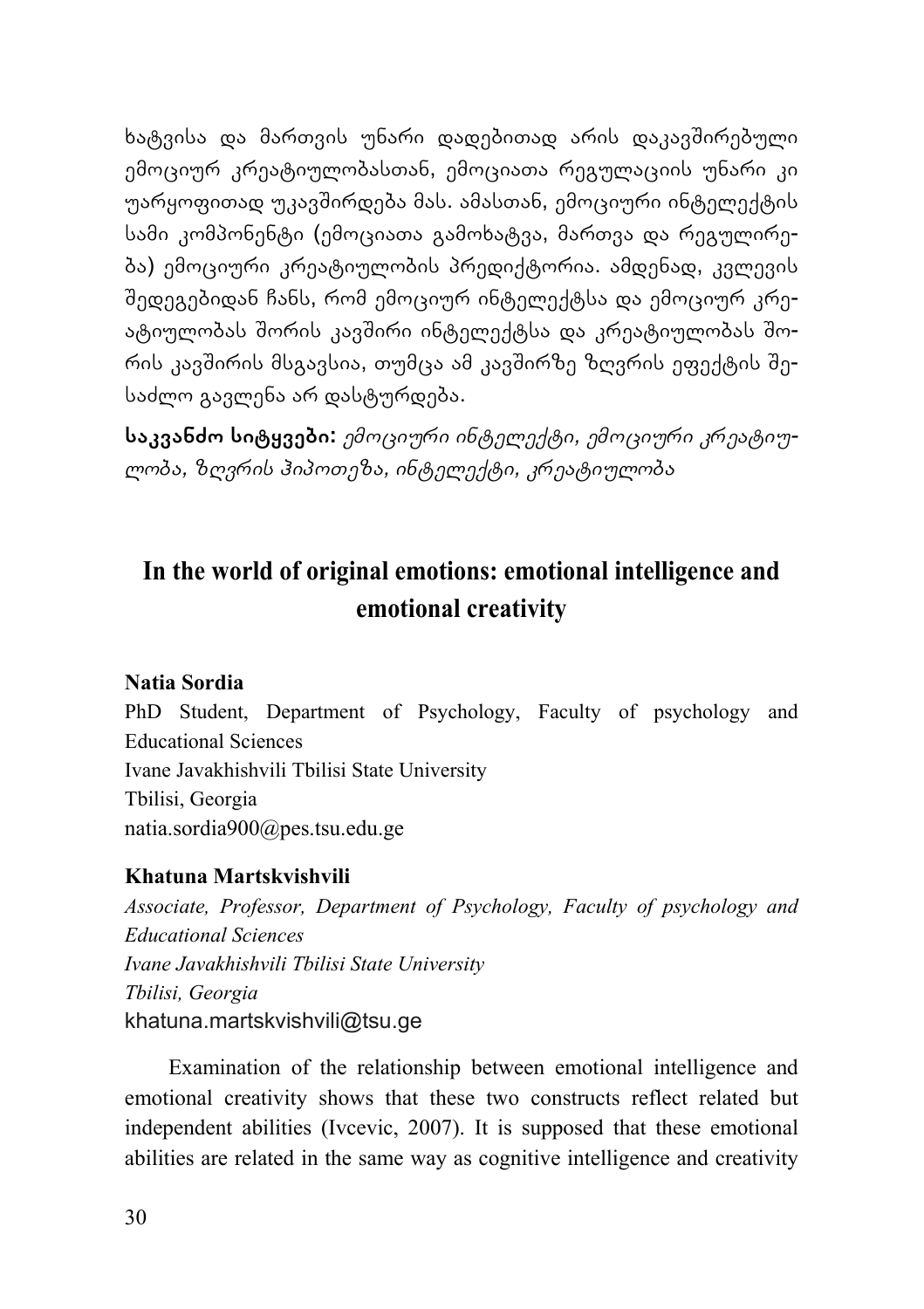(Averill, 1999). The present study is conducted to replicate and broaden the previous studies of the relationship between emotional intelligence and emotional creativity. 342 individuals, aged from 17 to 49 (M=21.87, SD=5.84), participated in the study (89 male). Emotional intelligence was measured with Trait Emotional Intelligence questionnaire (TEQue) (Petrides, 2009). Emotional Creativity was measured with Emotional Creativity Inventory (ECI; Averill, 1999). According to results, emotional intelligence is related to emotional creativity. such aspects of emotional intelligence as expression and management of emotions are positively related to emotional creativity while regulation of emotions is negatively related to emotional creativity. Furthermore, these three components of emotional intelligence – expression of emotions, management, and regulation – are important predictors of emotional creativity. Although the threshold hypothesis was not supported, generally, results from the study, allows us to say that the relationship between emotional intelligence and emotional creativity resembles the relationship between intelligence and creativity.

**Keywords:** *Emotional intelligence, Emotional creativity, Threshold hypothesis, Intelligence, Creativity*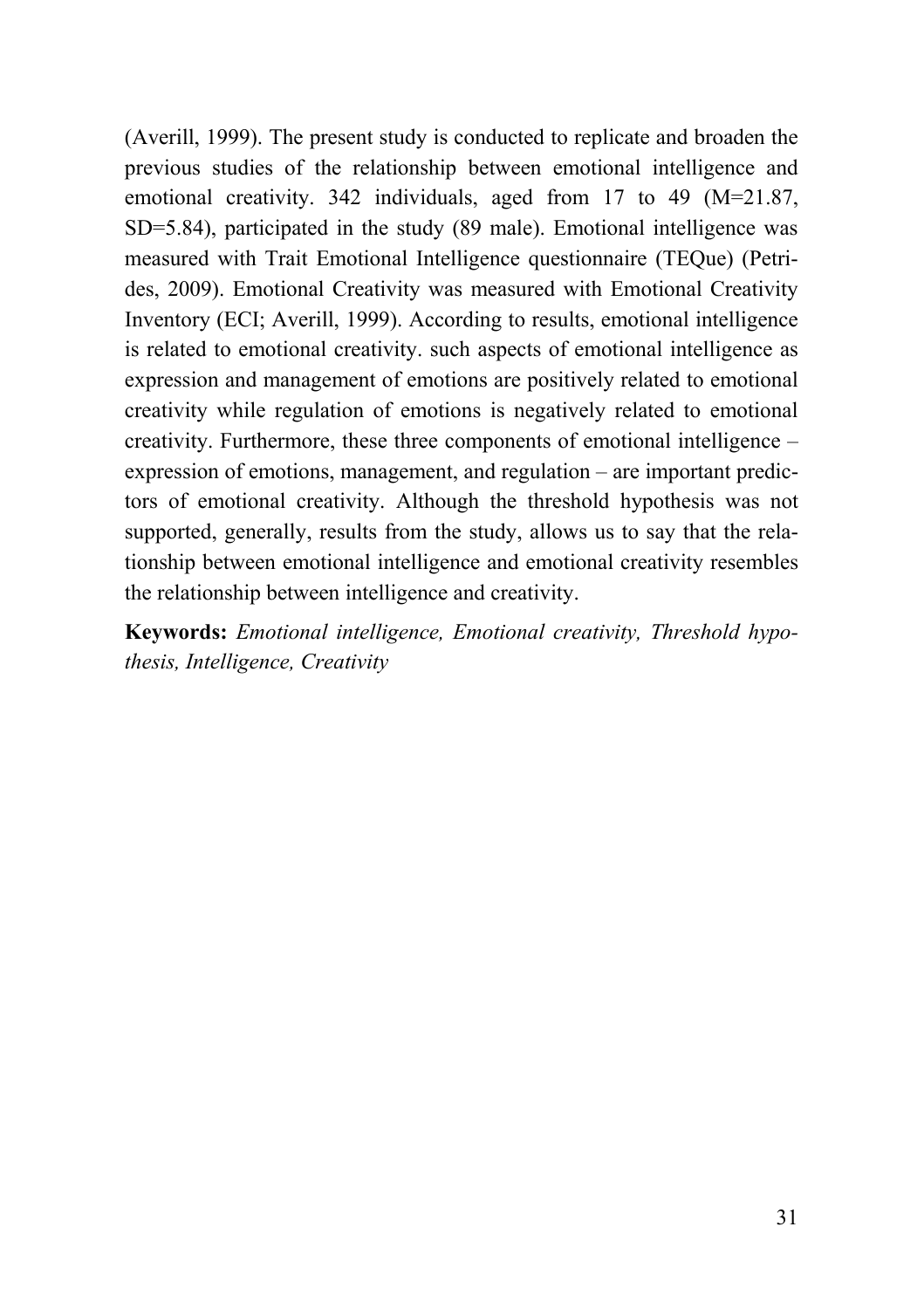## **თვითეფექტურობის გავლენა სტუდენტურ ცხოვრებასთან მორგებაზე**

### **ნანა სუმბაძე**

*პროფესორი, ფსიქოლოგიის დეპარტამენტი, ფსიქოლოგიისა და განათლების მეცნიერებათა ფაკულტეტი ივ. ჯავახიשვილის სახელობის თბილისის სახელმწიფო უნივერსიტეტი თბილისი, საქართველო* nana580798@gmail.com

### **ნატო ტივაძე**

*მაგისტრი, ფსიქოლოგიის დეპარტამენტი, ფსიქოლოგიისა და განათლების მეცნიერებათა ფაკულტეტი ივ. ჯავახიשვილის სახელობის თბილისის სახელმწიფო უნივერსიტეტი თბილისი, საქართველო* nato.tivadze@yahoo.com

კვლევის მიზანს წარმოაგდენდა თვითეფექტურობის ზეგავლენის שესწავლა თბილისელ და რეგიონიდან ჩამოსული პირველდა მეოთხეკურსელების აკადემიურ და სოციალურ მორგებაზე, სტრესის დონეზე, სწავლითა და ცხოვრებით კმაყოფილებაზე.

კვლევის მეთოდს წარმოადგენდა გამოკითხვა. სულ გამოკითხული იყო ჯავახიშვილის სახელობის თბილისის სახელმწიფო უნივერსიტეტის პირველი და მეოთხე კურსის 302 სტუდენტი. საკვლევი ინსტრუმენტი שედგებოდა დემოგრაფიული ბლოკისაგან, სტუდენტის უნივერსიტეტთან მორგების (SACQ, Baker & Sirjk, 1987), აღქმული სტრესის (Cohen, 1983), ზოგადი თვითეფექტურობის (Jerusalem & Schwarzer, 1995) გასაზომი კითხვარებისა და კმაყოფილების სკალისაგან.

მონაცემები დამუשავებულ იქნა დისპერსიული ანალიზის (ANOVA) მეשვეობით. ანალიზი განხორციელდა ცალ-ცალკე პირველ- და მეოთხეკურსელებთან. ანალიზმა აჩვენა, რომ პირველკურსელებში თვითეფექტურობა ზეგავლენას ახდენდა ყველა დამო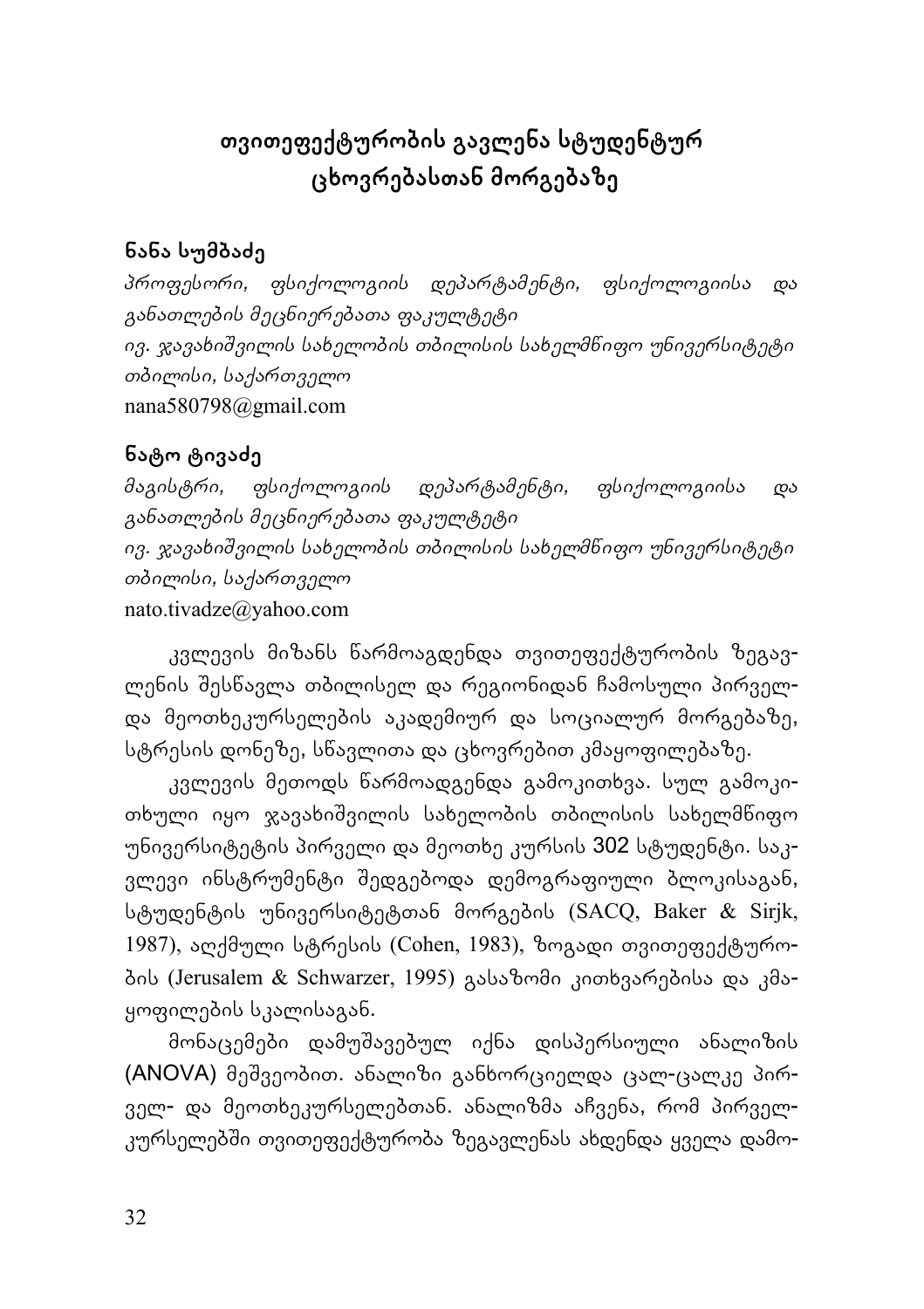კიდებულ ცვლადზე: ზოგად მორგებაზე (F = 21.04, df=1; p <.05), აკადემიურ მორგებაზე (F = 3.9, df =1; p ≤ .05), სოციალურ მორგე- $\delta s\delta q$  (F = 25.55, df=1; p < .05), GPA- $\delta q$  (F= 26.32, df =1; p <.05), სტრესზე (F = 40.12, df=1; p < .05), უნივერსიტეტში სწავლით კმაყოფილებაზე (F = 26.45, df =1; p <.05) და ცხოვრებით კმაყოფილებაზე (F = 8.05, df =1; p <. 05) .

უნივერსიტეტשი სწავლის დაწყებამდე საცხოვრებელი ადგილის ზეგავლენა (რეგიონი-დედაქალაქი) პირველ კურსზე ნაკლებად მნიשვნელოვანია, ვიდრე თვითეფექტურობა. იგი ზეგავლენას ახდენს მხოლოდ აკადემიურ მორგებაზე (F = 12.88, df =1; p < .05), ზოგად მორგებასა (F = 5.12, df =1; p <.05) და სტრესზე (F = 4.12, df =1;  $p < .05$ ), ამასთან, თბილისში მცხოვრებ სტუდენტებთან ზოგადად მორგების, ასევე, აკადემიური მორგების დონე უფრო მაღალია, ხოლო სტრესის დონე – უფრო დაბალი.

მეოთხე კურსზე თვითეფექტურობა ზეგავლენას ახდენს: უნივერსიტეტში სწავლით კმაყოფილებაზე (F = 33.2, df =1; p < .05), ცხოვრებით კმაყოფილებაზე (F = 40.82, df=1; p < .05), ზოგადად მორგებაზე (F=9.75, df=1; p < .05), სოციალურ მორგებასა (F=12.61, df =1; p < .05) და სტრესის დონეზე (F = 18.22, df =1; p < .05), მაგრამ არ ახდენს გავლენას აკადემიურ მოსწრებასა და აკადემიურ მორგებაზე .

მაღალი თვითეფექტურობის მქონე სტუდენტები აჩვენებენ ზოგადი და სოციალური მორგების უფრო მაღალ დონეს, მეტ კმაყოფილებას უნივერსიტეტში სწავლითა და ცხოვრებით და სტრესის ნაკლებ დონეს. ამასთან, მეოთხეკურსელების ყველა მაჩვენებელი უკეთესია პირველკურსელების მაჩვენებლებზე. უნივერსიტეტში სნავლის დანყებამდე თბილისში მაცხოვრებელი სტუდენტები რეგიონებიდან ჩამოსულ სტუდენტებზე უკეთ გრძნობენ თავს. განიცდიან ნაკლებ სტრესს, მეტად არიან კმაყოფილი უნივრსიტეტ-שი სწავლით და უკეთ ერგებიან საუნივერსიტეტო გარემოს.

**საკვანძო სიტყვები:** *თვითეფექტურობა, მორგება, ცხოვრებით კმაყოფილება, სტრესი*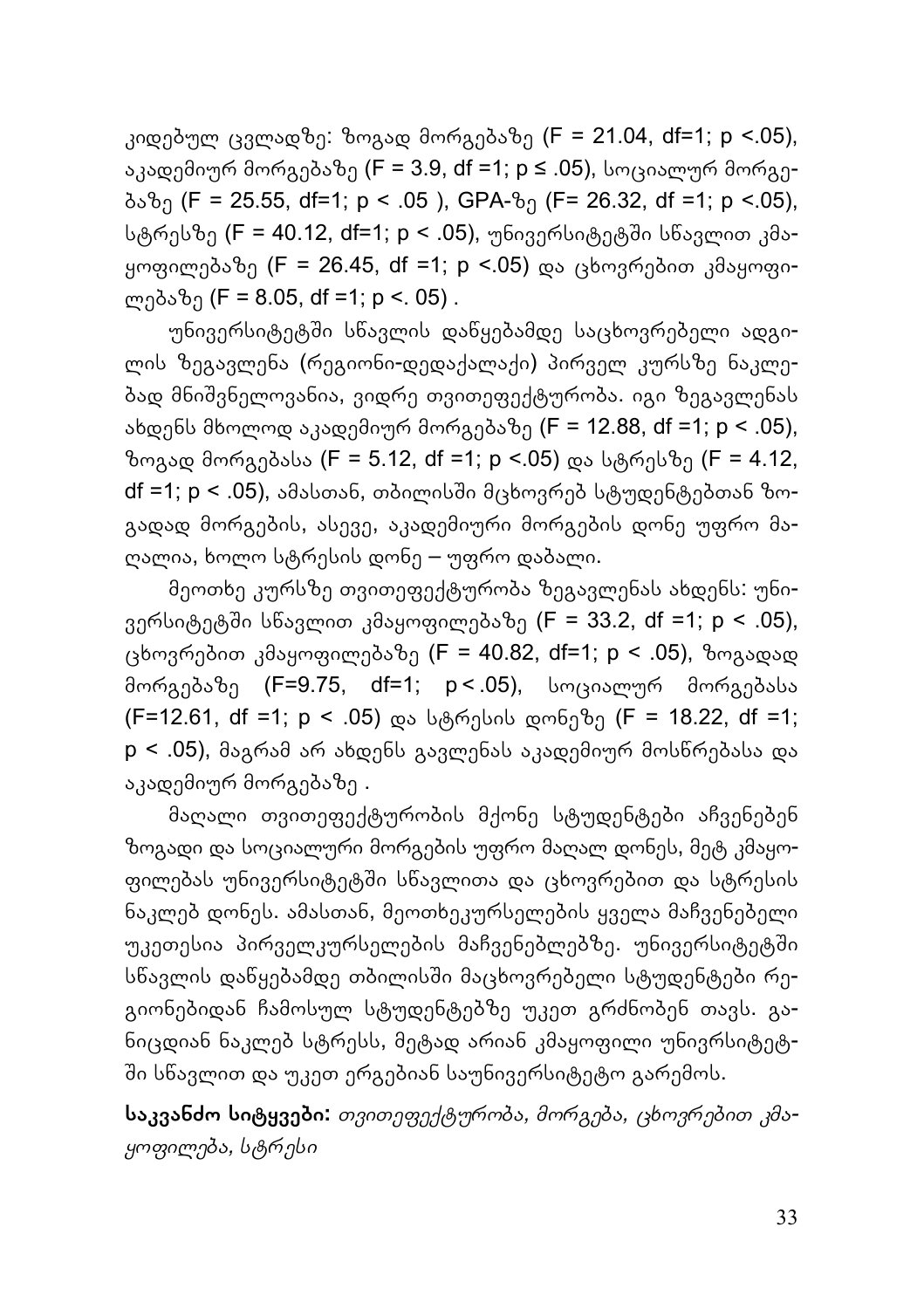## **Impact of Self-efficacy on the Adjustment to Student Life**

#### **Nana Sumbadze**

*Professor, Department of Psychology, Faculty of psychology and Educational Sciences Ivane Javakhishvili Tbilisi State University Tbilisi, Georgia*  nana580798@gmail.com

#### **Nato Tivadze**

*Master, Department of Psychology, Faculty of psychology and Educational Sciences Ivane Javakhishvili Tbilisi State University Tbilisi, Georgia*  nato.tivadze@yahoo.com

The aim of the study was to investigate the effect of self-efficacy on the academic and social adjustment, level of stress, satisfaction with life of the first and fourth year students.

302 students were studied by the questionnaire comprising of background data, students adjustment to University (SACQ, Baker & Sirjk, 1987), perceived stress (Cohen, 1983), general self-efficacy (Jerusalem & Schwarzer, 1995) and life satisfaction scales.

Data was analysed by ANOVA, seperately for the first and fourth years students. Analyses showed the impact of self-efficacy on all the dependent variables: on adjustment ( $F = 21.04$ , df=1; p <.05), academic adjustment  $(F = 3.9, df = 1; p \le .05)$ , social adjustment  $(F = 25.55, df = 1; p < .05)$ , on GPA (F= 26.32, df =1 ; p <.05), stress (F = 40.12, df=1; p < .05), satisfaction with studies at University ( $F = 26.45$ , df =1; p <.05) and life  $(F = 8.05, df = 1; p < .05)$ .

The place of residence before University studies on the first year students has lesser effect than self-efficacy. It effects only academic adjustment (F = 12.88, df = 1; p < .05), general adjustment (F = 5.12, df = 1;  $p \le 0.05$ ) and stress (F = 4.12,df =1;  $p \le 0.05$ ). Among Tbilisi residents academic and general adjustment is higher, while level of stress is lower.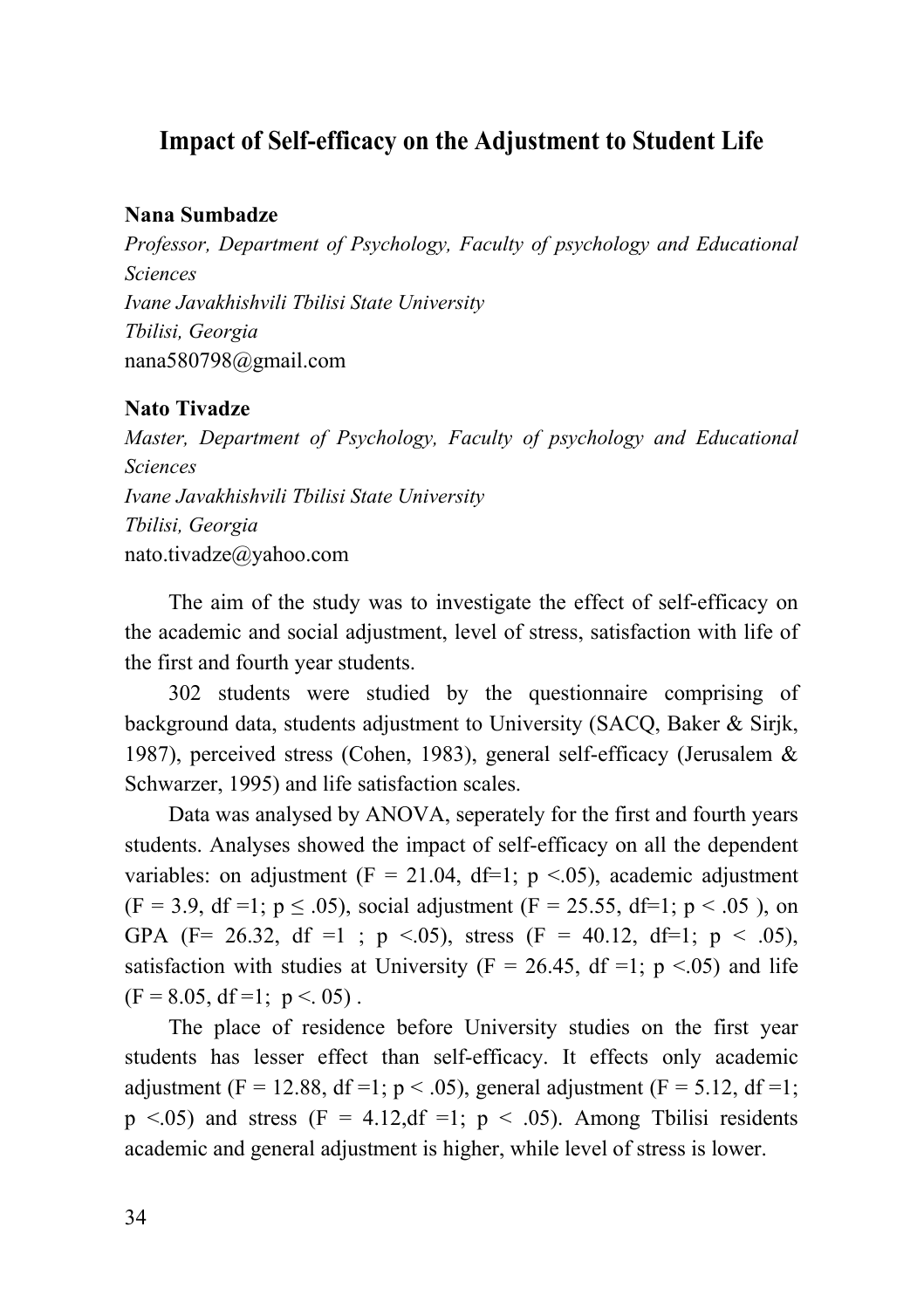Among fourth year students self-efficacy effects satisfaction with university studies (F = 33.2, df =1;  $p < .05$ ) and life (F = 40.82, df=1;  $p \leq .05$ ), social adjustment (F = 12.61, df =1;  $p \leq .05$ ), level of stress  $(F = 18.22, df = 1; p < .05)$ , but has no impact on academic adjustment and achievement.

Students with high self-efficacy demonstrate higher level of general and social adjustment, higher satisfaction with studies and life and lower level of stress. The indicators of fourth year students are better than those of first-year students. Residents of Tbilisi feel better than students who came from regions, experiencing less stress, more satisfaction with studes and better adjustment.

### **Keywords:** *Self-efficacy, Adjustment, Life Satisfaction, Stress*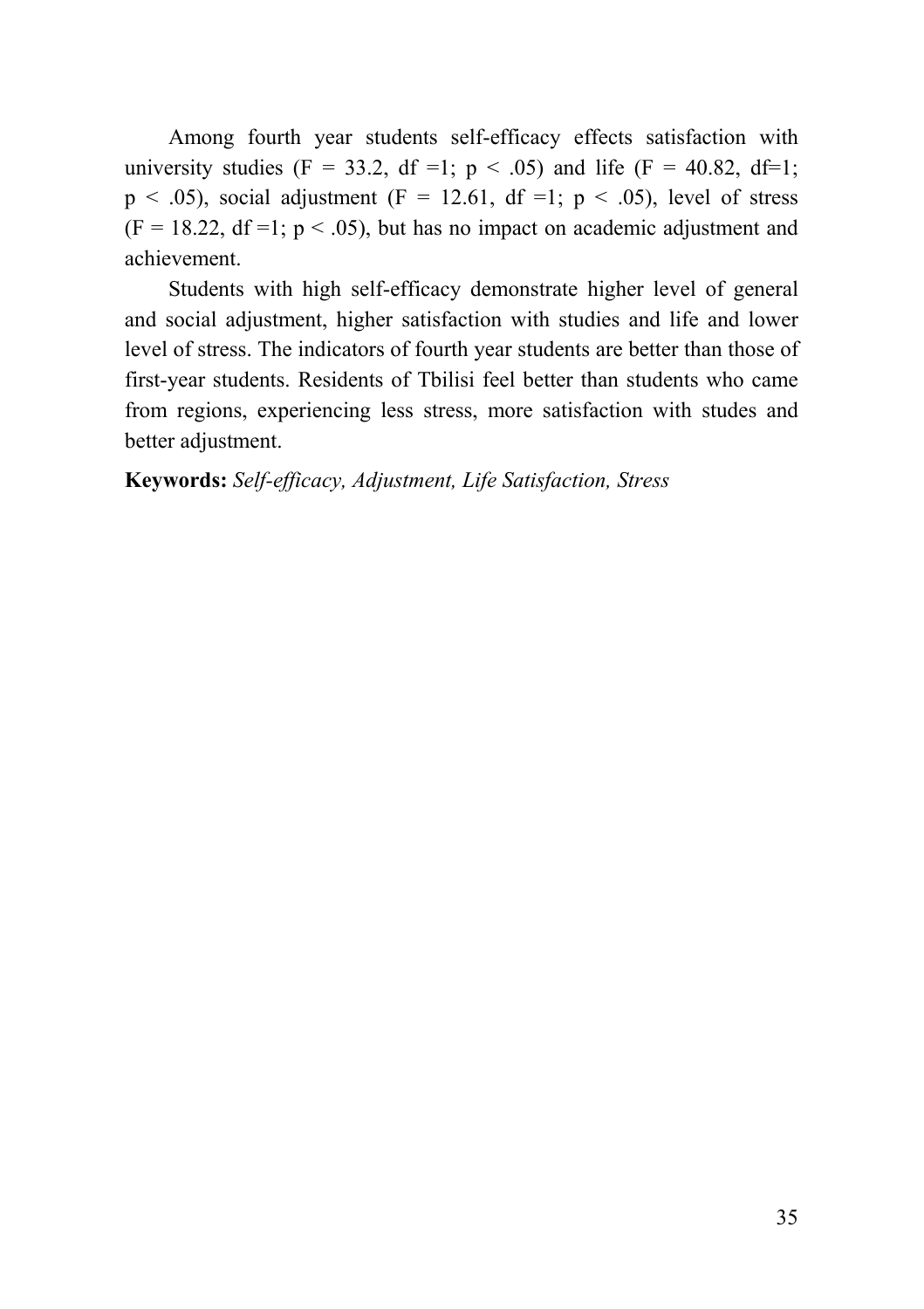## **ქართველი მიგრანტები საფრანგეთשი: ჯგუფის שიგნით და ჯგუფთაשორის ურთიერთობების აღქმა და שეფასებები**

### **ეკატერინე ფირცხალავა**

*ასოცირებული პროფესორი, ფსიქოლოგიის დეპარტამენტი, ფსიქოლოგიისა და განათლების მეცნიერებათა ფაკულტეტი ივ. ჯავახიשვილის სახელობის თბილისის სახელმწიფო უნივერსიტეტი თბილისი, საქართველო* ekaterine.pirtskhalava@tsu,ge

ნაשრომשი წარმოდგენილია მონაცემთა ანალიზი კვლევიდან, რომელიც ეხება საქართველოდან საფრანგეთში მიგრაციის შემდეგ ახალ სოციალურ გარემოשი ქართველების ადაპტაციისა და ინტეგრაციის პროცესის შესანავლას. საბჭოთა კავშირის დაშლის שემდეგ საქართველოשი שექმნილი მძიმე სოციო-ეკონომიკური მდგომარეობის გამო მოსახლეობის ნაწილი საზღვარგარეთ წავიდა სამუשაოს საძებნელად და ოჯახის ფინანსურად მხარდასაჭერად. საქართველოს მოსახლეობის საყოველთაო აღწერის საფუძველზე მიღებული ინფორმაციით, 2015 წლის 1 იანვრისთვის საქართველოში დაახლოებით 3,729,500 ადამიანი ცხოვრობს. ბოლო 20 წლის განმავლობაში მოსახლეობა შემცირდა დაახლოებით 1.241-ით(22,72%). 90-იან წლებשი שრომითი მიგრაციისთვის პოპულარული ქვეყნები იყო პოსტსაბჭოთა რესპუბლიკები, განსაკუთრებით, რუსეთი, უკრაინა და ბელორუსია. ევროპის ქვეყნები განსაკუთრებით პოპულარული გახდა ბოლო წლებשი. მიგრაციის პოლიტიკის განვითარების საერთაשორისო ცენტრის (ICMPD-2015) კვლევა აჩვენებს ქართველების שრომითი მიგრაციისთვის პოპულარულ დასავლეთის שემდეგ ქვეყნებს: საბეძნეთი, კვიპროსი, აშშ, გერმანია, ესპანეთი და იტალია. ამ ჩამონათვალში საფრანგეთი არ არის, მაგრამ საქართველოს მოქალაქეებისთვის საფრანგეთის სოციალური და ჯანდაცვის სისტემა განაპირობებს მათ არჩე-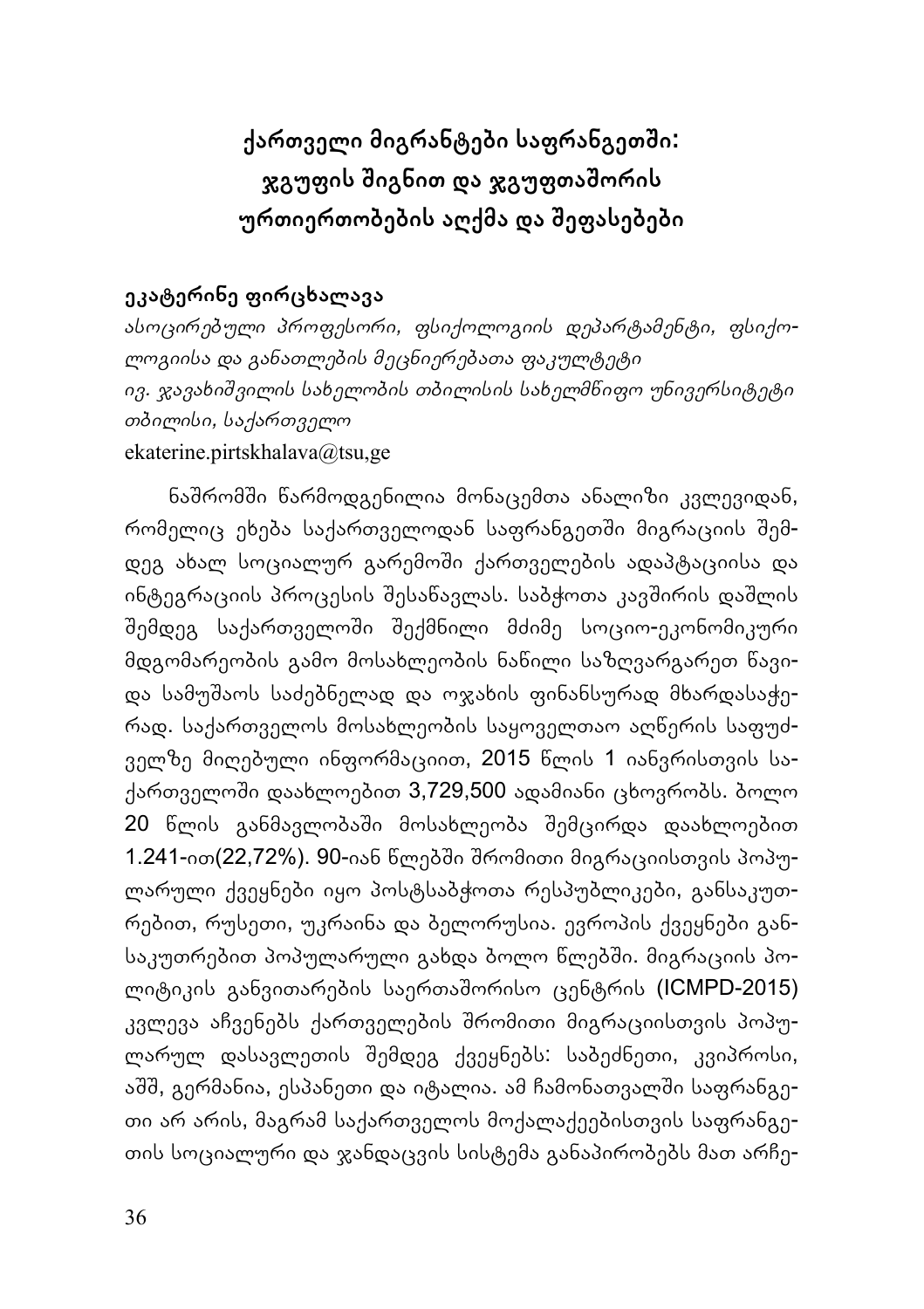ვანს. როგორც მიგრაციის მკვლევრები ამბობენ, მიგრაციის დროს ერთი კულტურის წარმომადგენლები, სხვა კულტურულ გარემოში მოხვედრის שედეგად, ფსიქოლოგიურ და კულტურულ ცვლილებებს განიცდიან, მათი ინტეგრაციის პროცესשი უაღრესად მნიשვნელოვანია მათ მიერ ახალი კულტურული ნორმების ათვისება. მიგრანტების ადაპტაცია-ინტეგრაციის პროცესზე გავლენას ახდენს მიმღები ქვეყნის კულტურა, ისტორია, ემიგრაციის პოლიტიკა და რეალობა,რომელიც ხვდება მიგრანტს.

მოხსენებაשი წარმოდგენილია ინტერვიუების დროს მიღებულ მასალებზე დაყრდნობით საფრანგეთში მცხოვრები ქართველი მიგრანტების ადაპტაცია – ინტეგრაციის პროცესის აღწერა. ქართველი მიგრანტების აღქმა ჯგუფის შიგნით (ინტრაჯგუფური) და ჯგუფთაშორის (ინტერჯგუფური) ურთიერთობების ჭრილში კატეგორიზაციის გარკვეულ პრინციპებს ეყრდნობა, ინტერჯგუფური პროცესების საფუძველი სოციალური კატეგორიზაციაა, რაც ეხმარება ინდივიდს მწირი ინფორმაციის საფუძველზეც გამოიტანოს დასკვნა, დაზოგოს ენერგია და უკეთესი ადაპტირება მოახდინოს გარემოשი. ჯგუფური კატეგორიზაციის ფენომენი მნიשვნელოვან როლს ასრულებს სხვადასხვა ქვეყნის/ეროვნების/რელიგიის ნარმომადგენელთა ურთიერთობის პროცესში. როდესაც იმიგრანტების კატეგორიზაცია ხდება, როგორც "სხვა" ჯგუფისა, ადამიანები გადაჭარბებულად აღიქვამენ განსხვავებულობასაც და საკუთარი ჯგუფის წევრებთან მსგავსებებსაც. კვლევის დროს კითხვები ამ მამართულებით იყო დასმული. სიღრმისეული ინტერვიუების საשუალებით მიღებული ინფორმაციის საფუძველზე გაანალიზებულია ქართველი მიგრანტების სოციალური აღქმები და שეფასებები მიმღები ქვეყნის, მისი მოსახლეობის שესახებ, ქართველებსა და ფრანგებს შორის მსგავსებისა და განსხვავების შესახებ.

**საკვანძო სიტყვები:** *მიგრაცია; საფრანგეთი; ინტრაჯგუფური ურთიერთობა; ინტერჯგუფური ურთიერთობა; ეთნიკური იდენტობა.*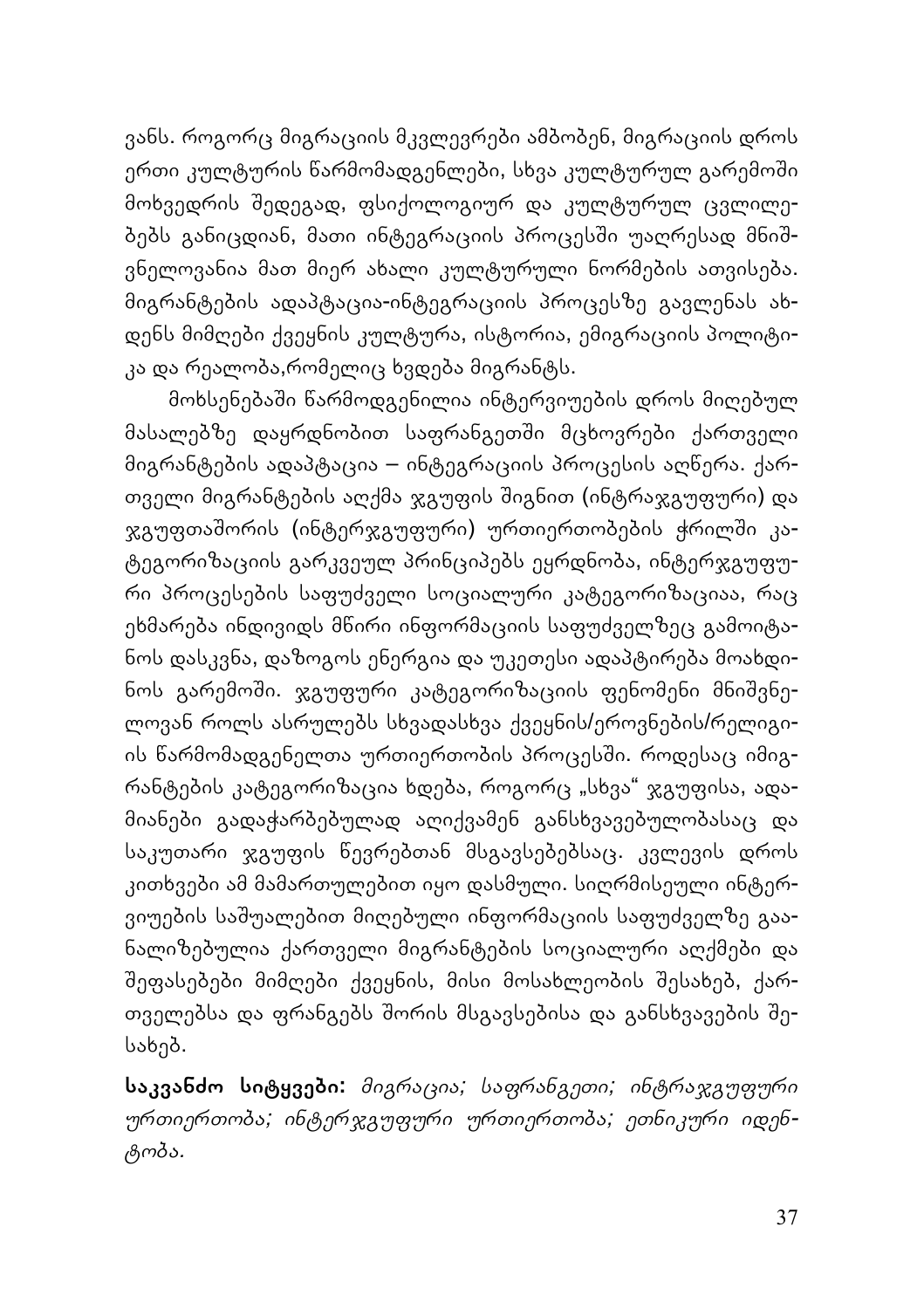## **Georgians Migrants in France: Intra-group and Intergroup Perception and Attitudes**

#### **Ekaterine Pirtskhalava**

*Associate Professor, Department of Psychology, Faculty of psychology and Educational Sciences Ivane Javakhishvili Tbilisi State University Tbilisi, Georgia*  ekaterine.pirtskhalava@tsu.ge

The study shows how Georgian migrants settled down in France. This qualitative research centers on the process of adaptation and integration of Georgians in a new environment. After the collapse of the Soviet Union, economic difficulties have led to the highest levels of out-migration from country after independence of Georgia.Based on the data of General Population Census from 2014 the Georgian population as of January 1st 2015 is amounts to 3,729,500 persons. During last two decades from a population reduction of around 1,241 (22, 72%) persons. In the 90s very popular place for labor migration for Georgians was the follow country of Post-Soviet republic- Especially Russia, Ukraine and Belarus. EU countries became popular for labor migration later, and there were different countries by preferences for women and for man Last work of ICMPD – International Center for Migration Policy Development- (2015) has shown Georgian migrants stocks by selected western country of residence, they are Greece; Cyprus; USA; Germany; Spain; Italy. There does not mentioned about France, but social policy of this country is attracted for Georgian migrants. The processes of adaptation and integration are complex since they usually imply keeping the balance between the will to maintain one's own cultural identity while constructing positive relations with the host society, a multitude of factors contribute to the integration process such as the individual's ability to learn a new language and culture, not resisting a value of dominant and primary culture; the openness and tolerance of the host society towards new members, etc. Based on in-depth interviews with migrants who live in France this work focuses on study perception of Georgian emigrants about: the dynamic of adaptation process in the new socio- cultural spaces;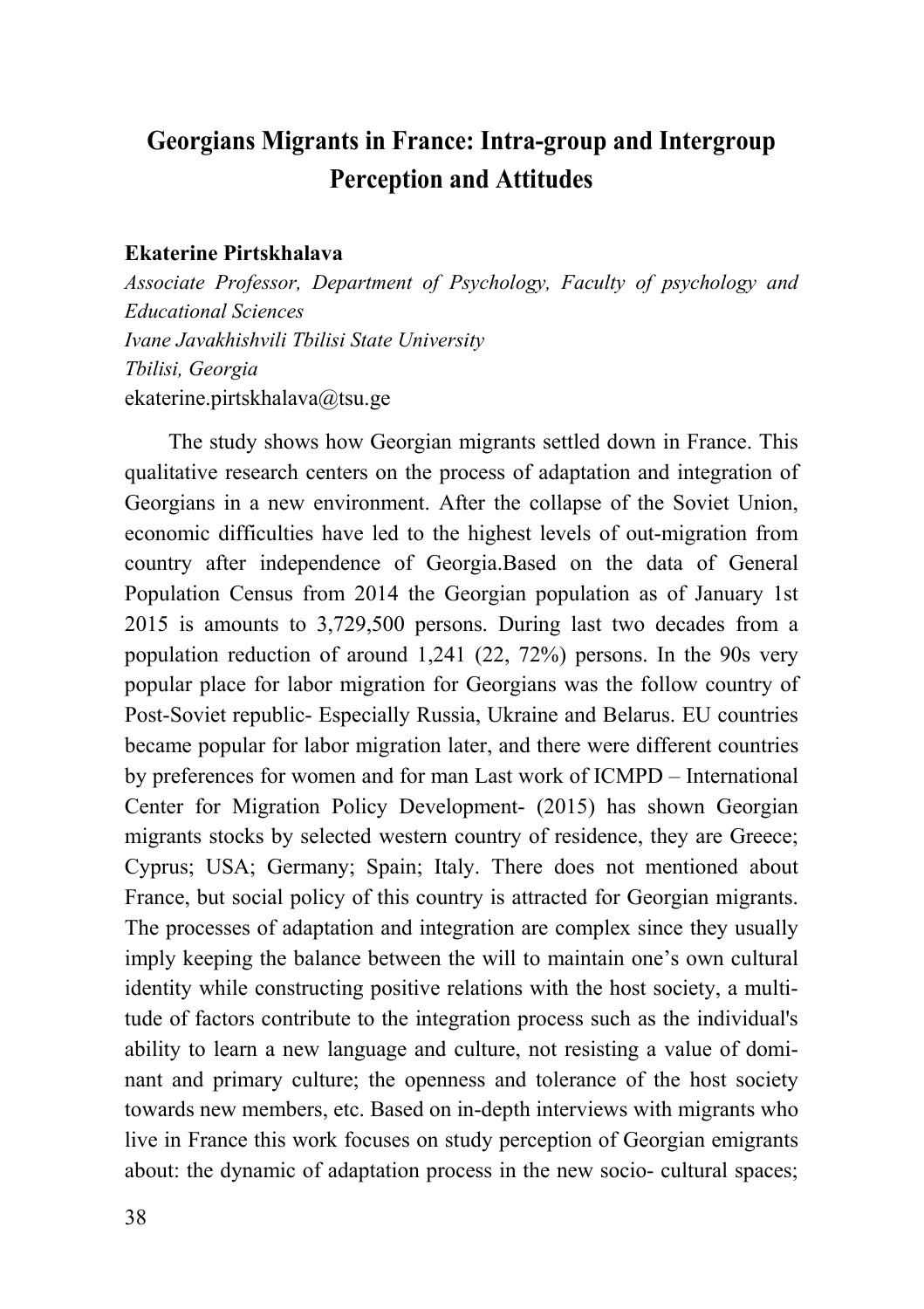the relationships inside the group (intra-group) and between the groups (intergroup); The study tries to analyze Georgian migrants' perception and attitudes of receiving country, host society, similarities and differences between Georgian and French people.

**Keywords:** *Migration; France; Intra-group relations; Intergroup relations; Ethnic identity*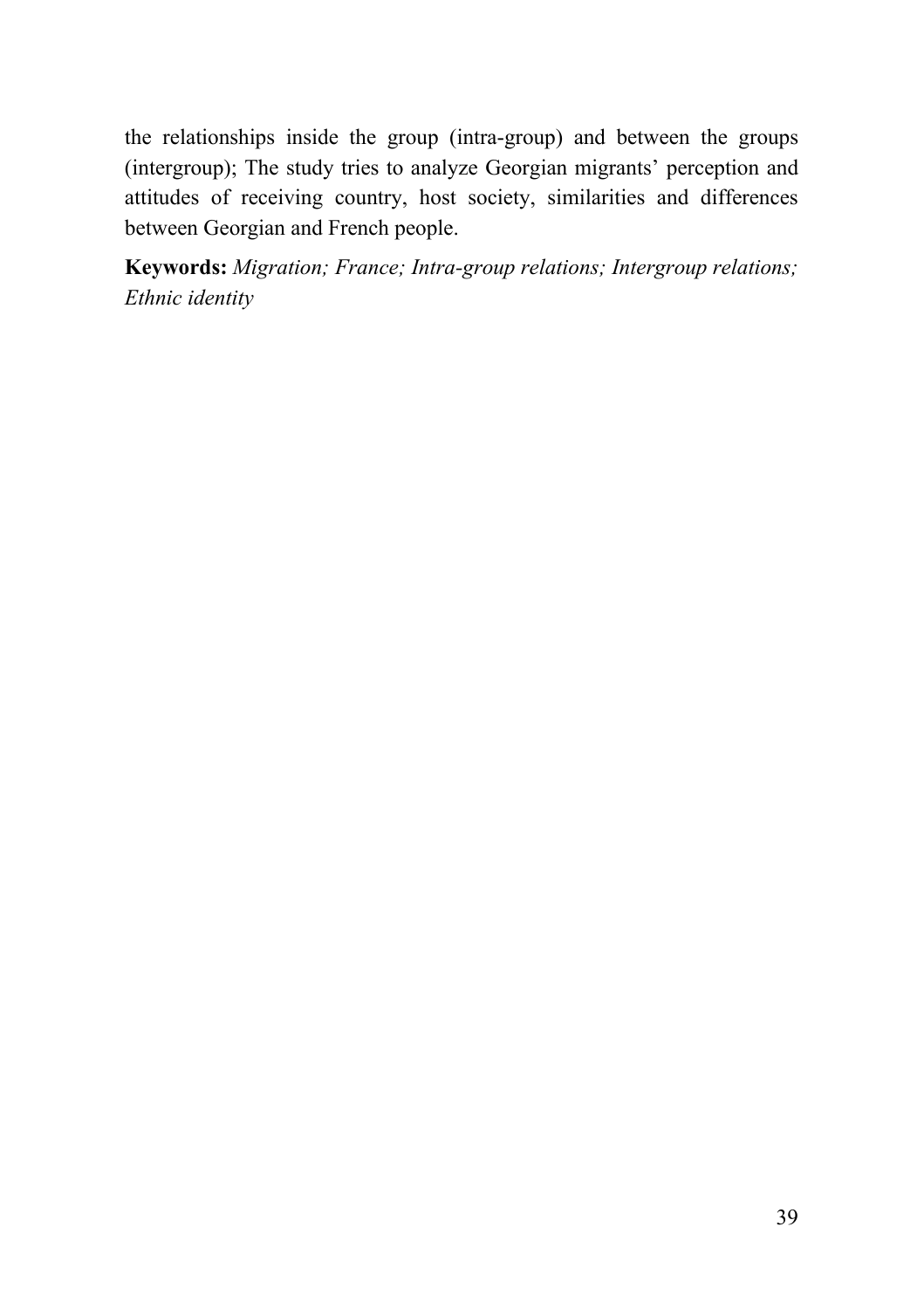# **სიღარიბე და მასთან გამკლავების სტრატეგიები საქართველოשი – ბავשვების გამოცდილება**

### **ანასტასია ქიტიაשვილი**

*ასოცირებული პროფესორი, ფსიქოლოგიის დეპარტამენტი, ფსიქოლოგიისა და განათლების მეცნიერებათა ფაკულტეტი ივ. ჯავახიשვილის სახელობის თბილისის სახელმწიფო უნივერსიტეტი თბილისი, საქართველო* anastasia.kitiashvili@tsu.ge

კვლევები ცხადყოფს, რომ სიღარიბე უარყოფით გავლენას ახდენს ბავשვის კოგნიტურ, ემოციურ თუ სოციალურ განვითარებასა და, ზოგადად, კეთილდღეობაზე (Ridge, 2009; Atree, 2006; Becker, 2008). სიღარიბე ხშირად ხდება ბავშვების გარიყვისა თუ სტიგმის მიზეზი. სიღარიბე საქართველოსთვის ერთ-ერთი მწვავე სოციალური პრობლემაა. თუმცა, სიღარიბის დაძლევის სტრატეგიების დაგეგმვისას ნაკლებად გამოიყენება კვლევები, რომლებიც ასახავს სიღარიბეשი მაცხოვრებელი ოჯახების განწყობებსა თუ გამოცდილებას; არ არსებობს უשუალოდ ბავשვებთან ჩატარებული კვლევებიც. שესაბამისად, ეს კვლევა მნიשვნელოვანია როგორც კვლევის, ისე სიღარიბის დაძლევის ინტერვენციების დაგეგმვის თვალსაზრისით.

კვლევის მიზანი იყო שეგვესწავლა სიღარიბის გავლენა ბავ-שვების ყოველდღიურ ცხოვრებაზე; თვისებრივი ინტერვიუ ჩატარდა 12-17 წლის ასაკის 20 მოზარდთან (12 გოგო და 8 ბიჭი) ქალაქ თბილისში, სპეციალურად შედგენილი ინსტრუმენტის გამოყენებით. ბავשვები ცხოვრობდნენ სოციალური მომსახურების სააგენტოשი რეგისტრირებულ ოჯახებשი, რომლებიც მთავრობისაგან იღებდნენ სოციალურ დახმარებას. კვლევისას დაცული იყო საერთაשორისო დონეზე მიღებული ეთიკის ყველა სტანდარტი.

კვლევამ აჩვენა სიღარიბის მრავალმხრივი უარყოფითი გავლენა ბავשვების ყოველდღიურ ცხოვრებაზე: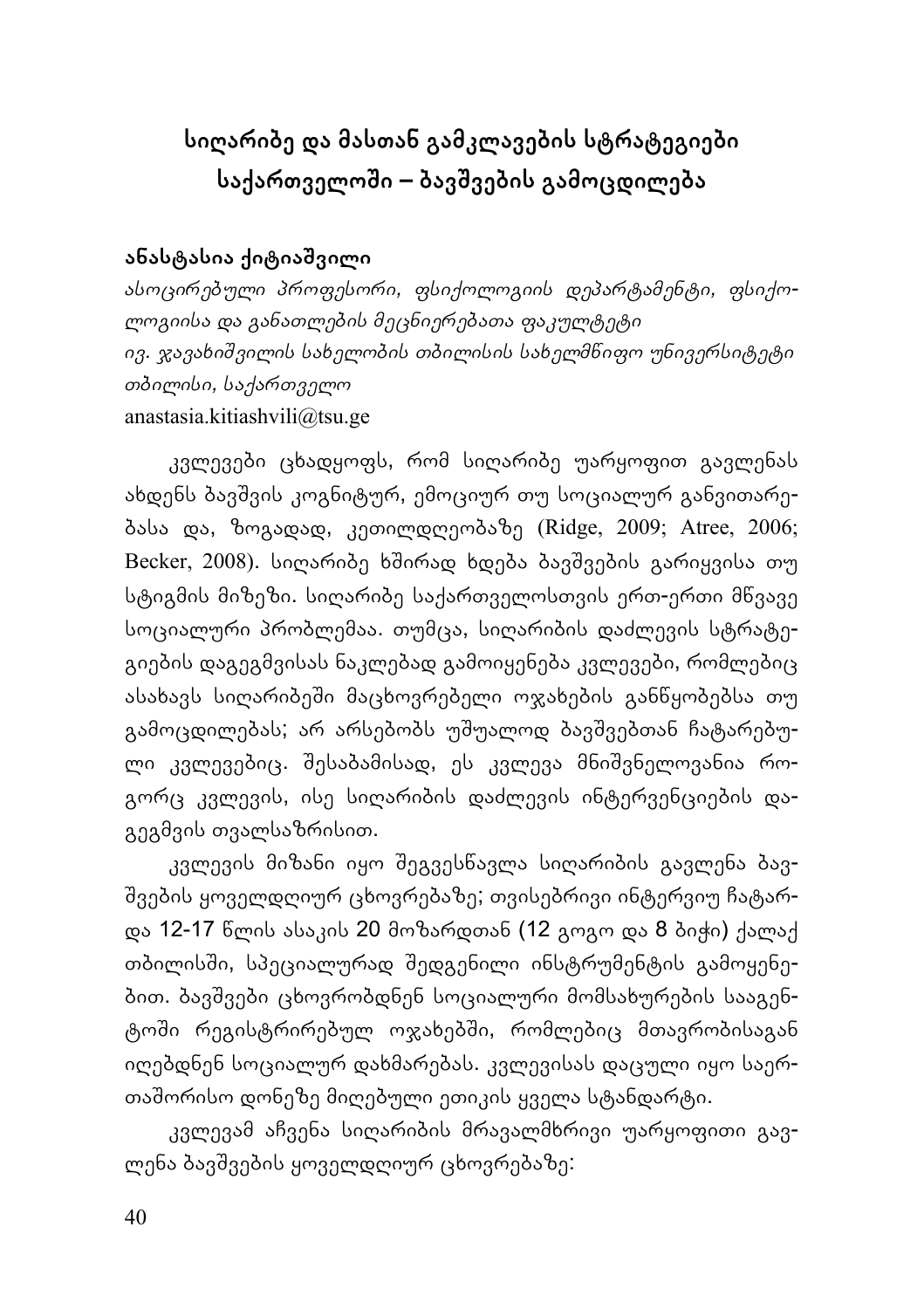- − ეკონომიკური სიდუხჭირე ოჯახებს არასაკმარისი ფულადი რესურსები აქვთ და ბავშვები მუდმივად განიცდიან შიშს, რომ ფული שეიძლება არ ეყოთ;
- − საკვების ნაკლებობა ბავשვებს ხשირად ენატრებათ განსხვავებული საკვები, გემრიელი ტკბილეული; მათი საკვები ერთფეროვანია და ხშირად უგემური;
- − მატერიალური დეპრივაცია ბავשვები საუბრობენ სათამაשოების, ყოველდღიური ნივთების, ტანსაცმლის ნაკლებობაზე; მათ ხშირად რცხვენიათ სკოლაში ერთი და იმავე, ხშირად გამონაცვალი ან ძველი ტანსაცმლით სიარული; განსაკუთრებით უჭირთ ზამთრის ტანსაცმლის שეძენა; ისინი ოცნებობენ ჰქონდეთ ველოსიპედი, "აიფონიო, "აიპედიო თუ მსგავსი ნივთები;
- − ცუდი პირობები ხელს უשლით მეცადინეობაשი, ნორმალურად ძილში, კვებასა და ა.შ; არცერთ მათგანს არ აქვს საკუთარი ოთახი, უმეტესობას არ აქვს საკუთარი საწოლი, სამეცადინო თუ სათამაშო სივრცე;
- − სოციალური დეპრივაცია- ბავשვებს ფართო სამეგობრო წრე არ ჰყავთ; ნაკლებად მონაწილეობენ სხვადასხვა სოციალურ აქტივობაשი, მაგალითად, დაბადების დღეებზე, ექსკურსიაზე ან ბანაკשი სიარული; არც ერთ მათგანს არ გადაუხდია დაბადების დღე მეგობრების წრეשი; ხשირად ფიქრობენ, რომ არაფერი აქვთ კლასელებთან საერთო; მათ მუდმივად ეשინიათ კლასელების დაცინვის მათი სიღარიბის გამო; გული სწყდებათ, როდესაც მათი კლასელები სადმე მიდიან გასართობად ან კაფეשი და მათ არ ეპატიჟებიან;
- − ოჯახთან ურთიერთობის გაუარესება მשობლებთან და და- ძმასთან კონფლიქტი მოსდით ნივთების გაყოფისას.

კვლევამ აჩვენა სიღარიბესთან და სოციალურ ინკლუზიასთან დაკავשირებული პრობლემები. სიღარიბე ბავשვებს უბიძგებს გამოიყენონ სხვადასხვა სტრატეგია: ისინი ცდილობენ, არ სთხოვონ მשობლებს ფული ტანსაცმლის שესაძენად ან გასართობად, ადრე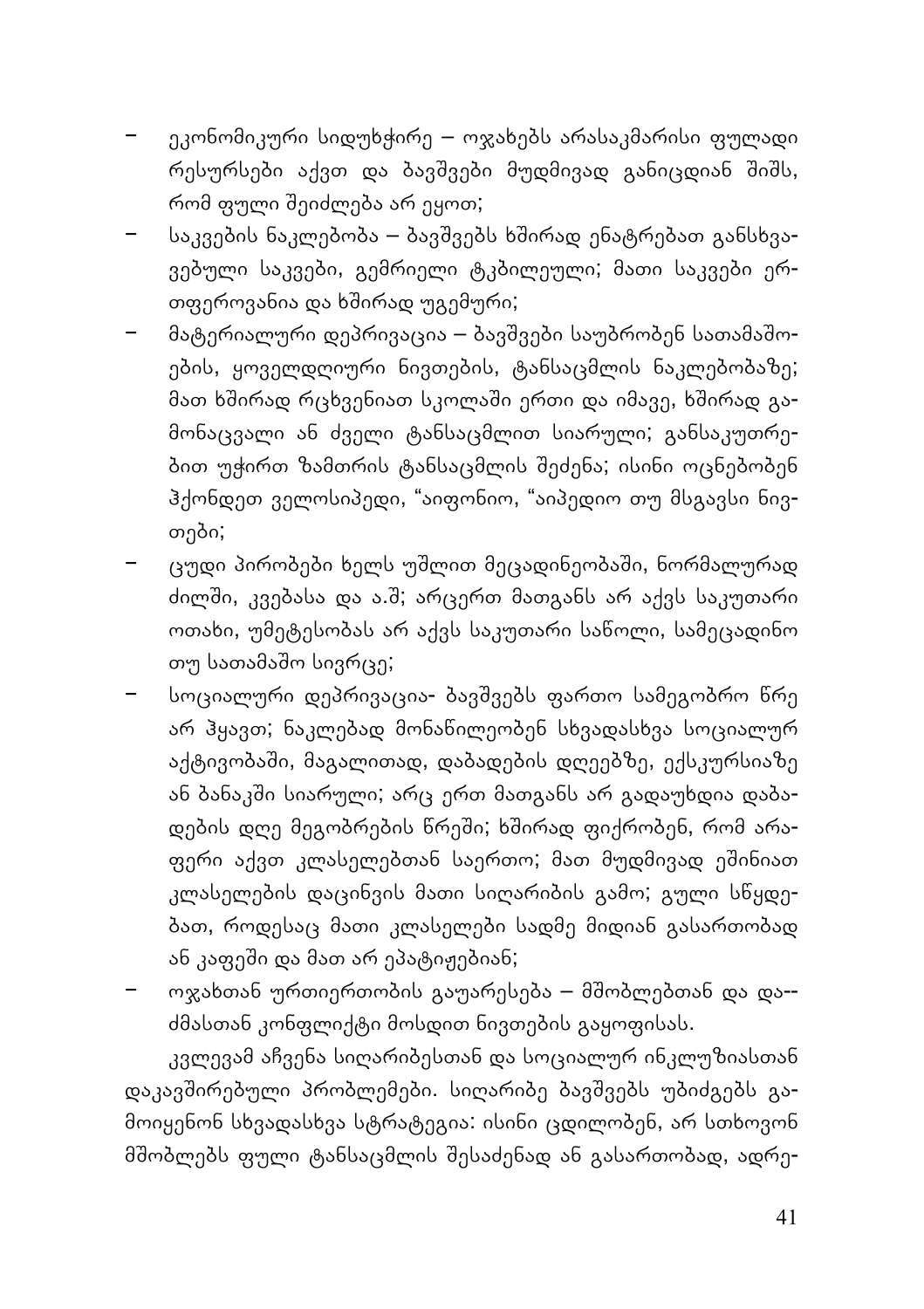ულ ასაკשი ცდილობენ სამუשაოს დაწყებას ან ვალდებულებების განაწილებას მშობლებთან ერთად.

**საკვანძო სიტყვები:** *სიღარიბე, სტიგმა, სიღარიბის დაძლევა*

## **Coping with Poverty in Georgia – Children's Experience**

#### **Anastasia Kitiashvili**

*Associate professor, Department of Psychology, Faculty of psychology and Educational Sciences Ivane Javakhishvili Tbilisi State University Tbilisi, Georgia*  anastasia.kitiashvili@tsu.ge

Studies show that poverty has a negative impact on the cognitive, emotional, and social development of the child and in general on thier wellbeing (Ridge, 2009; Atree, 2006; Becker, 2008). Poverty is a stigmatized social position; Poverty is one of the severe social problems in Georgia. However, poverty reduction strategies do not use evidence directly collected from families who experience poverty in their everyday life. Voice of the children who live in poverty has not studied yet. Gaining insight into these issues is a significant contribution to both the research field as well as the implementation of evidence based interventions in Georgia.

The study aimed to explore effects of poverty on children's everyday life. The qualitative interviews were conducted with 20 children aged 12-17 (12 girls and 8 boys) in Tbilisi, using a specially designed tool. All children lived in families registered with the Social Service Agency who received social assistance from the government. All ethical standards accepted at international level were met.

The study demonstrated the multiple negative impacts of poverty on children's daily life:

− Economic deprivation – families had insufficient monetary resources and children were constantly worried that there would not be enough money for their needs;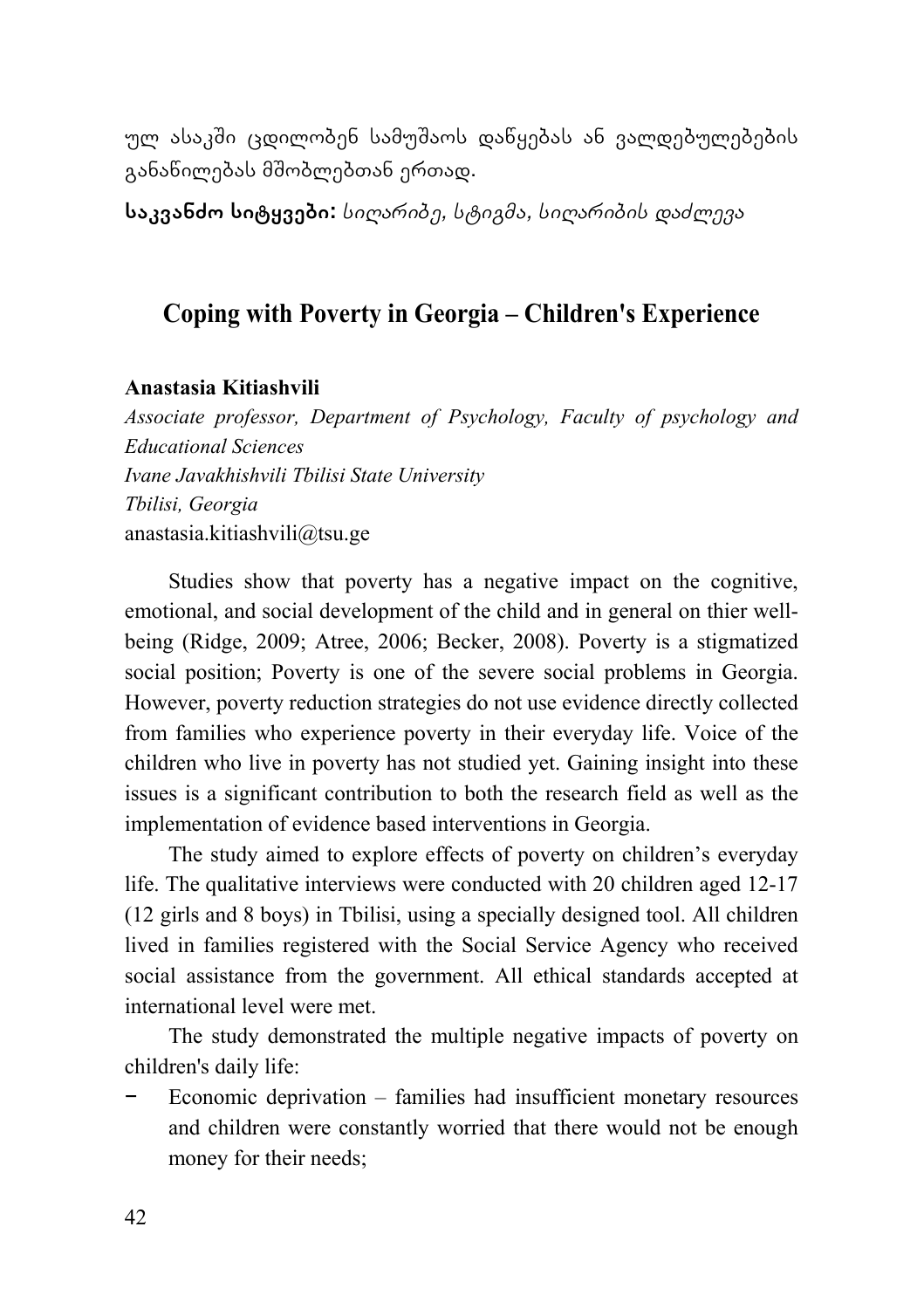- Lack of food children often missed food, delicious sweets; Their food was cheap and easy;
- Material deprivation children lacked toys, daily things, clothes; They often go to school in the same clothes, that is mostly discharged or old; Especially difficult was for them to buy winter clothes; They dreamt to have bikes, "Iphone", "Ipad" or similar items;
- Poor quality housing that children had difficulties in sleeping, studying or playing at home; none of them had their own room or private space for playing of study.
- Social deprivation Children did not have large social networks; they were not involved in various social activities, such as birthdays or excursions or camps due to the costs of attending social events; None of them hosted social occasions within their own homes; They often think that they are excluded from their classmates; They are constantly afraid of mocking because of their poverty; They feel sad when their classmates go for fun or a cafe and they are not invited;
- Tensions with families- conflict sometimes arose with parents and family members due to a shortage of resources.

The research identified a wide range of issues related to poverty and social exclusion. Many of the interviewed children employed coping strategies such as restricting financial demands for example, not telling parents about clothes or social events, taking jobs so they could contribute financially to their families or share duties with parents.

**Keywords:** *Poverty, Poverty Reduction, Stigma*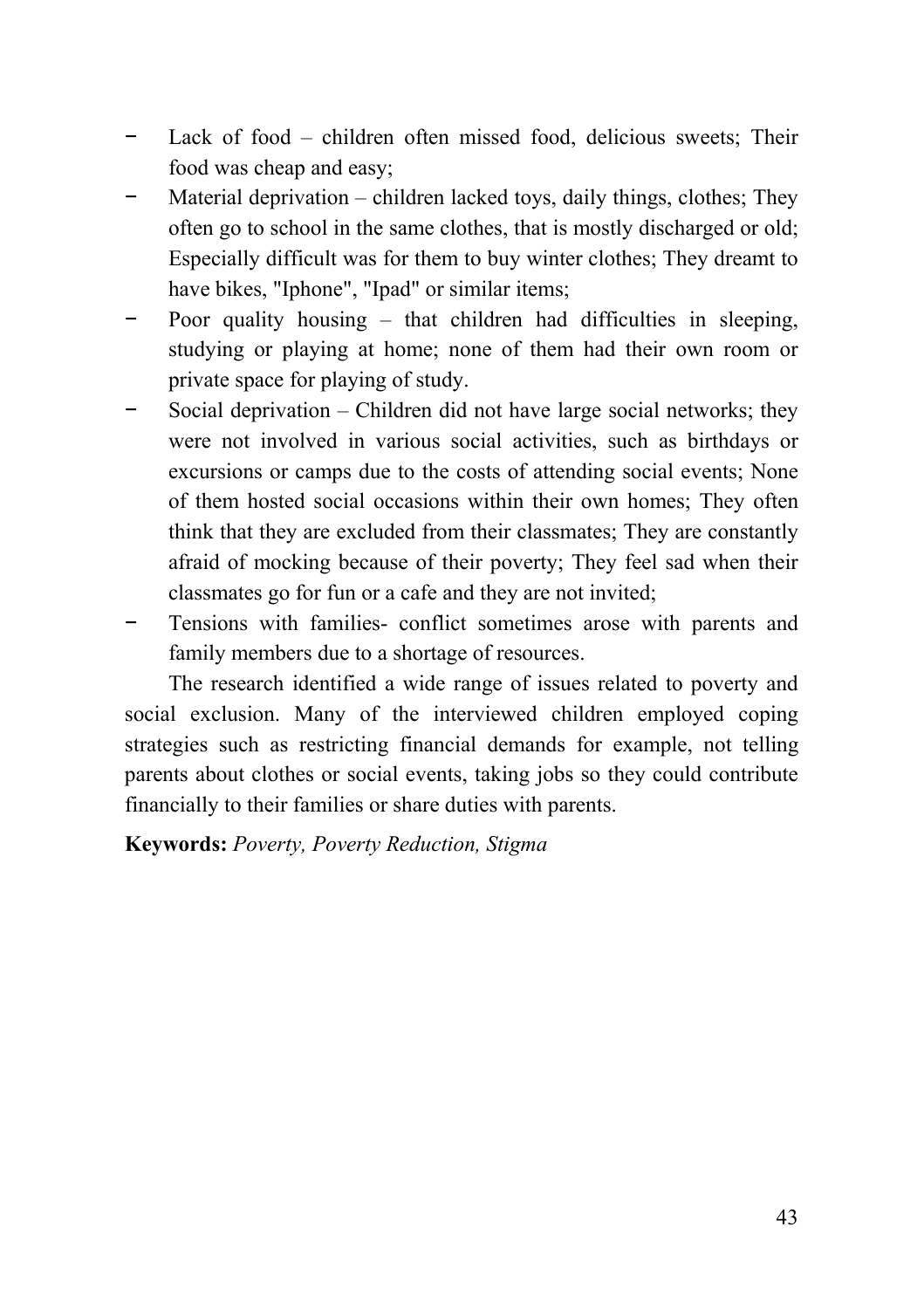## **ორაზროვანი დანაკარგი, გლოვა, და მნიשვნელობის שექმნა**

### **მარინე ჩიტაשვილი**

*პროფესორი, ფსიქოლოგიის დეპარტამენტი, ფსიქოლოგიისა და განათლების მეცნიერებათა ფაკულტეტი ივ. ჯავახიשვილის სახელობის თბილისის სახელმწიფო უნივერსიტეტი თბილისი, საქართველო* marine.chitashvili@tsu.ge

გლოვა დანაკარგის [სიკვდილის] თანმხლები პროცესია. გლოვის ნორმალურ დასრულებად ითვლება დანაკარგის აღიარება და მიღება. ე. კუბლერ-როსის გლოვის ხუთსაფეხურიანი მოდელი [1969], როგორც ნორმალურად დასრულებული ტრავმის გამოგლოვების აუცილებელი სტადიები, არ დასტურდება ყველა ტიპის დანაკარგისთვის. კვლევები აჩვენებს, რომ დანაკარგის გამოგლოვა დამოკიდებულია მიჯაჭვულობის ტიპსა და ხარისხზე [ჯ. ბოულბი, 1961, 1981], დაძლევის ფორმებზე [მ.შტრობე და ჰ. შუტი, 1995,1999], დანაკარგის ტიპზე [ორაზროვანი დანაკარგი, პ.ბოსი, 2006]. გლოვის დასრულება, როგორც აუცილებელი მდგომარეობა, მიჩნეულია ფსიქოლოგიური კარგად ყოფნისა და ნორმალური ფუნქციონირების წინაპირობად. ორაზროვანი დანაკარგის שემთხვევაשი დასტურდება, რომ გლოვის დასრულება რეალურად არ ხდება, მაგრამ დაუსრულებელი გლოვის მდგომარეობა არ ახდენს გავლენას ადამიანის ნორმალურ ფუნქციონირებაზე, თუ დანაკარგი ახალ მნიშვნელობას შეიძენს და ინტეგრირდება ინდივიდის ღირებულებით სისტემაשი [კ.პარკი და ი. გუტიერესი, 2012]. მნიשვნელობის მიცემა კონკრეტული მოვლენისათვის, რომელიც თავსებადია პიროვნების მიერ שექმნილ საკუთარ მე კონსტუქტთან, წარმოადგენს ცენტრალურ დილემას ორაზროვანი დანაკარგის שემთხვევაשი. კერძოდ, ნეგატიური მნიשვნელობის ქონა უნდა ტრანსფორმირდეს ისეთ პოზიტიურ მნიשვნელოვნებად, რომელიც ერთდროულად აღიარებს დანაკარგს და მისგან განთავისუფლების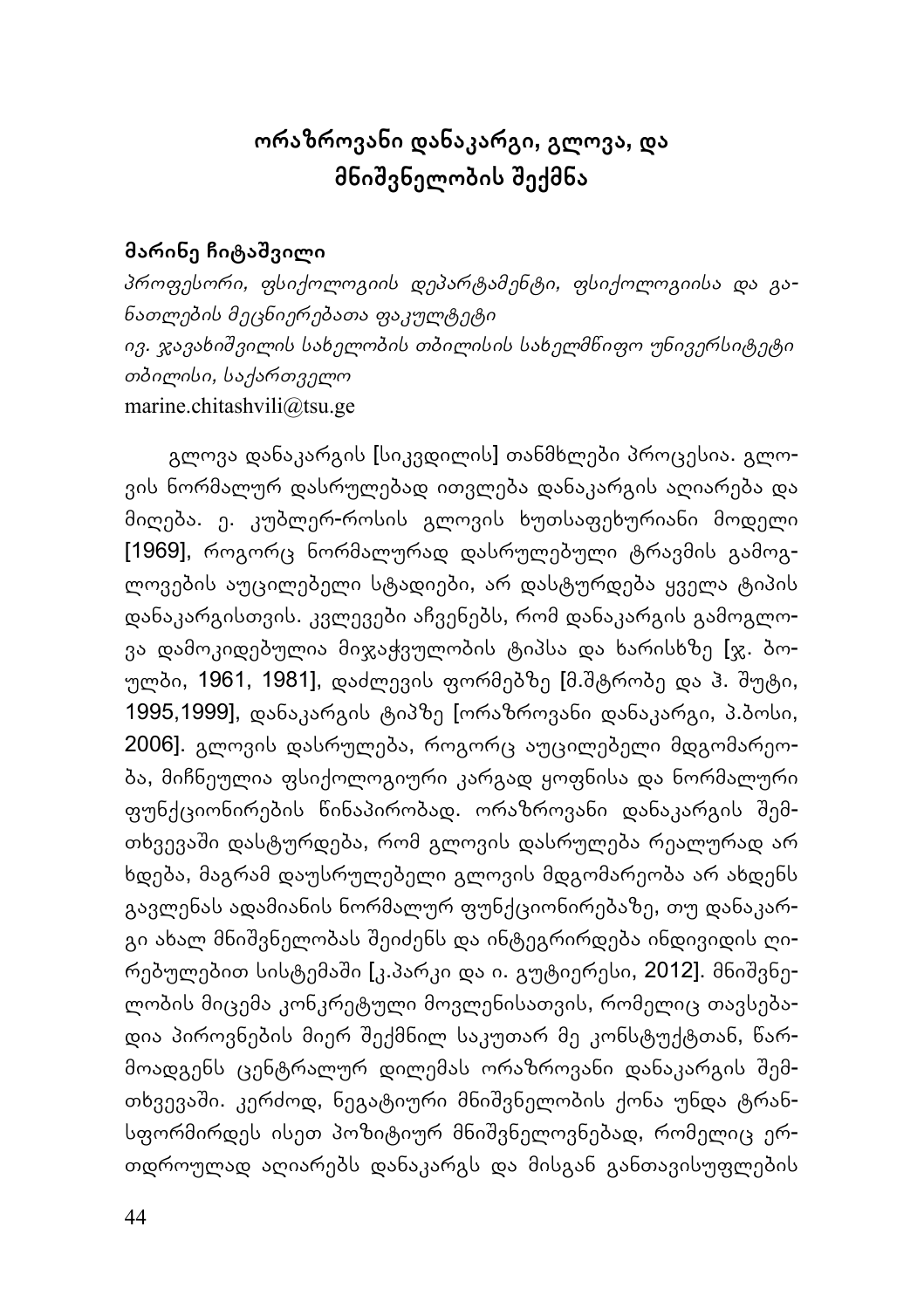שეუძლებლობას და, მეორე მხრივ, ათავსებს მას საკუთარ სასიცოცხლო ველში. სხვა სიტყვებით, ნეგატიური მნიშვნელობის მქონე გამოცდილება უნდა ინტეგრირდეს ადამიანის გლობალურ მნიშვნელობაში საკუთარი თავისა და ქმედებების შესახებ. პ.ვონგი [2012] მიუთითებს, რომ სიკვდილის ფენომენისთვის მნიშვნელობის მიცემა არ არის მხოლოდ რაციონალიზაცია ან კოგნიტური რესტრუქტურიზაცია, ეს პროცესი მოითხოვს ღირებულებების, რწმენებისა და სიცოცხლის მიზნების რეალურ ტრანსფორმაციას. მნიשვნელობის שექმნა დამოკიდებულია მიჯაჭვულობის ტიპზე [მ. გრასი და რ. ფივუში, 2016]. პოზიტიური მნიშვნელობის შექმნისა და ზრდის პრედიქტორად მიიჩნევა ნარატივשი ახალი მნიשვნელობის თავიდან "აღმოჩენა" და დახმარების ძიების სურვილი. ორაზროვანი დანაკარგის שემთხვევაשი ღირებულებითი ტრანსფორმაცია რთულდება დაკარგული ობიექტის ზუსტად ვერ იდენტიფიცირების გამო [რითაც ის ნაწილობრივ ემსგავსება ფროიდის მიერ აღწერილ მელანქოლიის ფენომენს [ზ. ფროიდი, 1917] და უფრო ხანგძლივად მიმდინარე პროცესად იქცევა, ვიდრე სტანდარტული გლოვაა. ორაზროვანი დანაკარგისას არ სრულდება/გართულებულია გლოვის ქცევისთვის აუცილებელი სოციალურ-კულტურულად მიღებული ქცევითი რეპერტუარიც [დანაკარგის გაურკვეველი სტატუსი და ობიექტის არარსებობა]. ორაზროვანი დანაკარგის შემთხვევაში ახალი მნიშვნელობის შექმნა არა მარტო პიროვნულ დონეზე ხორციელდება, არამედ მოიცავს სოციალური და კულტურული განზომილების გადაფასების პროცესს და თვისებრივად სხვა ტიპის ღირებულებითი სისტემის ინტერნალიზაციით სრულდება. ორაზროვანი დანაკარგის დროს, ერთი მხრივ, ხდება დანაკარგის აწმყოשი სიმბოლური დაბრუნება და, მეორე მხრივ, ახალი ურთიერთობების ჩამოყალიბება საკუთარ თავთან და გარემოსთან. ორაზროვანი დანაკარგის שემთხვევაשი გლოვის დასრულების პროცესი იცვლება მუდმივი გლოვით, რომელიც არ არის გამოხატული [პერფორმირებული] გლოვის ფორმით [ახალი მნიშვნელობა], არამედ ინტერნალიზებულია და უცვლელია დროשი.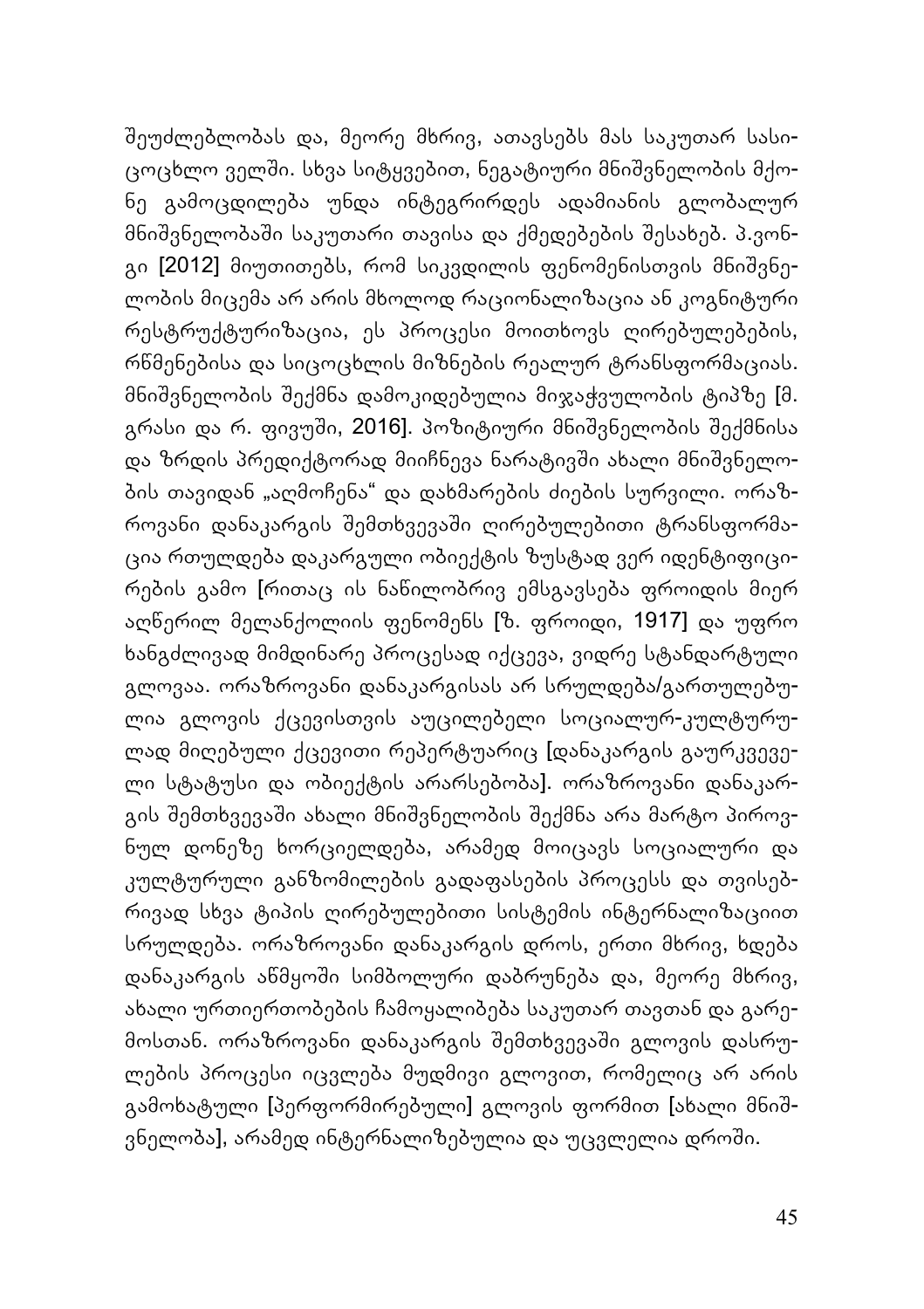**საკვანძო სიტყვები:** *ორაზროვანი დანაკარგი, გლოვა, მნიשვნელობის שექმნა*

### **Ambiguous Loss, Grief and Meaning Making**

#### **Marine Chitashvili**

*Professor, Department of Psychology, Faculty of psychology and Educational Sciences Ivane Javakhishvili Tbilisi State University Tbilisi, Georgia*  marine.chitashvili@tsu.ge

Grief accompanies loss and death. Normal grief ends with acceptance of loss. E. Kubler –Ross [1969] five-stage grief model, as a standard model of normal grief, is not evident for all forms of loss. The research shows that grief is dependent on type and intensity of attachment [J. Bowlby, 1961, 1981], forms of coping [M. Stroebe and H. Schut, 1995, 1999], type of loss [ambiguous loss, P. Boss, 2006]. Ending the grief is considered as inevitable condition that ensures the precondition of psychological wellbeing and individual performance. In case of ambiguous loss the grief has continuous character without closure, but unclosed grief does not affect the normal functioning in case the loss has gained a new meaning and is integrated in an individual personal value system [C. Park and J Gutierrez, 2012]. Meaning-making to a concrete event that is complementary to the constructed system of personality is the central conflict in ambiguous loss. The negative meaning should be transformed in a positive meaning that on the one hand, accepts the loss and inevitability of escaping from it and at the same time incorporates it in one's own life-scheme. In other words negative meaning should be incorporated in global meaning schemes about oneself. P. Wong [2012] emphasizes that meaning-making to death is not rationalization or cognitive reframing, but demands transformation of values, beliefs and life-goals. Meaning-making is dependent on type of attachment [M. Graci and R. Fivush, 2016]. The predictors of positive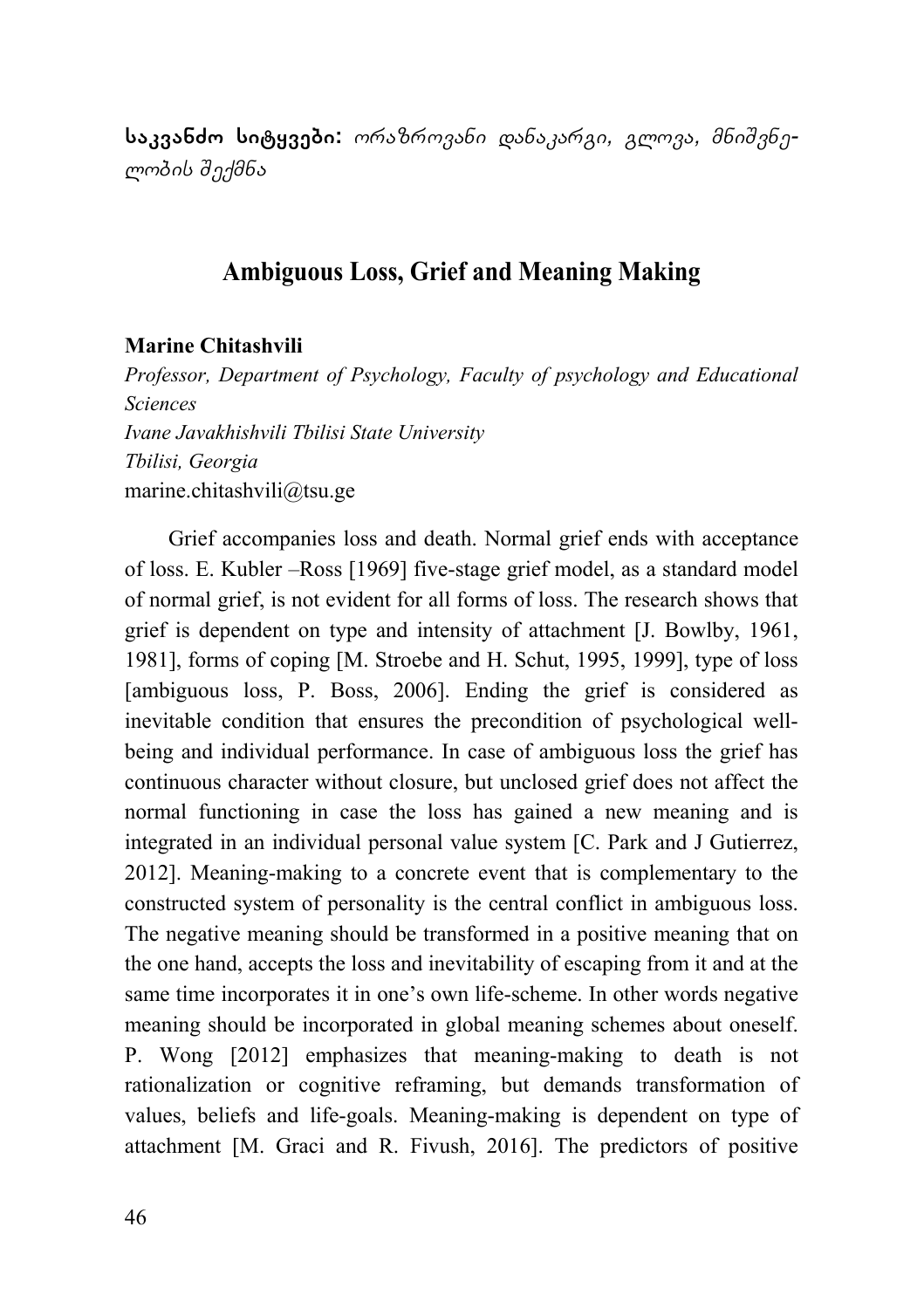meaning-making and growth are narrative exploration and support-seeking. Value transformation process becomes complicated for ambiguous loss due to non-clarity of loss object [this is similar to how Freud describes melancholy, S. Freud, 1917] and transcendent in time longer a normal grief. In ambiguous loss the social cultural rituals are not performed due to the absence of lost object and non-clarity of the matter. Meaning-making for ambiguous loss is going on personal level, as well incorporates reevaluation of social and cultural dimension of self-existence and is finalized with internalization of totally different value system than the existed one. It is another complicated construct that incorporates symbolic presence of lost object and developing a new approach to oneself and others. In ambiguous loss resolved grief [end of the process] is replaced by the endless grief mode [state of mind] that is not performed in everyday life in form of grief [new meaning], and is internalized and infinite.

**Keywords:** *Ambiguous loss, Grief, Meaning Making*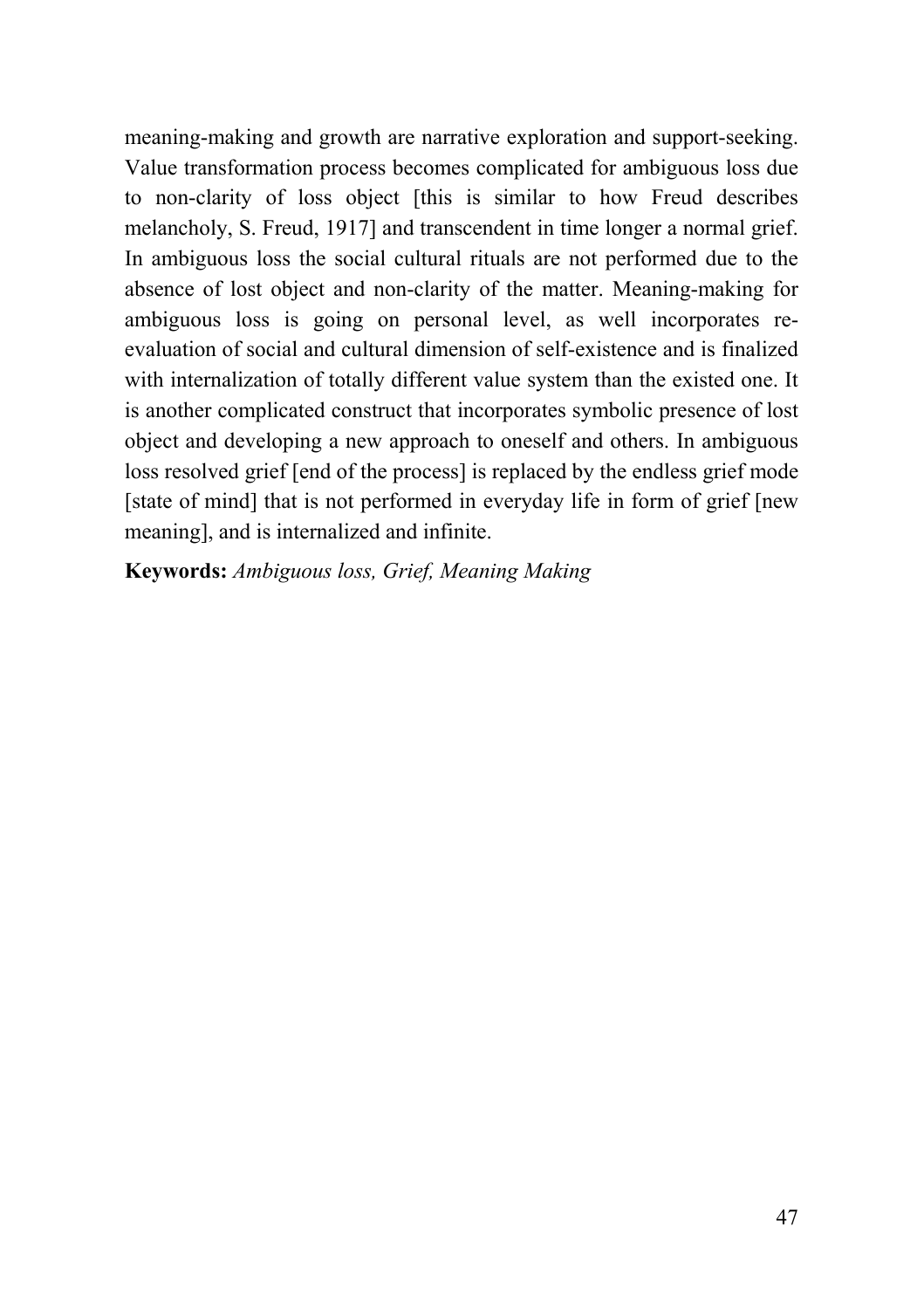# **სტიგმა, სექსუალური იდენტობა და ცხოვრების ისტორია**

### **ლილი ხეჩუაשვილი**

*ასოცირებული პროფესორი, ფსიქოლოგიის დეპარტამენტი, ფსიქოლოგიისა და განათლების მეცნიერებათა ფაკულტეტი ივ. ჯავახიשვილის სახელობის თბილისის სახელმწიფო უნივერსიტეტი თბილისი, საქართველო* lili.khechuashvili@tsu.ge

### **მარიამ გოგიჩაიשვილი**

*მაგისტრი, ფსიქოლოგიის დეპარტამენტი, ფსიქოლოგიისა და განათლების მეცნიერებათა ფაკულტეტი ივ. ჯავახიשვილის სახელობის თბილისის სახელმწიფო უნივერსიტეტი თბილისი, საქართველო* marigogicha@gmail.com

## **მაია მესტვირიשვილი**

*ასოცირებული პროფესორი, ფსიქოლოგიის დეპარტამენტი, ფსიქოლოგიისა და განათლების მეცნიერებათა ფაკულტეტი ივ. ჯავახიשვილის სახელობის თბილისის სახელმწიფო უნივერსიტეტი თბილისი, საქართველომ* maia.mestvirishvili@tsu.ge

კვლევის მიზანია 16 არაჰეტეროსექსუალი ადამიანის ცხოვრების ისტორიაשი ნარატივის მაკომპენსირებელი და კონტამინაციის თანამიმდევრობისა და სტიგმის ურთიერთკავשირის დადგენა, აგრეთვე, ნარატივებשი ძირითადი თემების გამოვლენა. მონაცემები שეგროვდა მაკ ადამსის ცხოვრების ისტორიის ინტერვიუს გამოყენებით. კვლევა შერეული მეთოდოლოგიით განხორციელ<mark>-</mark> და. კერძოდ, მისი თვისებრივი ნაწილი მოიცავდა ნარატივების თემატურ და სტრუქტურულ ანალიზს, ხოლო რაოდენობრივი ანალიზისთვის თითოეული ინტერვიუს ტრანსკრიპტში გადაკოდირდა და დამუשავდა ისეთი სამიზნე ცვლადები, როგორიცაა სტიგმა, მი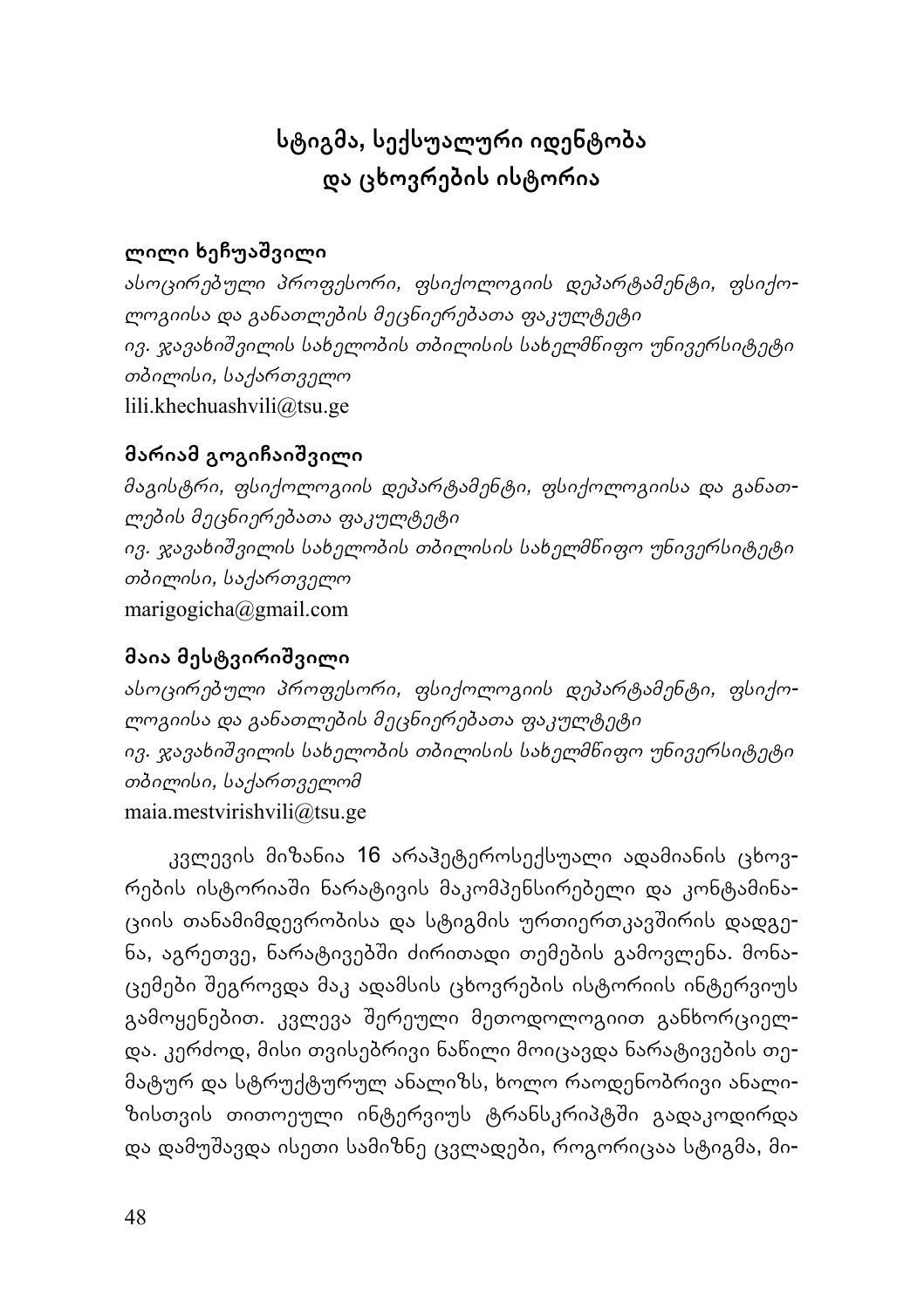სი დაძლევის სტრატეგიები, მაკომპენსირებელი და კონტამინაციის თანამიმდევრობა. რაოდენობრივმა ანალიზმა აჩვენა, რომ ნარატივების მხოლოდ მეხუთედს გააჩნდა მაკომპენსირებელი თანამიმდევრობა, რომელთა უმეტესობა ზრდა-განვითარების და გაუმჯობესების თემებით იყო გაჯერებული. კონტამინაციის თანამიმდევრობა ნარატივების 15 %-שი გამოიკვეთა და ამ მონათხრობებ-שი ძირითად თემას დანაკარგი წარმოადგენდა. მიუხედავად იმისა, რომ ნარატივების თვისებრივ ანალიზში მკვეთრად გამოიკვეთა მიმართებები მოგონების ტიპს, ნარატივის სტრუქტურასა და სტიგმის დაძლევას שორის, რაოდენობრივმა ანალიზმა არ გამოავლინა ნარატივის სტრუქტურასა და სტიგმის დაძლევას შორის სანდო კავשირი. თემატურმა ანალიზმა გამოავლინა ისეთი ძირითადი თემები, როგორიცაა დამოკიდებულება რელიგიის მიმართ, ოჯახური ურთიერთობები, მენტორის ყოლის სურვილი, სხვებზე ზრუნვა და უფლებების დაცვისთვის მუשაობა/ბრძოლა. ამასთან, ქართველი გეი და ლესბოსელი ადამიანები თავიანთი იდენტობის მარკერებით ამერიკელ არაჰეტეროსექსუალთა რომელიმე ერთ თაობას კი არ שეესატყვისებიან, არამედ მოიცავენ ამერიკულ კულტურაში გამოდიფერენცირებული სამივე თაობის მახასიათებლებს.

**საკვანძო სიტყვები:** *სტიგმა, სექსუალური იდენტობა, ცხოვრების ისტორია*

## **Stigma, Sexual Identity and Life Story**

### **Lili Khechuashvili**

*Associate Professor, Department of Psychology, Faculty of psychology and Educational Sciences Ivane Javakhishvili Tbilisi State University Tbilisi, Georgia*  lili.khechuashvili@tsu.ge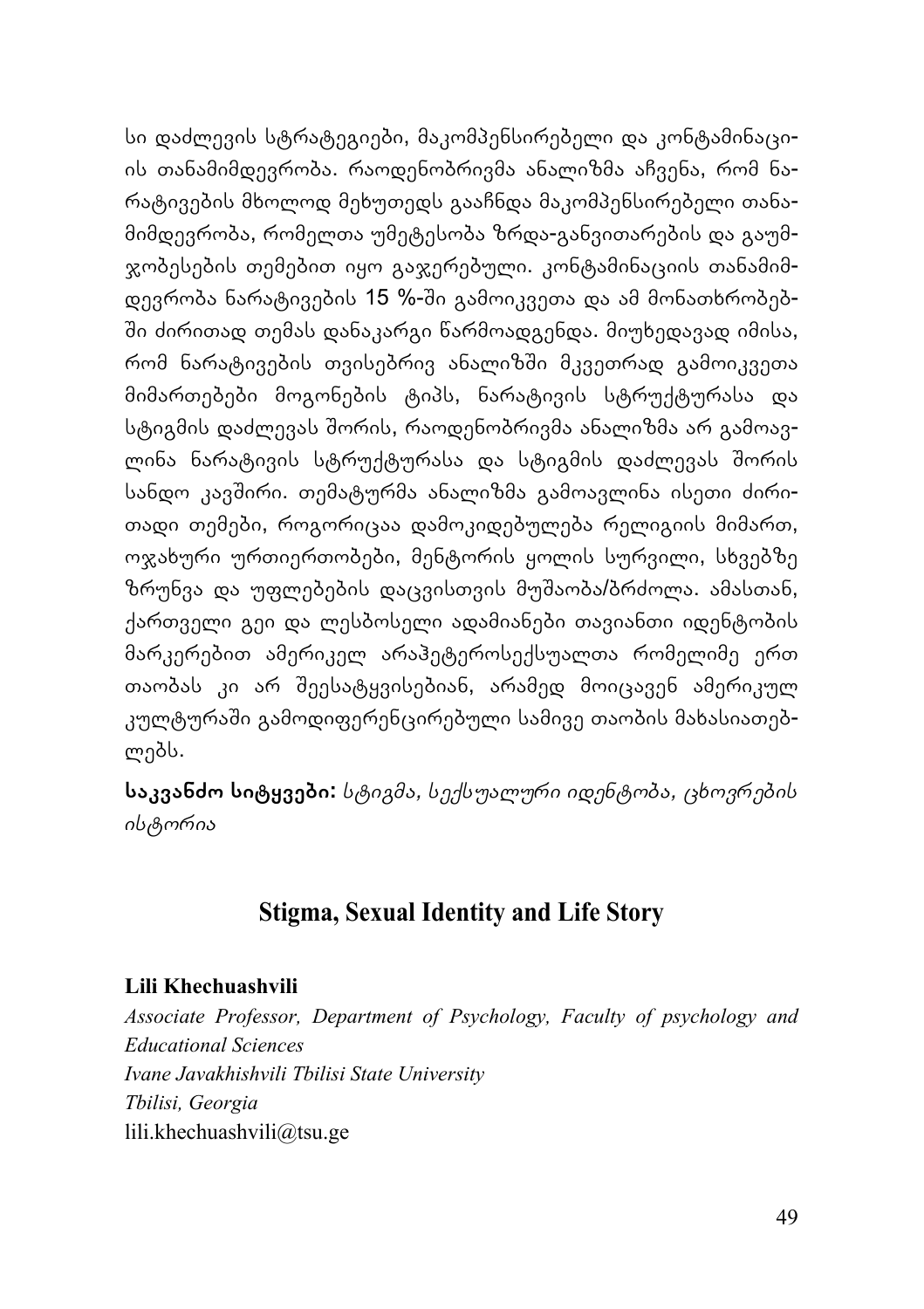### **Mariam Gogichaishvili**

*Master, Department of Psychology, Faculty of psychology and Educational Sciences Ivane Javakhishvili Tbilisi State University Tbilisi, Georgia*  marigogicha@gmail.com

### **Maia Mestvirishvili**

*Associate Professor, Department of Psychology, Faculty of psychology and Educational Sciences Ivane Javakhishvili Tbilisi State University Tbilisi, Georgia*  maia.mestvirishvili@tsu.ge

The mixed method study aims at revealing the interrelation of stigma representation and structure of life story narratives of 16 same sex desire individuals, and tracing the major themes in narration. The McAdams life story interview protocol with some modifications was used as data collection method. Qualitative data analysis consists of thematic and structural analysis of 240 narratives. For quantitative data analysis all narratives were coded for stigma, stigma coping strategies and moderators, redemption and contamination sequence. Quantitative analysis showed that only one fifth of narratives followed redemption structure, whilst most of them contained stories of growth, development and enhancement. As for contamination sequence, only 15 percent of all narratives implied contamination structure, which were stories of loss. Quantitative analysis didn't confirm assumed interrelation of memory type, narrative structure and stigma coping, although qualitative data clearly stated the opposite. Qualitative analysis brought on surface the major thematic lines, such as attitudes towards religion and faith, caring for others and working/struggling for human rights. Besides, Georgian gay and lesbian individuals' identity markers can described as the mixture of markers attributed to three American generations of same sex desire individuals, rather than corresponding to one particular age group.

**Keywords:** *Stigma, Sexual Identity, Life Story*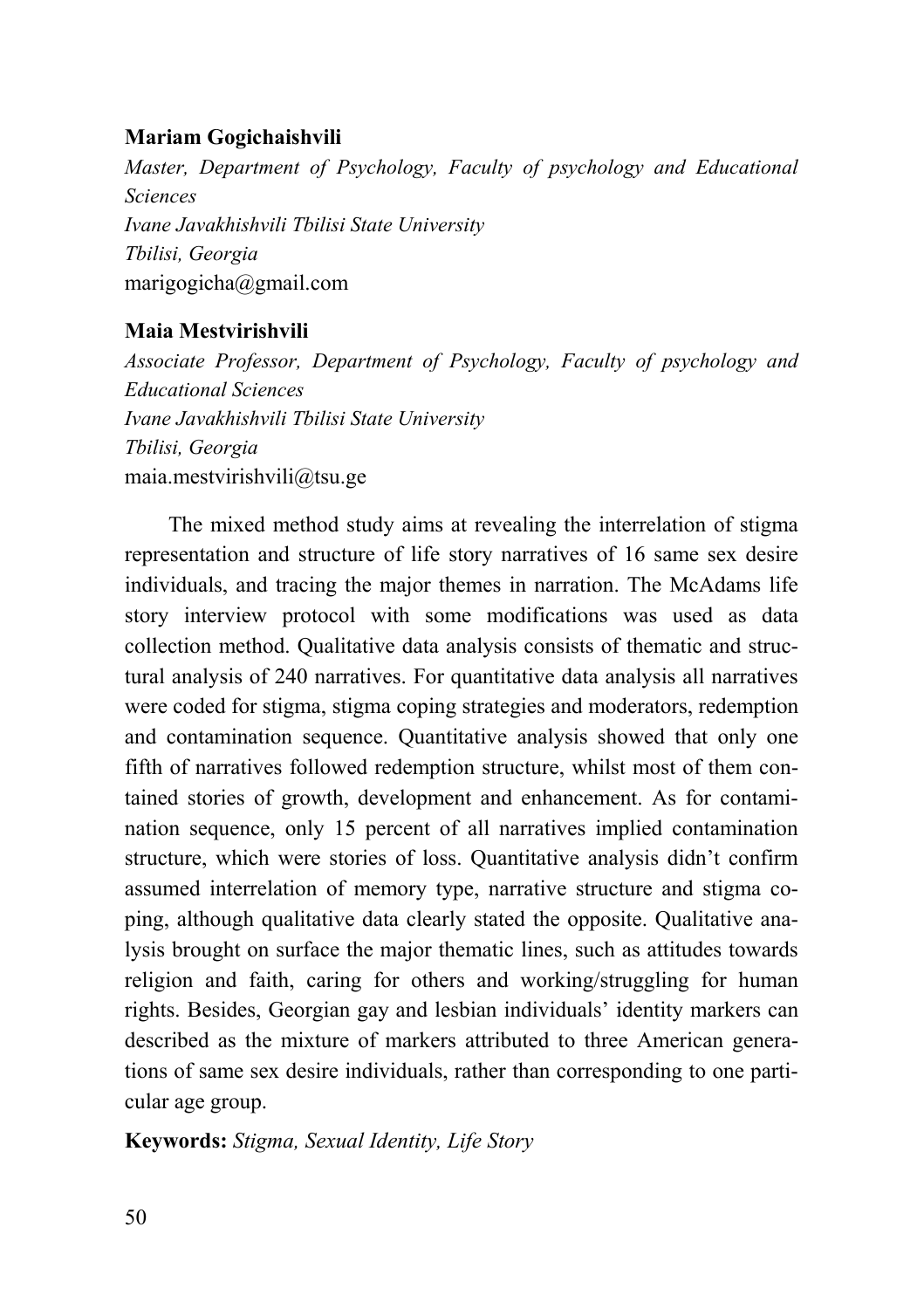# **განათლების სოციალური ფუნქცია**

### **ქეთევან ჭკუასელი**

*პროფესორი, განათლების მეცნიერებათა დეპარტამენტი, ფსიქოლოგიისა და განათლების მეცნიერებათა ფაკულტეტი ივ. ჯავახიשვილის სახელობის თბილისის სახელმწიფო უნივერსიტეტი თბილისი, საქართველო* ketevan.ckuaseli@tsu.ge

განათლება სოციალური ფენომენია. მისი, როგორც პროცესის სტიქიური აღმოცენება, არსობრივად ადამიანის გაჩენას ემთხვევა, ხოლო სახელმწიფოებრივი და მიზანმიმართული ხასიათი განათლებისა და სწავლების პროცესმა ანტიკურ ცივილიზაციაשი שეიძინა.

განათლების სახელმწიფოებრივმა ხასიათმა განაპირობა მისი, როგორც პროცესის და שედეგის სოციალური საჭიროებების, სოციალური ფუნქციების განსაზღვრა, რომელიც, თავის მხრივ, საზოგადოების კულტურის დონითაა განპირობებული. "სოციალური ფუნქცია ის როლია, რომელსაც სოციალური ინსტიტუტი ასრულებს საზოგადოების დაკვეთებთან მიმართებით".

განათლების სოციალური ფუნქციები დროისა და ეპოქის שესაბამისად იცვლება. ამ პროცესში განათლების უცვლელ, ფენომენალურ ფუნქციას, ზოგადად, ადამიანის საზოგადოებრივი ცხოვრებისათვის მომზადება წარმოადგენს, რომელიც პიროვნების ჰარმონიული განვითარების თეორიიდან გამომდინარე, ადამიანის ფიზიკურ, გონებრივ, ზნეობრივ და ესთეტიკურ განვითარებას გულისხმობს. ეს ის უნარებია, რომელიც განსაზღვრავს ადამიანის სოციუმში არსებობის წესს და ამ სოციუმის განვითარების შესაძლებლობებს.

მაשასადამე, განათლების სისტემამ, როგორც სოციალურმა ინსტიტუტმა, საზოგადოების განვითარების თვალსაზრისით, მოქმედების მიზანი და პროცესი საზოგადოების დაკვეთების შესაბამისად უნდა ააგოს.

თანამედროვე საგანმანათლებლო და ყოფით სივრცეში აქტუალური გახდა სწავლის שედეგის ცნება, რომელიც, ფაქტობრივად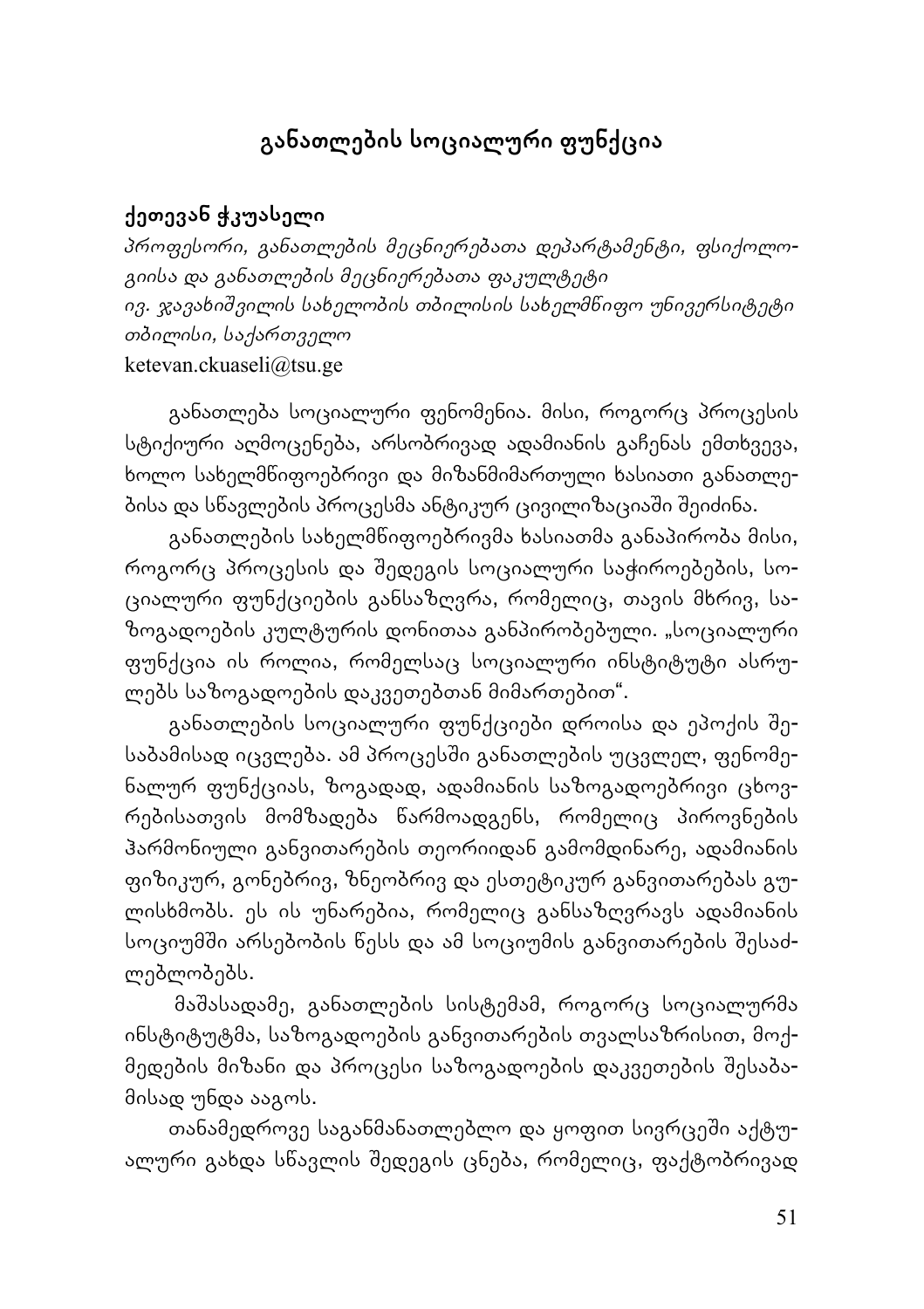ასახავს იმ კომპეტენციების ფლობას, რომელიც აუცილებელია თანამედროვე שრომის ბაზრის მოთხოვნების დასაკმაყოფილებლად. שესაბამისად, განათლების სოციალური ფუნქცია წარმოადგენს პიროვნების მომზადებას იმ სწავლის შედეგების შესატყვისად, რომელიც აუცილებელია თანამედროვე საზოგადოების არსებობისა და განვითარებისათვის.

საქართველოს განათლების სიტემის სოციალური ფუნქციები /სწავლის שედეგები/ ასახულია ისეთ სახელმწიფოებრივ დოკუმენტებשი, როგორებიცაა საქართველოს კონსტიტუცია, საქართველოს ზოგადი განათლები ეროვნული მიზნები, საქართველოს კანონები ზოგადი და უმაღლესი განათლების שესახებ.

თანამედროვე ადამიანი ცხოვრობს საერთაშორისო სივრცეში. საინფორმაციო ტექნოლოგიების განვითარებამ დააპატარავა მსოფლიო და ადამიანის ყოფის ვალდებულებად გახადა საერთა-שორისო ნორმების დაცვა, სხვა კულტურებთან თანაარსებობა და ეროვნულ ღირებულებებთან ერთად, საერთაშორისო ღირებულებების აღიარება. שესაბამისად, გლობალურად, განათლების სოციალური ფუნქციების პრიორიტეტულ მიმართულებებად დღეს, თანამედროვე ადამიანებשი ზოგადკაცობრიული მოთხოვნებისა და ნორმების ფორმირება და დაცვა, დემოკრატიულ კულტურაשი აუცილებელი კომპეტენციების ფორმირება გახდა.

**საკვანძო სიტყვები:** *განათლება, სოციალური ფუნქცია, სწავლის ედეგიש*

## **Social function of Education**

#### **Ketevan Chkuaseli**

*Associate Professor, Department of Educational Sciences, Faculty of psychology and Educational Sciences Ivane Javakhishvili Tbilisi State University Tbilisi, Georgia*  ketevan.ckuaseli@tsu.ge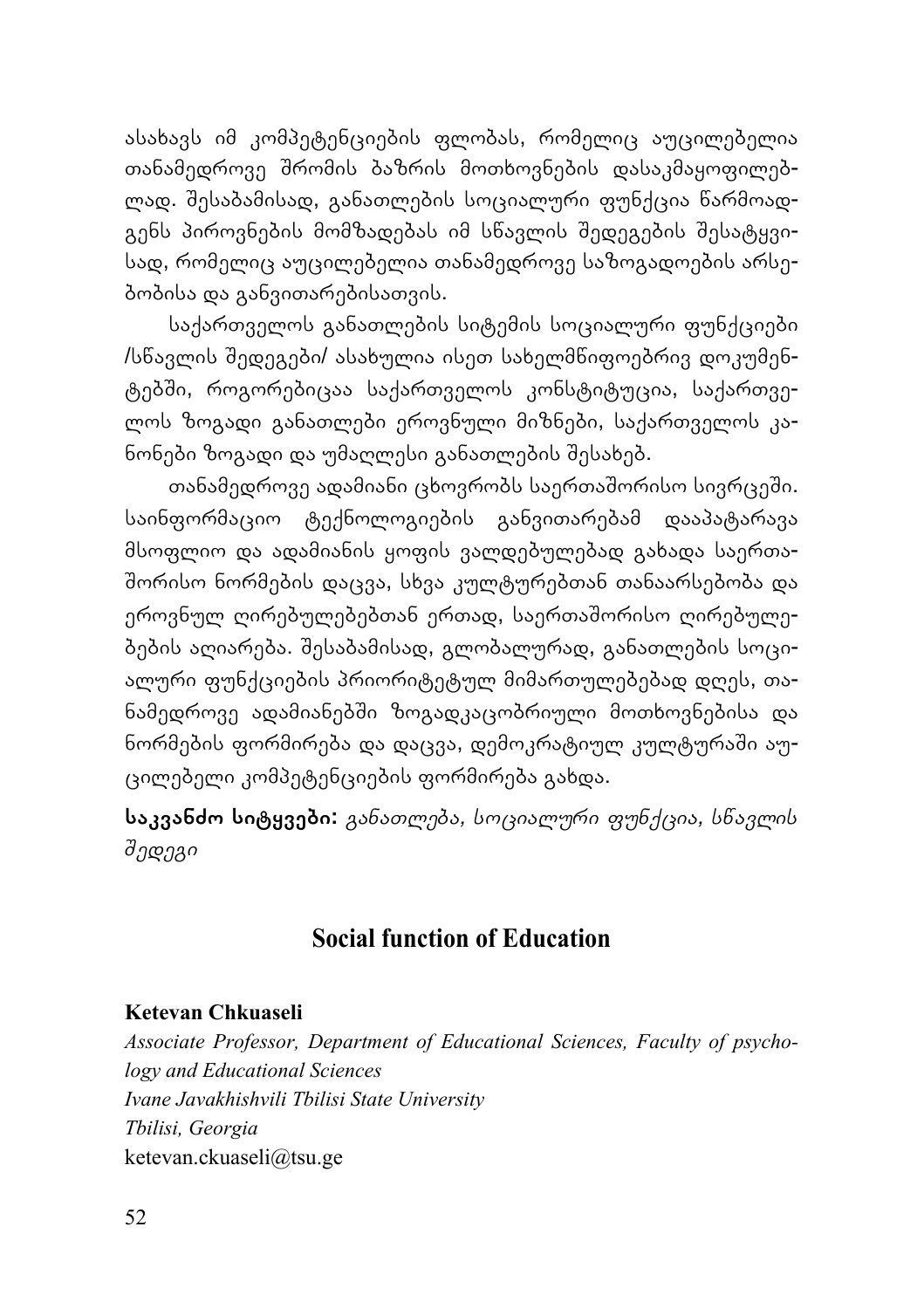Education is social phenomena. It's apparition is matched to human derivation, but governmental and aimed temper, education and teaching processes has been grown in antique civilization period.

Educations governmental temper conditioned its social needs as a process and as an result, identity of social functions, which in its turn are linked to societies cultural level. "Social function is a role, which is implemented by the social institution in relation to the orders of the society".

Social functions of education are changing in accordance to time and epoch. In this process the unchanging, phenomenal function of education in general is to prepare human for life, which based on a person's harmonious development theory means and is based on physical, mental, moral and aesthetic development. This is the ability/skills to determine the rule of existence in human societies and opportunity of community development.

Therefore, the educational system, as a social institution, form the community develop perspective, the aim and process of action should be constructed in accordance with the orders of the public.

The concept of learning outcomes has become urgent in modern education and life space, which in fact reflects the ownership of the competencies required to meet the requirements of the modern labor market. Accordingly, the social function of education is to prepare a person to meet the learning outcomes that are necessary for the existence and development of the modern society.

The social functions / learning outcomes / of the education system of Georgia are reflected in the state documents such as the Constitution of Georgia, General Education of Georgia, National Goals, Georgian Laws on General and Higher Education.

Modern people live in the international space. The development of information technology has made the world and the commitment of human beings to adhere to international norms, coexistence with other cultures and national values, recognizing international values. Therefore, globally, as the priority directions of social functions of education today, became formation and protection of general demands and norms in contemporary human beings is the formation of competences necessary for democratic culture.

**Keywords:** Education, Social Function, Learning outcomes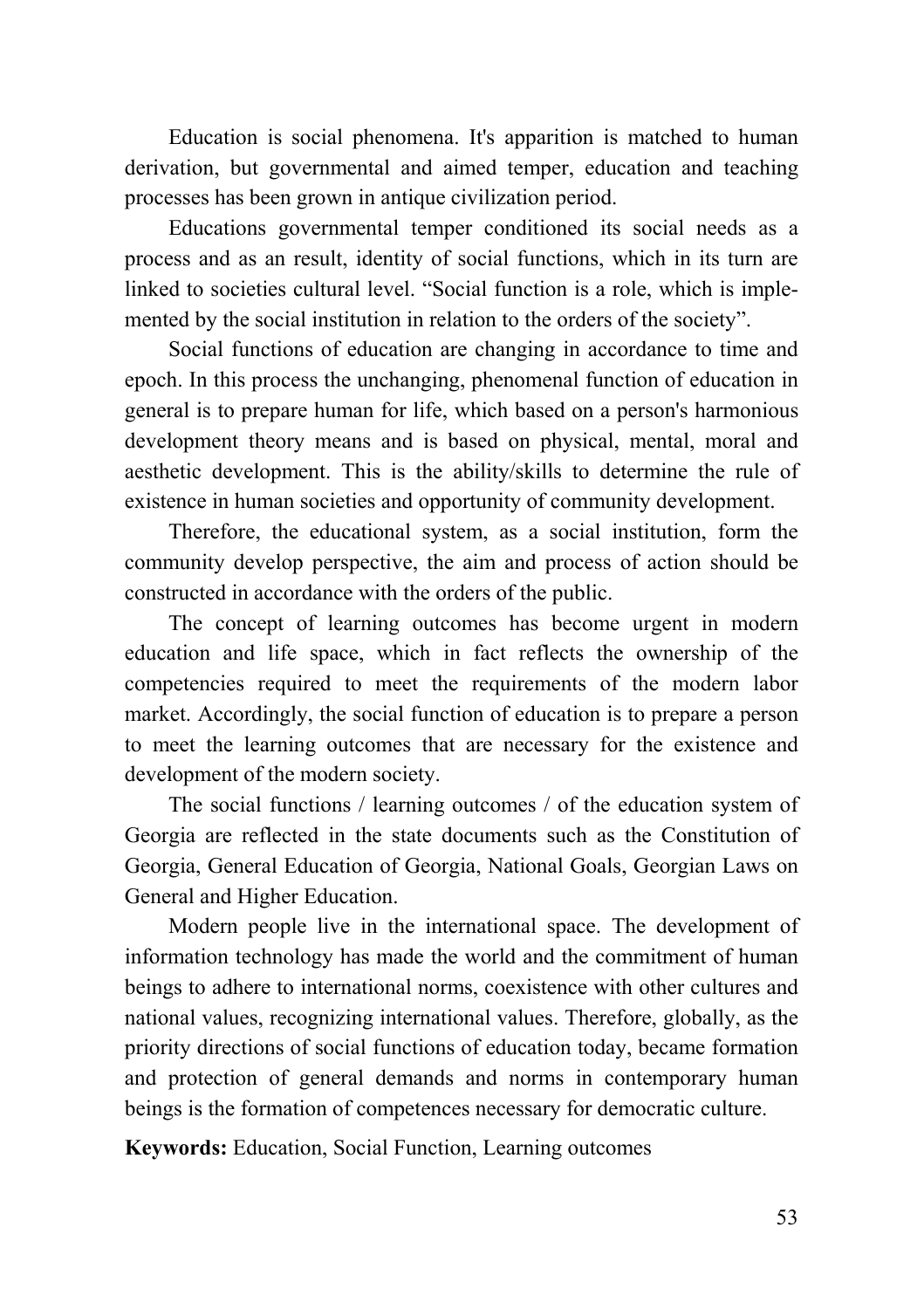# **სკოლაשი ბიოლოგიის სწავლების ზოგიერთი პრობლემური საკითხის კვლევისათვის**

**(X-XI კლასების მაგალითზე)** 

## **ეფემია ხარაძე**

*ასისტენტ-პროფესორი, განათლების მეცნიერებათა დეპარტამენტი, ფსიქოლოგიისა და განათლების მეცნიერებათა ფაკულტეტი ივ. ჯავახიשვილის სახელობის თბილისის სახელმწიფო უნივერსიტეტი თბილისი, საქართველო* ephemia.kharadze@tsu.ge

თანამედროვე სამეცნიერო-ტექნიკური პროცესის მზარდი ტემპი ბიოლოგიურ განათლებას მნიשვნელოვანი გამოწვევების წინაშე აყენებს. ის ხელს უნდა უწყობდეს მოზარდში ცხოვრე<mark>ბ</mark>ის ჯანმრთელი წესის, გარემოსდაცვითი უნარ-ჩვევების გამომუშავებას. ამასთან, ბიოლოგიის მთლიანი სასკოლო კურსი, როგორც არც ერთი სხვა დისციპლინა, საשუალებას იძლევა ცოცხალ ორგანიზმთა შორის კავშირის, ბიოლოგიური კანონზომიერებების შესახებ ცოდნის שემეცნებასა და გააზრებას. საბოლოოდ კი, განაპირობებს მოსწავლეשი პიროვნული იდეალებისა და שეხედულებების, ინტერესებისა და ღირებულებების ჩამოყალიბებას.

წარმოდგენილ ნაשრომשი განხილულია სკოლის საשუალო საფეხურის X-XI კლასებში ბიოლოგიის სნავლების ზოგიერთი პრობლემური საკითხი, იმ თემების სწავლებისას, რაც დაკავשირებულია კონკრეტულად უჯრედული ბიოლოგიის საფუძვლების გაცნობასთან. უჯრედის სტრუქტურული და მორფოლოგიური აგებულების, მისი სასიცოცხლო ციკლის, უჯრედის მაკრომოლეკულების שედგენილობისა და განახლების, მეიოზის, ორგანიზმის ემბრიონული და პოსტემბრიონული განვითარების და სხვ. სასკოლო პროგრამით გათვალისწინებული საკითხები განსაკუთრებული სირთულით გამოირჩევა და მათი שემეცნება მოსწავლისათვის არ არის იოლი.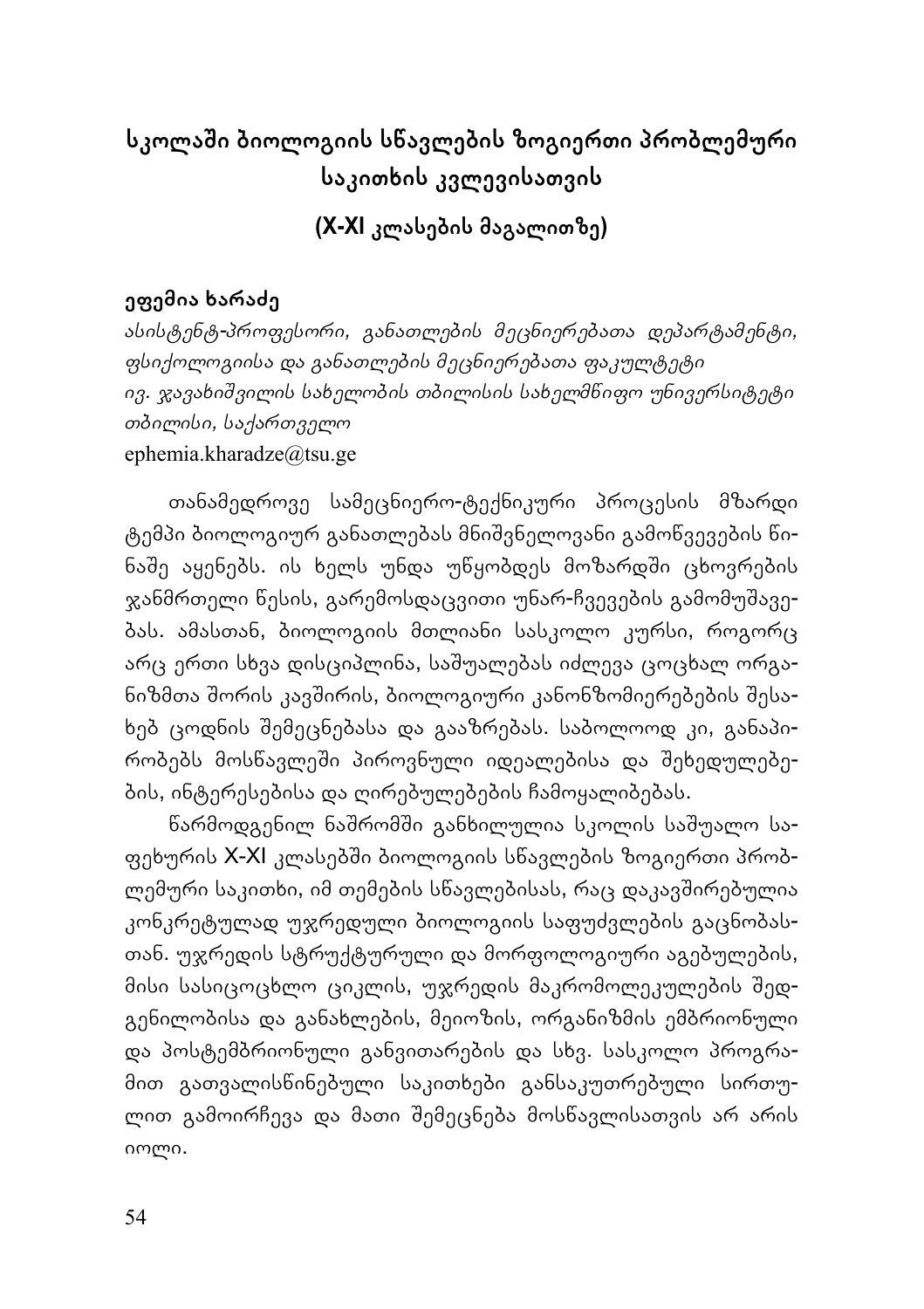ვინაიდან განათლების შინაარსი, საგანმანათლებლო პროცესის მეთოდები და ტექნოლოგიები მუდმივი განახლებისა და სრულყოფის ობიექტს უნდა წარმოადგენდეს, ასეთ შემთხვევაში დღის წესრიგשი დგება სწავლების კლასიკური დიდაქტიკური მეთოდების პარალელურად გამოყენებული იქნას ისეთი ალტერნატიული საשუალებები, როგორიცაა ინტერაქცია, ინფორმაციული ტექნოლოგიები. 3D ტექნოლოგიების, კომპიუტერული ვიდეორგოლებისა და ანიმაციების გამოყენება უჯრედული ბიოლოგიის სწავლებისას ეფექტიანია და ხელს უწყობს მოსწავლის მიერ სასწავლო მასალის უკეთ გაგებას, "დანახვას", იმ სტრუქტურების აგებულებისა და მოქმედების მექანიზმის აღქმას, რაც შეუიარაღებელი თვალის მეშვეობით შეუძლებელია. ინტერნეტ-წყაროებში მრავლადაა წარმოდგენილი ელექტრონული თვალსაჩინოებითი საშუალებები, მაგრამ საკითხის არსი მდგომარეობს იმაში, რომ არსებობს პრობლემათა სპექტრი, რომელიც აბრკოლებს მათ ფართო გამოყენებას სასკოლო სივრცეשი, ბიოლოგიის გაკვეთილებზე. კერძოდ, მასალა უმეტესად უცხოურ ენაზეა გახმოვანებული, ნავიგაცია მათ მოსაძიებლად არ არის მარტივი, რაც დამაბრკოლებელი ფაქტორია მასწავლებლისათვის. სარეკომენდაციოდ, ჩვენი აზრით, ურიგო არ იქნებოდა, რომ ქართულ ინტერნეტ-სივრცეში შექმნილიყო ბლოგი, რომელშიც ჩაიდებოდა აღნიშნული მასალა თარგმნილი ქართულ ენაზე და დალაგებული თემატურად. ამასთან, ბლოგი საשუალებას მისცემდა დაინტერესებულ პირებს (პედაგოგებს, მოსწავლეებს, ბიოლოგიის სხვადასხვა დარგის სპეციალისტებს) გამოეთქვათ თავიანთი მოსაზრებები და გაემდიდრებინათ ახალი მასალებით. ურიგო არ იქნებოდა, თუ აღნიשნული

ელექტრონული მასალის გამოყენება სავალდებულო გახდებოდა იმ თემების ახსნისას, რომლის გაგებასაც "დანახვა" კი არ სჭირდება, არამედ "წარმოდგენა", ბიოლოგიის სწავლების ყველა საფეხურზე.

ამ კონტექსტში, სასწავლო კომპიუტერული ტექნოლოგიების საყოველთაო დანერგვა, მათი მიზნობრივი და სისტემატური გამოყენება აუცილებელია და განაპირობებს არა მარტო ბიოლოგია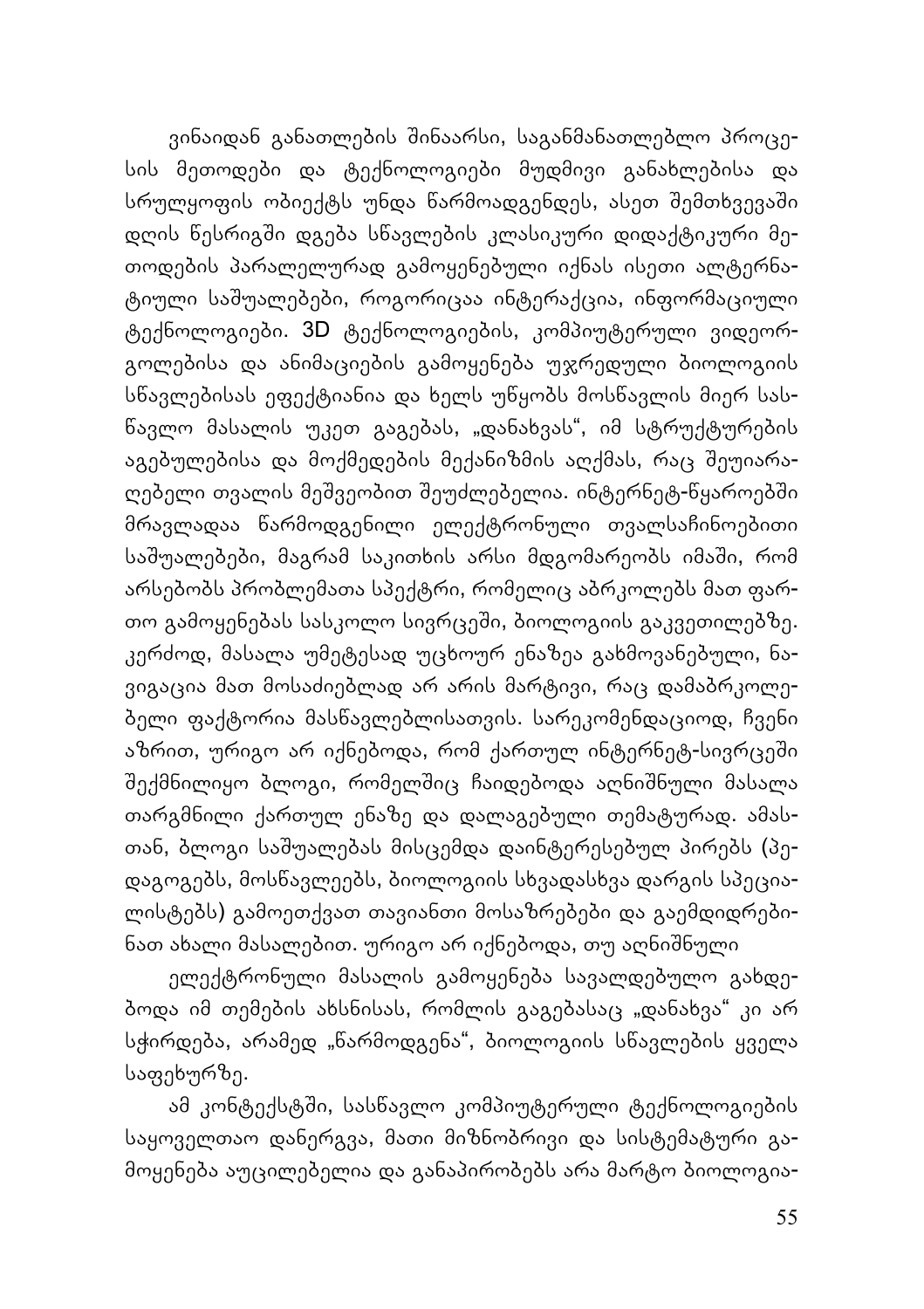שი ეროვნული სასწავლო გეგმით გათვალისწინებული თემების უკეთ ათვისებას, არამედ ხელს שეუწყობს ფუნდამენტური ბიოლოგიური ცნებების, ფაქტების, პროცესების שესწავლის საფუძველზე, გარემოს პასიური აღქმიდან მოზარდები მის שემეცნებაზე გადავიდნენ, განუვითარდეთ ცოცხალი ბუნების שესახებ მეცნიერული ცოდნა, שეძლონ მისი კანონზომიერებების, ურთიერთკავשირების გააზრება და საბოლოოდ, სხვა დისციპლინების საფუძვლებთან ერთიანობაשი, ჩამოუყალიბდეთ שესაბამისი მსოფლმხედველობა.

**საკვანძო სიტყვები:** *ბიოლოგიური განათლება, დიდაქტიკური მეთოდები, სასწავლო კომპიუტერული ტექნოლოგიები*

# **For studying some problematic issues in the study of biology at school (on the example of X-XI class)**

#### **Ephemia Kharadzze**

*Assistant Professor, Department of Educational Sciences, Faculty of psychology and Educational Sciences Ivane Javakhishvili Tbilisi State University Tbilisi, Georgia*  ephemia.kharadze@tsu.ge

The growing pace of modern scientific-technical processes poses significant challenges to biological education. It should promote healthy lifestyle and environmental skills. Besides, the entire school course of biology, like any other discipline, enables the knowledge and understanding of the relationship between living organisms and biological subjects. In the end, it will help to create personal ideals and attitudes, interests and values in the student.

The present work deals with some problematic issues of biology teaching in X-XI grades of secondary school level, while teaching topics that are specific to the basics of cell biology. The structural and morphological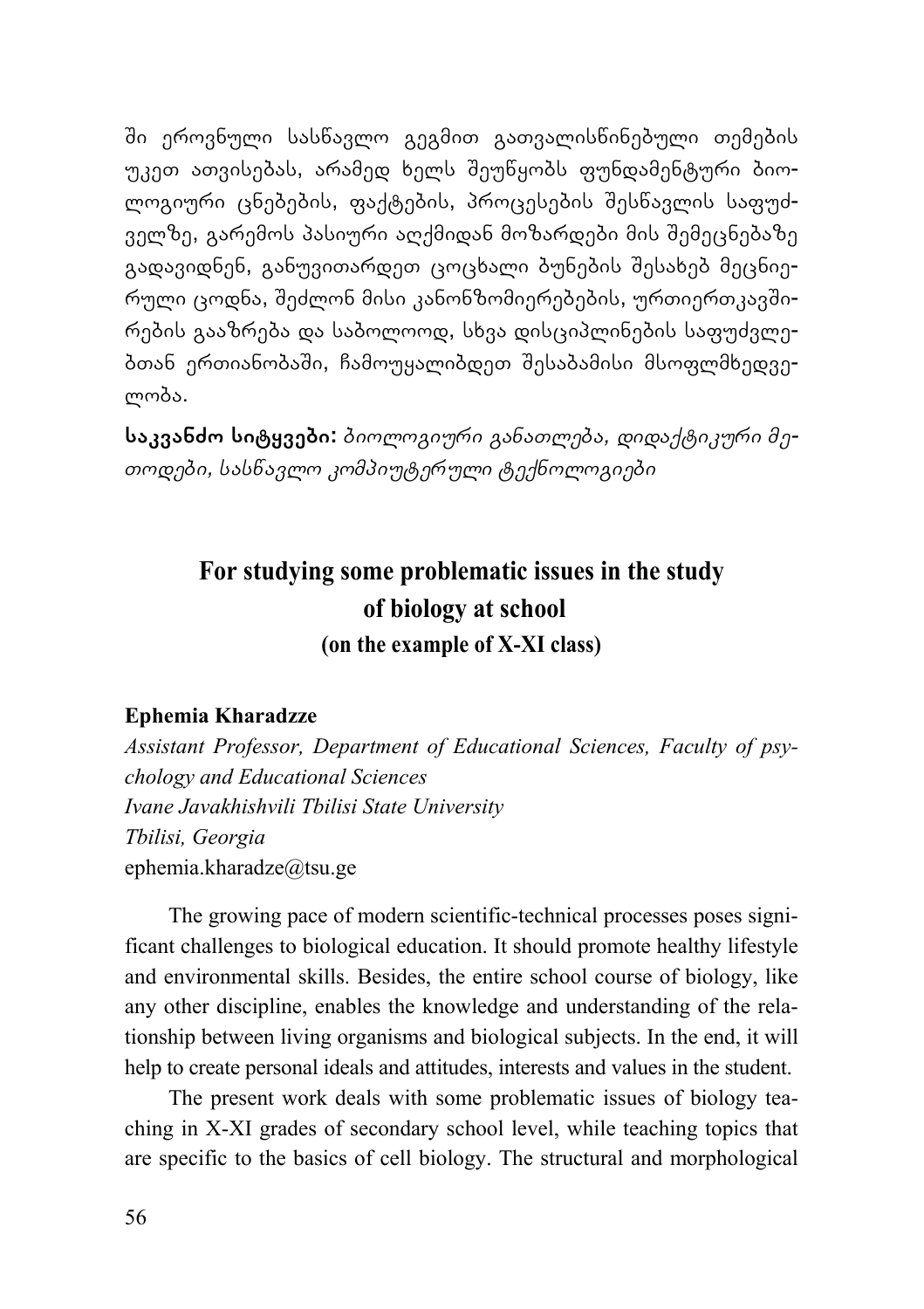structure of the cell, its vital cycle, composition and renewal of cell macromolecules, meiosis, embryonic and phenomenon development of the organism. The issues covered by the school program are distinguished by difficulty and they are not easy for the student.

Since the content of education, the methods and technologies of educational process should constitute an object of permanent renewal and perfection, in this case the alternative agenda is to use alternative techniques such as interaction and information technologies. The use of 3D technologies, computer videos and animations is effective in teaching cellular biology and facilitating better understanding of the learning material by the learner, to "see" the perception of the structure and mechanism of the structures that is impossible through the naked eye. Internet sources have a large number of electronic visuals, but the essence of the issue is that there is a problem range that hinders their widespread use in school space, biology lessons. In particular, the material is mostly foreign, the navigation is not easy to find, which is a obstructive factor for the teacher. In our opinion, it would not be possible to recommend a blog in the Georgian Internet space, where the material was translated into Georgian and sorted by them. Besides, the blog will allow interested people (teachers, students, specialists of different biology) to express their opinions and enhance new material. It would not have been possible if the use of the electronic material would be mandatory when explaining the topics that it does not need to "understand" but "imagine" at all levels of biology.

In this context, the study computer technology in general introduction, their targeted and systematic use of necessary and determines not only the biology of the national curriculum provided for communities to better absorption, but also promote fundamental biological concepts, facts, adolescent from the passive passion of the environment will move on to its knowledge and then on to develop the live nature of scientific knowledge, to be able to regularities, relationships and understanding of the other disciplines on the basis of the unity of the forging of the outlook.

**Keywords:** *Biological education, Didactic methods, Training computer technologies*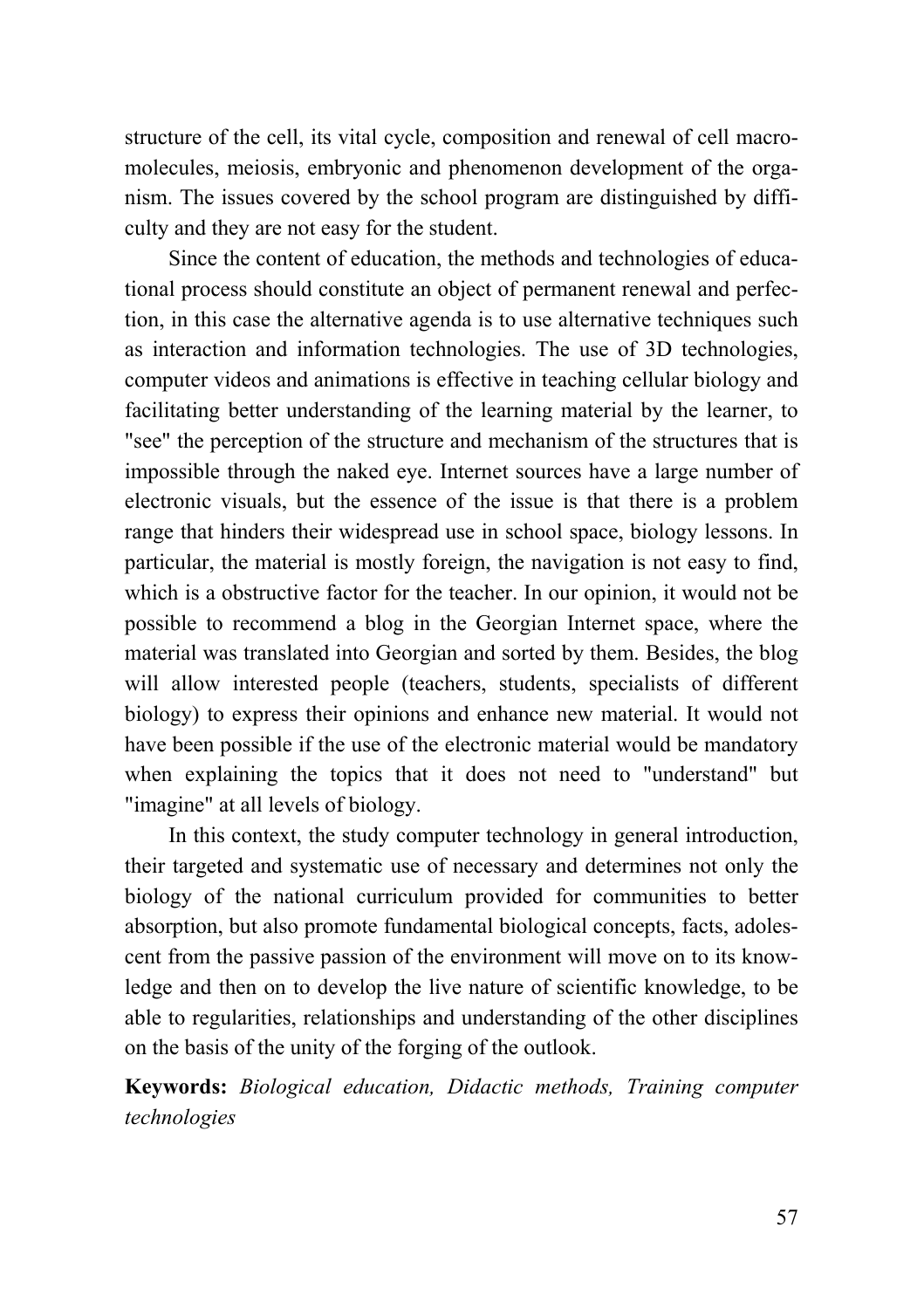**უმაღლესი სკოლის აკადემიური კულტურის שესაძლო გავლენები ხარისხის მართვის ევროპული ფონდის (EFQM) მოდელის დანერგვის პროცესზე**

## **რუსუდან სანაძე**

*ასოცირებული პროფესორი, განათლების მეცნიერებათა დეპარტამენტი, ფსიქოლოგიისა და განათლების მეცნიერებათა ფაკულტეტი ივ. ჯავახიשვილის სახელობის თბილისის სახელმწიფო უნივერსიტეტი თბილისი, საქართველო* rusosanadze@gmail.com

1988 წლის 15 სექტემბერს ევროპული ბიზნესის 14 ლიდერი ორგანიზაცია שეთანხმდა ევროპული ფონდის ჩამოყალიბებაზე, რომელიც ევროპული ბიზნესის კონკურენტუნარიანობას שეუწყობდა ხელს. დღეისათვის მსოფლიო მასშტაბით ფონდის პარტნიორი 500-მდე ორგანიზაციაა, მათ შორის არიან სხვადასხვა ქვეყნის უმაღლესი საგანმანათლებლო დაწესებულებები, პროფესიული კოლეჯები, კერძო მეწარმეები და დიდი კორპორაციები, ისეთები, როგორებიცაა: BMW, BOSCH, PHILIPS, VOLKSWAGEN, VOLVO და სხვა.

ხარისხის მართვის ევროპული ფონდის მიზანია, ხელი שეუწყოს ორგანიზაციებს, გააუმჯობესონ საკუთარი საქმიანობა EFQM მოდელის – "გზა წარმატებისაკენ" გამოყენებით, რომელიც წარმოადგენს მართვის კომპლექსურ ჩარჩოს.

საქართველოს უმაღლეს საგანმანათლებლო დაწესებულებებს ხარისხის უზრუნველყოფის ადმინისტრაციულ უზრუნველყოფას ავალდებულებს კანონი უმაღლესი განათლების שესახებ და განათლების ხარისხის განვითარების გარე უზრუნველყოფის მექანიზმები – ავტორიზაცია და აკრედიტაცია.

საქართველოს განათლების ხარისხის განვითარების ეროვნულმა ცენტრმა 2016 წელს EFQM-ის שიდა ხარისხის მართვის მოდელის დანერგვის პროცესი წარმატებით გაიარა.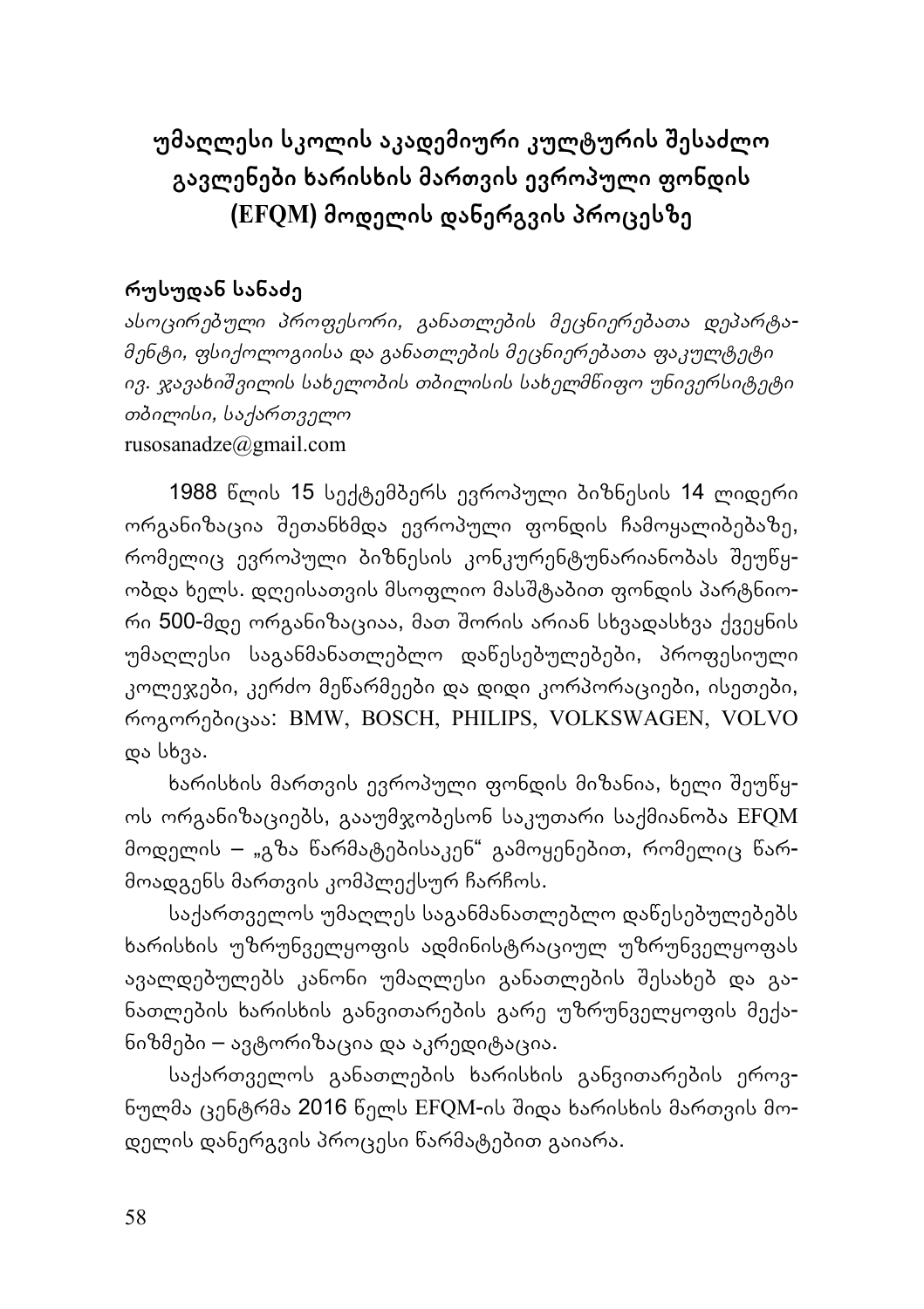ივანე ჯავახიשვილის თბილისის სახელმწიფო უნივერსიტეტი გეგმავს EFQM მოდელის იმპლემენტაციას. სწორედ ამის გამო მიგვაჩნია, რომ აკადემიურ წრეებשი საჭიროა დავსვათ საკითხი მოდელის შესაძლო დანერგვასთან დაკავშირებით, შესაძლო ეფექტებისა და რისკების განსჯის მიზნით.

მოხსენებაשი მიმოხილულია EFQM მოდელი და წარმოდგენილია თსუ განათლების მეცნიერებათა დეპარტამენტის საქმიანობის ანალიზი EFQM მოდელთან მიამრთებით.

**საკვანძო სიტყვები:** *ხარისხის მართვის ევროპული ფონდის (EFQM) მოდელი, TQM – ერთიანი ხარისხის მართვა, ხარისხის მართვა, უმაღლესი სკოლა*

# **Possible Influence of Higher School Academic Culture at the Process of Implementation of the European Foundation for Quality Management (EFQM) Model**

#### **Rusudan Sanadze**

*Associate Professor, Department of Educational Sciences, Faculty of psychology and Educational Sciences Ivane Javakhishvili Tbilisi State University Tbilisi, Georgia*  rusosanadze@gmail.com

On 15th September 1988, 14 European Business Leaders signed a "Letter of Intent" to form a European Foundation dedicated to increasing the competitiveness of European businesses. There are about 500 EFQM partner organizations around the world, including higher education institutions, vocational colleges, private entrepreneurs and large corporations, such as BMW, BOSCH, PHILIPS, VOLKSWAGEN, VOLVO and others.

The goal of the European Foundation for Quality Management is to support organizations to improve their activities using the EFOM model – "way to excellence", which is a complex management framework.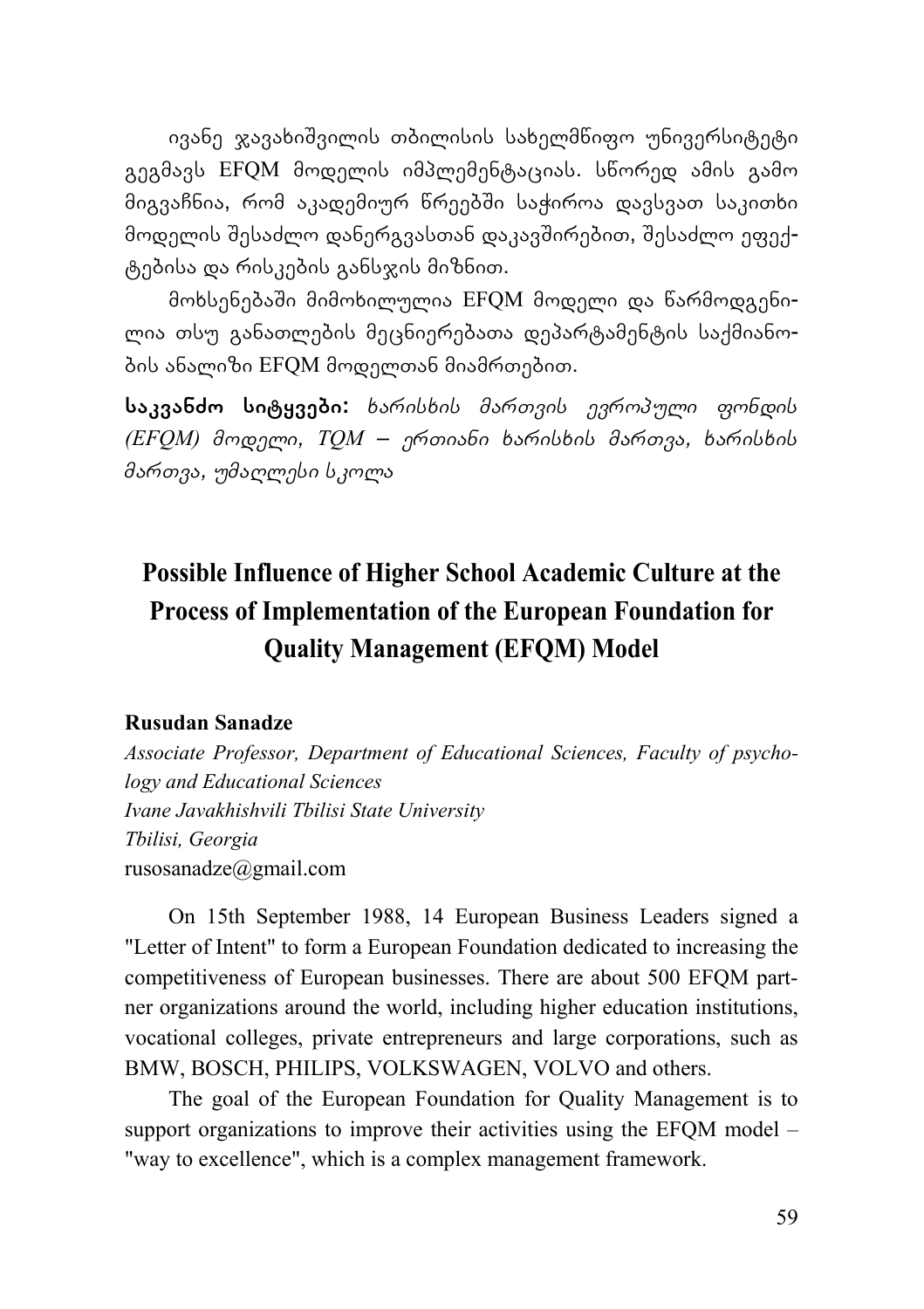Higher education institutions of Georgia oblige to provide quality assurance to the law on higher education and external assurance mechanisms for quality education development – authorization and accreditation.

The National Center for Educational Quality Enhancement successfully passed the EFQM internal quality management process in 2016.

Ivane Javakhishvili Tbilisi State University plans to implement EFQM model. For this reason we think that in academic circles it is necessary to put an issue in the possible implementation of the model, it's impacts and possible risks.

The report reviews EFQM model and represents the analysis of the activities of Department of Education Sciences in relation to EFQM model.

**Keywords:** *European Foundation for Quality Management (EFQM) Model, Total Quality management – TQM, quality assurance, higher school*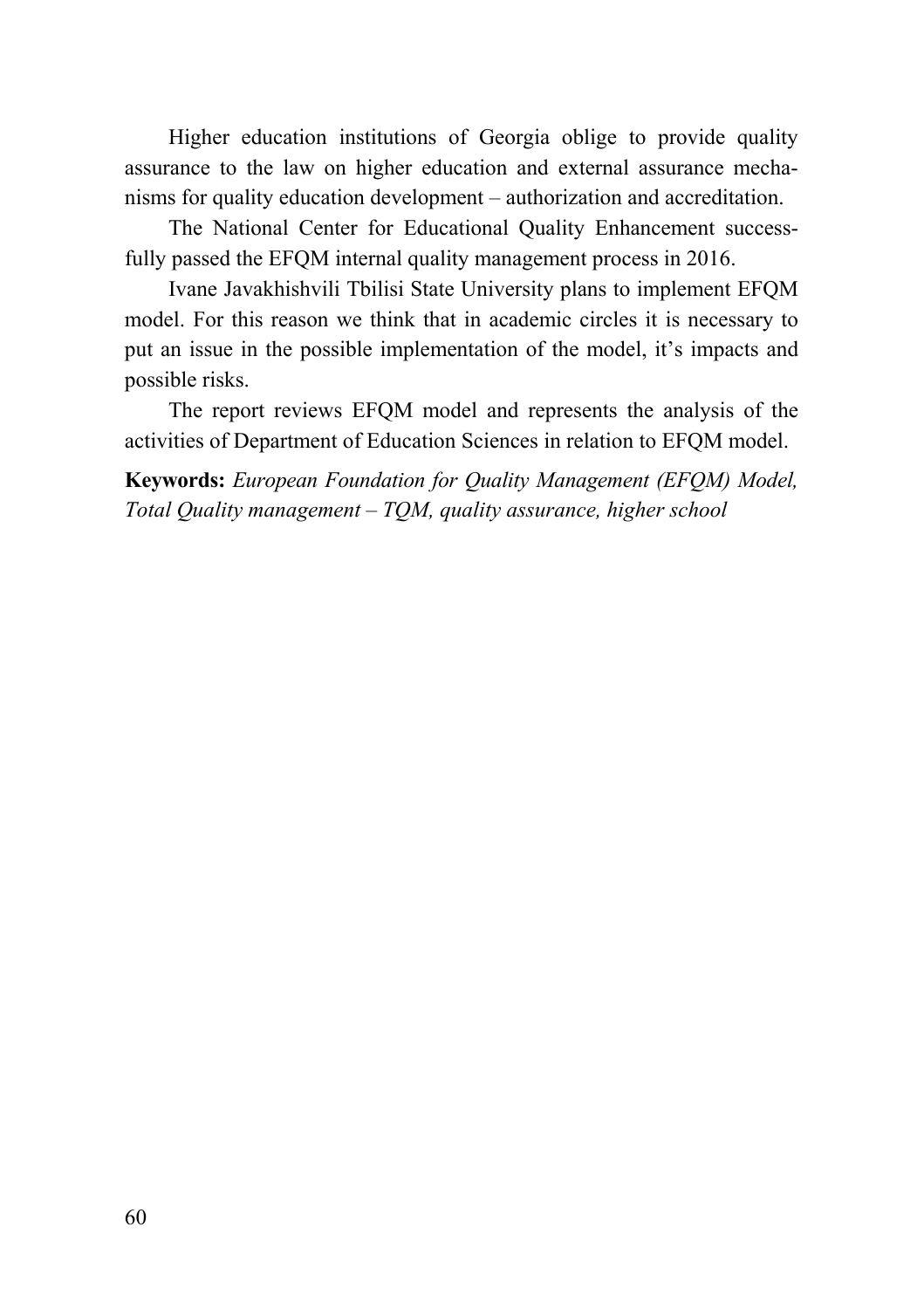## **ნიჭიერი ბავשვი და სასკოლო განათლება**

### **ზაქარია ქიტიაשვილი**

*ასოცირებული პროფესორი, განათლების მეცნიერებათა დეპარტამენტი, ფსიქოლოგიისა და განათლების მეცნიერებათა ფაკულტეტი ივ. ჯავახიשვილის სახელობის თბილისის სახელმწიფო უნივერსიტეტი თბილისი, საქართველო* zakaria.Kitiashvili@tsu.ge

თანამედროვე ქართულ საგანმანათლებლო სისტემაשი განსაკუთრებული აქცენტი კეთდება ინკლუზიურ განათლებაზე. שესაბამისად, განათლების სპეციალისტების მიერ აღნიשნული სეგმენტის კვლევა მნიשვნელოვნად წაადგება ამ მიმართებით არსებული საჭიროებების გამოვლენას. საქართველოში მოქმედ განათლების მარეგულირებელ საკანონმდებლო ბაზაשი მკაფიოდ არის განსაზღვრული სასკოლო სივრცეში ინკლუზიური განათლების ადგილი და, ასევე, განსაზღვრულია სპეციალური საგანმანათლებლო საჭიროების მქონე ბავშვების სასწავლო პროცესში ჩართვის ხასიათიც, თუმცა ამ კონტექსტში ყურადღება არ მახვილდება განსაკუთრებულად ნიჭიერ მოსწავლეებზე.

მასწავლებლის პროფესიულ სტანდარტשი გაწერილი კომპეტენციების მიხედვით, პედაგოგიური საზოგადოება ვალდებულია იცნობდეს ინკლუზიური განათლების ძირითად პრინციპებს. განათლების შინაარსის ერთ-ერთ უმთავრეს დოკუმენტში, ეროვნულ სასწავლო გეგმაשი, ტერმინ ინკლუზიის განსაზღვრებისას კვლავ ვერ ვხვდებით განსაკუთრებული ნიჭით დაჯილდოებული მოსწავლეების שესახებ რაიმე ჩანაწერს. ზემოთქმულიდან გამომდინარე, მასწავლებელთა კორპუსის აბსოლუტურ უმრავლესობას სახელმწიფო არ განუსაზღვრავს ამ ტიპის სპეციალური საჭიროებების მქონე ბავשვებთან სწავლა-სწავლების პროცესის წარმართვის თავისებურებების ცოდნას. שესაბამისად, ქართულ სასკოლო სისტემაשი ნიჭიერი ბავשვების სწავლების საკითხები არ არის მკაფიოდ გააზრებული არც თეორიულ და არც პრაქტიკულ დონეზე.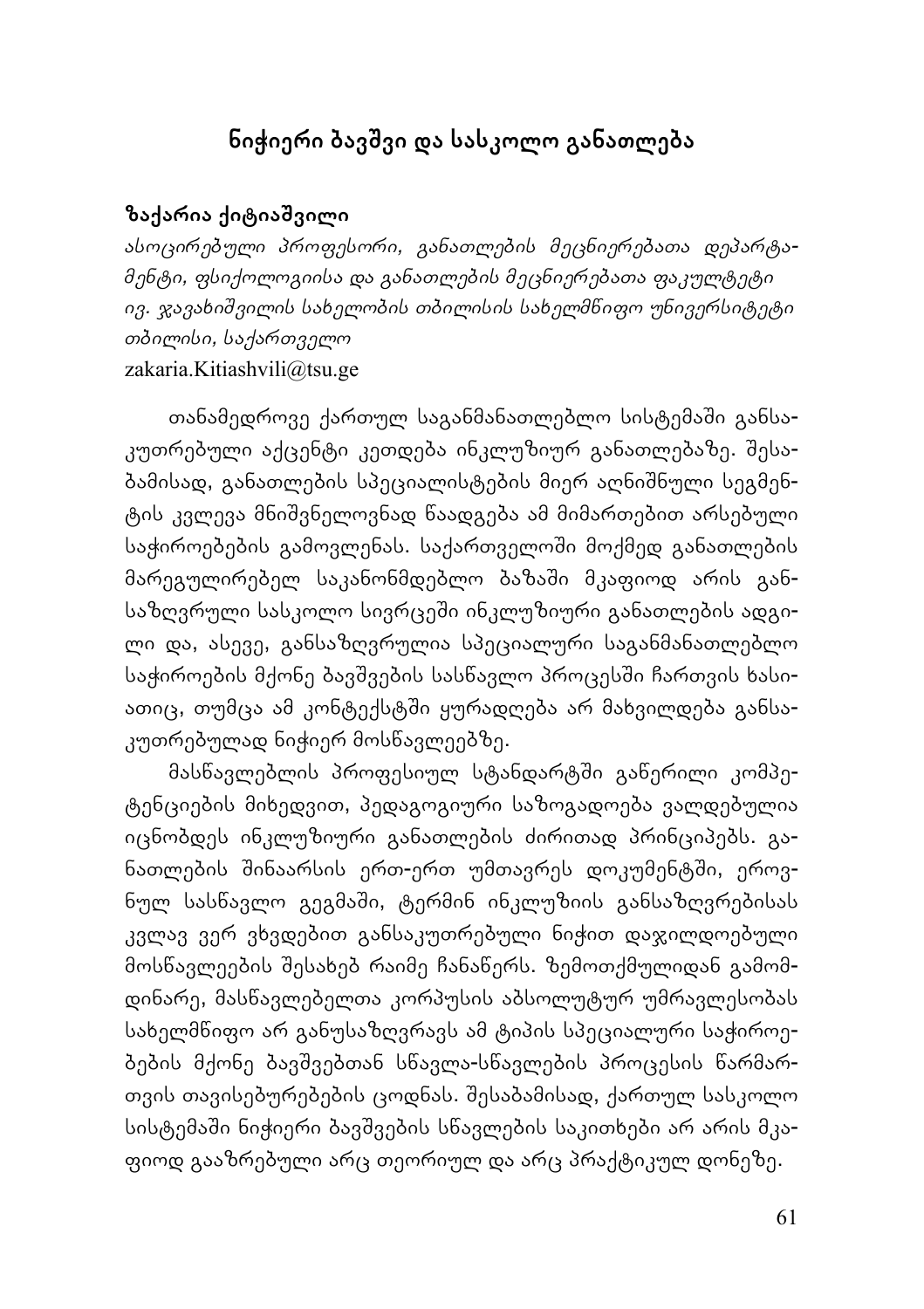მოხსენებაשი წარმოდგენილი საკვლევი საკითხის გააზრებისთვის სამაგიდე კვლევის ფარგლებში შესწავლილი საერთაშორისო გამოცდილების שედეგად დიდი რაოდენობით იძებნება ნიჭიერი ბავשვების სწავლების თავისებურებებზე არსებული მნიשვნელოვანი სამეცნიერო ლიტერატურა როგორც ინკლუზიური განათლების, ისე ზოგადი დიდაქტიკის კონტექსტში.

שესაბამისად, ჩვენი მოხსენების მიზანია, დავსვათ პროფესიული საზოგადოების წინაშე ნიჭიერი ბავშვების სწავლა-სწავლების თავისებურებების საკითხი, განვსაზღვროთ ამ ტიპის მოსწავლეების ადგილი, ზოგადად, საგანმანათლებლო სივრცეში და შევიმუ-שავოთ ის ძირითადი რეკომენდაციები, რომელთა გათვალისწინება პედაგოგიურ საზოგადოებას გაააზრებინებს განსაკუთრებულად ნიჭიერი ბავשვების სპეციალური საგანმანათლებლო საჭიროებებს.

**საკვანძო სიტყვები:** *ნიჭი, მოსწავლე, ინკლუზია*

## **Talented Children and School Education**

#### **Zakatia Qitiashvili**

*Associate Professor, Department of Educational Sciences, Faculty of psychology and Educational Sciences Ivane Javakhishvili Tbilisi State University Tbilisi, Georgia*  zakaria.Kitiashvili@tsu.ge

Contemporary education system of Georgia places special emphasis on inclusive teaching. Accordingly, research of the mentioned segment, conducted by education specialists, shall significantly assist in the identification of problems in this field. Current legal basis that regulates education in Georgia explicitly defines the place of inclusive teaching in school education. The document also includes the methods developed for the integration of children with special needs in the teaching process. However, talented children are not mentioned in the context.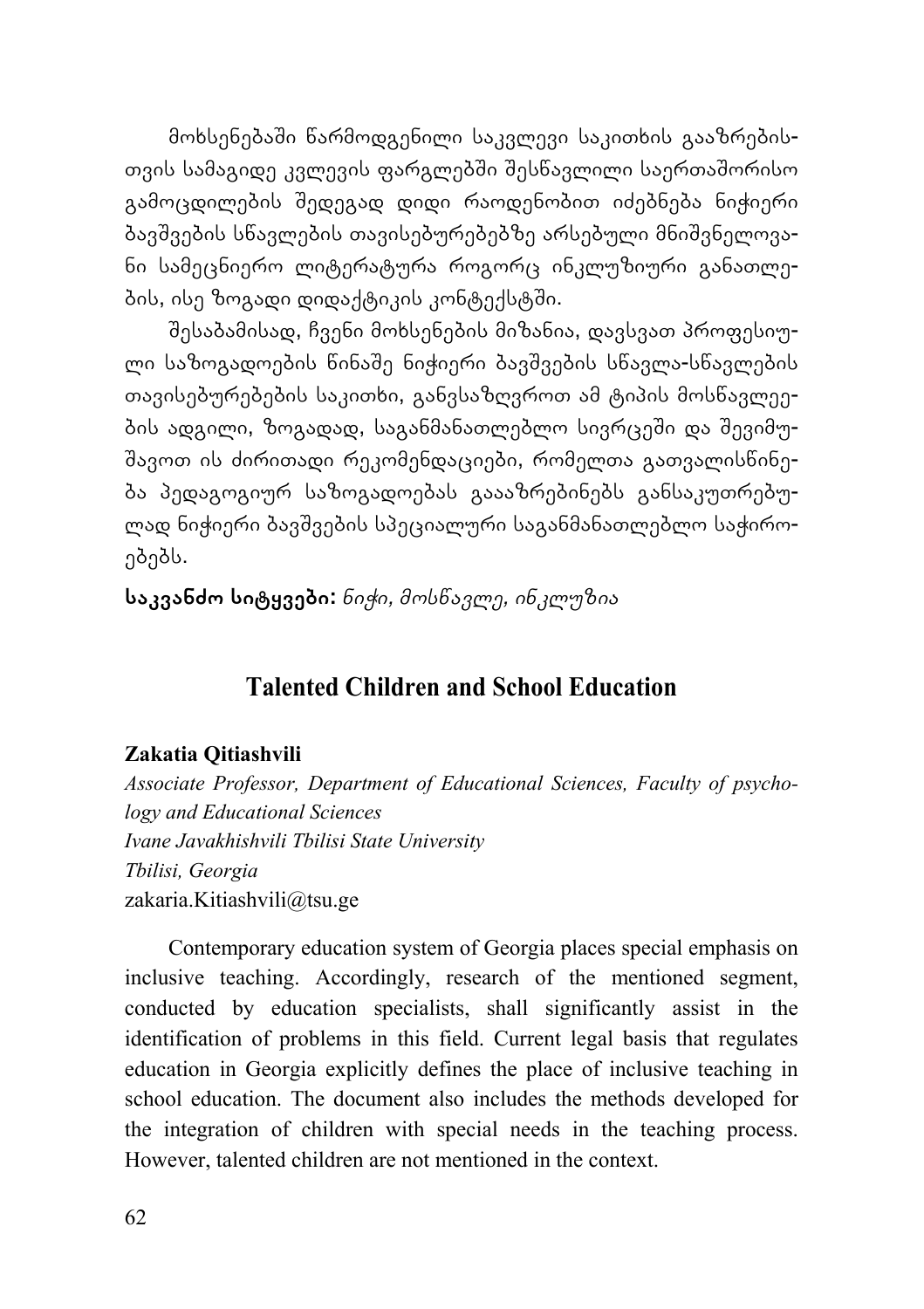As according to the teacher's competences stipulated in the Professional Standard for Teachers, pedagogical community is required to be aware of the key principles of inclusive teaching. One of the most important documents of education content, the National Education Plan, defines the term "inclusive teaching" without a single reference to talented children. Judging from the above-said, the state fails to provide the community of teachers with the specific knowledge for conducting education process (teaching and learning) with the children of such special need. Accordingly, Georgian education system does not ensure either theoretical or practical understanding of issues concerning the education for especially talented children.

The desk research, which was conducted to gain the profound understanding of the research issue, involved the study of international expertise. The latter consisted of significant number of scholarly papers concerning the specific nature of educating talented children in terms of both, inclusive teaching and general didactics.

Accordingly, the aim of this paper is to present the professional <sub>community</sub> with the issue of specific form of education for talented children, identify the place of such pupils in the education field, and develop those core recommendations, the consideration of which shall assist the teachers in the understanding of specific education needs for especially talented children.

#### **Keywords:** *Talent, Pupil, Inclusion*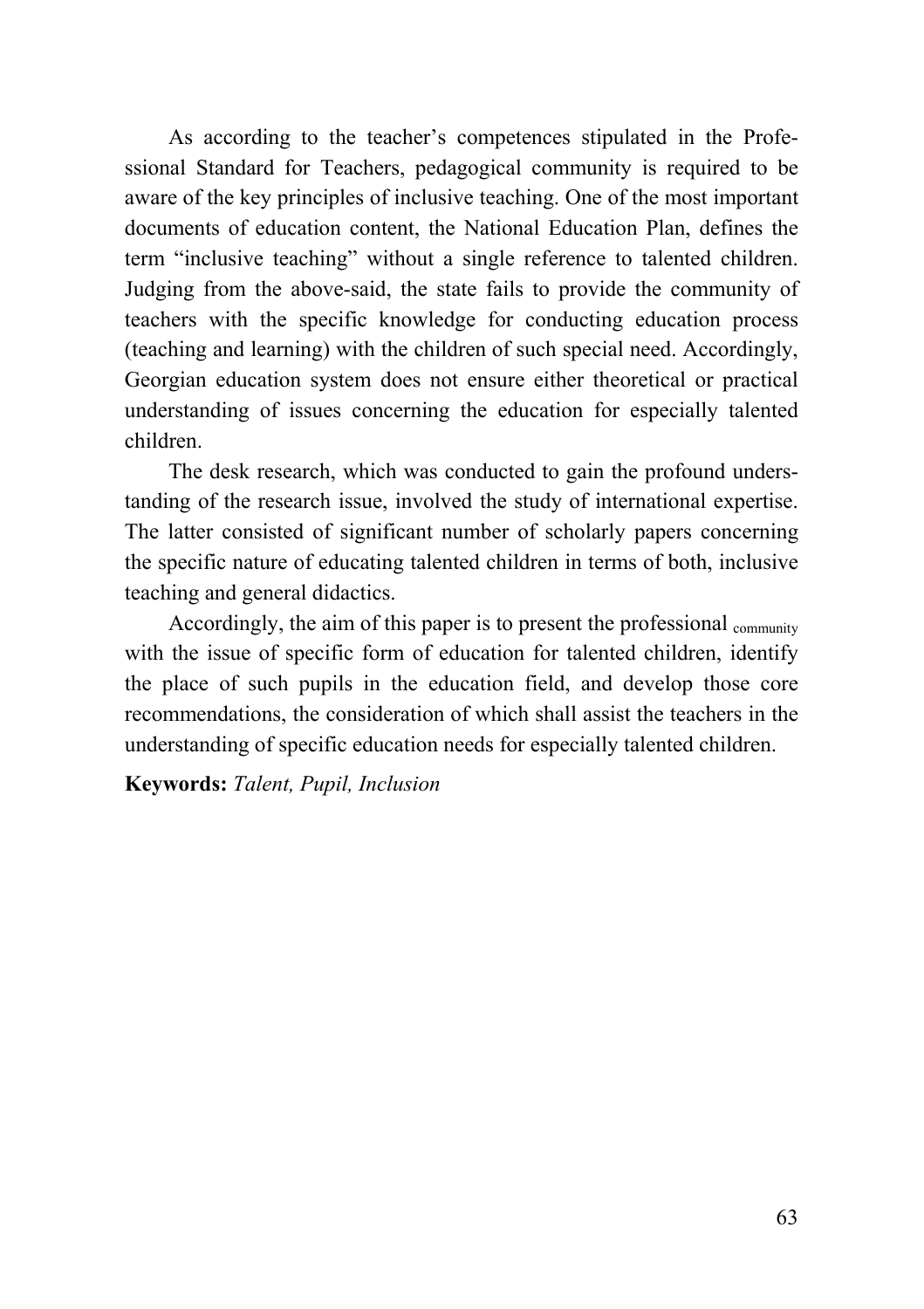# **ციფრული ევოლუცია და საუნივერსიტეტო განათლების მომავალი**

## **თამარ გეგეשიძე**

*დოქტორანტი, განათლების მეცნიერებათა დეპარტამენტი, ფსიქოლოგიისა და განათლების მეცნიერებათა ფაკულტეტი ივ. ჯავახიשვილის სახელობის თბილისის სახელმწიფო უნივერსიტეტი თბილისი, საქართველო* t.gegeshi@gmail.com

რეალურად დღეს ჩვენ ვგდაგართ განათლებაשი ფუნდამენტური ტრანსფორმაციის წინაשე, რაც გამოწვეულია ციფრული ევოლუციით, რომელიც მიმდინარეობს ადამიანური ცხოვრების ყველა სფეროשი. ცხადია ასეთ ევოლუცია გამოწვეულია ტექნოლოგიების განვითარებით, ჯერ კიდევ მეორე მსოფლიო ომის შემ<mark>-</mark> დეგ კაცობრიობამ დიდი ნახტომი გააკეთა ამ თვალსაზრისით და პირველი კომპიუტერების გამოჩენამ დროთა განმავლობაში შეცვალა არაა მხოლოდ ადამიანების ყოველდღიურობა, არამედ განათლების სისტემაც და ცოდნის სტატუსიც. კვანტურმა ფიზიკამ და დროისა და სივრცის კვანტურმა გაგებამ რეალობის აღქმა שეცვალა, სწორედ ამის დამსახურებაა ე.წ ვირტუალური რეალობების გაჩენა და ცოდნის ვირტუალური სივრცის שექმნაც. სტატია ეხება საუნვერსიტეტი განათლებაשი ციფრული ევოლუციის გავლენას, שეძლებისდაგვარად ვცდილობთ ახალი ცნებების שემოტანას, რომელიც უკეთ მოგვცემს თანამედროვე უნივერსიტეტების ვითარების გაგებას და שემეცნებას, რაღაც თვალსაზირით პროგნოზების გაკეთებას.

**საკვანძო სიტყვები:** *ციფრული ევოლუცია, კვანტური რეალობა, საუნივერსიტეტო განათლება, ცოდნის სტატუსი, ვირტუალური უნივერსიტეტები*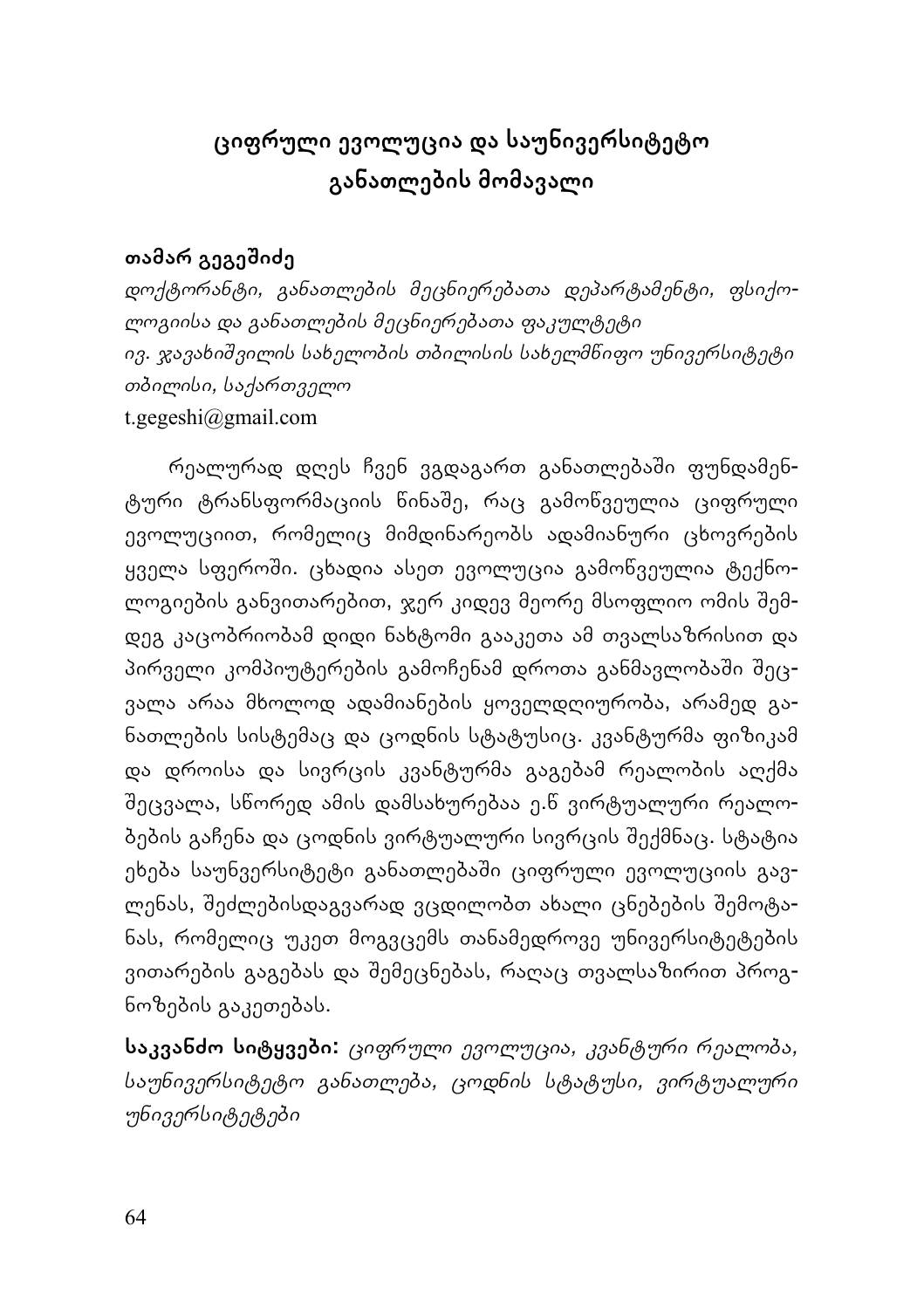## **Digital Evolution and future of The University Education**

#### **Tamar Gegeshidze**

*PhD Student, Department of Educational Sciences, Faculty of psychology and Educational Sciences Ivane Javakhishvili Tbilisi State University Tbilisi, Georgia*  t.gegeshi@gmail.com

We are face to face fundamental transformation of human life. This transformation has provoked by technological jump. This jump redesigned society, especially after World War II and an appearance of first computers changed not only everyday life of humanity, but also system of education and status of knowledge. Quantum physics and quantum understanding of space and time gave another perception of the reality. Therefore, it has appeared virtual reality and it has created virtual space of knowledge. This article is about digital evolution in university education and we try to introduce new notions which help us to understand better the conditions of modern universities and to make a forecast is some way.

**Keywords:** *Digital evolution, Quantum reality, University Education, Status of Knowledge, Virtual Universities*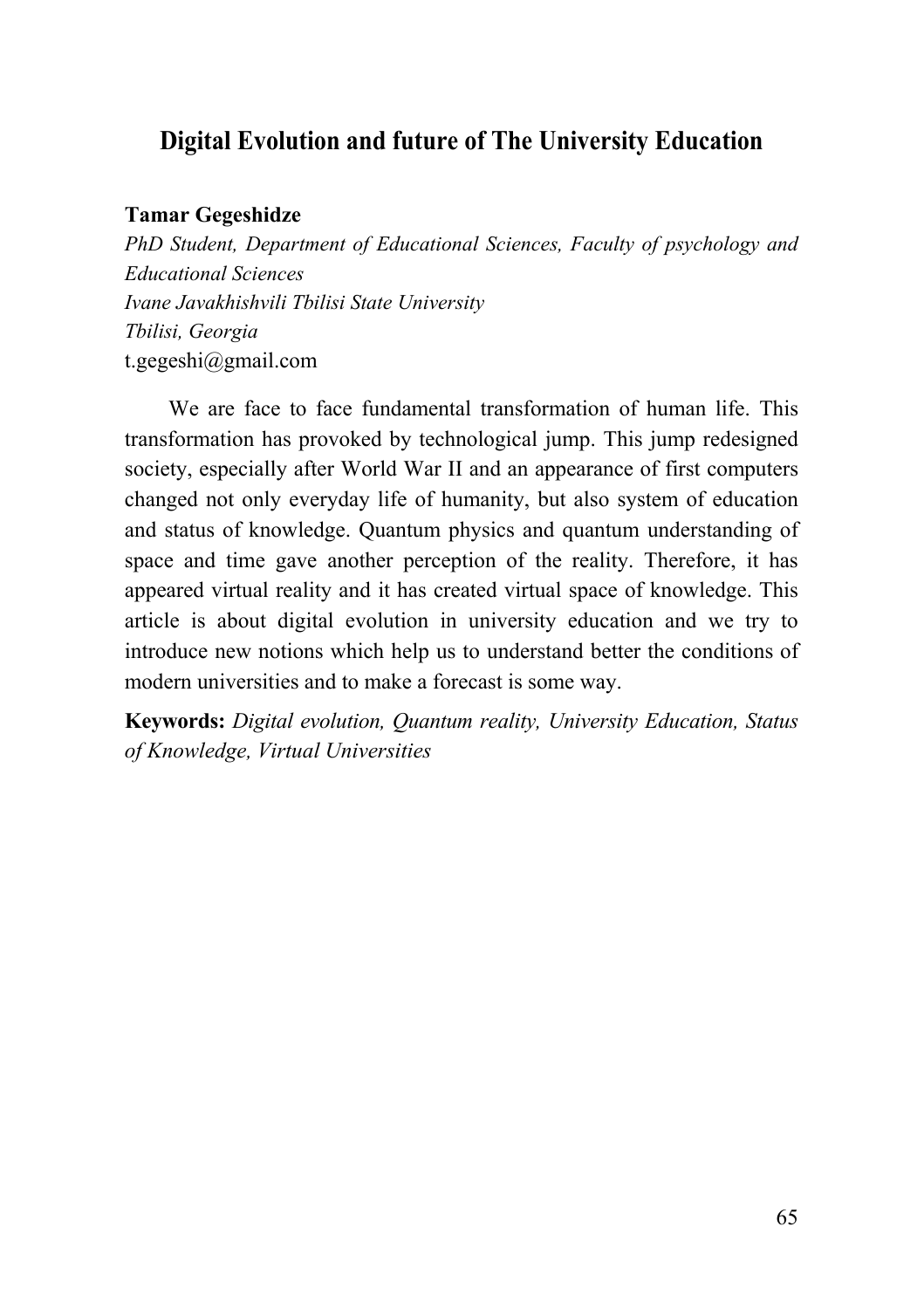# **პედაგოგიკის თეორიაשი სწავლის שედეგების დისკურსი**

## **მარინე გოგნელაשვილი**

*დოქტორანტი, განათლების მეცნიერებათა დეპარტამენტი, ფსიქოლოგიისა და განათლების მეცნიერებათა ფაკულტეტი ივ. ჯავახიשვილის სახელობის თბილისის სახელმწიფო უნივერსიტეტი თბილისი, საქართველო* marine.gognelashvili@tsu.ge

სწავლის შედეგები საერთაშორისო და ეროვნული საკვალიფიკაციო ჩარჩოების საკვანძო ელემენტია, ამასთანავე, განათლების აღიარების საשუალებაცაა, რადგან კრედიტების ტრანსფერისა და დაგროვების ევროპული სისტემის უმნიשვნელოვანესი კომპონენტია. שესაბამისად, საგანმანათლებლო პროგრამების שექმნის, განვითარებისა და განათლების ხარისხის უზრუნველყოფის საფუძველს წარმოადგენს.

ქართულ საგანმანათლებლო სივრცეში ეს ტერმინი ბოლო ორი ათწლეულის განმავლობაში აქტიურად გამოიყენება სხვადასხვა საფეხურის საგანმანათლებლო დაწესებულებებში მიმდინარე პედაგოგიური პროცესის ორგანიზაციაში და არაერთხელ გამხდარა განხილვის საგანი. მიუხედავად ამისა, საგანმანათლებლო პროგრამის პრაქტიკული რეალიზაციის პროცესში სწავლის შედეგების განსაზღვრის, მათი მიღწევისათვის საჭირო სასწავლო დატვირთვის დადგენა და სასწავლო პროცესში სტუდენტის მიღწევების שეფასება სირთულეს წარმოადგენს.

მიუხედავად იმისა, რომ ტერმინი მე-20 საუკუნის მეორე ნახევარში ანგლო-ამერიკულ საგანმანათლებლო სივრცეში გაჩნდა და שემდეგ გავრცელდა საერთაשორისო მასשტაბით, პროფესიულ წრეებשი ტერმინის שინაარსისა და ფუნქციის განმარტების საკითხი დღესაც აქტუალურია და ფართო მასשტაბით მიმდინარეობს სამეცნიერო პოლემიკა.

ამის გათვალისწინებით, საჭიროდ მივიჩნიეთ სწავლის שედეგების კონცეფტის თემატიკაზე უახლეს სამეცნიერო პუბლიკაცი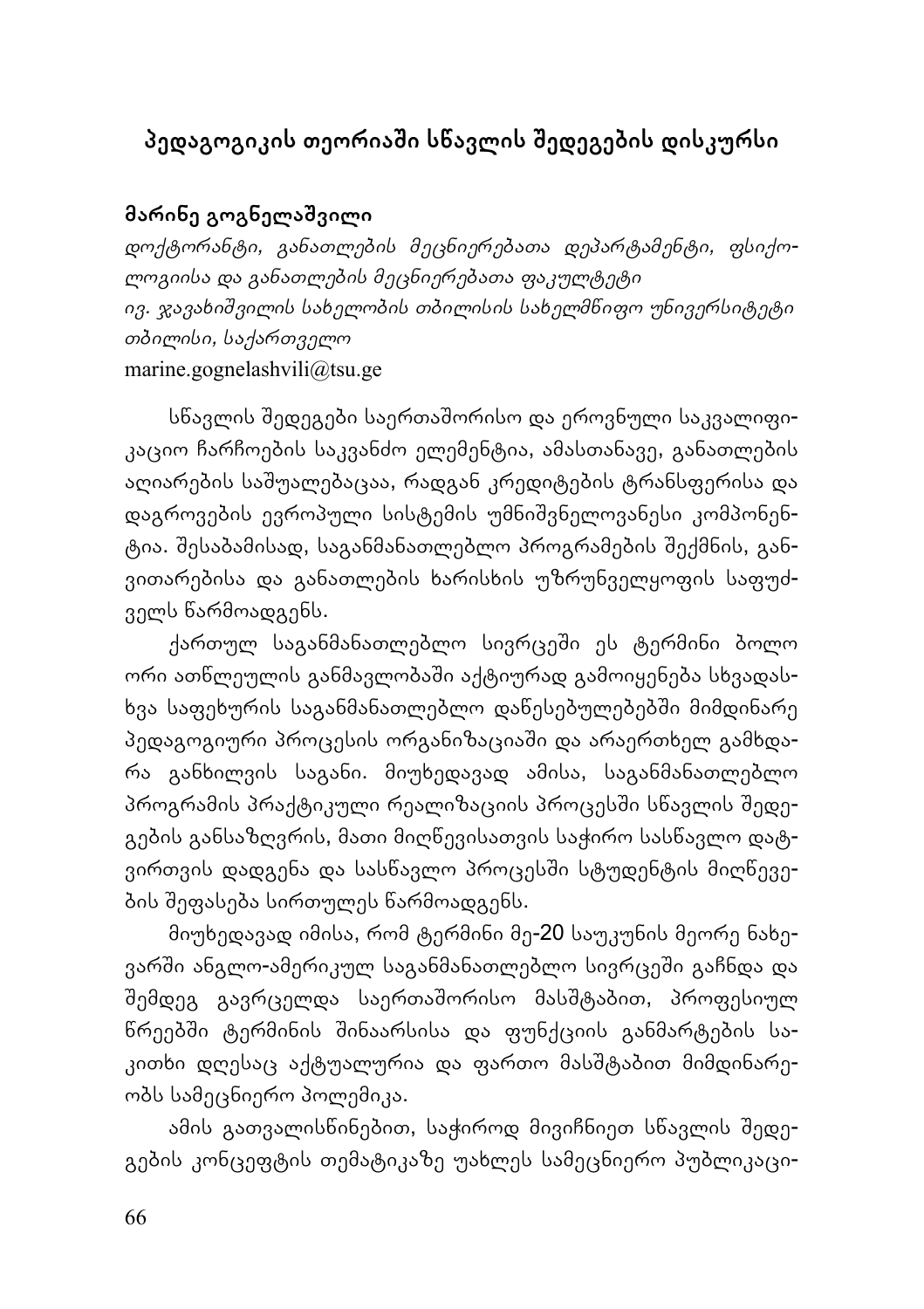ებשი ასახული ინტერპრეტაციების ანალიზის საფუძველზე პრობლემური ასპექტების გამოვლენა და კომპლექსური განხილვა.

თეორიული კვლევის ანგარიშის გაცნობის შედეგად, მსმენელი უკეთესად გააცნობიერებს სწავლის შედეგების შესახებ პედაგოგიკის თეორიაში მიმდინარე დისკურსს, რაც შემდგომში დაეხმარება პედაგოგიური პრაქტიკის ხარისხის განვითარების პროცესשი.

**საკვანძო სიტყვები:** *სწავლის שედეგები, განათლების ხარისხის განვითარება*

### **Discourse of Learning Outcomes in Pedagogic Theory**

#### **Marine Gognelashvili**

*PhD Student, Department of Educational Sciences, Faculty of psychology and Educational Sciences Ivane Javakhishvili Tbilisi State University Tbilisi, Georgia*  marine.gognelashvili@tsu.ge

Learning Outcomes, which are key elements of the international and national qualification frameworks, also serve as the means of education recognition as far as they are a significant component of the European System of Credit Transfer and Accumulation. Accordingly, they form the basis for the creation and enhancement of education programs and ensure the quality of education.

The term has been widely used in Georgian education for the last two decades for the management of pedagogical processes at the institutions of various educational stages, and it has been a subject frequent discussion. However, while conducting the educational programs, it is still difficult to define the Learning Outcomes, determine the appropriate study load, which is necessary for achievement of the desired results, and assess the achievements of students in the learning process.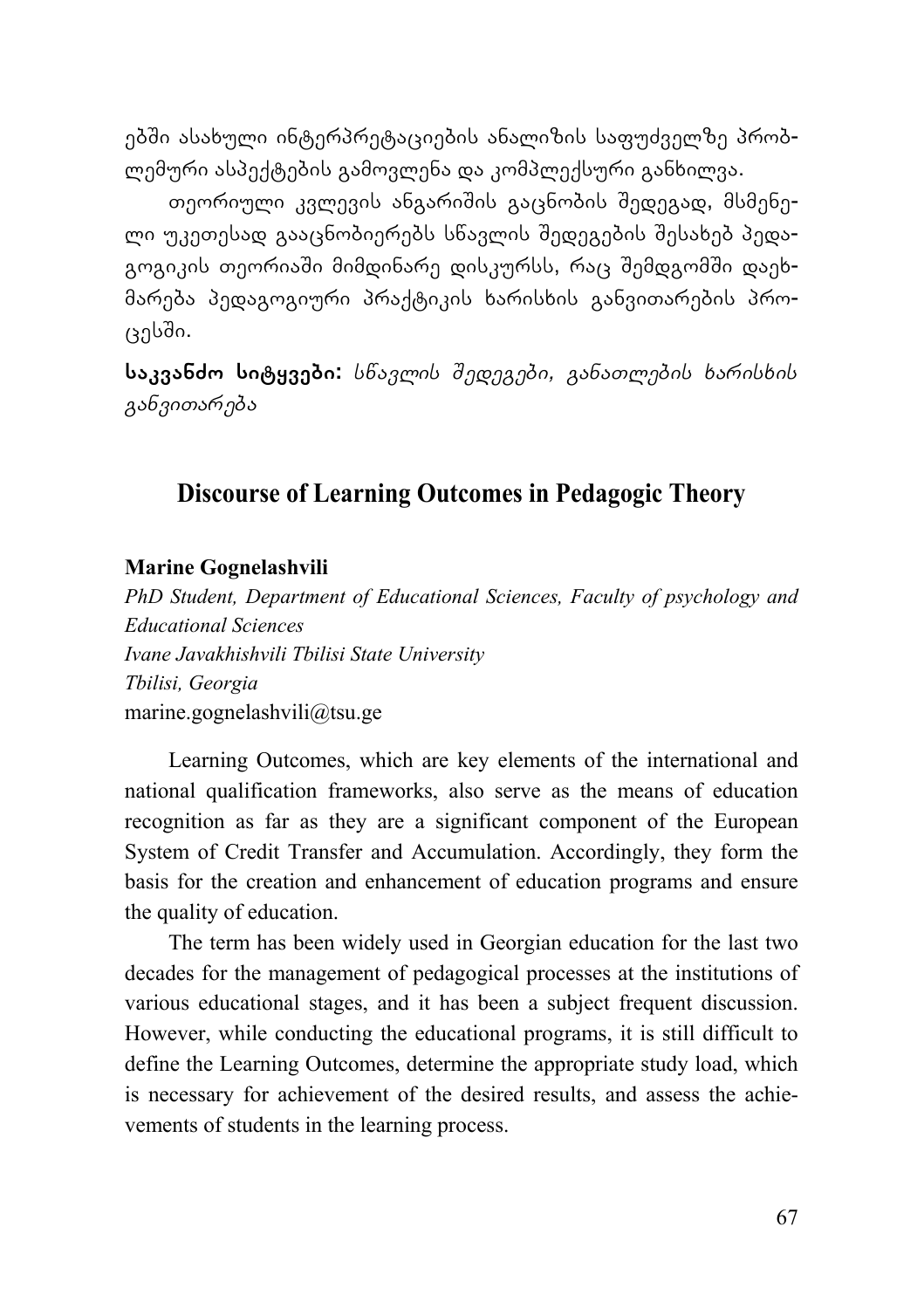Although the term appeared in the Anglo-American education in the second half of the 20th century and later found international usage, the issue of the content and function of the term remains a problem and a matter of scholarly debate among the professionals.

Considering the above-mentioned, this article intends to identify and discuss some problematic aspects of the concept of Learning Outcomes, based on the analysis of interpretations that are provided in the latest scholarly publications.

The report of the theoretical research shall provide the audience with a more profound understanding of the ongoing discourse in the theory of pedagogy regarding Learning Outcomes. This will further assist them in the enhancement of pedagogical practice quality.

#### **Keywords:** *Learning Outcomes, Education Quality Enhancement*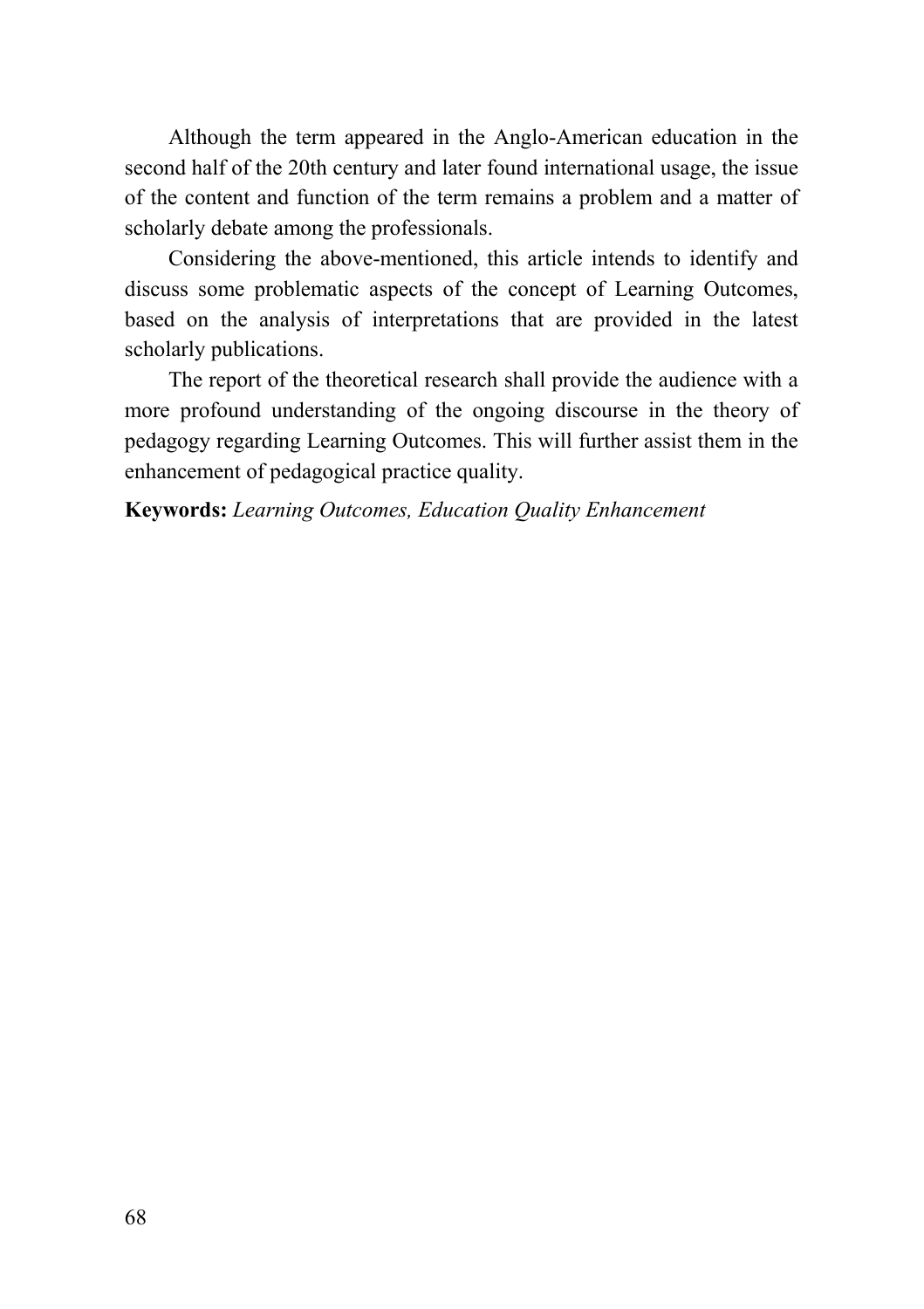# **"ზე" და "שი" ასახვების სახელდებისა და სწავლების პროპედევტიკისათვის**

### **დავით წამალაשვილი**

*დოქტორანტი, განათლების მეცნიერებათა დეპარტამენტი, ფსიქოლოგიისა და განათლების მეცნიერებათა ფაკულტეტი ივ. ჯავახიשვილის სახელობის თბილისის სახელმწიფო უნივერსიტეტი თბილისი, საქართველო* tsamaladaviti@gmail.com

სასკოლო მათემატიკის კურსის აგებისას, დროთა განმავლობაשი, პრინციპები და მიდგომები იცვლებოდა. თანამედროვე მათემატიკის საბაზისო ცნებად "სიმრავლეა" მიჩნეული. שესაბამისად, მათემატიკის (სასკოლო თუ საუნივერსიტეტო) კურსის აგებისას სიმრავლური მიდგომაა წამყვანი და არსებითი. ეს მიდგომა საשუალებას გვაძლევს მათემატიკის ერთიანობის აღქმისა ყველა კონტექსტשი – שიდა საგნობრივ ჭრილשი, სასკოლო და საუნივერსიტეტო მათემატიკის ჭრილשი, და, აქედან გამომდინარე, საგანთაשორისი კავშირების დამყარებისას, აღნიშნული მიდგომა, ფართო არეალს გვაძლევს სამოქმედოდ.

მათემატიკის უძირითადესი ცნებაა "ფუნქცია", რომელიც უშუალოდაა დაკავშირებული "სიმრავლის" ცნებასთან და ხერხემალს წარმოადგენს მათემატიკის სასკოლო თუ საუნივერსიტეტო კურსში. სასკოლო ლიტერატურაში "ფუნქცია" და "ასახვა" სინონიმებადაა მიჩნეული. მიუხედავად იმისა, რომ ასახვის კერძო სახეების – "ზე" და "ში" ასახვების საფუძვლიანი შესწავლა უმაღლესი მათემატიკის საგანს წარმოადგენს, სკოლის საשუალო საფეხურზე მაინც ხდება აღნიშნული საკითხის განხილვა და სახელდების პრობლემებში გარკვევა, აღარაფერი რომ არ ვთქვათ, ისეთ "ზებურბაკისტულ" ცნებებზე, როგორებიცაა – "ინექცია", "სურექცია" და "ბიექცია".

აღნიშნული საკითხი პრობლემურია, არამარტო შინაარსობრივად, არამედ სახელდებითაც. ამ პრობლემის მოგვარების ყველაზე მარტივ ხერხს წარმოადგენს პროპედევტიკა שედარებით დაბალ კლასებში. კერძოდ, VII კლასიდან, მას შემდეგ, რაც "სიმრავლე" მოსწავლეთათვის "ახლობელი" ცნება გახდება და ფუნქციის პროპედევტიკა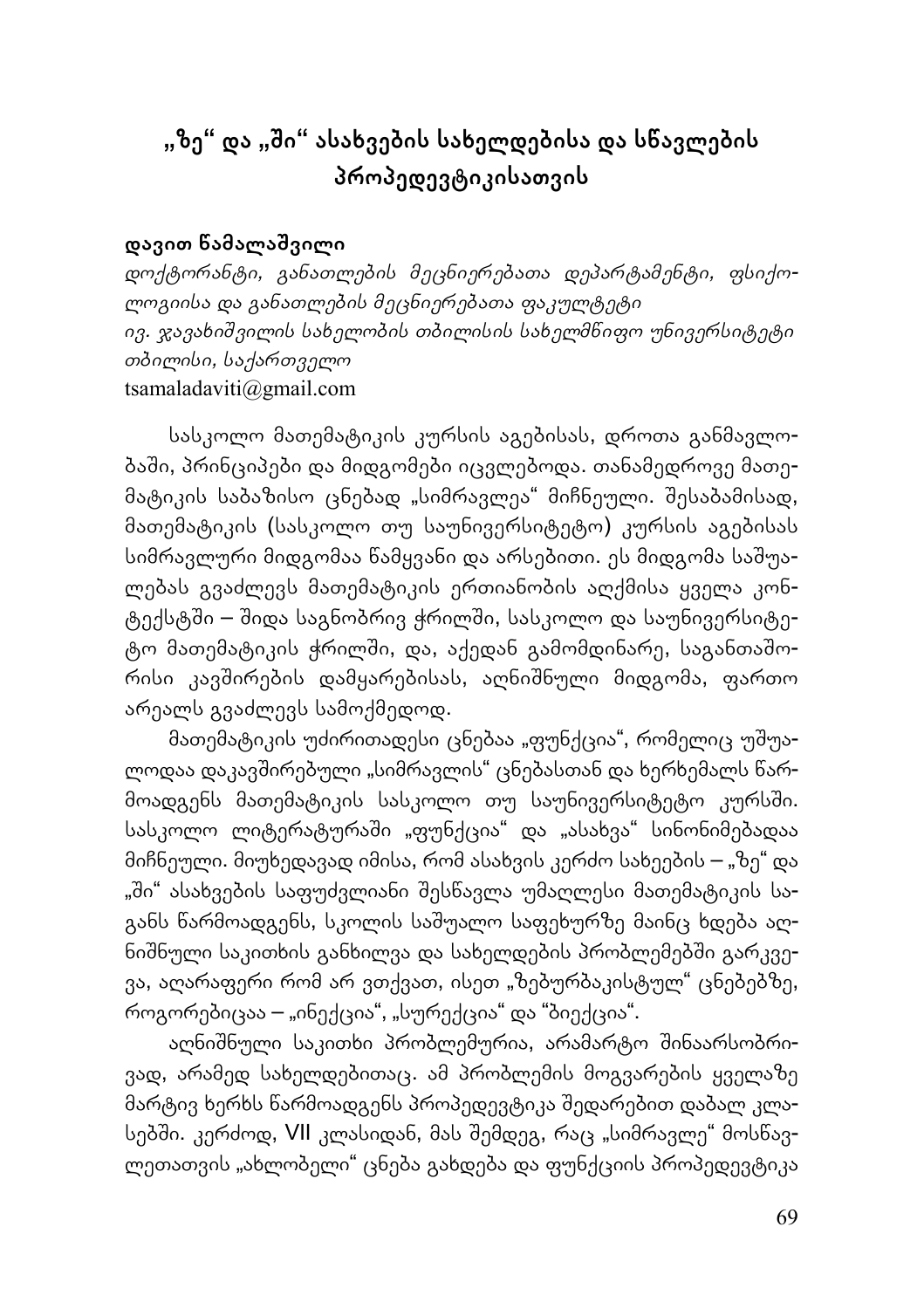ნინა პლანზე გამოდის, შესაძლებელია, საკითხში ძალიან მარტივად გარკვევის, მოსწავლეთათვის საინტერესო "სიმრავლეებით" – მაგ. კონკრეტული საზოგადო მოღვაწეები და მეორე სიმრავლეში პოეტები და მწერლები და ა.ש. რაც საשუალებას მოგვცემს:

- 1. სიმრავლის ცნების უკეთ გააზრების;
- 2. სიმრავლეებს שორის კავשირის დამყარების;
- 3. საგანთაშორისი კავშირების დამყარების;
- 4. ფუნქციის (ასახვის) ცნების პროპედევტიკის;
- 5. და, რაც მთავარია, ოთხი სხვადასხვა სიტუაციის ერთმანეთისაგან გარჩევის და პროპედევტიკის, როგორებიცაა:
	- ერთი სიმრავლ**ის** მეორე**ზე** ასახვის;
	- ერთი სიმრავლ**ის** მეორე**שი** ასახვის;
	- ერთი სიმრავლი**დან** მეორე**ზე** ასახვის;
	- ერთი სიმრავლი**დან** მეორე**שი** ასახვის.

აღნიשნული მიდგომა მოსწავლეებს განსაზღვრის არისა და მნიשვნელობათა სიმრავლის ცნებების პროპედევტიკისათვისაც გამოადგებათ, ასევე, სიტყვების მნიშვნელობების გარკვევასა და "პატარა ცვლილებების" არსზე დააფიქრებთ. שესაბამისად, שესაძლებელია, სახელდების პრობლემის არსשი წვდომის საკითხი, ასაკის שესაბამის ჭრილשი, მცირედით გადაწყვეტილად ჩაითვალოს.

**საკვანძო სიტყვები:** *"ზე" ასახვა, "שი" ასახვა, ფუნქცია, სახელდება, პროპედევტიკა*

## **Instruction of "on", and "in" reflection, naming and propadeutic**

### **Davit Tsamalashvili**

*PhD Student, Department of Educational Sciences, Faculty of psychology and Educational Sciences Ivane Javakhishvili Tbilisi State University Tbilisi, Georgia*  tsamaladaviti@gmail.com

While building the school math course ,during the time ,the principles and approach were changing. "abudance" is considered to be modern mathematics basic concept. Accordingly, during building school or university math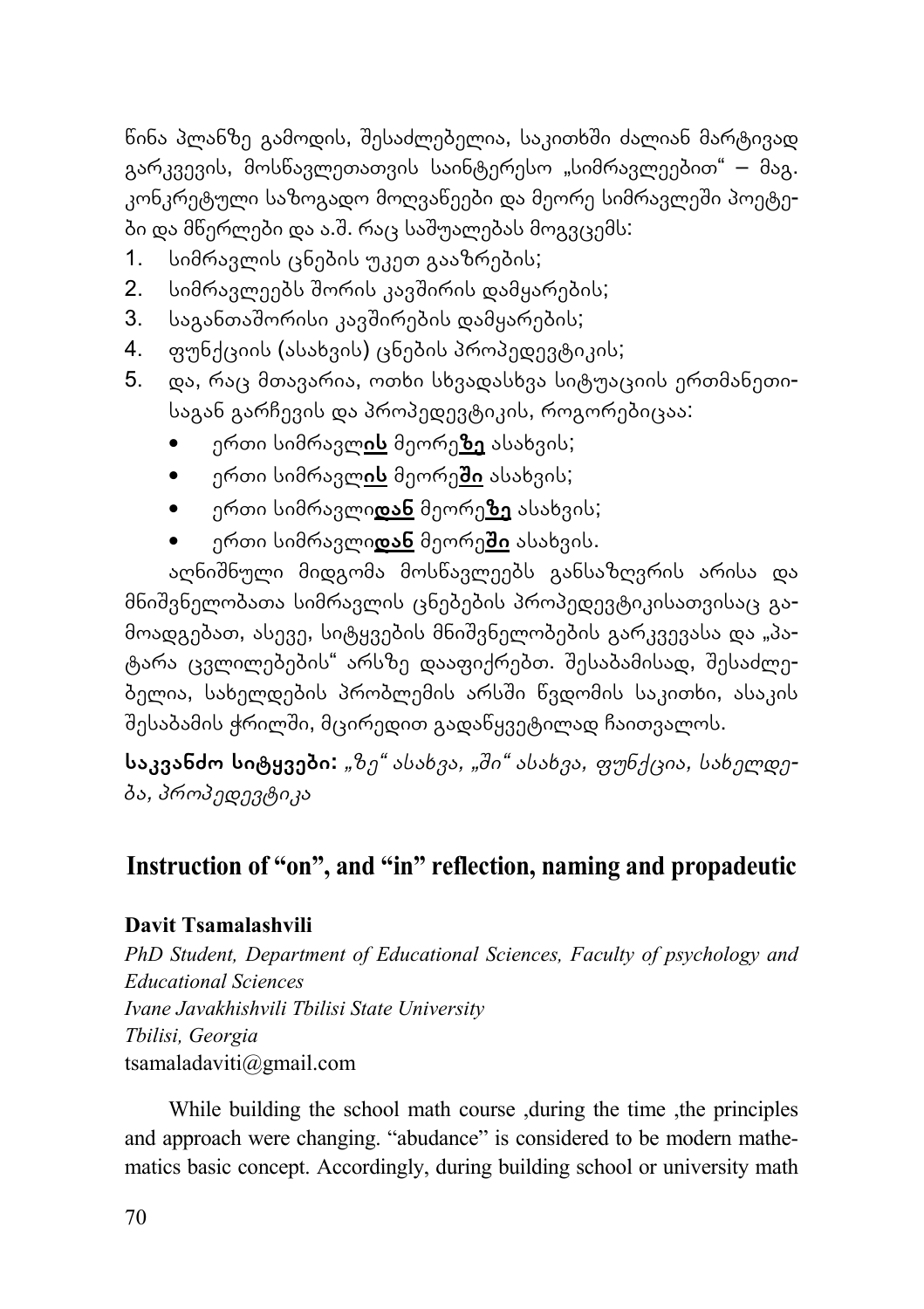course, the set basis approach is essential. This approach allows us to perceive the unity of mathematics in all contexts, in the inner-subject context, in school and university mathematics context and therefore, during making connections among subjects,this approach gives us wide scope for acting.

The fundamental concept of mathematics is "function", which is directly related to the concept of "abundance" and represents the backbone of the school or university mathematics course. In school literature the "function" and "reflection" are considered, as synonyms. Despite the fact, that studying basically the types of reflection, such as "in" and "on", represents the theme of higher mathematics, this question is still being considered, as well as understanding of naming problems, not to mention "supperBurbacist" concepts, such as "injection", "surjection" and "bijection"

This issue is problematic, not only in content, but also in naming. To solve this problem, the most simple method is preparations in lower grades, in particular – from  $7<sup>Th</sup>$  grade . After "abundance" becomes "relative" concept for students and function preparation moves in foreground, the issue will be able to be cleared up easily with "multiplicity" ,which is interesting for students, for example specific public figures, in the second abundance – poets, writers, etc. which enables us to :

- 1. Understanding the abundance of concept;
- 2. Make connection among the abundances;
- 3. Make connection between subjects;
- 4. Prepare the function concept;
- 5. And what is more, to discern four different situations from each other, which is the most important and propaedeutics such as :
	- to reflect multiplity **on** the second one
	- to reflect multiplity **in** the second one
	- to reflect **from** multiplity **on** the second one
	- To reflect **from** multiplity **in** the second one

above mentioned approach will even be useful to students for propiedeucs of determining area and notions of the set of values. This will also make them think about clarification of word meanings and the essence of ,,small changes". Correspondingly, the issue of access to naming problem essence might be slightly resolved in the apropriate age.

**Keywords:** *"on" – reflect, "in"- reflect, abudance, function, naming, propaedeutic.*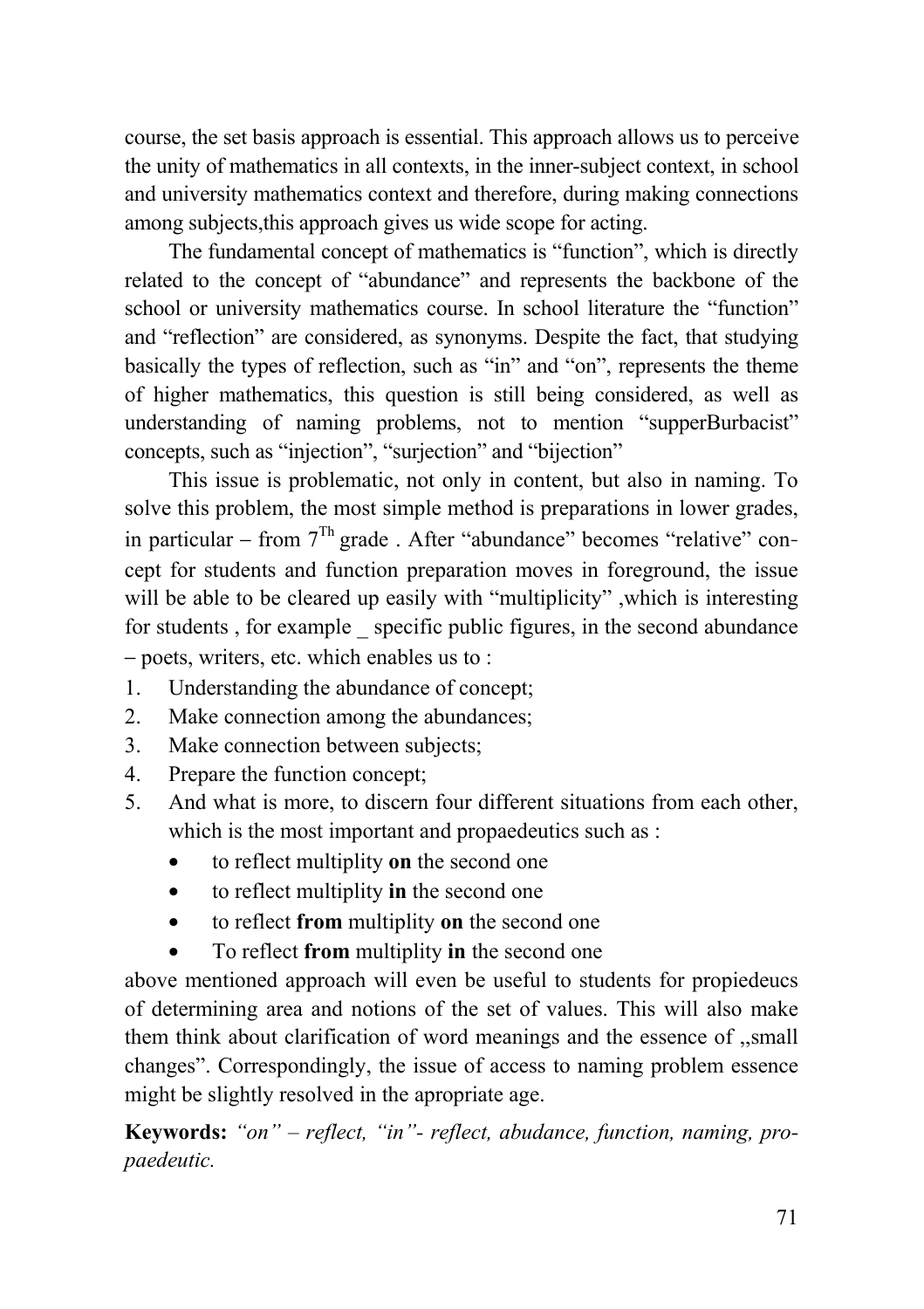# **უსინათლოთა ინკლუზიის პრობლემები პროფესიულ განათლებაשი**

### **ზაზა ადანაია**

*დოქტორანტი, განათლების მეცნიერებათა დეპარტამენტი, ფსიქოლოგიისა და განათლების მეცნიერებათა ფაკულტეტი ივ. ჯავახიשვილის სახელობის თბილისის სახელმწიფო უნივერსიტეტი თბილისი, საქართველო* adanaiazaza@yahoo.com

სტატია ეხება პროფესიულ განათლებაში უსინათლოთა ინკლუზიის საკითხს. მოკლედ განხილულია ამ მხრივ ზოგადად და საკუთრივ საქართველოში ამჟამად არსებული ვითარება. აღნიშნულია, რომ ქვეყანაשი უსინათლოებს უკვე აქვთ პროფესიული განათლების მიღების שესაძლებლობა, მაგრამ არის პრობლემები, რომელთა მოგვარებაც აუცილებელია განვითარების ტემპის שენარჩუნებისათვის. გამოთქმულია მოსაზრება, რომ არსებობენ დაბრკოლებები, რომლებიც ხელს უשლიან პროფესიულ განათლებაשი უსინათლოების ინკლუზიას და ამიტომ, პრობლემატურია უსინათლო სტუდენტების სრულფასოვანი მონაწილეობა პროფესიული სწავლა-სწავლების პროცესში. გამოკვეთილია შემდეგი ძირითადი პრობლემა: არადამაკმაყოფილებელია უსინათლოთა პრეპროფესიული მომზადების ხარისხი. სტატიის მიზანია უსინათლოთა პრეპროფესიული მომზადების არადამაკმაყოფილებელი ხარისხის გავლენის საკითხის კვლევა ამ კატეგორიის პირთა პროფესიულ განათლებაზე. ამოცანას წარმოადგენს უსინათლოთა პროფესიული განათლების ერთ ცალკეაღებულ სეგმენტში, პროფესიული განათლების უსინათლო აპლიკანტების მაგალითზე, არსებული ვითარების שესწავლა. ამისათვის გამოყენებულია რეალური სიტუაცია. ჩატარდა კვლევა, რომელშიც მონაწილეობა მიიღო პროფესიული განათლების სამმა უსინათლო აპლიკანტმა და პროფესიული განათლების სამმა ექსპერტმა. მათ მიერ მოწოდებული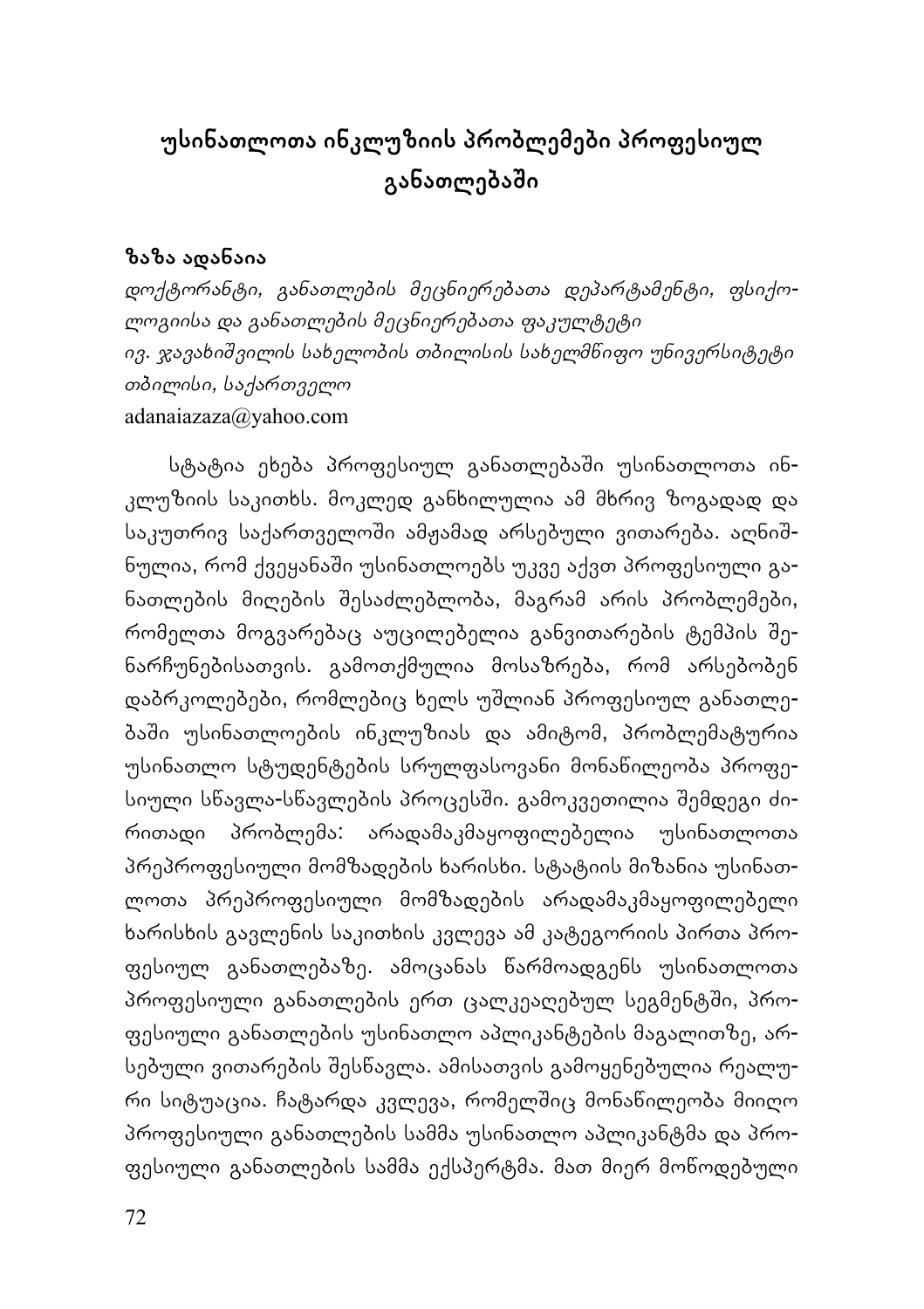ინფორმაციის საფუძველზე მოხდა, პროფესიულ განათლებაשი, უსინათლოთა ინკლუზიის שემაფერხებელი პრობლემების იდენტიფიცირება.

სტატიაשი გაანალიზებულია არსებული სიტუაცია, მოცემულია სათანადო დასკვნები და გამოვლენილი პრობლემების მოგვარების მიზნით, წარმოდგენილია שემდეგი რეკომენდაცია: საჭიროა უსინათლოთა პროფესიული განათლების დაფინანსების გაზრდა და უსინათლოთა პრეპროფესიული მომზადების ორგანიზება.

**საკვანძო სიტყვები:** *ინკლუზია, უსინათლო, პროფესიული განათლება*

## **Problems of blind inclusion in vocational education**

#### **Zaza Adanaia**

*PhD Student, Department of Educational Sciences, Faculty of psychology and Educational Sciences Ivane Javakhishvili Tbilisi State University Tbilisi, Georgia*  adanaiazaza@yahoo.com

The article deals with the issue of inclusion of blind persons in vocational education.The current situation in general and in Georgia is briefly discussed in this regard.It is noted that blinds in the country already have the opportunity to get vocational education, but there are problems that need to be solved to maintain the development rate.There is a suggestion that there are obstacles that prevent blind inclusion in vocational education, and therefore it is problematic for the full participation of blind students in the professional study-teaching process.The following main problem is outlined:

Quality of Preprofessional Preparation for Blinds is unsatisfactory.The goal of the article is to study the influance of non-satisfactory quality of the Preprofessional Preparation of Blinds on Vocational Education of this category of persons.The objective is to study the situation in a separate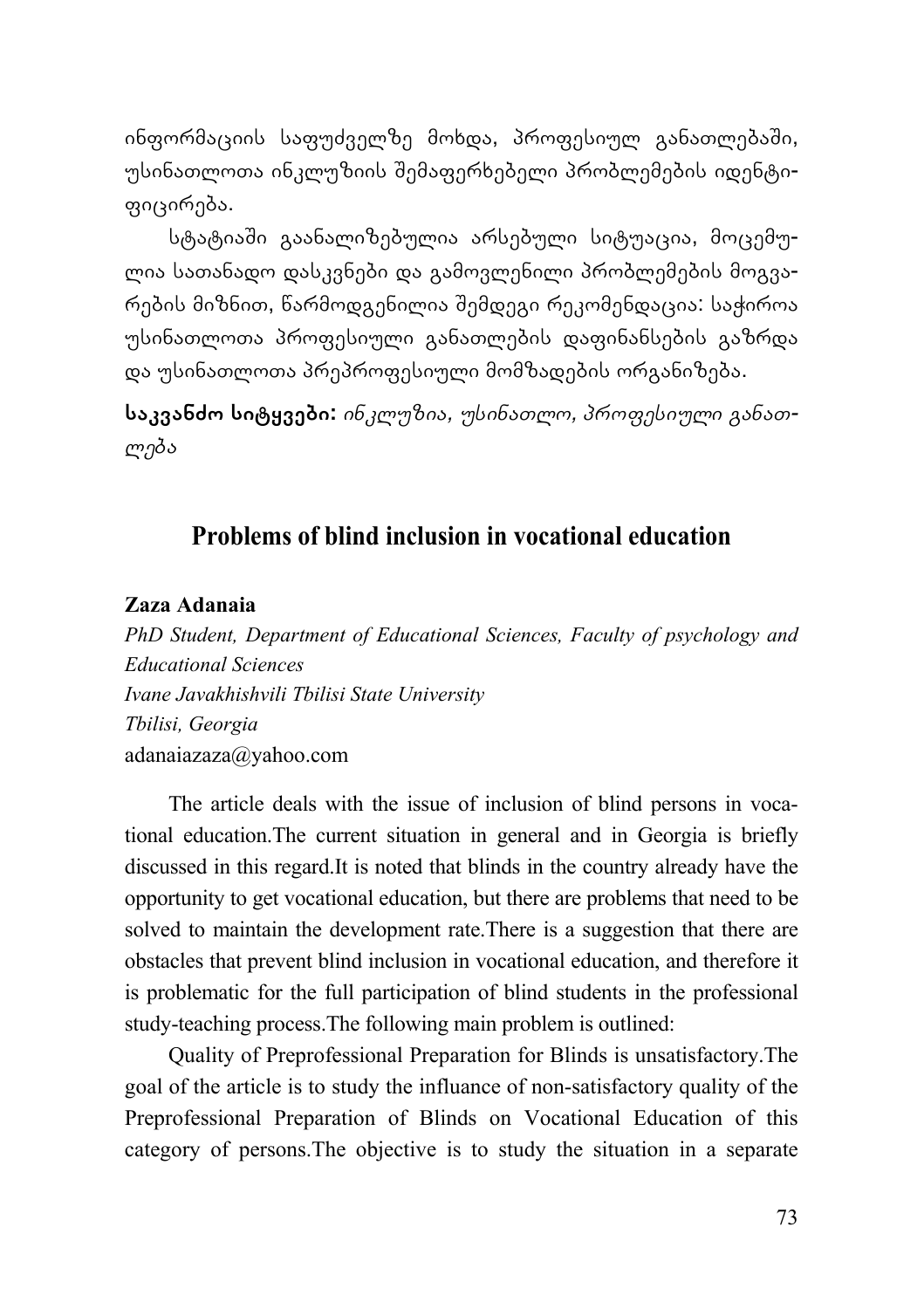segment of vocational education, on the example of vulnerable applicants of vocational education.For this, real situation is used.

A survey was conducted in which participated three blind applicants and three experts of professional education.Based on the information provided by them it was available to identify the problems inhibiting blind inclusion in vocational education.

The article analyzes the current situation, provides relevant conclusions and it is presented the following recommendations for the purpose of solving the identified problems:It is necessary to increase the financing of blindvocational education and organize the preprocessive preparation for the blind.

#### **Keywords:** *Inclusion, Blind Persons, Vocational Education*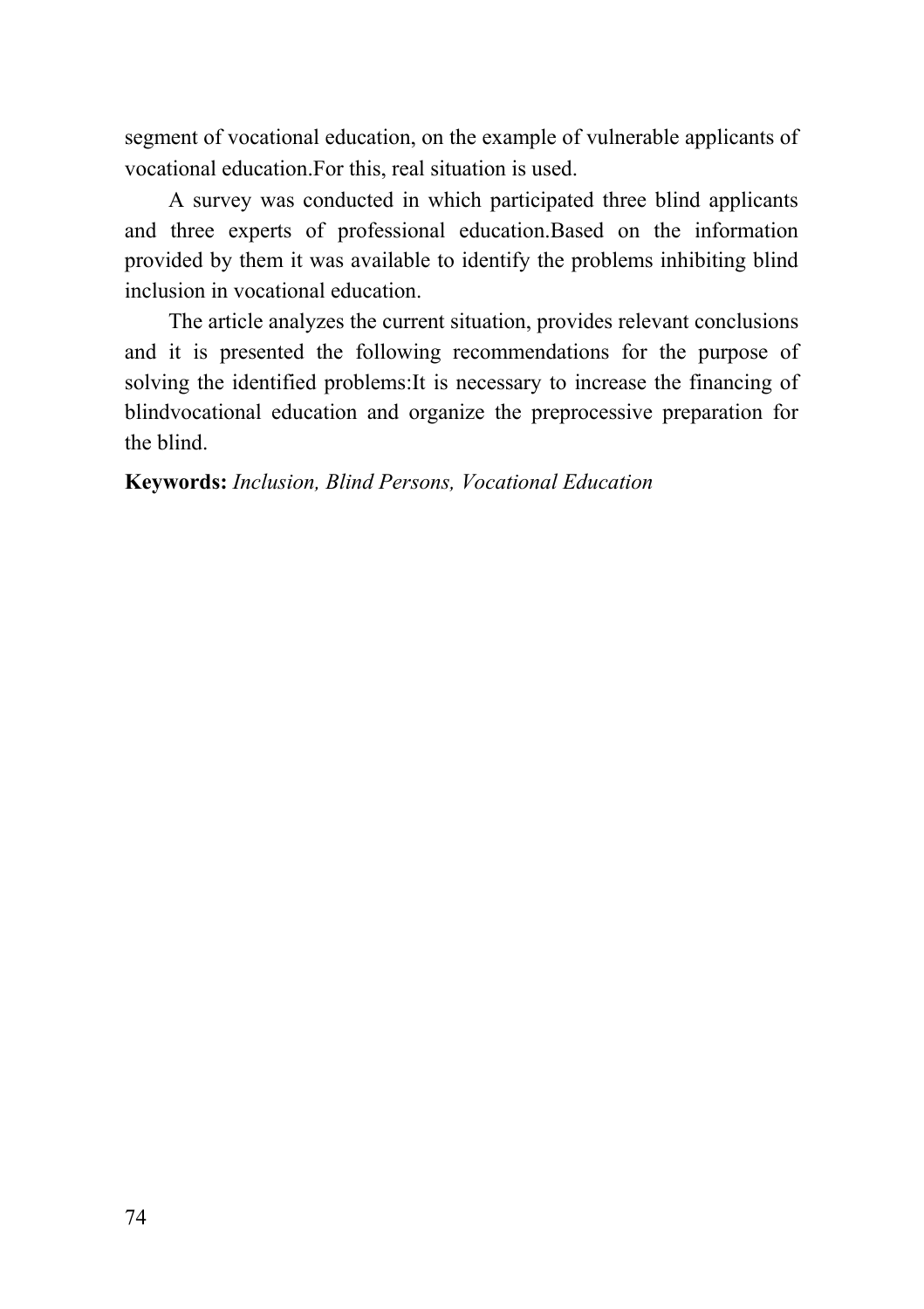# **კითხვის უნარის დარღვევის გამოვლენა ზოგადსაგანმანათლებლო სკოლის დაწყებითი საფეხურის 6-7 წლის მოსწავლეებשი**

### **მაია שაשვიაשვილი**

*დოქტორანტი, ინკლუზიური განათლების კოორდინატორი განათლების მეცნიერებათა დეპარტამენტი, ფსიქოლოგიისა და განათლების მეცნიერებათა ფაკულტეტი ივ. ჯავახიשვილის სახელობის თბილისის სახელმწიფო უნივერსიტეტი სსიპ – ვახტანგ გზირიשვილის სახელობის ქალაქ თბილისის №173 საჯარო სკოლა თბილისი, საქართველო* maia\_shashviashvili@mail.ru

კითხვა რთული ფსიქო-ფიზიოლოგიური პროცესია. ამ უნარის მქონე ზრდასრული ადამიანებისთვის მას უკვე ფორმირებული ჩვევის სახე აქვს. ამიტომ, გვიჭირს იმის გაცნობიერება, თუ ჩვენს მიერ ავტომატურად წაკითხული სიტყვა თუ ფრაზა , რამდენად რთულ გზას გადის. იმისათვის, რომ მონიשნული ტექსტი წავიკითხოთ, თქვენ ერთდროულად ვახდენთ დაბეჭდილ ასოებზე ყურადღების კონცენტრირებას, שესაბამისი მიმართულბით ვამოძრავებთ თვალს ფურცელზე, ასეოებს გარდავქმნით ბგერებად, ვახდენთ წაკითხულის გააზრებას, ვაგებთ მისი მეשვეობით წარმოდგენებს და ვადარებთ ახალ ინფორმაციას მანამდე არსებულს. ბოლოს, კი ვიმახსოვრებთ აზრებსა და ასოციაციებს. ამ პროცესში მონაწილეობს მხედველობითი, მეტყველებით-მამოძრავებელი და მეტყველებით -სმენითი ანალიზატორები. ასოების სწრაფი და წარმატებული წაკითხვა שესაძლებელი ხდება שემდეგი ფუნქციების ჩამოყალიბების საფუძველზე: ფონემატური აღქმა – ფონემების დიფერენციაცია და განსხვავება; ფონემატური ანალიზი – მეტყველებიდან ბგერების გამოყოფა; მხედველობითი ანალიზი და სინთეზი – ასოების მსგავსების და განსხვავებების დაფიქსირება;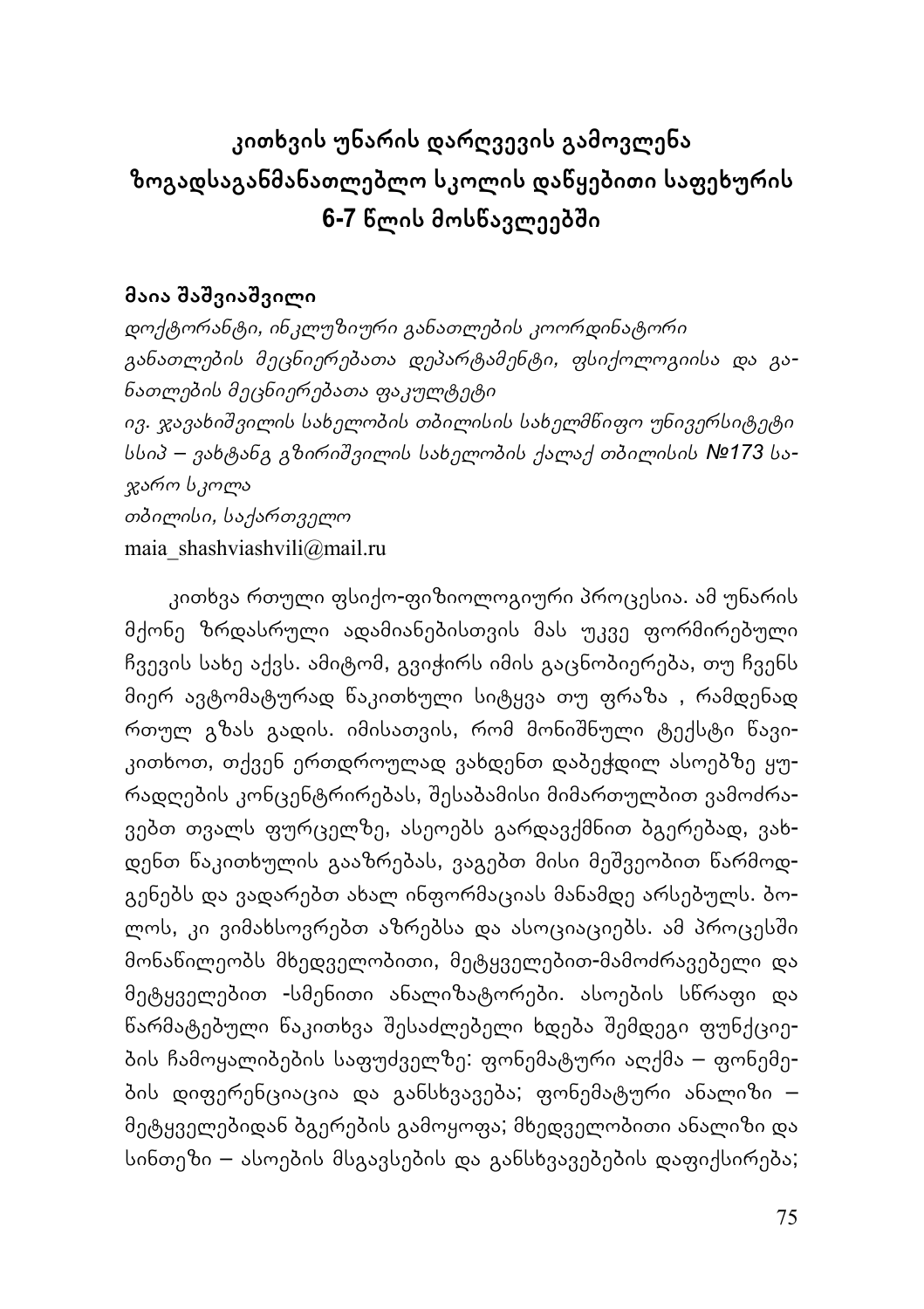სივრცითი წარმოდგენები და მხედველობითი მეხსიერება – ასოს ვიზუალური ხატის დამახსოვრება.

שესაბამისად, ცხადია, რომ კითხვის პროცესის שესწავლა სკოლაში მისვლამდე იწყება. თუმცა, სწორედ 6-7 წლის ასაკში მისადმი ინტერესი იზრდება და პროცესიც აქტიური ხდება. წარმატების მისაღწევად კი, მნიשვნელოვანია კითხვის სათანადო სწავლების მეთოდების გამოყენება და პედაგოგისა თუ მשობლის სწორი დამოკიდებულებები.

სკოლაשი მრავალწლიანმა პრაქტიკამ დამანახა, რომ მოსწავლეების ის ნაწილი, რომელსაც კითხვა უჭირს, ხშირად არასწორი שეფასები მსხვერპლნი ხდებიან. მათ ზარმაცის იარლიყს აკერებენ. საკითხის ასე שეფასება, არა მარტო მოსწავლეს უשლის ხელს განვითარებაში, არამედ მასწავლებელსაც – პროფესიულ ზრდში. שესაბამისად, გვიანდება მოსწავლის განსაკუთრებული საჭიროებების გამოვლენა. ამ პრობლემის შესახებ საქართველოში სტატისტიკური მონაცემები არ გვაქვს და მის მასשტაბებზე ვერ ვისაუბრებთ, მაგრამ იმის გათვალისწინებით, რომ სპეცპედაგოგთა ნაციონალური ასოციაციის მონაცემებით, კითხვის უნარის დარღვევა სწავლის უნარის დაქვეითების ყველაზე გავრცლებული ფორმაა და დღემდე სპეციალური საგანმანათლებლო სერვისების მომხმარებელი მოსახლეობის თითქმის ნახევარს სწორედ ეს დარღვევა აღენიשნება, გვაძლევს საფუძელს, რომ საკითხი ნამდვილად აქტუალურია და მრავალმხრივ მიდგომას სჭიროებს. უპირველესად კი , პედაგოგის მხარდაჭერას, მის ინფორმირებულობას აღნიשნული დარღვევის სწორი და დროული იდენტიფიკაციისთვის. არ არსებობს საქართველოשი კვლევა, რომელიც პედაგოგს დაეხმარება აღმოაჩინოს კითხვის სირთულეები 6-7 წლის ბავ-שვთან. ჩვენი კვლევის მიზანი, სწორედ ასეთი שეფასების ინსტრუმენტის שექმნაა, რაც მომავალשი განსაზღვრავს მოსწავლის წარმატებას და პედაგოგის ინფორმირებულობას, თუ როგორ שექმნას ისეთი საგაკვეთილო გარემო, რომელშიც თანატოლების მსგავსად ჩართული იქნება კითხვის დარღვევის მქონე სსსმ მოსწავლე.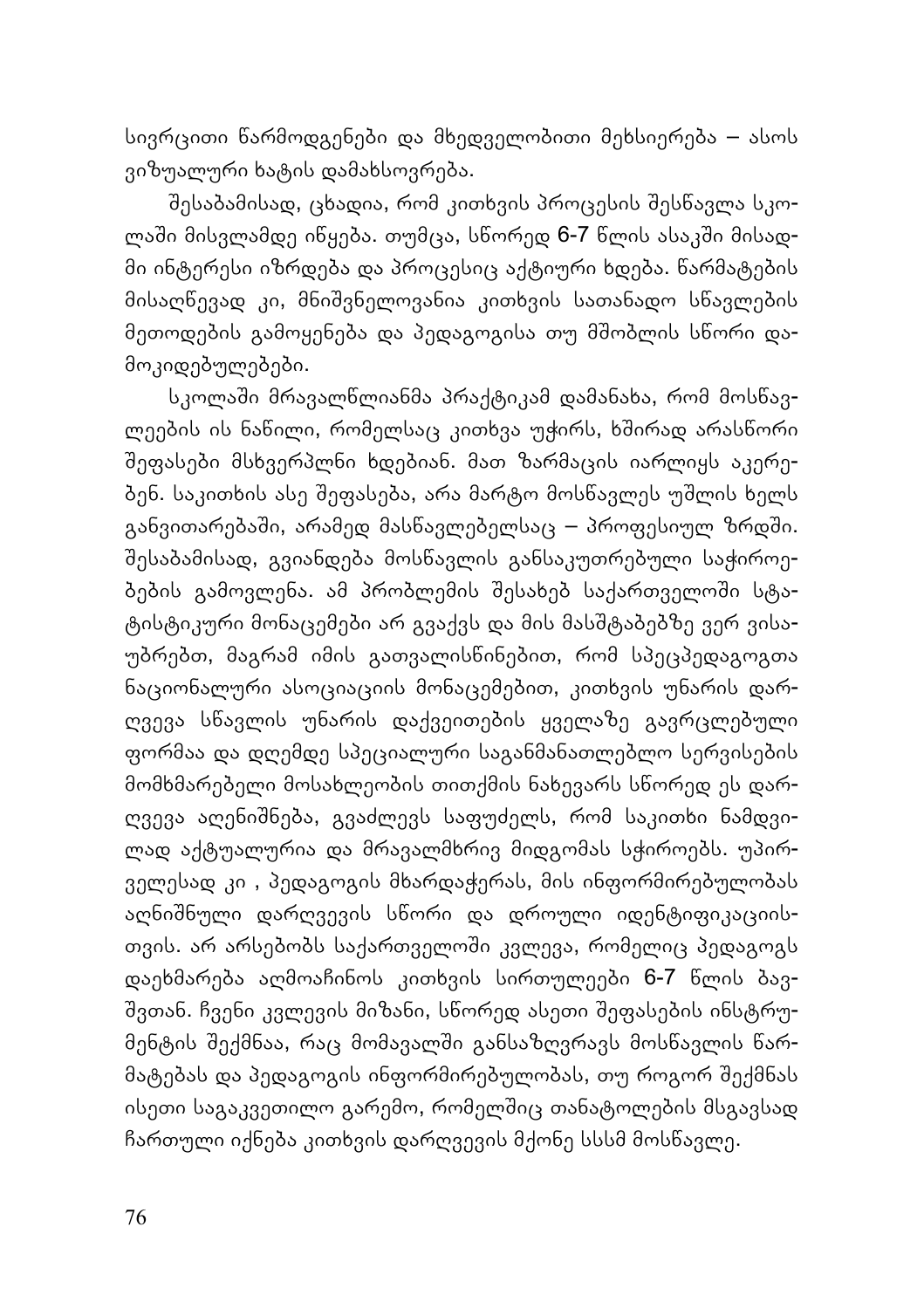**საკვანძო სიტყვები:** *ინკლუზიური განათლება, სპეციალური საგანმანათლებლო საჭიროების მქონე მოსწავლე, კითხვის უნარის დარღვევა*

## **Revealing a Breach of Reading Skills in 6-7 Years Old Pupils in Primary Schools**

#### **Maia Shashviashvili**

*PhD Student , Inclusive education coordinator Department of Educational Sciences, Faculty of psychology and Educational Sciences Ivane Javakhishvili Tbilisi State University LEPL- Tbilisi Vakhtang Gzirishvili Public School №173 Tbilisi, Georgia*  maia\_shashviashvili@mail.ru

Reading is a difficult psycho-physiological process. For adults with this ability it has a form of habit.So it is hard for us to understand how difficult path the word or phrase passes, as we read it automatically.In order to read the selected text,we simultaneously concentrate on the printed letters,move the eye on the paper to the corresponding direction,transform the letters into the sounds,understand the readings and compare new information toprivious one.

Finally,we remember thoughts and associations. In this process visual, speech-driving and speech-hearing analyzers participate.Fast and successful readings of letters are conducted with the following functions: Phonematicperceptions – differentiation and differences of fonts; Phonematic analysis – separating sounds from speech;Visual analysis and synthesis – fixing similarities and differences in letters;Spatialperformances and visual memory – remembering a visual Icon of a letter.

Consequently,it is clear that studying the reading process starts before going to school. However,at the age of 6-7 years,interest on it increases and the process becomes active.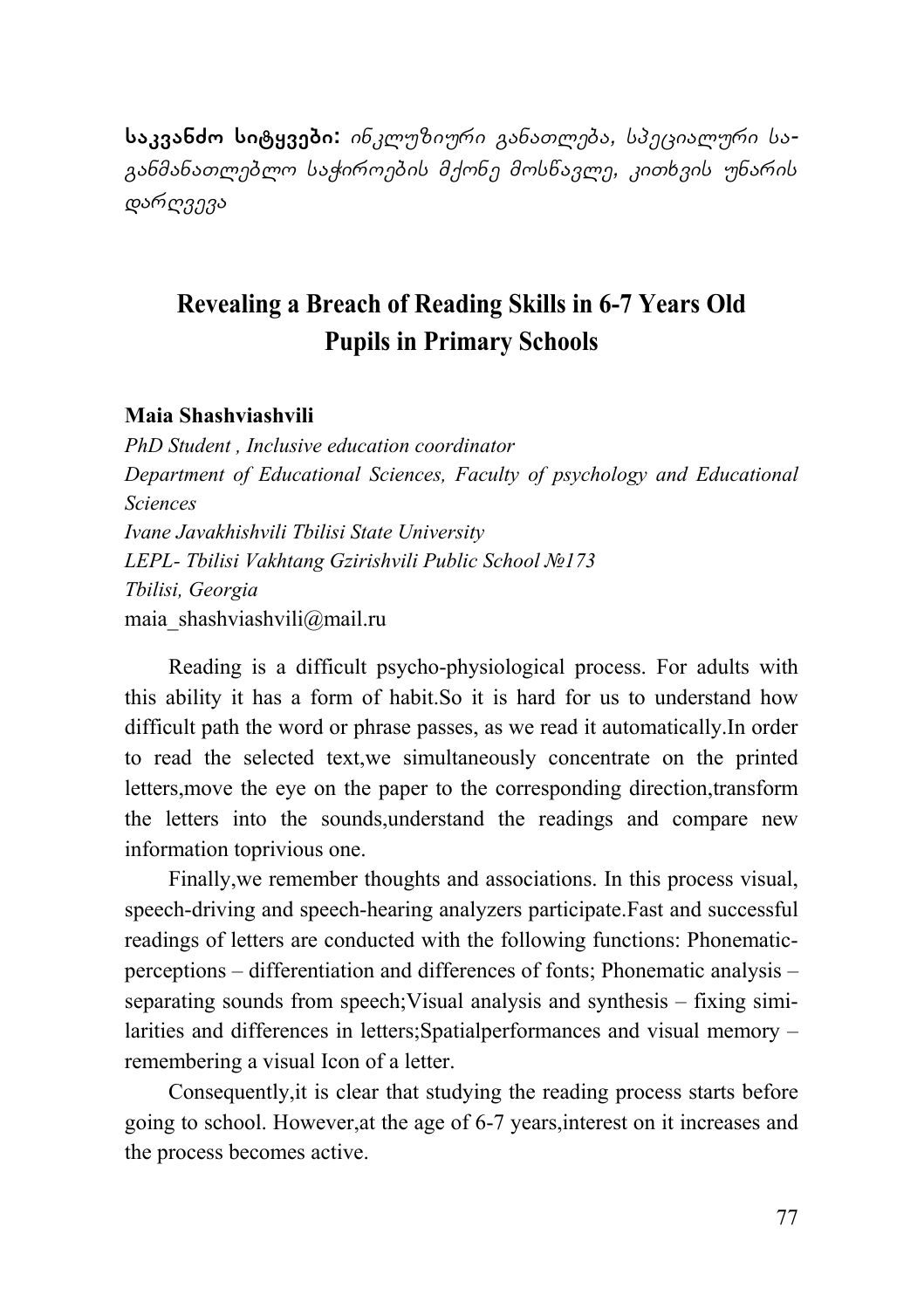Many years of school practice showed me that the part of pupils who have difficultyin reading often becomes victims of wrong estimation.They have a lazy label.This assessment not only hinder a pupil'sdevelopment,but the teacher's professional growth as well.

In Georgia we do not have statistical data about this problem and we can not talk about its scope,but according to the National Association of Special EducationTeachers,breach of reading skills is the most widely spread form of learning difficulties. From this information we can say that the issue is really relevant and it requires a multifacetedapproach and first of all teacher's support and their informing for correct and timely identification of the breach.

There is no research in Georgia that will help teachers to find the difficulty of reading in 6-7 years old child. The aim of our research is to create such an assessment instrument that will determine the success of the pupil.

**Keywords:** *Inclusive Education; The Student with Special Educational Needs; The Breach of Reading Skills*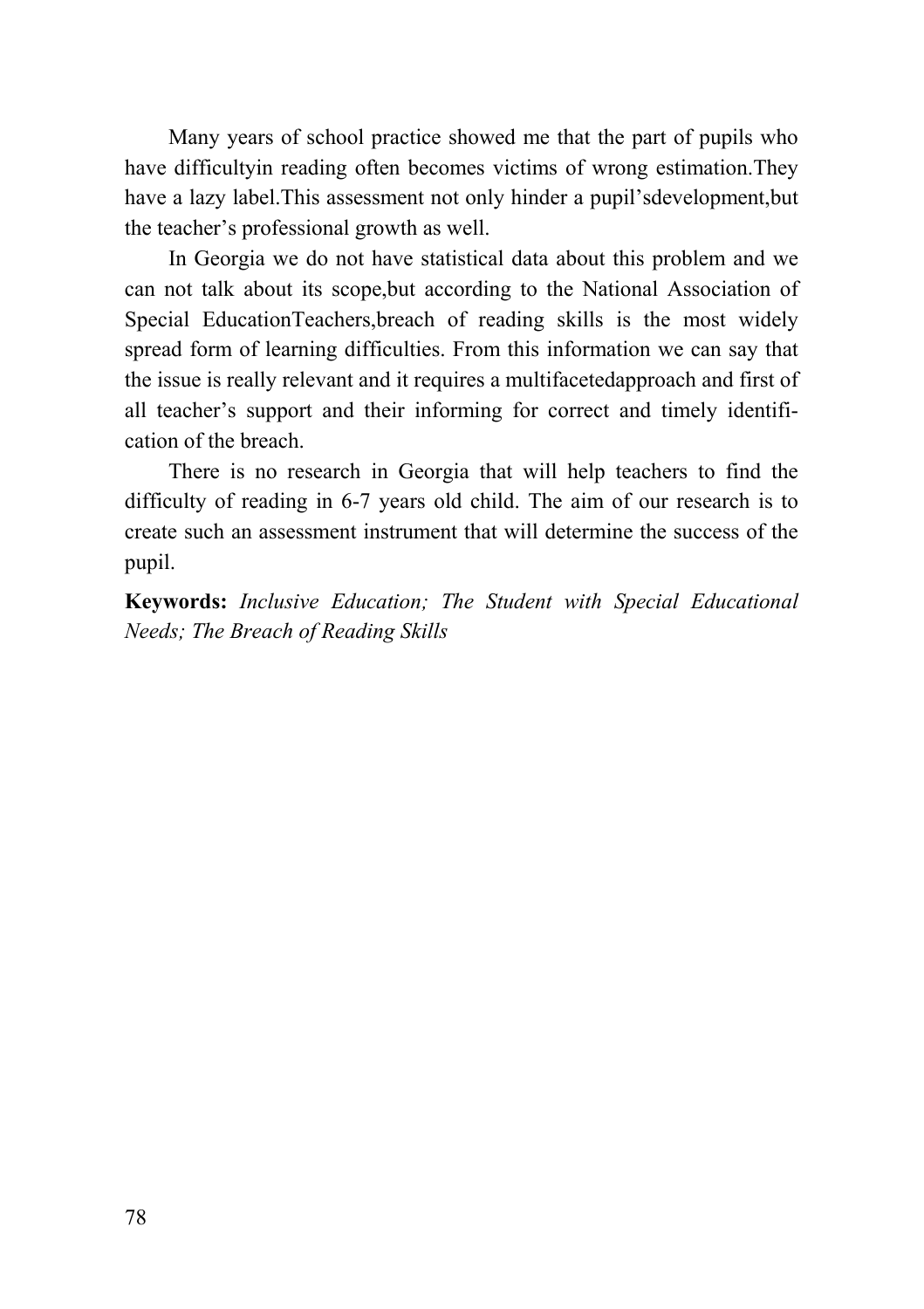## **სტრატეგიები ინტერკულტურულად ორიენტირებული უცხო ენის გაკვეთილისთვის**

### **მზექალა აჭაიძე**

*თსუ-ს ენების ცენტრის მასწავლებელი ივ. ჯავახიשვილის სახელობის თბილისის სახელმწიფო უნივერსიტეტი თბილისი, საქართველო* mzekala.atchaidze@tsu.ge

მსოფლიოשი მიმდინარე გლობალიზაციის პროცესებმა საზოგადოებაში უცხო ენის შესწავლისადმი ინტერესი გაზარდა. ბოლო პერიოდში წინა პლანზე წამოიწია უცხო ენის სწავლების ინტერკულტურულმა მეთოდმა, როგორც კომუნიკაციაზე ორიენტირებული მეთოდის ლოგიკურმა გაგრძელებამ. ამ მეთოდის უმთავრესი არსია ენის სწავლებისას ორიენტაციის აღება უპირველესად ინტერკულტურული კომპეტენციის ჩამოყალიბებაზე. ინტერკულტურული კომპეტენციის ცნება გულისხმობს უცხო ენის שემსწავლელის უნარს, მოახდინოს საკუთარი და უცხო კულტურის დიფერენციაცია, შეძლოს ამის ამოცნობა კონკრეტულ სიტუაციებში და თანაგრძნობით და მოფრთხილებით მოეკიდოს უცხო კულტურას.

ინტერკულტურული მეთოდით სწავლებისას ხდება არა მხოლოდ უცხო კულტურის שესახებ ცოდნის უბრალოდ მიწოდება, არამედ მისი მსოფლმხედველობრივ-კონცეპტუალური ახსნა და გადაცემა. ინტერკულტურული კომუნიკაციის უნარი, უპირველესად, გულისხმობს უცხოს აღქმისა და שეცნობის უნარის გამომუშავებას სხვადასხვა პერსპექტივაში რაციონალური პარალელების გავლების საფუძველზე საკუთარსა და უცხოს შორის.

უცხო ენის გაკვეთილი ენის שემსწავლელს ენობრივ კომპეტენციასთან ერთად გარკვეული დოზით სოციალურ ასპექტშიც უყალიბებს ინტერკულტურულ უნარებს. ინტერკულტურული სწავლება აქტიურ ქცევაზე ორიენტირებული სასწავლო პროცესია, როდესაც שემოქმედებითი ინტერაქცია მიმდინარეობს მასწავლებელსა და მოსწავლეს שორის და გაკვეთილზევე ხდება שეძენილი ცოდნის რეალიზაცია.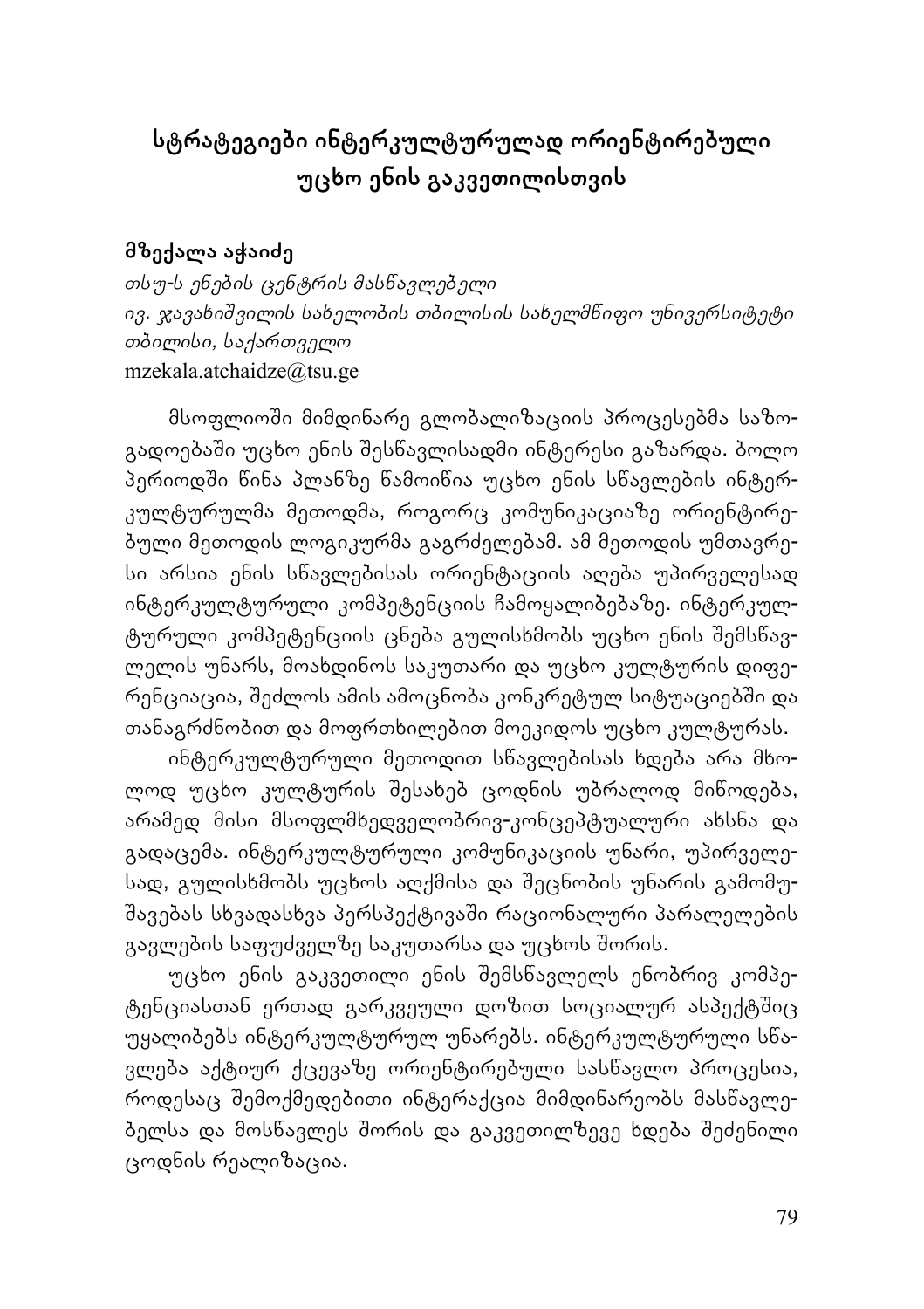**საკვანძო სიტყვები:** *უცხო ენის სწავლების დიდაქტიკა და მეთოდიკა, ფსიქოლინგვისტიკა, ენის ათვისება*

## **Interculturally-Oriented Strategies for Foreign Language Teaching**

#### **Mzekala Achaidze**

*Teacher of the TSU Language Center Ivane Javakhishvili Tbilisi State University Tbilisi, Georgia*  mzekala.atchaidze@tsu.ge

Ongoing globalization processes in the world have increased interest in foreign language learning. In recent years 'an intercultural method of foreign language teaching' has emerged as a logical continuation of the 'communicating method'.

The main course of this method is to focus primarily on the formation of intercultural competences in the process of language teaching. The concept of intercultural competences implies the ability of foreign language learners to differentiate their own and the foreign culture aspects, to be aware of them in specific situations and to treat the foreign culture with caution.

The intercultural teaching method implies not only giving information about the foreign culture, but also explaining its conceptual world-views. Intercultural communication skills, first of all, imply the development of the ability of learners to comprehend the sense of the unfamiliar cultures deeply, and to become aware of them on the basis of drawing rational parallels between their own and the foreign cultures in differential perspectives.

In the social aspect foreign language lessons, along with the linguistic competences of the language, promotes intercultural skill development in the learners. Intercultural learning is a learning process based on active behavior when creative interaction between a teacher and a pupil takes place; thus the realization of the acquired knowledge is performed straight during the lesson.

**Keywords:** *Foreign Language-learning Methodology and Didactic, Psycholinguistics, Language Acquisition*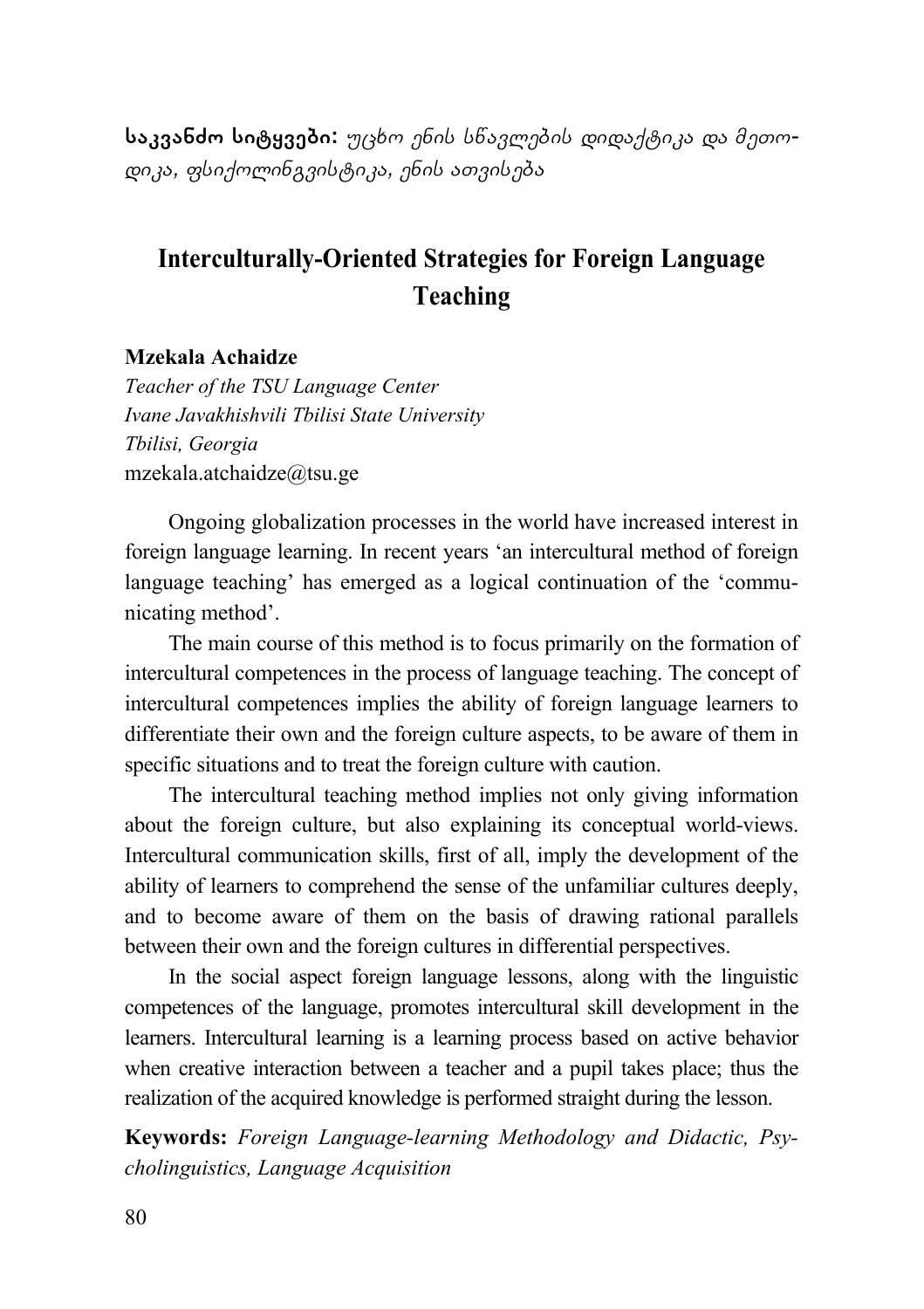## **პროფესიული განათლების დაფინანსების რანჟირების მოდელი**

### **რუსუდან ჩართოლანი**

*დირექტორი პროფესიული კოლეჯი იკაროსი თბილისი, საქართველო* rusiko.72@gmail.com

საგანმანათლებლო სისტემა ერთ-ერთი ძირითადია იმ სოციალურ-პოლიტიკურ სტრუქტურათა ჩამონათვალשი, რომლებიც სახელმწიფოს ფუნქციონირებისა და განვითარების განმსაზღვრელ ფაქტორებს წარმოადგენენ თანამედროვე დემოკრატიულ სამყაროსთან ინტეგრირების პროცესში.

საგანმანათლებლო სისტემის თანამედროვე საერთაშორისო სტანდარტებთან שესაბამისობაשი მოყვანა ერთ-ერთ ყველაზე აქტუალურ საკითხს წარმოადგენს. განსაკუთრებით მნიשვნელოვანია რეფორმის ხელשეწყობა ისეთი მეთოდებით, რომლებიც მიმართულია არა დამატებით ინვესტირებაზე, არამედ არსებული რესურსების ოპტიმალურ გადანაწილებაზე, რაც მინიმალური დანახარჯებით მაქსიმალური ეფექტის მიღების საשუალებას მოგვცემს.

ამ მიზნის განსახორციელებლად საჭიროა, ერთი მხრივ, პროფესიული სასწავლებლებლების საჭიროებათა კვლევა,მეორე მხრივ კი, არსებული სასწავლებლების რანჟირება და ეროვნული სარეიტინგო სისტემის שექმნა.

კვლევის საწყის ეტაპზე რაოდენობრივი სოციოლოგიური კვლევის მეთოდით მოხდა იმ ძირითადი ფაქტორების იდენტიფიცირება, რომლებიც არსებითად განსაზღვრავს სტუდენტთა დამოკიდებულებას პროფესიული სასწავლებლის მიმართ. ეს, თავის მხრივ, პროფესიული სასნავლებლის შეფასების ერთ-ერთ უმნიშვნელოვანეს კომპონენტს წარმოადგენს.

კვლევა შეეხო საქართველოში არსებულ სახელმწიფოს მიერ დაფუძნებულ /თანადაფუძნებულ 18 პროფესიული სასწავლებლის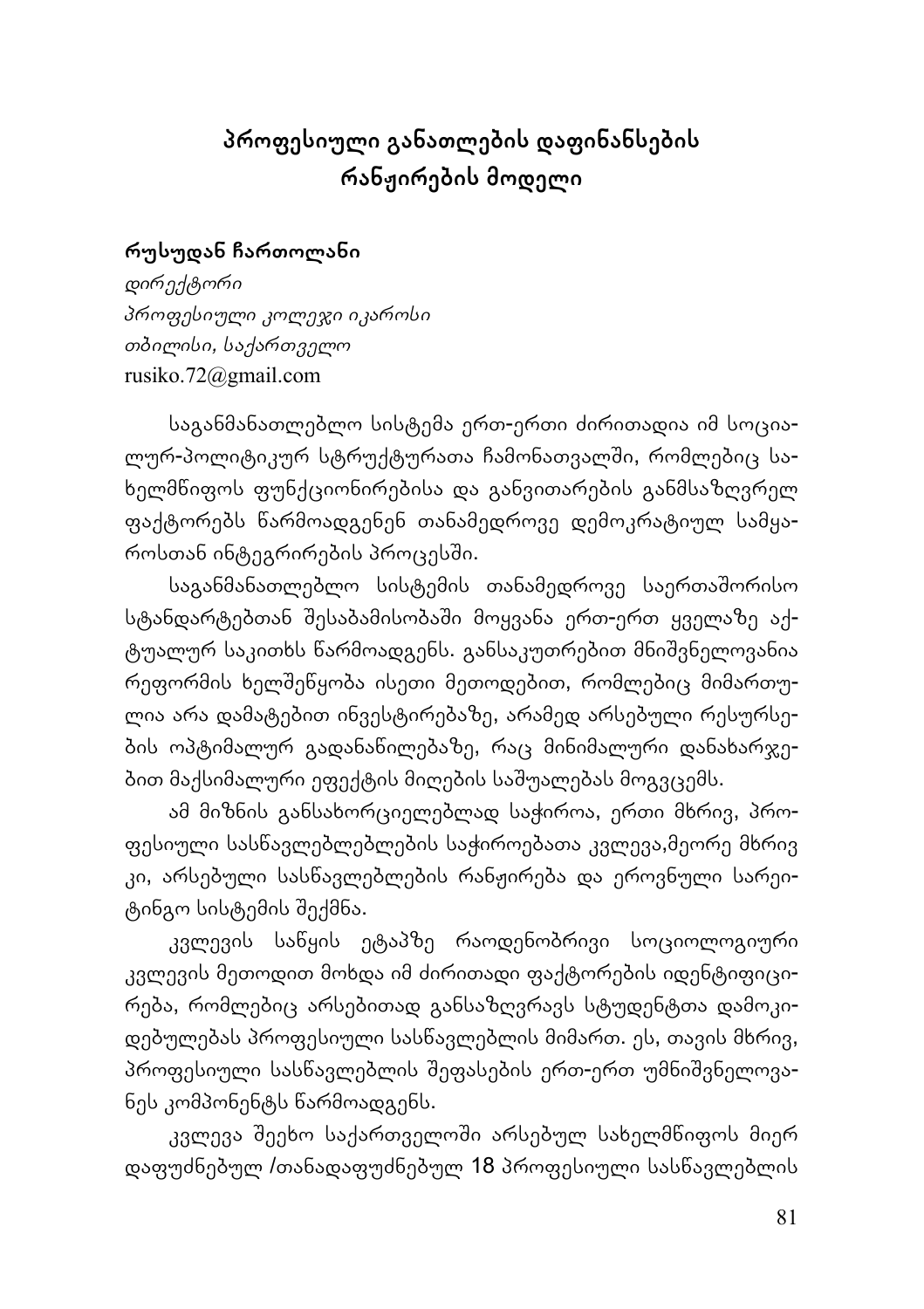სტუდენტებს .სტუდენტები ანკეტირებისას 10 ქულიან სკალაზე აფასებდნენ თავიანთ სასწავლებლებს 52 პარამეტრის მიხედვით  ${f_i : i = \overline{1,52}}$ .

მიზნის ფუნქციად განხილულ იქნა სტუდენტთა კმაყოფილება სასწავლებლის მიმართ. მრავალფაქტორულმა სტატისტიკურმა ანალიზმა აჩვენა, რომ ინფორმაცია რომელიც 52 პარამეტრში იყო განთავსებული გადანაწილდა 8 ურთიერთდამოუკიდებელ ფაქტორשი.

$$
FAC_{i} = \left(f_{i_1}, f_{i_2}, \cdots, f_{i_{n_i}}\right), \quad i = \overline{1, 8}, \quad n_1 + n_2 + \cdots + n_8 = 52.
$$
  

$$
j_t \neq i_s, \quad t = \overline{1, n_j}, \quad s = \overline{1, n_i}, \quad j_t \in [1, 52], \quad i_s \in [1, 52],
$$

თითოეული ფაქტორი ყოველი m-ური რესპონდენტისათვის გამოკითხვის שედეგების მიხედვით იღებდა გარკვეულ ქულას, რომელიც გამოითვლება ფორმულით

$$
FAC_{im} = \sum_{k=1}^{n_i} a_{i_k} f_{i_k m}, \quad i = \overline{1,8}, \quad m = \overline{1,1036},
$$

სადაც *<sup>k</sup> ai* არის *i-ური* ფაქტორის *ki f* პარამეტრის שესაბამისი წონა, ხოლო ˆ *k fi m* კი *ki <sup>f</sup>* პარამეტრისათვის *m-ური* რესპონდენტის მიერ მინიჭებული ქულა. (იხ. [6]).

დროის მიმართ ფაქტორთა დინამიკის გასათვალისწინებლად ჩატარდა მეორე კვლევა . სას<mark>ნავლებლებიდან შეირჩა 503 რესპონ-</mark> დენტი, რომელთაც ჩაუტარდათ გამოკითხვა იგივე 52 პარამეტრის მიხედვით. პარამეტრები სხვა დაჯგუფებით: გადანაწილდა შემდეგ 6 ახალ ფაქტორში

$$
FAC'_{j} = (f'_{j_{1,}}', f'_{j_{2}}, \dots, f'_{j_{n_{j}}}) , j = \overline{1,6}
$$

რეგრესიული ანალიზის გამოყენებით დადგინდა თითოეული ფაქტორის წონა <sup>α</sup> *<sup>j</sup>*

 $(j=\overline{1,6})$  და ფაქტორში შემავალი პარამეტრების  $\beta_{j}$  $(j = \overline{1, 6}, s = \overline{1, n_j})$  წონები ფაქტორების განსაზღვრაში. საბოლოოდ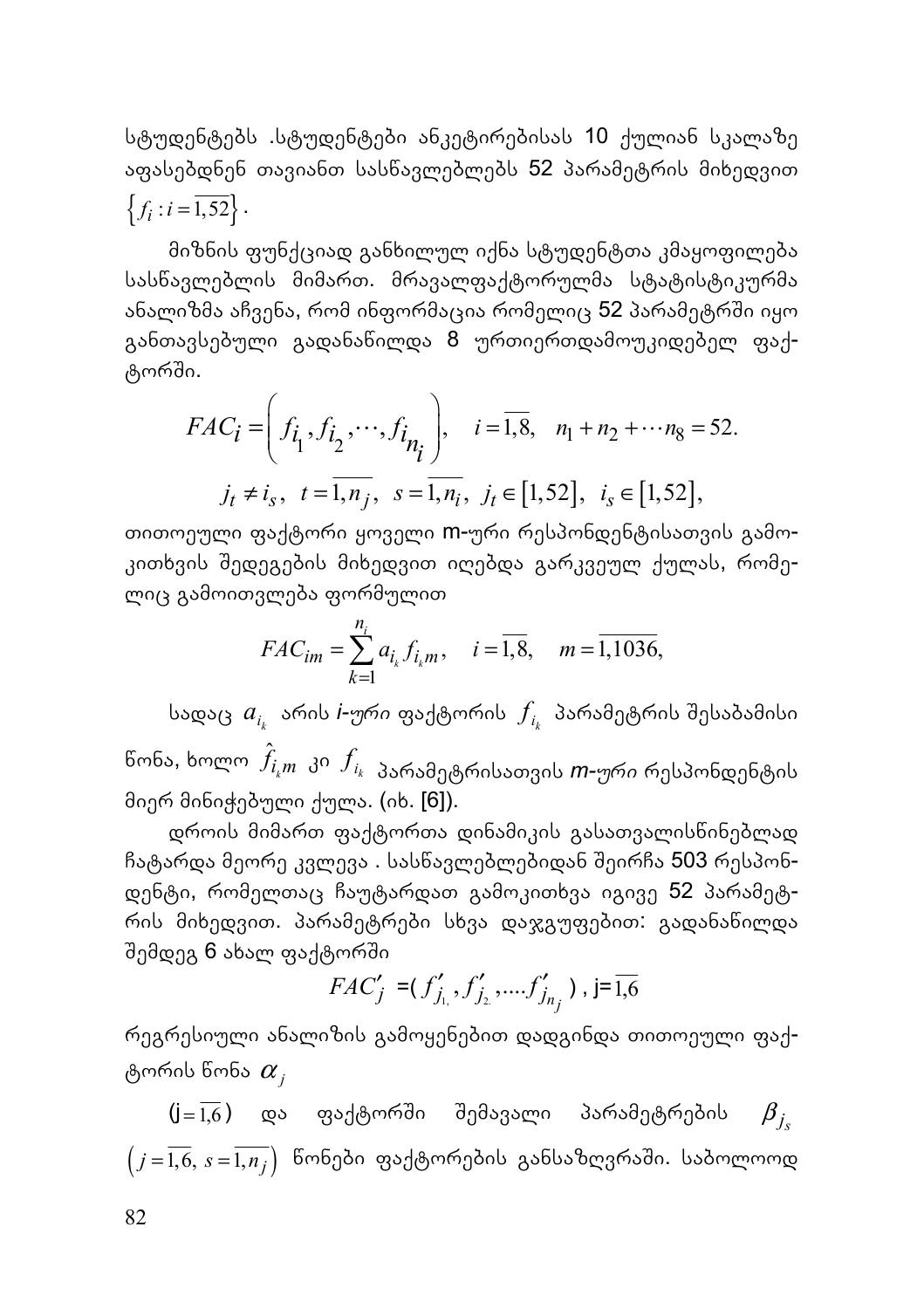სასწავლებლის მიმართ კმაყოფილების განსაზღვრაში თითოეული პარამეტრის წონა გამოითვალა שესაბამისი ფაქტორის წონისა და მის განსაზღვრაში მოცემული პარამეტრის წონის ნამრავლით

$$
W_{j_s} = (Weight)_{j_s} = \alpha_j \cdot \beta_{j_s}, \quad j = \overline{1,6}, \quad s = \overline{1, n_j}.
$$

პირველი კვლევის თითოეულ *<sup>i</sup> f* პარამეტრს მიენიჭა მეორე კვლევაשი გამოთვლილი שესაბამისი პარამეტრის *Wi* წონა. ყოველი რესპონდენტისათვის მისი გამოკითხვის שედეგების მიხედვით გამოითვალა שესაბამისი სასწავლებლის მიმართ *Km* კმაყოფილების ქულა שემდეგი ფორმულით:

$$
K_m = \frac{\sum_{i=1}^{52} W_i f_{im} - \sum_{i=1}^{52} W_i}{\sum_{i=1}^{52} W_i \cdot 10 - \sum_{i=1}^{52} W_i}, \qquad m = 1,1036.
$$

თითოეული სასწავლებლისათვის გამოითვალა პირველ კვლევაשი მისი გამოკითხული რესპონდენტების კმაყოფილების *Km* ქულა, *Km* ქულების არითმეტიკული საשუალო *K i <sup>i</sup>* ( ) <sup>=</sup>1,8 მნიשვნელობა *i* -ური სასწავლებლის მიმართ.

რანჟირების დროს ბუნებრივია გათვალისწინებული უნდა იქნას სასწავლებლის მოთხოვნადობა שრომის ბაზრის მხრიდან. שესაბამისად თითოეული სასწავლებლისათვის ბოლო 5 მიღების  $N_{ik}$   $\left(k=\overline{1,5}, \quad i=\overline{1,18}\right)$  მონაცემებიდან:

გამოითვალა მიღების ნორმირებული მაჩვენებელი.

$$
\overline{N}_{i} = \frac{\sum_{k=1}^{5} N_{ik}}{\sum_{j=1}^{18} \sum_{k=1}^{5} N_{jk}}, \quad i = \overline{1,18}.
$$

ყოველი სასწავლებლის რანჟირების კოეფიციენტის სიდიდე განისაზღვრა, როგორც ამ სასწავლებლის შესაბამისი საშუალო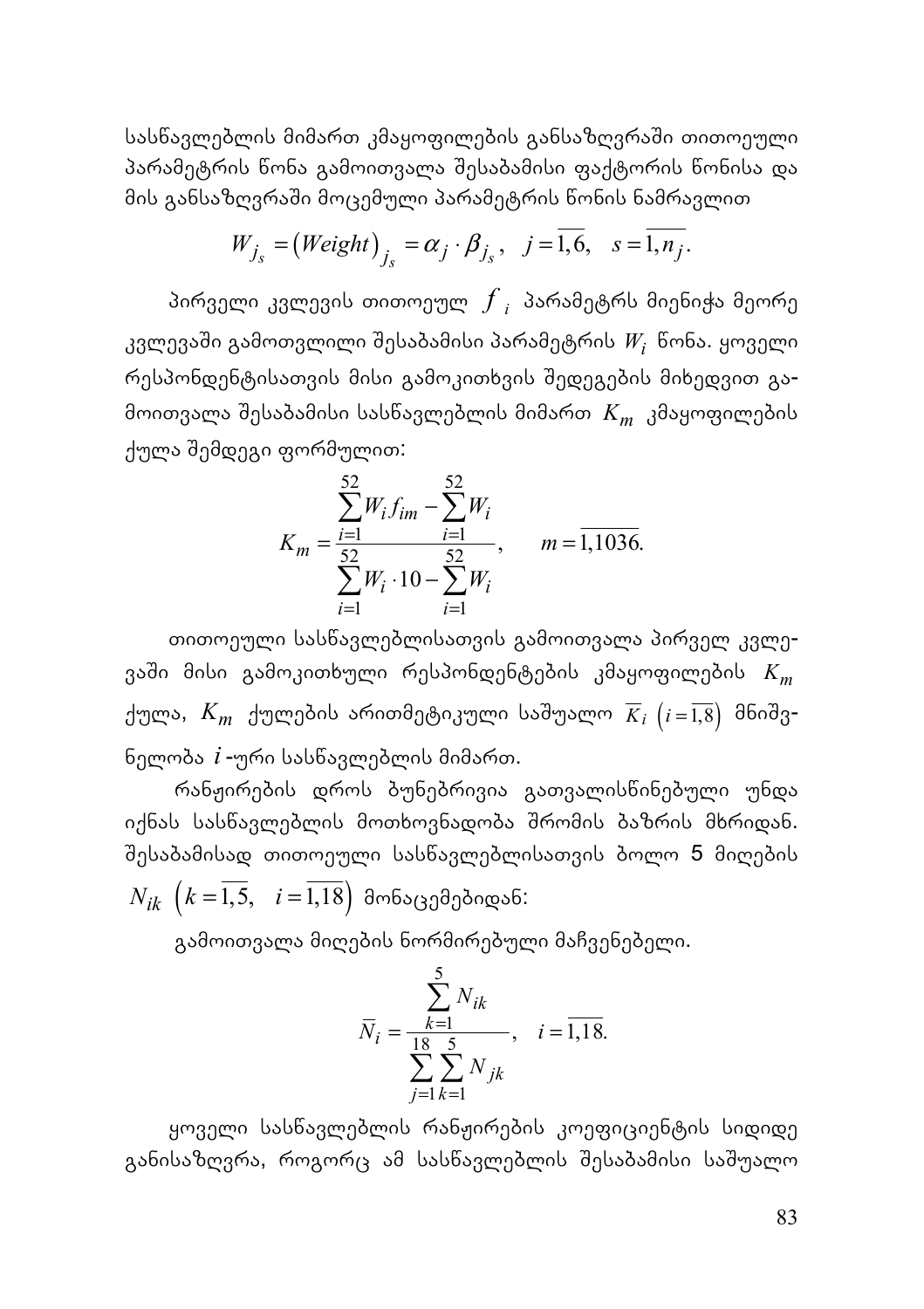კმაყოფილების *Ki* ქულის და მისი მოთხოვნადობის ნორმირებული *Ni* მაჩვენებლის გეომეტრიული საשუალო.

$$
Rang_i = \sqrt{\overline{K}_i \cdot \overline{N}_i}, \quad i = \overline{1,18}.
$$

მიღებული კოეფიციენტების მიხედვით დადგინდა სასწავლებლების საბოლოო სარეიტინგო სია.

რანჟირების მიღებული მოდელი שეიძლება წარმატებით იქნას გამოყენებული სხვა სტრუქტურებში შემავალი დაწესებულებების სარეიტინგო სიის დასადგენად.

**საკვანძო სიტყვები:** *პროფესიული განათლება, რანჟირება, სარეიტინგო ქულა, მოთხოვნადობის მაჩვენებელი*

## **The ranking model of vocational Education fanding**

### **Rusudan Chartolani**

*Director NNLP "Icarosi" Tbilisi, Georgia*  rusiko.72@gmail.com

The vocational training system is one of the basic systems in the list of those social and political structures which are the factors determining the functioning and development of the state in the process of its integration into the modern democratic world.

In the initial stage of investigation, using the method of quantitative sociological investigation, we identified those basic factors which essentially determine the attitude of students to vocational colleges. This, in turn, was one of the most importation components of the estimation of vocational colleges.

The investigation instruments were prepared and the well-tested measurement methods were used on the basis of consultations with experts in the sphere of education and professional experts. Field work was carried out observing the standards of investigation ethics.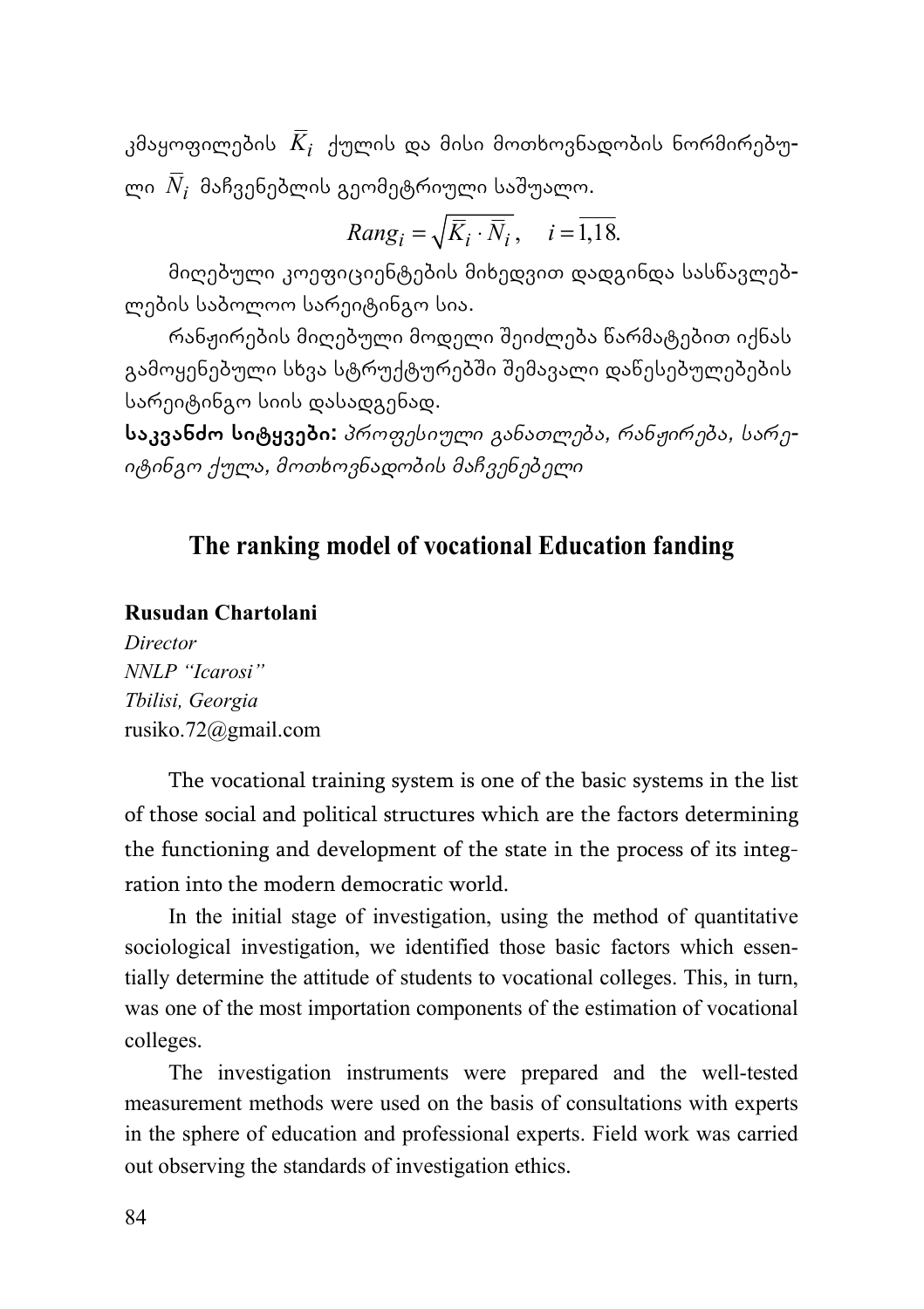The investigation involved students of 18 vocational colleges financed/co-financed by the government. When responding to questions, students estimated their college according to 52 parameters  $\{f_i : i = 1,52\}$ by the 10-score scale.

The target function was used to determine the satisfaction of students with their college. The many-factor statistical analysis showed that the information on 52 parameters was distributed in eight independent factors as follows

$$
FAC_i = \left(f_{\hat{l}_1}, f_{\hat{l}_2}, \cdots, f_{\hat{l}_{\hat{n}_{\hat{l}}}}\right), \quad i = \overline{1,8}, \quad n_1 + n_2 + \cdots + n_8 = 52.
$$
  

$$
j_t \neq i_s, \quad t = \overline{1, n_j}, \quad s = \overline{1, n_i}, \quad j_t \in [1, 52], \quad i_s \in [1, 52],
$$

By the results of the interview, each factor for each respondent m received a certain score calculated by the formula

$$
FAC_{im} = \sum_{k=1}^{n_i} a_{i_k} f_{i_k m}, \quad i = \overline{1,8}, \quad m = \overline{1,1036},
$$

where  $a_{_{l_k}}$  is the weight of the parameter  $f_{_{l_k}}$  of the *i*-th factor, and  $\hat{f}_{i_k m}$ is the score given by a respondent *m* for the parameter  $f_{i_k}$ .

In order to determine the dynamics of the factors with respect to time, the second investigation was carried out. 503 respondents selected among college students were questioned using the same 52 parameters. Parameters in other classification groups were distributed in six new factors by the formula

$$
FAC'_{j} = (f'_{j_{1}}, f'_{j_{2}}, \dots, f'_{j_{n_{j}}}) , \ \ j = \overline{1,6}
$$

Applying regression analysis, the weight of each factor  $\alpha_i$  ( j=1,6) was established and the weights  $\beta_{j_s}$   $(j = \overline{1, 6}, s = \overline{1, n_j})$  of the parameters contained in the definition of the factor *j*. Finally, when defining the satisfaction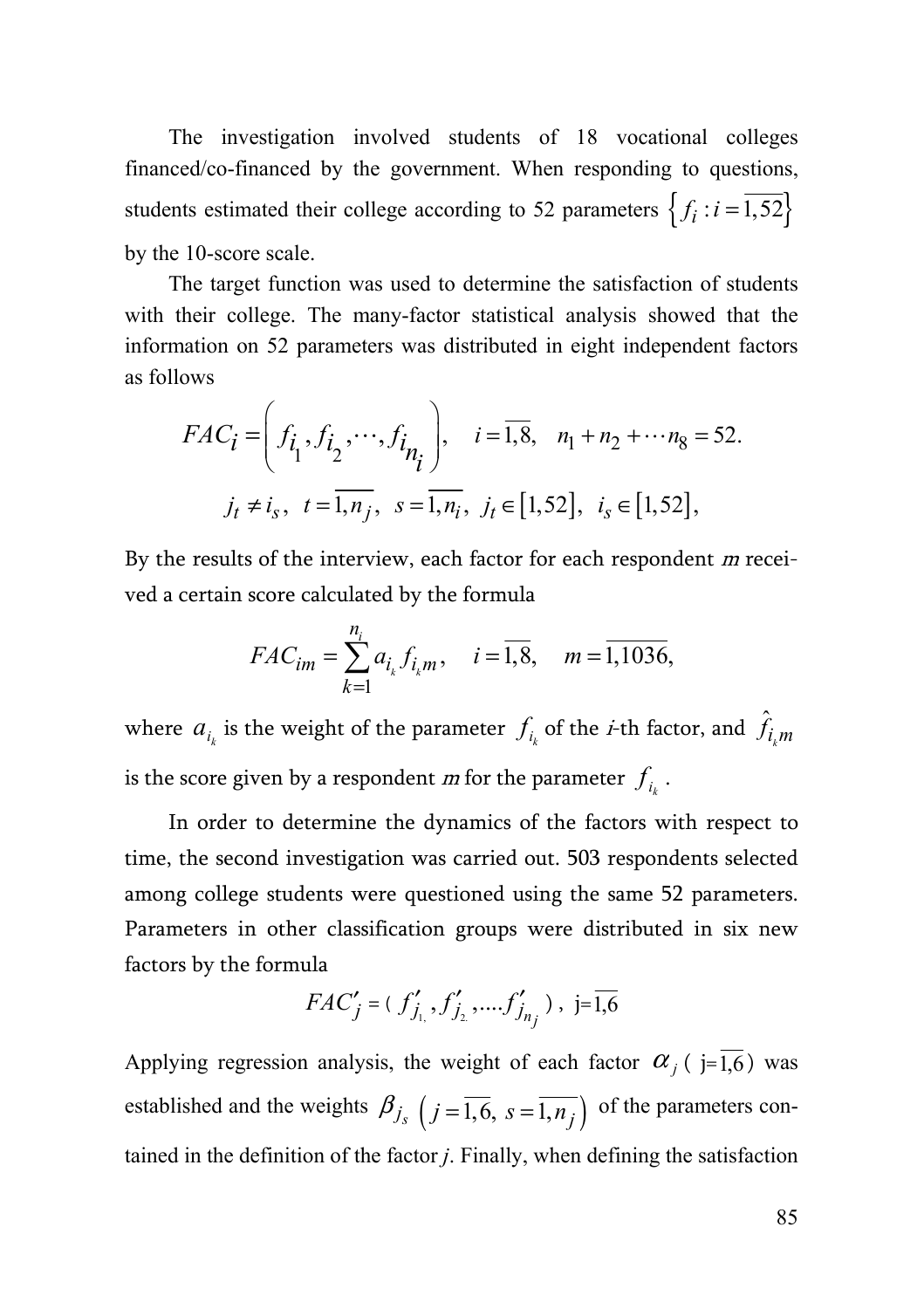parameter with respect to a college, the weight of each parameter was calculated by multiplying the factor weight by the weight of the parameter given in its definition

$$
W_{j_s} = (Weight)_{j_s} = \alpha_j \cdot \beta_{j_s}, \quad j = \overline{1,6}, \quad s = \overline{1, n_j}.
$$

To each of the parameters  $f_i$  of the first investigation we attributed the weight  $W_i$  of the respective parameter calculated in the second investigation. For each respondent  $m$ , his satisfaction score  $K_m$  was calculated by the results of his interview using the following formula

$$
K_m = \frac{\sum_{i=1}^{52} W_i f_{im} - \sum_{i=1}^{52} W_i}{\sum_{i=1}^{52} W_i \cdot 10 - \sum_{i=1}^{52} W_i}, \qquad m = 1,1036.
$$

For each college, we calculated the value  $\overline{K}_i$  using the satisfaction scores  $K<sub>m</sub>$  of the respondents interviewed in the first investigation, the mean arithmetic value  $K_m$  of scores  $\overline{K}_i$   $(i = \overline{1,8})$  with respect to the *i*-th college.

In carrying out the classification of the vocational colleges, we naturally took into consideration such a factor as the demand for college graduates at the labor scoreet. Accordingly, based on the data of five last student admissions  $N_{ik}$   $\left(k = \overline{1,5}, i = \overline{1,18}\right)$ , for each college we calculated the normed index in per cent

$$
\overline{N}_{i} = \frac{\sum_{k=1}^{5} N_{ik}}{\sum_{j=1}^{18} \sum_{k=1}^{5} N_{jk}} \cdot 100\%, \quad i = \overline{1,18}.
$$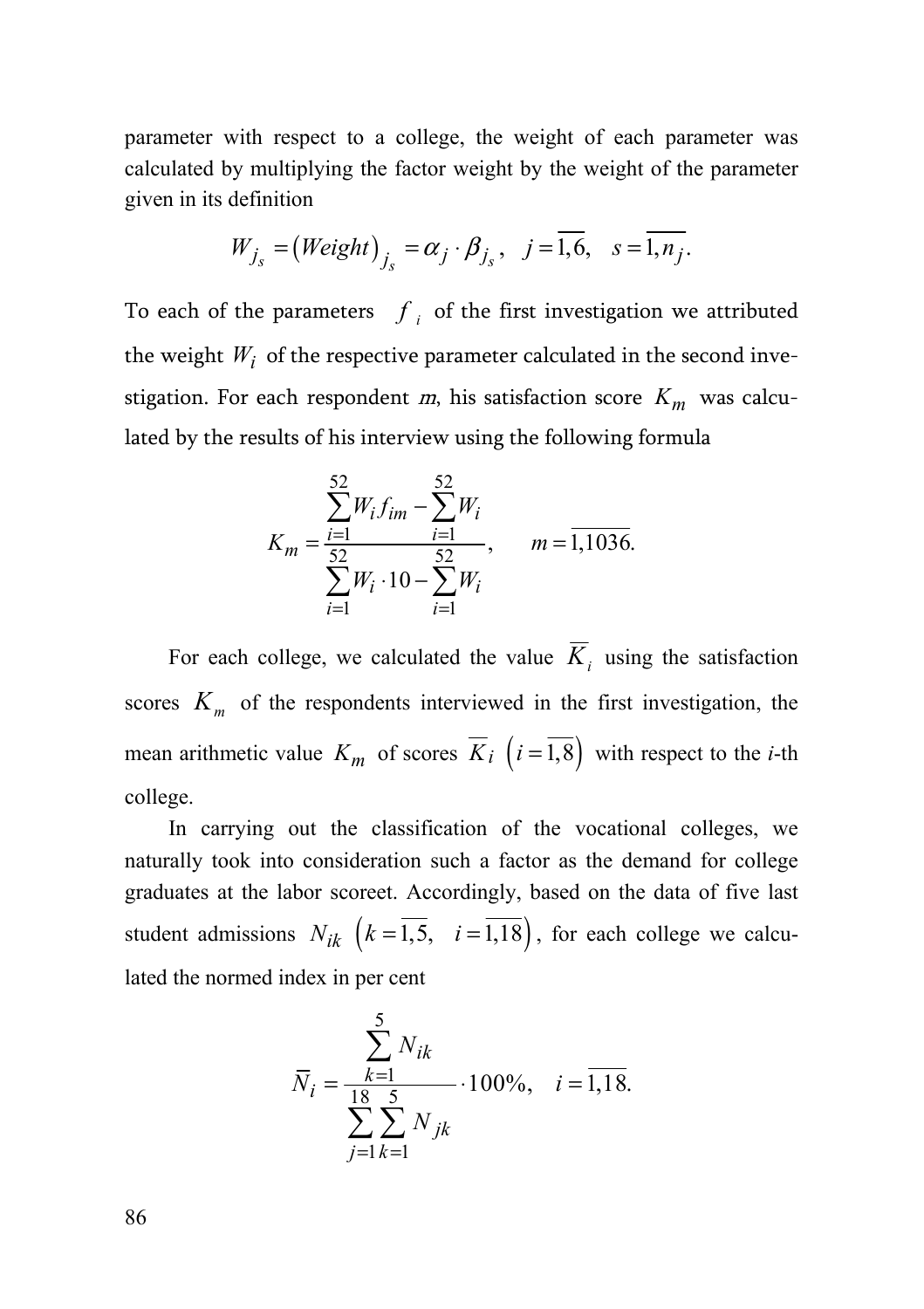The value of the rank coefficient of each college was determined as the mean geometric value  $\overline{K}_i$  of the mean satisfaction value and the normed index  $\overline{N}_i$  of the demand for its graduated at the labor market

$$
Rang_i = \sqrt{\overline{K}_i \cdot \overline{N}_i}, \quad i = \overline{1,18}.
$$

The rating list of the vocational colleges involved in the investigation was prepared.

The proposed ranking model can successfully be used for preparing a rating list of organizations belonging to other structures.

**Keywords:** *Vocational Education , Ranking, Rank Score, Demand Index*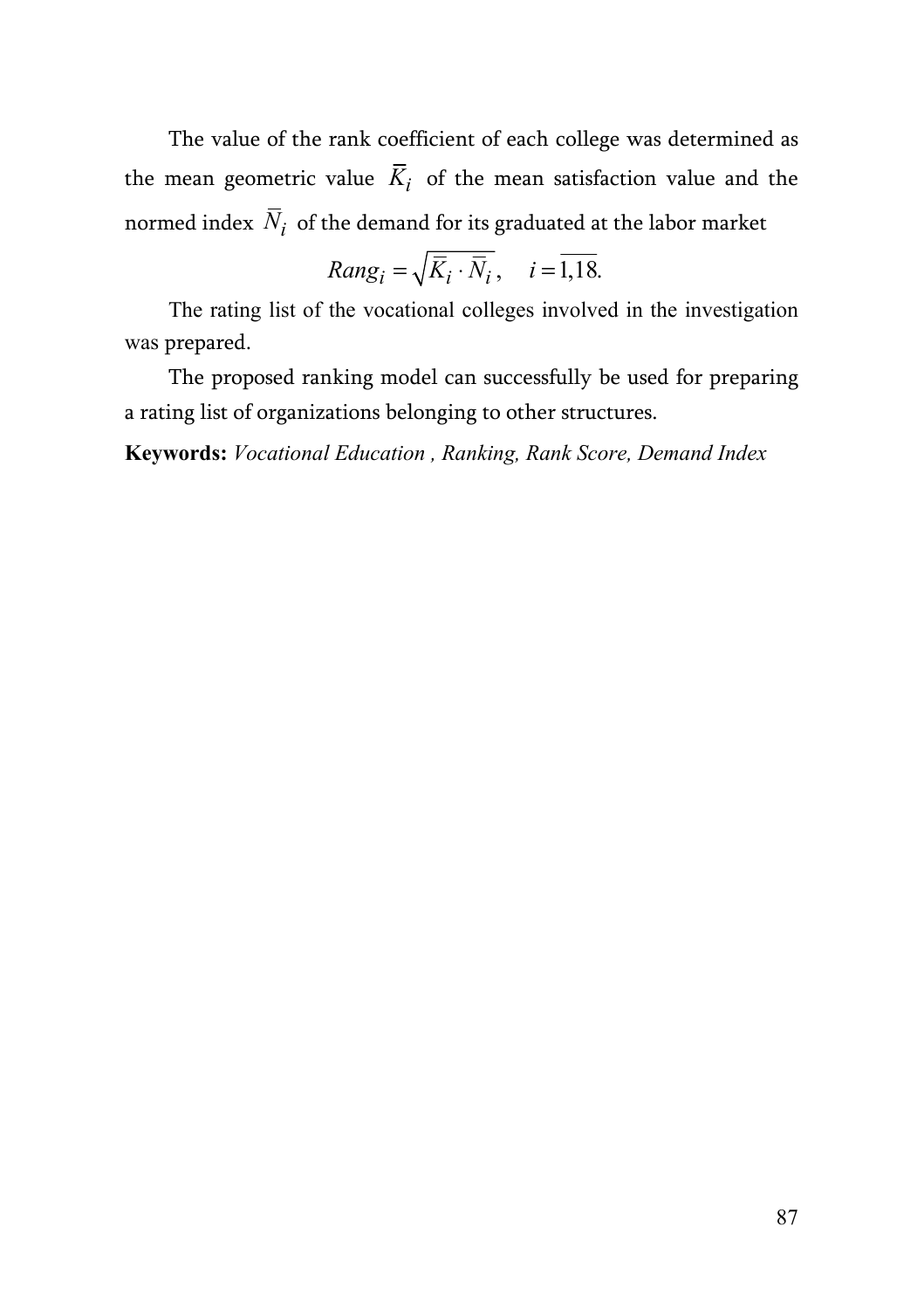**ლიტერატურის სწავლების მეთოდიკური პრობლემები ვაჟა-ფשაველას "ალუდა ქეთელაურის" მაგალითზე ზოგადსაგანმანათლებლო სკოლაשი**

### **მარინე წიკლაური**

*დოქტორანტი, განათლების მეცნიერებათა დეპარტამენტი, ფსიქოლოგიისა და განათლების მეცნიერებათა ფაკულტეტი ივ. ჯავახიשვილის სახელობის თბილისის სახელმწიფო უნივერსიტეტი თბილისი, საქართველო* tsiklaurimari@gmail.com

კვლევის მიზანია ლიტერატურის სწავლების მეთოდური პრობლემების გამოკვეთა ვაჟა-ფშაველას "ალუდა ქეთელაურის" მაგალითზე დაყრდნობით. პოემა שერჩეულია მისი მრავალფეროვანი და ურთიერთსაწინააღმდეგო ინტერპრეტაციებისა და მხატვრულიდეური სირთულის გამო, რაც გარკვეულ სირთულეს უქმნის ქართული ენისა და ლიტერატურის მასწავლებელს სწავლების პროცესשი. მოსწავლეებისათვის განსაკუთრებით რთულად ასახსნელია პოემის მე<mark>-2</mark> თავი (შატილისაკენ მიმავალი ალუდას ფიქრები), რომელიც ვაჟა-ფშაველას ცნობიერების ნაკადის ჟანრში აქვს მოცემული და როგორც კვლევამ გვიჩვენა, თვით მასწავლებლებსაც უჭირთ ამ ეპიზოდის სიმბოლური პლანის გააზრება.

კვლევის აქტუალობას განაპირობებს არა მხოლოდ პოემის მაღალი ესთეტიკური მნიשვნელობა, არამედ მისი სოციალური დანიშნულებაც, რადგან "ალუდა ქეთელაური" შესაბამისი ასაკობრივი ჯგუფის (მე-11 კლასი, 15-16 წლის) მოსწავლეს საუკეთესოდ გააცნობიერებინებს, როგორ ყალიბდება ადამიანი პიროვნებად, როგორ აღწევს ის თავისი განვითარების უმაღლეს საფეხურს. ამ მხრივ ვაჟას პოემა უნიკალურია არა მხოლოდ ეროვნული, არამედ მსოფლიო მასშტაბითაც.

ნაშრომი შედგება სამი ნაწილისაგან: პირველ ნაწილში მოცემულია პოემის სხვადასხვაგვარი ინტერპრეტაციები שესაბამისი ლიტერატურული მასალის მიმოხილვის საფუძველზე; მეორე ნა-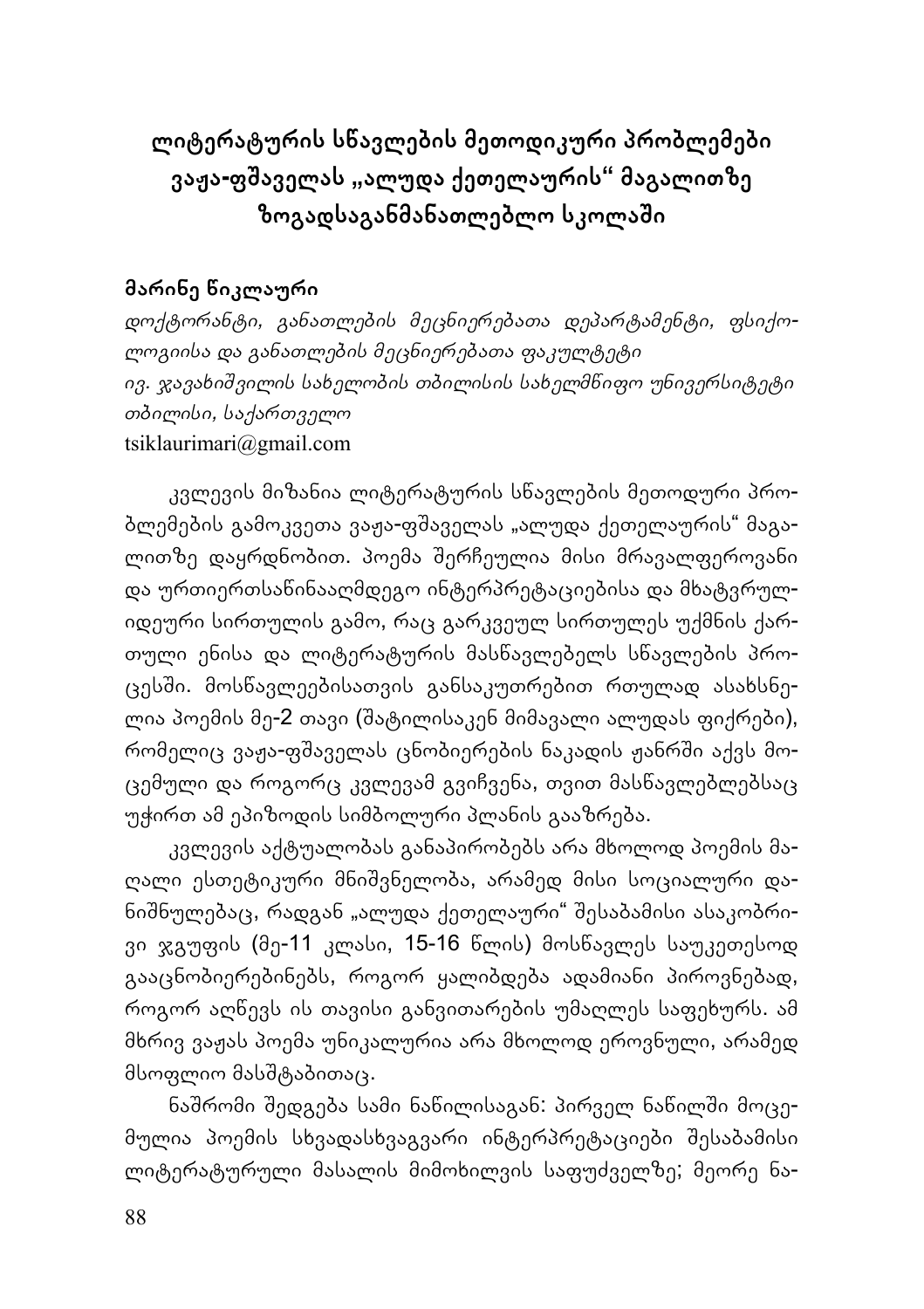წილשი წარმოდგენილია სასკოლო სახელმძღვანელოების (გამომცემლობა "მერიდიანისა" და გამომცემლობა "სწავლენის" მე-11 კლასის სახელმძღვანელოების") שეფასება-ანალიზი პოემის სწავლებასთან დაკავშირებით; მესამე ნაწილში მოცემულია მასწავლებელთა ანკეტირებისა და განათლების ექსპერტებთან ჩაღრმავებული ინტერვიუს שედეგად მიღებული პასუხები და რეკომენდაციები. რესპონდენტთა ინფორმირებული თანხმობის საფუძველზე ეს მოსაზრებები წარმოდგენილია წყაროს მითითებით, ვინაიდან რესპონდენტებმა არ მოითხოვეს ანონიმურობისა და კონფიდენციალობის დაცვა.

მასწავლებელთა ანკეტირება წარიმართა რაოდენობრივი კვლევის მეთოდების გამოყენებით, გამოიკითხა ქართული ენისა და ლიტერატურის 42 მასწავლებელი თბილისისა და დუשეთის რაიონის სკოლებიდან. კვლევის ბოლო ეტაპზე, თვისებრივი კვლევის გამოყენებით განხორციელდა განათლების ექსპერტთა ინტერვიურება. რესპონდენტთაგან ყოველი ფლობს პედაგოგიურ გამოცდილებას ზოგადსაგანმანათლებლო და უმაღლეს სკოლებში, ამასთანევე, ისინი ჩართულნი არიან მასწვლებელთა გადამზადების პროგრამებსა და სასკოლო პროგრამების שემუשავებაשი, არიან სასკოლო და მეთოდური სახელმძღვანელოების ავტორები.

ნაშრომის დასკვნით ნაწილში გამოკვეთილია ლიტერატურის სწავლების მეთოდური ხარვეზები თანამედროვე ზოგადსაგანმანათლებლო სკოლაשი. ამ პრობლემების ანალიზს მივყავართ სასკოლო ლიტერურის გადატვირთულობისა და განათლების მენეჯმენტის პრობლემებთან, ვინაიდან, როგორც ერთი-ერთი რეპონდენტი აღნიשნავს: "მეთოდოლოგიის არცოდნასთან თუ გაუმართაობასთან არის დაკავשირებული ლიტერატურის პროგრამის გადატვირთულობა. მასწავლებელი, ფაქტობრივად, მეთოდოლოგიის გარეშე ამუშავებს ამ გადატვირთულ მასალას და ვერ ახორციელებს, ვეღარ ასწრებს მის სათანადოდ, ნაყოფიერად რეალიზებას" (პროფესორი მედეა ღლონტი).

საბოლოო დასკვებשი ასახულია ის რჩევები და რეკომენდაციები, რომლებიც გასათვალისნინებელია არა მხოლოდ ვაჟა-ფშავე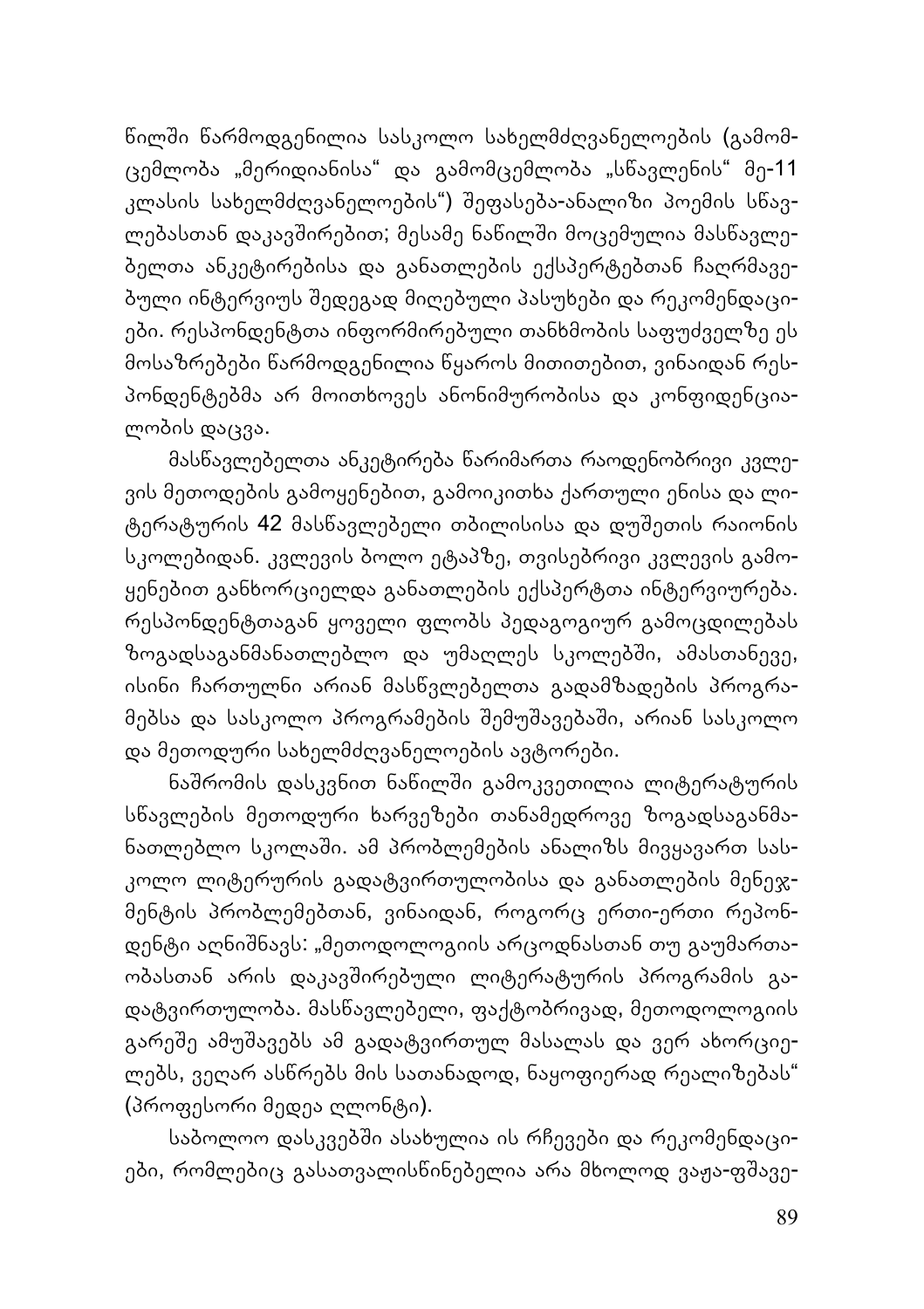ლას აღნიשნული პოემის, არამედ, ზოგადად, ლიტერატურის სწავლების პროცესשი.

**საკვანძო სიტყვები:** *ზოგადსაგანმანათლებლო სკოლა, ლიტერატუტა, მეთოდიკა, ვაჟა-ფשაველა*

## **Methodological Problems of Teaching Literature in Secondary School (Based on "Aluda Ketelauri" by Vazha-Pshavela)**

#### **Marine Tsiklauri**

*PhD Student, Department of Educational Sciences, Faculty of psychology and Educational Sciences Ivane Javakhishvili Tbilisi State University Tbilisi, Georgia*  tsiklaurimari@gmail.com

The main goal of the research is to identify methodological problems of teaching literature in the Georgian secondary schools. The poem "Aluda Ketelauri" by Vazha-Pshavela was chosen because of its varied and inconsistent interpretations, which cause problems for a teacher in the process of teaching. The most difficult part to discuss is the second chapter (the thoughts of Aluda heading to Shatili), which is given in the genre of the stream of consciousness and, as the research has shown, it's difficult even for the teachers to perceive the symbolic plan of the episode.

The topicality of the research is conditioned not only by a high aesthetic importance of the poem but also for its social function, as "Aluda Ketelauri" helps a student of the relevant age (the 11th grade) to realize how a human is formed as a right man, how he reaches the highest level of his personal development. Vazha's poem is unique not only to the national but also to the international extents.

The work consists of 3 parts: the first part gives different interprettations based on the overview of the relevant literary material; the second part is the evaluation and the analyses of school textbooks related to teaching the poem; the third part represents answers and recommendations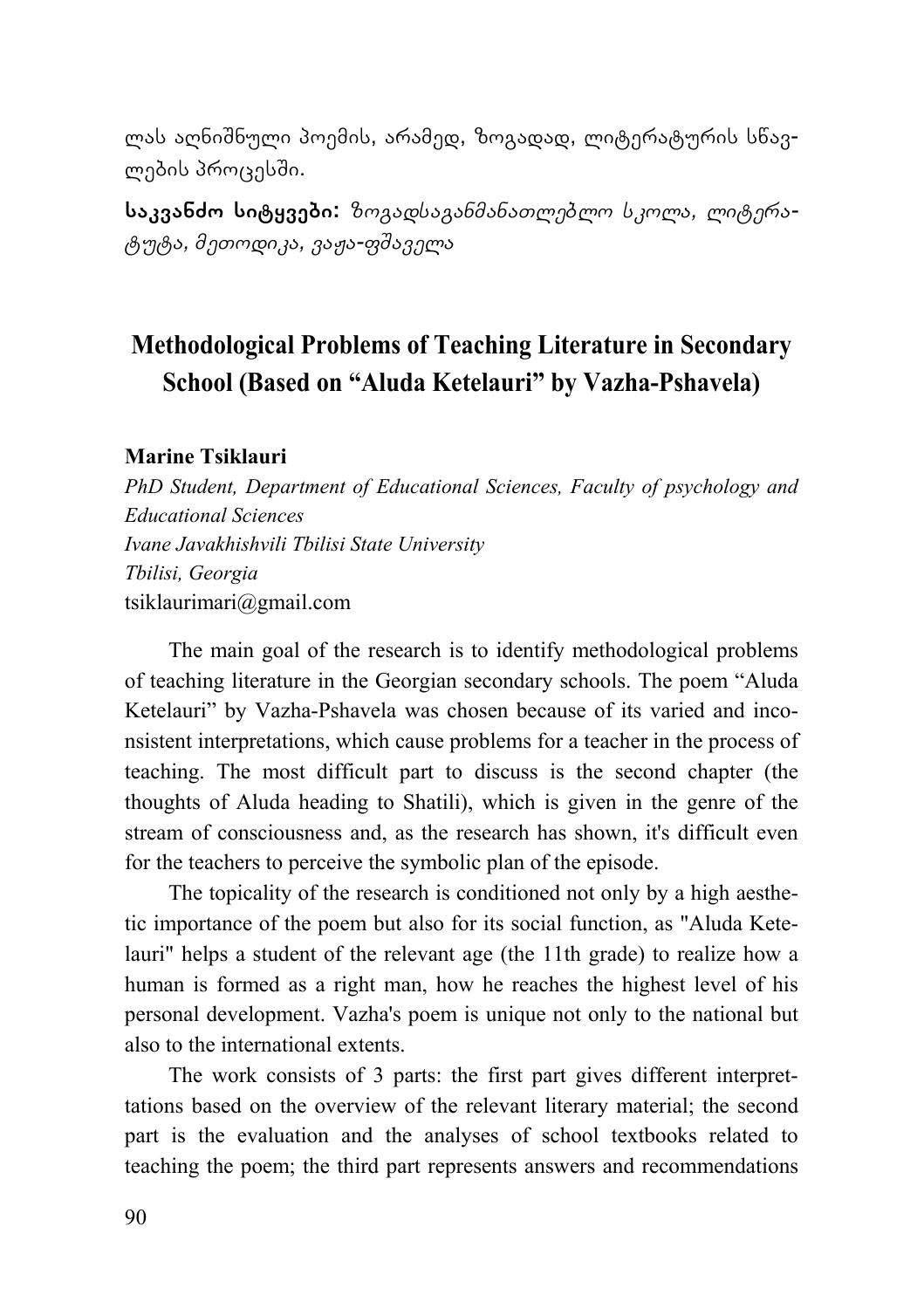as a result of questionnaires filled in by teachers and comprehensive interviews with the experts of educational field.

The questionaries were filled in by 42 teachers of the secondary schools of Tbilisi and Dusheti. Experts were interviewed using the quantitive methods. Each of them has the educational experience of working either in secondary or in high schools, they are authors of school and methodical textbooks.

The conclusion shows the methodological gaps of teaching literature in modern secondary school. The analysis of the said problems leads us to the overloaded literary programs and the problems in educational management. As one of the respondents says – "the overloaded literary program is a result of the lack of methodological knowledge. A teacher has to work on the literature without a methodology and thus has no time for its effective realization"(prof. Medea Ghlonti).

**Keywords:** *The Comprehensive School, Literature, Methodology, Vazha-Pshavela*